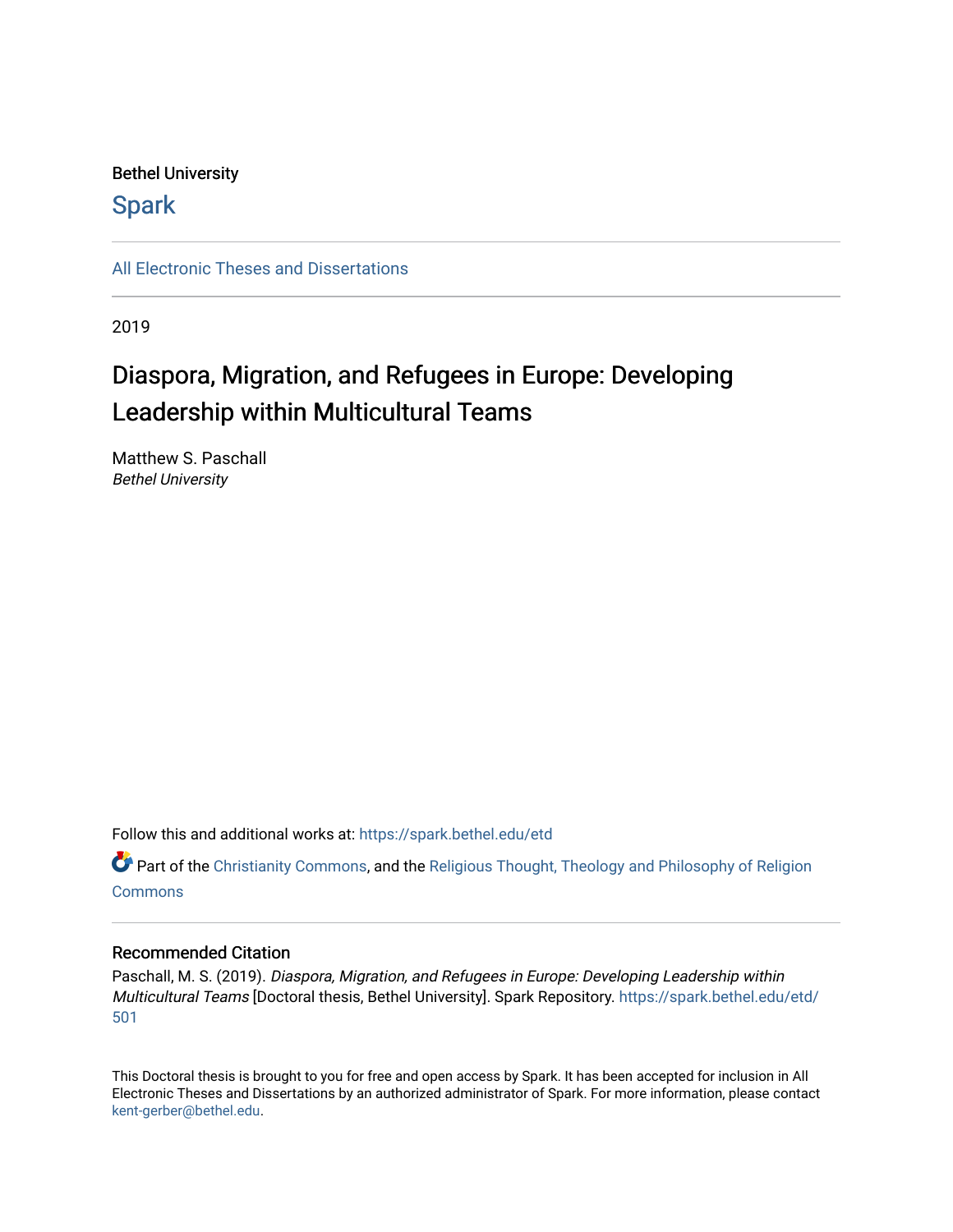## BETHEL UNIVERSITY BETHEL SEMINARY ST. PAUL

# DIASPORA, MIGRATION, AND REFUGEES IN EUROPE: DEVELOPING LEADERSHIP WITHIN MULTICULTURAL TEAMS

# A THESIS PROJECT SUBMITTED IN PARTIAL FULFILLMENT OF THE REQUIREMENTS FOR THE DOCTOR OF MINISTRY DEGREE IN GLOBAL AND CONTEXTUAL LEADERSHIP

BY

MATTHEW S. PASCHALL

SAN DIEGO, CALIFORNIA

MAY 2019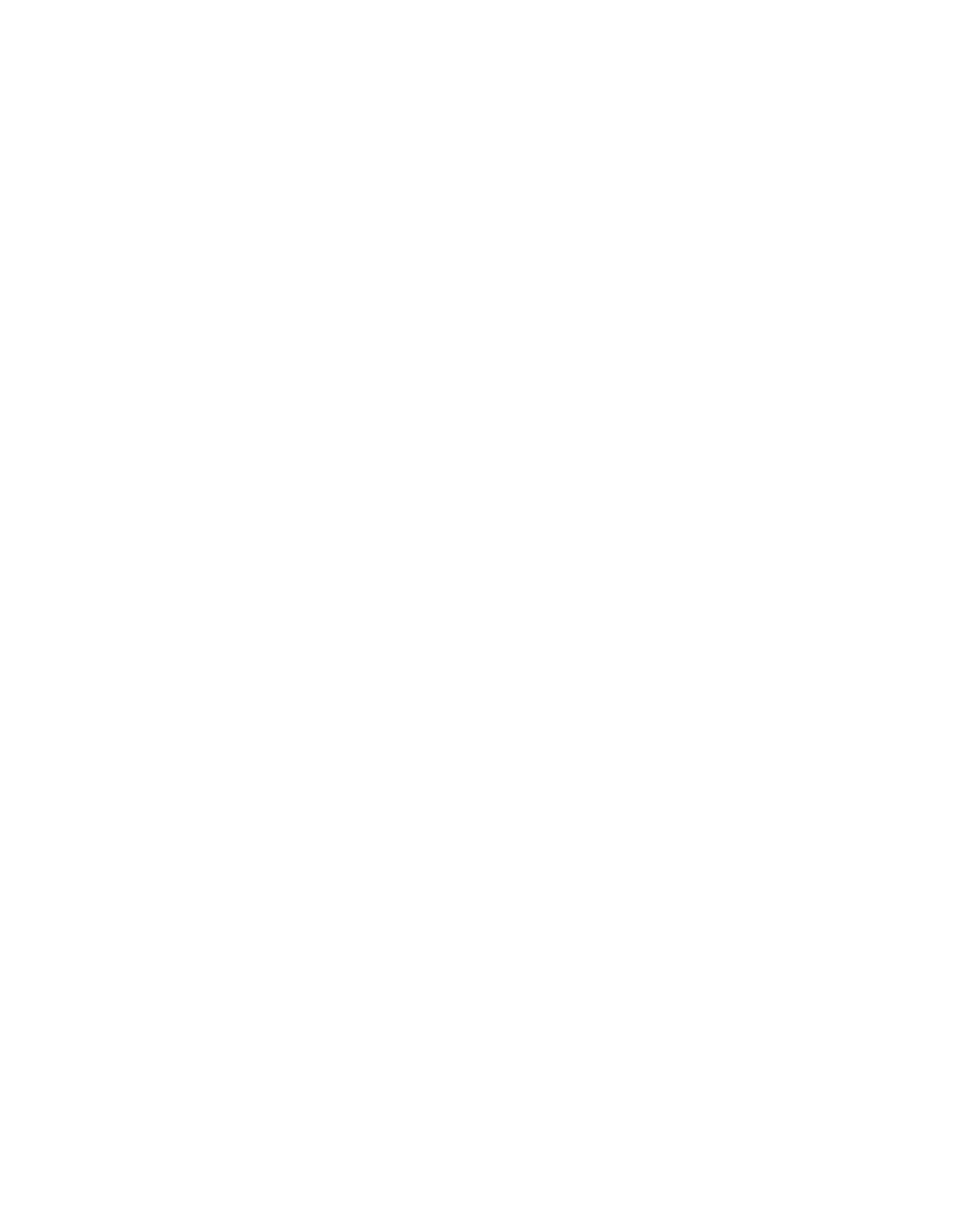#### ACKNOWLEDGEMENTS

I would like to thank my wife and family for allowing me to pursue this research over the last seven years. My travel around the world and late nights were a personal sacrifice. The process took longer than anyone imagined. Without the patience, prodding, and encouragement of Nicole, I could not have finished.

I thank my father for instilling in me a love of cultures and dignity of people. I thank my early mentors who believed and invested in me as a young leader, including Tim Abbott, Greg Lane, and Dennis Keating. I would like to acknowledge Peter Mason, Brian Rice, Gordon Carpenter, and my stepfather, Lou L'Abbe, for inspiring me to pursue further education. I would like to thank Tim McIntosh and Jeanine Parolini for giving me feedback and insightful guidance in the last drafts of this work. Finally, to the Bethel Seminary members—Justin Irving, Wilbur Stone, Terry Walling, and fellow students in the Global and Contextual Leadership cohort, I appreciate this journey of discussing and exploring with you. Our times in Hyderabad, Kuala Lumpur, Minneapolis, and San Diego provided rich and meaningful memories.

I would also like to thank some special friends in Europe. This list includes Theo and all of the Dutch leaders as well as Hans Henrik, Krista, and all of the Danes I have had the joy of meeting over the past four years. For our dear friends in Budapest, Steve and Barbara Johnson, I appreciate your passion and heart for Jesus. For the members of the Refugee Highway Partnership LeadershipTeam and the HowWillTheyHear campaign I am looking forward to applying what I have been learning together!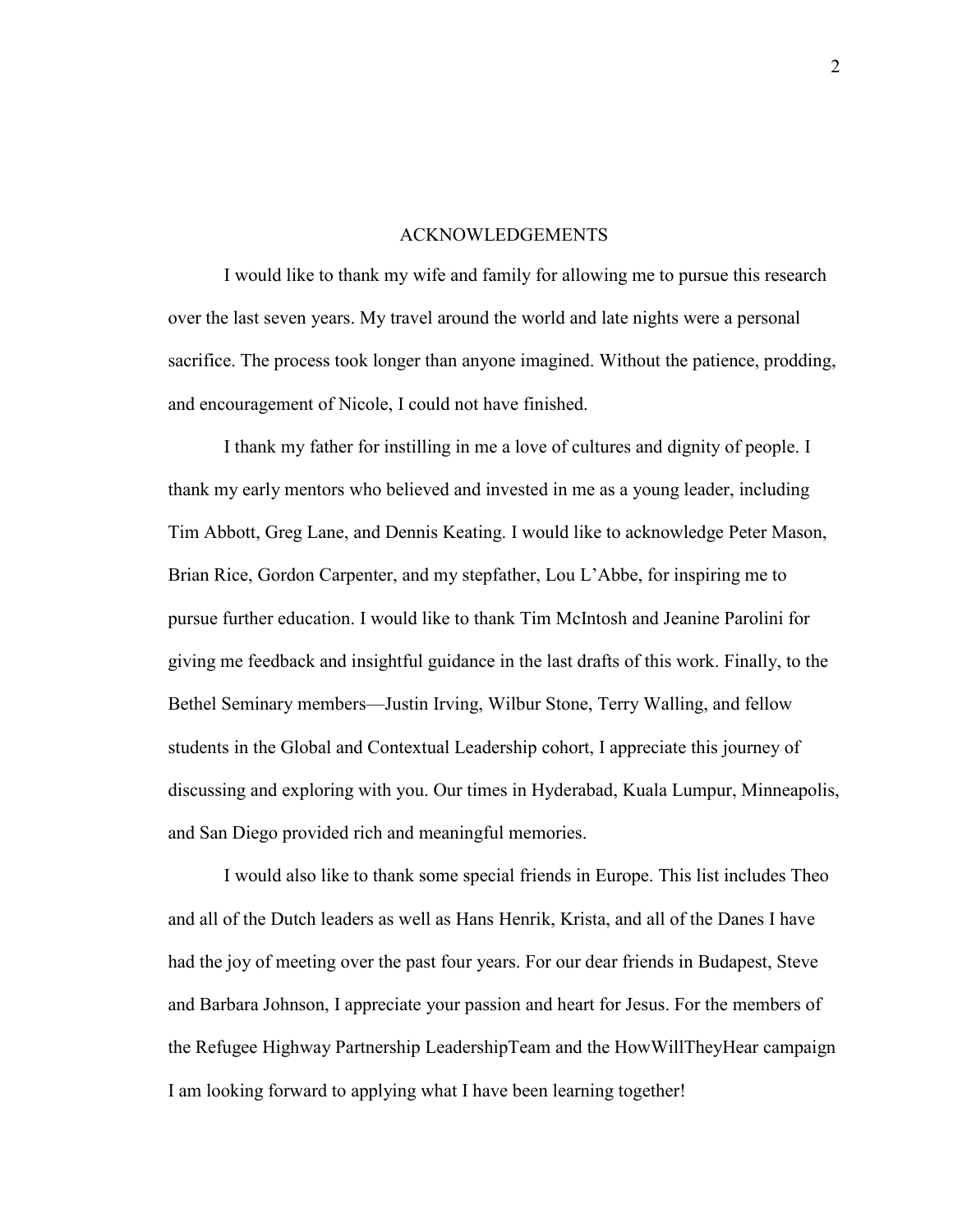### **CONTENTS**

| CHAPTER 1 DEVELOPING LEADERS IN A WORLD OF MIGRATION 7                    |  |
|---------------------------------------------------------------------------|--|
|                                                                           |  |
|                                                                           |  |
| The Importance of the Project to the Ministry Context                     |  |
|                                                                           |  |
| The Importance of the Project to the Church at Large16                    |  |
| CHAPTER 2 A THEOLOGICAL FOUNDATION                                        |  |
|                                                                           |  |
|                                                                           |  |
| Trinitarian Leadership Maintaining Oneness within Diversity 24            |  |
|                                                                           |  |
| Self-Emptying Humility of Trinitarian Leadership 30                       |  |
| Self-Emptying Not the Same as Subordination32                             |  |
|                                                                           |  |
| Self-Emptying Not Incompatible with Exaltation33                          |  |
|                                                                           |  |
| Implications for Trinitarian Leadership within a Multicultural Context 37 |  |
| Leading as the Trinity Endeavors to Maintain Oneness and Diversity 37     |  |
|                                                                           |  |
| Leading as the Trinity Endeavors to Provide Self-Emptying Service 40      |  |
|                                                                           |  |
| CHAPTER 3 THE REVIEW OF RELATED LEADERSHIP STUDIES45                      |  |
|                                                                           |  |
|                                                                           |  |
|                                                                           |  |
|                                                                           |  |
|                                                                           |  |
|                                                                           |  |
|                                                                           |  |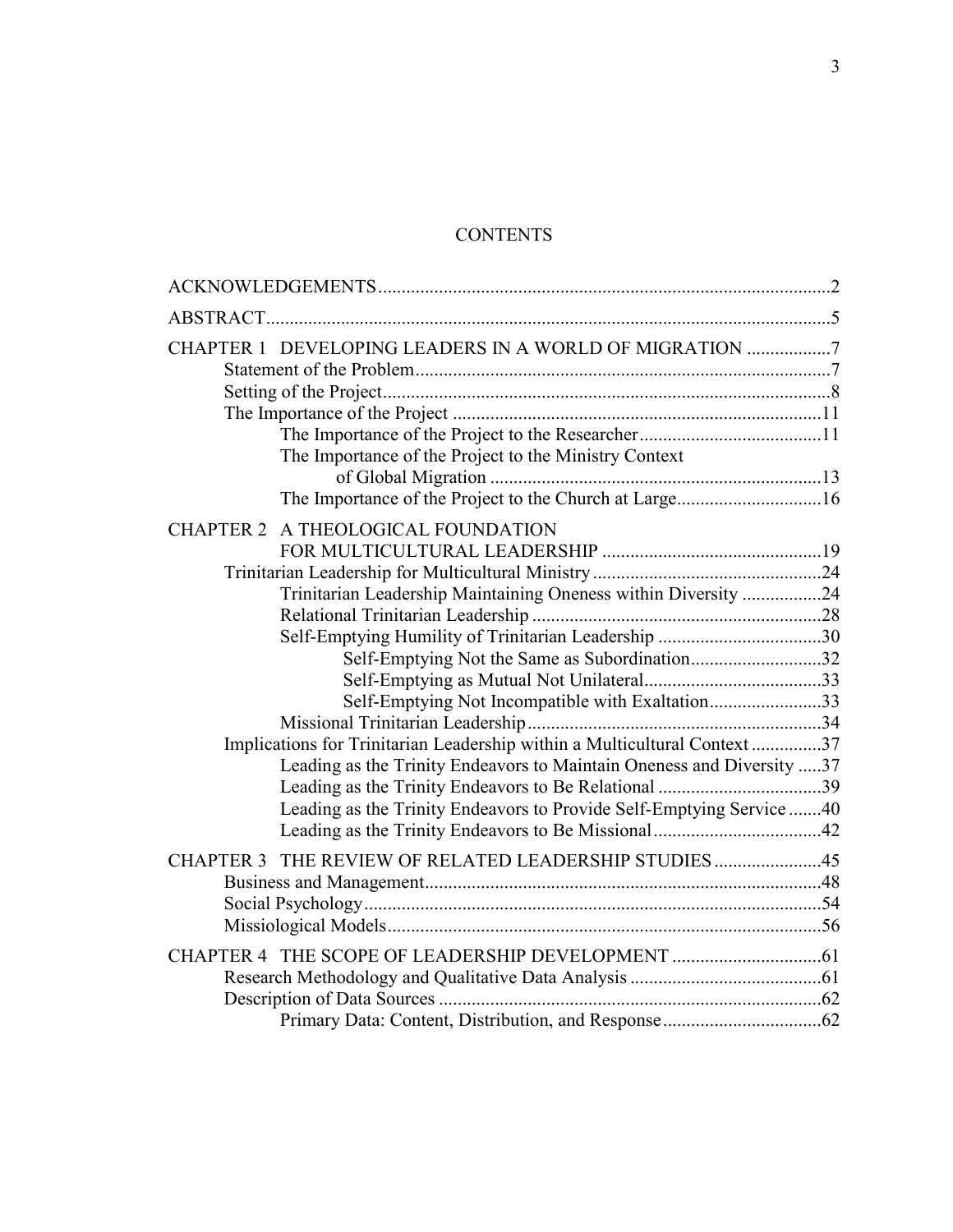| Effective Multicultural Ministries Limiting Dominant Cultural Influences81 |  |
|----------------------------------------------------------------------------|--|
|                                                                            |  |
| Effective Multicultural Ministry Teams Making Decisions Together89         |  |
| Effective Multicultural Ministry Teams Releasing Others to Lead            |  |
|                                                                            |  |
| CHAPTER 6 EVALUATION OF THE PRESENT STATE OF LEADERSHIP                    |  |
|                                                                            |  |
|                                                                            |  |
|                                                                            |  |
|                                                                            |  |
|                                                                            |  |
|                                                                            |  |
|                                                                            |  |
|                                                                            |  |
|                                                                            |  |
|                                                                            |  |
|                                                                            |  |
|                                                                            |  |
|                                                                            |  |
| Stage 2: Building Unity, Vision, and Common Culture108                     |  |
| Stage 3: Building Team Dynamics and Resolving                              |  |
|                                                                            |  |
|                                                                            |  |
|                                                                            |  |
|                                                                            |  |
|                                                                            |  |
|                                                                            |  |
|                                                                            |  |
| APPENDIX STANDARDIZED INTERVIEW QUESTIONS                                  |  |
|                                                                            |  |
|                                                                            |  |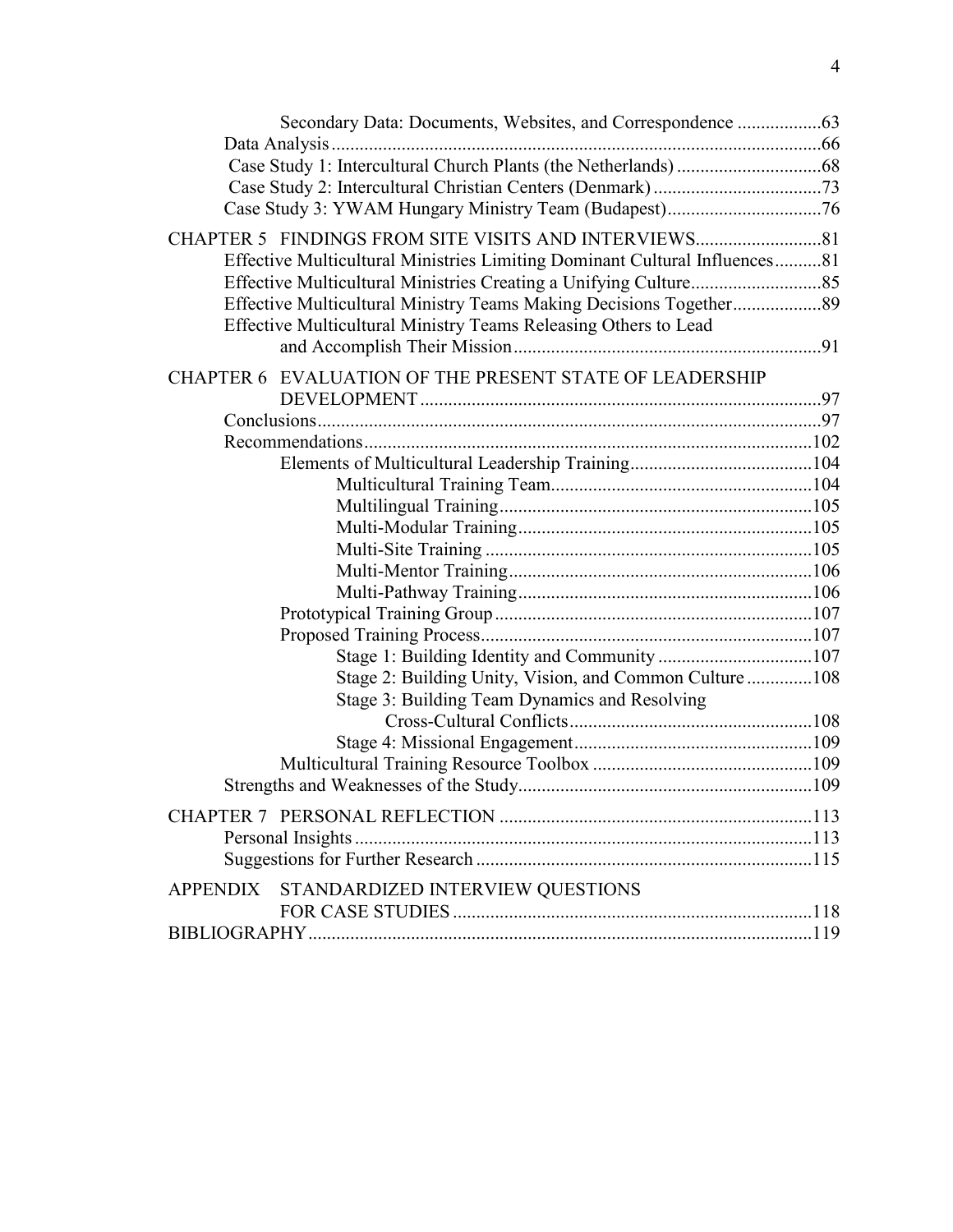#### ABSTRACT

This research study addressed the challenge of developing leaders in the midst of the recent refugee crisis in Europe, historic waves of immigration, and ongoing global migration of diaspora peoples. Migration has led to unprecedented diversity in leadership as leaders from the Global South are relocating North and West. Each person carries preconceived cultural notions of how leaders should function and interact. Church and mission leaders must be equipped to navigate this complex cultural environment in order for multicultural teams to work effectively. The researcher based the theology of multicultural leadership in the Trinity where Father, Son, and Spirit expressed unity within diversity, differentiation without division, relational love with mutual selfemptying, and missional sending. Implications for multicultural ministry included a commitment to limiting dominant cultural influence, creating a unifying culture, sharing authority and making decisions together, and releasing others to lead and accomplish mission. The next phase of the study surveyed several streams of research, including anthropology, business, management, and missiology. The study also examined current models of servant leadership, transformational leadership, and global leadership within cross-cultural contexts. Hofstede's cultural dimensions theory and House's GLOBE Study were incorporated into understanding of leadership in multicultural contexts. These cultural dimensions became the basis of the Standardized Interview Questions used in the case studies. Finally, the researcher selected three multicultural ministries in Hungary, Denmark, and the Netherlands. Nineteen individuals were interviewed and represented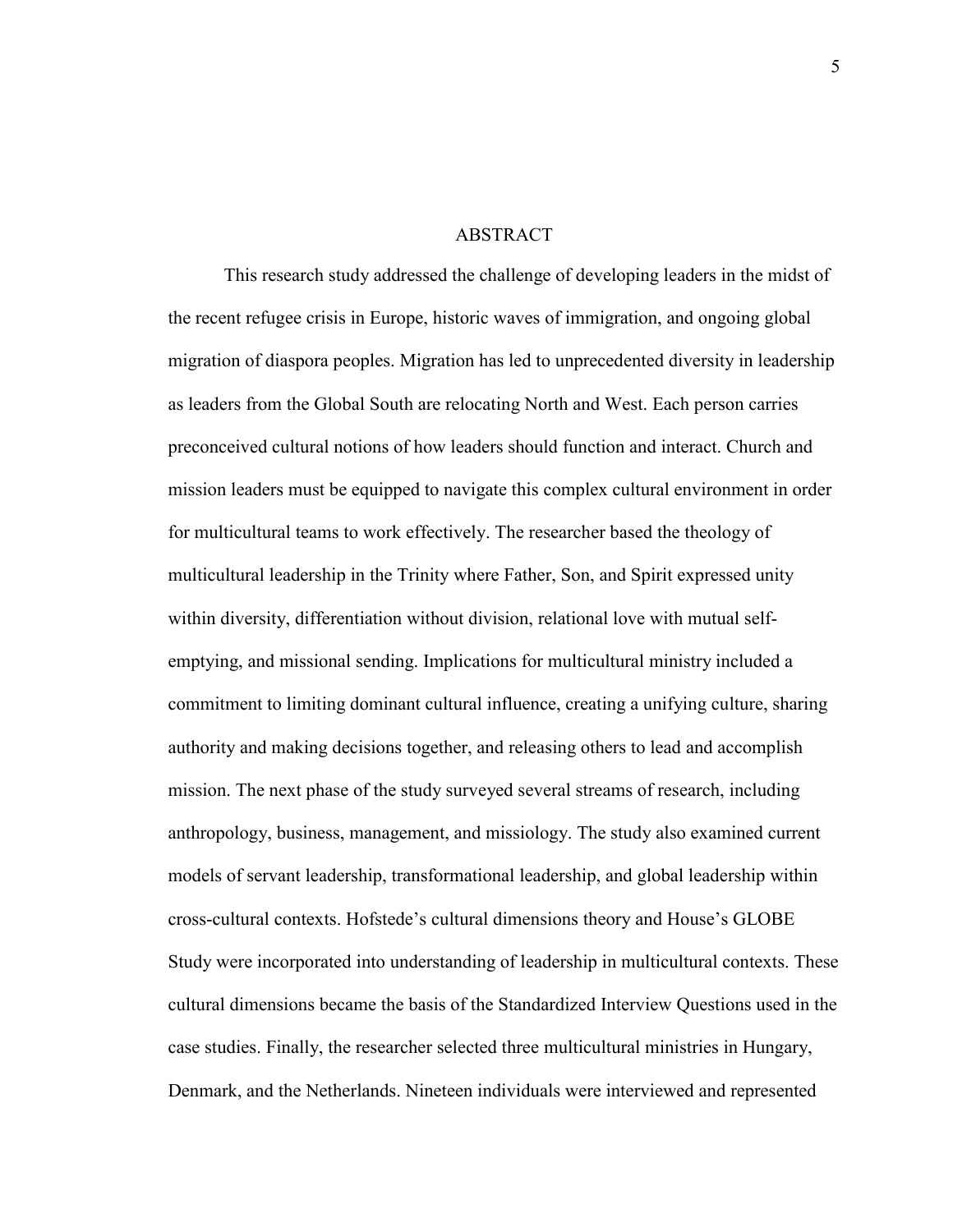nine of the ten major cultural clusters described in the GLOBE study. The findings of the theological research and case studies were synthesized into a proposal for training European, migrant, and missional leaders in multicultural leadership. The study was designed for implementation and training others in Europe to cross boundaries and create a kingdom culture that exhibits reconciliation, humility, and shalom in a broken world.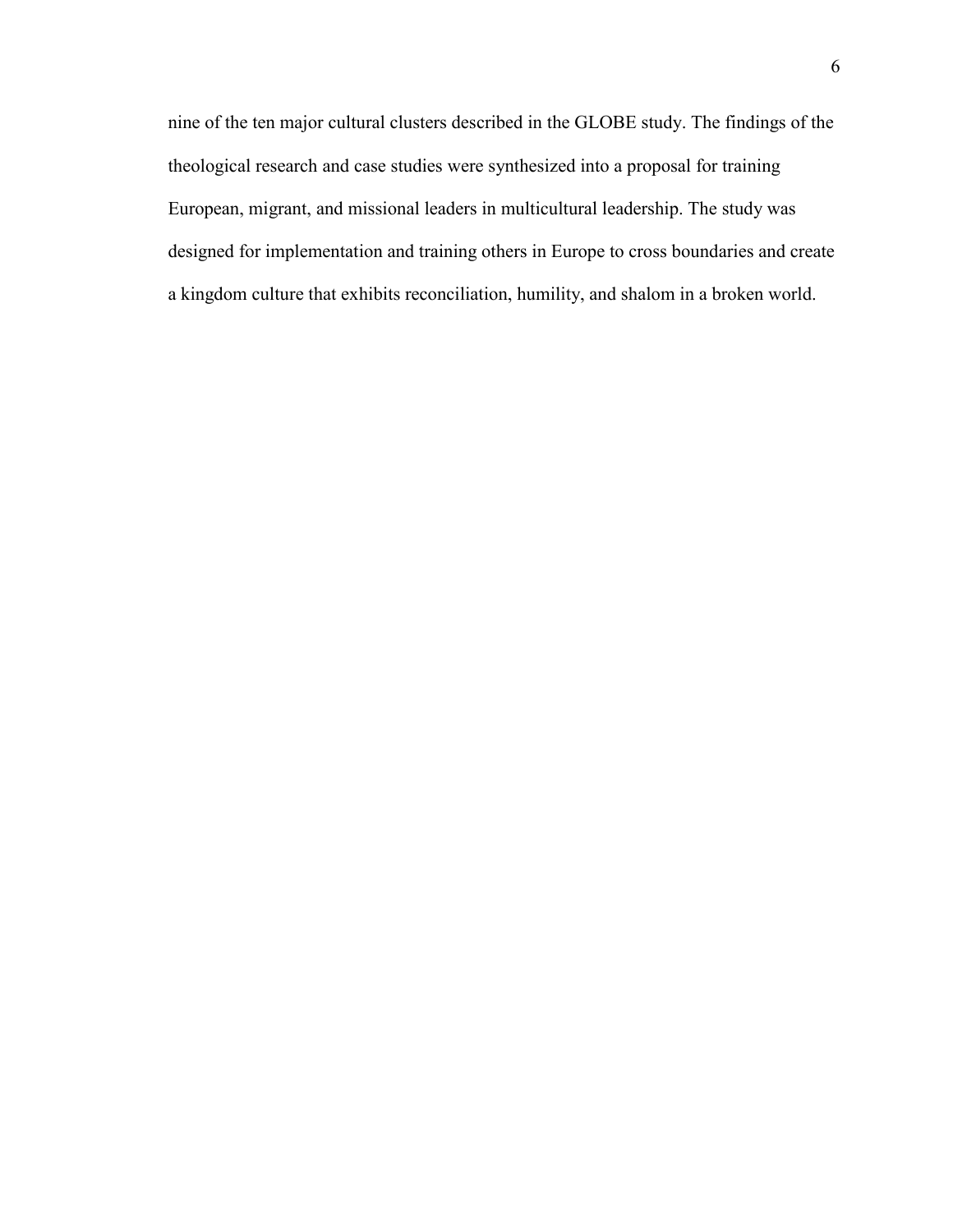#### CHAPTER 1

#### DEVELOPING LEADERS IN A WORLD OF MIGRATION

#### **Statement of the Problem**

In the midst of the largest migration in modern history since World War II, the cities of Europe are becoming increasingly multicultural. Since 2012, the civil war in Syria has displaced over twelve million of its people with internally displaced persons within the country and millions externally to surrounding nations in the Middle East, Turkey, and Europe. The Syrian refugee crisis only highlighted what was already happening gradually due to migration and global urbanization. Despite the realities of migration and movement today, a majority of the methods and models of ministry are based on monocultural assumptions primarily based on ministry among stationary people groups with fixed cultural identities. The context of ministry in the twenty-first century must consider the multilayered identities of second- and third-generation immigrants and the impact of diaspora peoples in urban environments. The demographics are changing rapidly as local European churches are filling with Christians from around the world.

Traditionally, cross-cultural workers from North America would be sent to France to reach the French, but now they may serve in France but are working with North Africans from Algeria and Libya serving multiple contexts. Sending Westerners from the Global West and North was the standard for a majority of mission work, but now the Global South and East have entered the mission force; however, training has not changed.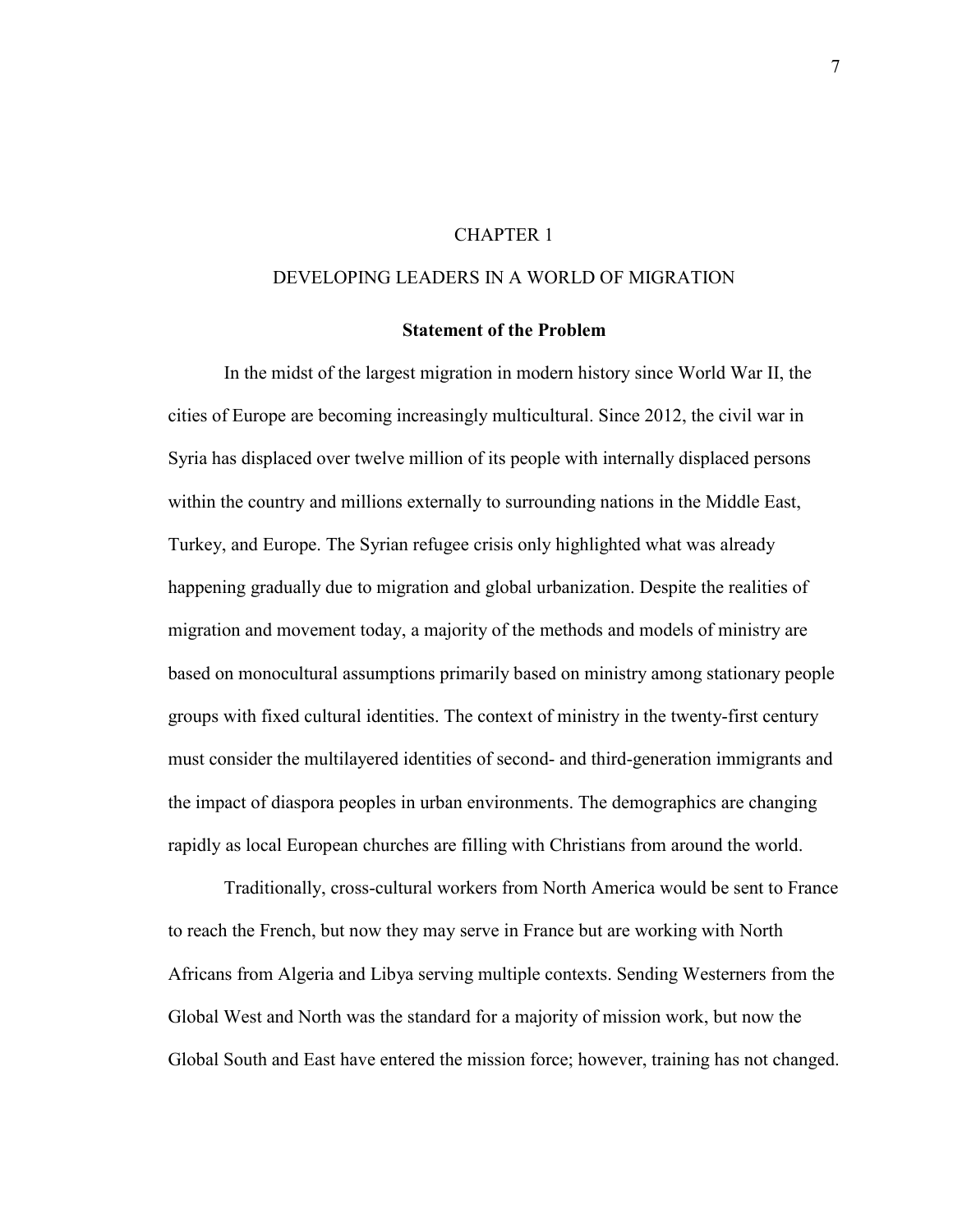For example, Thessaloniki has a migrant ministry team led by an American missionary, several Greek leaders, a Sudanese former refugee married to a Swiss woman, and a Spanish-speaking missionary from Columbia. This unique combination of cultures creates leadership challenges as Europeans, missionaries, and migrant leaders work together. Cross-cultural workers must create new models of leadership development that can bridge the cultural gaps and respond constructively to the realities on the ground level.

This project addresses the challenge of developing leadership within a multicultural context. In response to this problem, the researcher draws upon key biblical narratives to form a biblical and Trinitarian model of leadership that extends across cultures, reviews the relevant literature on multicultural leadership, explores and compares the multicultural leadership development models being practiced in both the business and nonprofit sectors, and proposes a multicultural leadership model for crosscultural ministries especially those who are reaching out to refugees, migrants, and diaspora peoples and raising up leaders in a multicultural context.

#### **Setting of the Project**

United World Mission (UWM) is a fellowship of 350 missionaries currently serving in 42 nations around the world. Most UWM missionaries are facilitating the vision God has given local and national leaders and serving to advance their vision. This philosophy of ministry demands a high level of trust as well as the posture of a servant. Joining or developing a strategy with national leaders involves competencies to ensure that one's personal agenda is not dominating local leadership or one's pet program is not being imported without permission or contextualization. Therefore, developing workers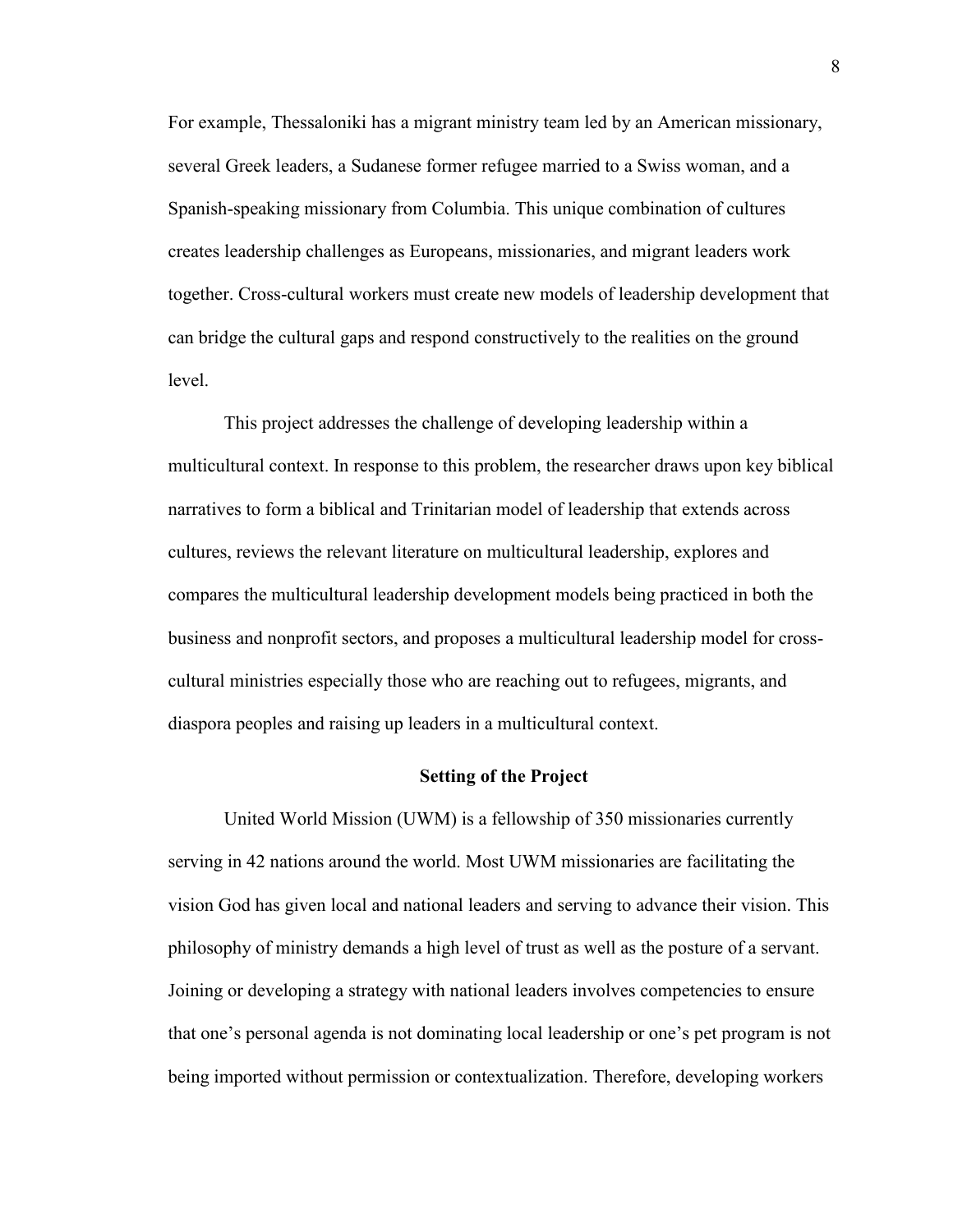with cross-cultural leadership skills is vital for UWM to fulfill its mission. Missionaries from any sending agency must learn how to lead by serving and incarnating themselves cross-culturally among others. As mission leaders from outside the culture, a tension exists between incarnation and innovation in cross-cultural leadership for initiating new ideas that advance the gospel.

The official mission statement of UWM is to "see God change lives and transform communities everywhere by partnering to equip leaders, establish churches, and engage in holistic mission."[1](#page-10-0) To fulfill these three core ministries, missionaries need training in equipping spiritual leaders, establishing new forms of church that are reproducible and relevant to each context, and serving the poor and vulnerable with mercy and justice.

Currently UWM requires all of their new missionary candidates to complete a comprehensive twelve-week pre-field residential training at the Center for Intercultural Training (CIT) located in the rural hills of North Carolina. The training facility provides the chance to build relationships, develop spiritual disciplines, and acquire cross-cultural skills needed to serve successfully in another culture as well as other practical skills, including language learning, church planting, and team dynamics involved in a crosscultural ministry assignment. While CIT does a good job of preparing people pre-field with the basic skills to enter one culture, it is not designed for a multicultural context. Those preparing to serve in a monocultural ministry can focus on adapting to one context, but for ministries in metropolitan areas learning how to adapt to multiple cultures simultaneously is a training proficiency most sending agencies will need to provide in

<span id="page-10-0"></span><sup>&</sup>lt;sup>1</sup> John Bernard, President of United World Mission, November 5, 2014, e-mail to United World Mission community regarding the official vision and values approved by the board and executive team.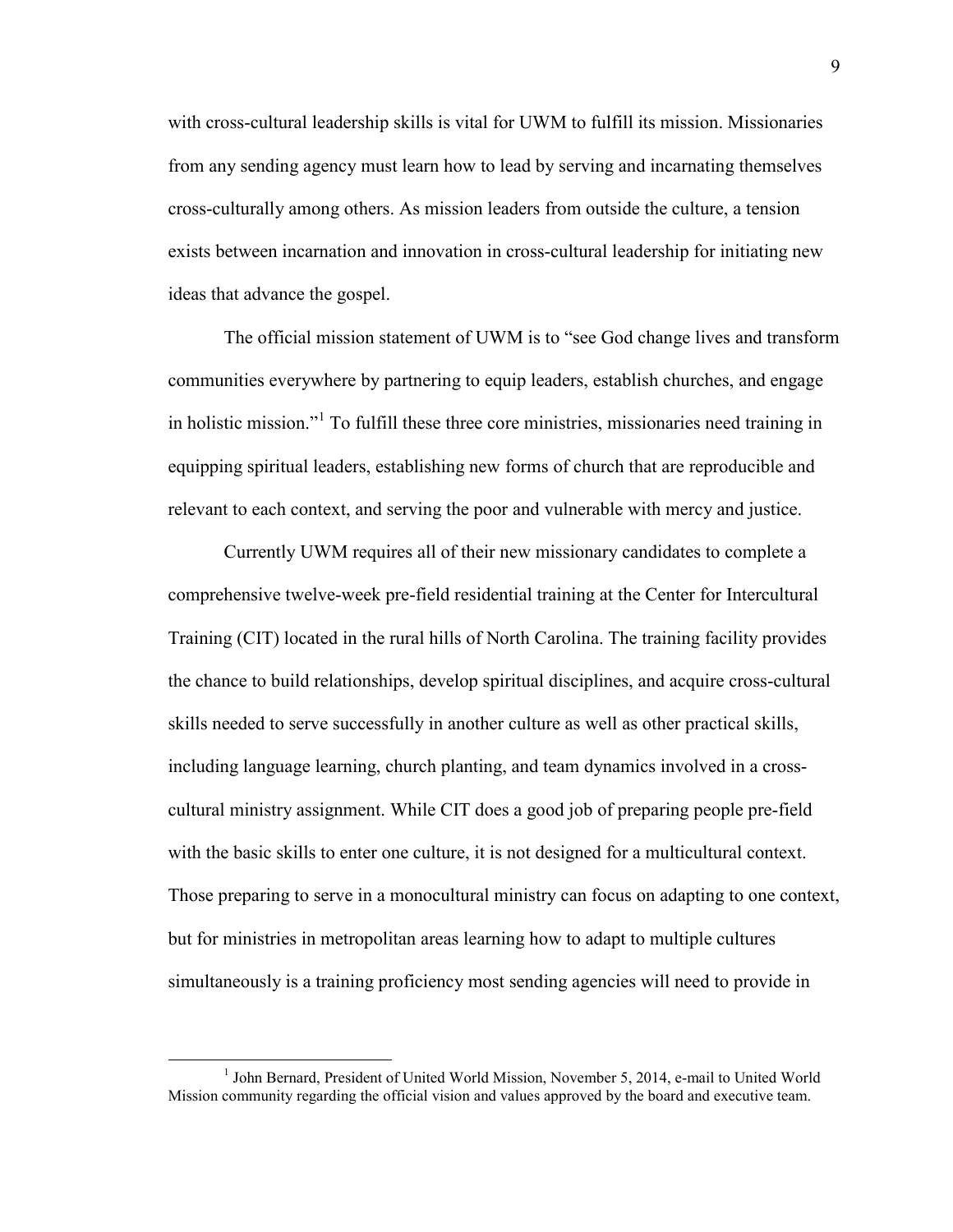order to enable their workers to thrive in a variety of cultural settings and complexities in an urban, multicultural context.

Mission agencies, whether they are based in North America, Germany, Brazil, or Korea, tend to prepare missionaries to work on monocultural teams, but the reality today is that missionaries are joining diverse teams from multiple agencies and cultures. Workers from Korea, Latin America, and the Global South serve all over the world, so the model of North Americans joining other North Americans overseas is the exception rather than the rule. The internationalization of missions—"people from everywhere going to everywhere"<sup>[2](#page-11-0)</sup>—means North American sending agencies should equip their workers to lead well within multicultural ministry teams, yet very few sending agencies are adapting their training to match this reality. Some agencies, such as Youth with a Mission, WEC (Worldwide Evangelization for Christ) International, Operation Mobilization, and SIM (Serving in Mission) have a longer history of sending multicultural ministry teams and have had to address some of the challenges of sending diverse teams from around the globe to work together cross-culturally. The majority of agencies are monocultural mainly because their sending base, training, administration, and financial support are limited to one particular country or region of the world.

UWM is focused on leadership development as one of the three main components of the mission vision:

We want an organization with a strong culture of personal and vocational development.… We want all of us to be developing as disciples, leaders, and healthy persons. Additionally, we want to see leaders emerge from within the 10

<span id="page-11-0"></span><sup>&</sup>lt;sup>2</sup> Dion Forster, quoting Dr. Michael Cassidy, South African delegate at the first Lausanne Congress in 1974, in "Missionaries from Everywhere to Everywhere," Lausanne Movement, last modified 2010, accessed December 15, 2018, https://www.lausanne.org/about/blog/missionaries-from-everywhereto-everywhere.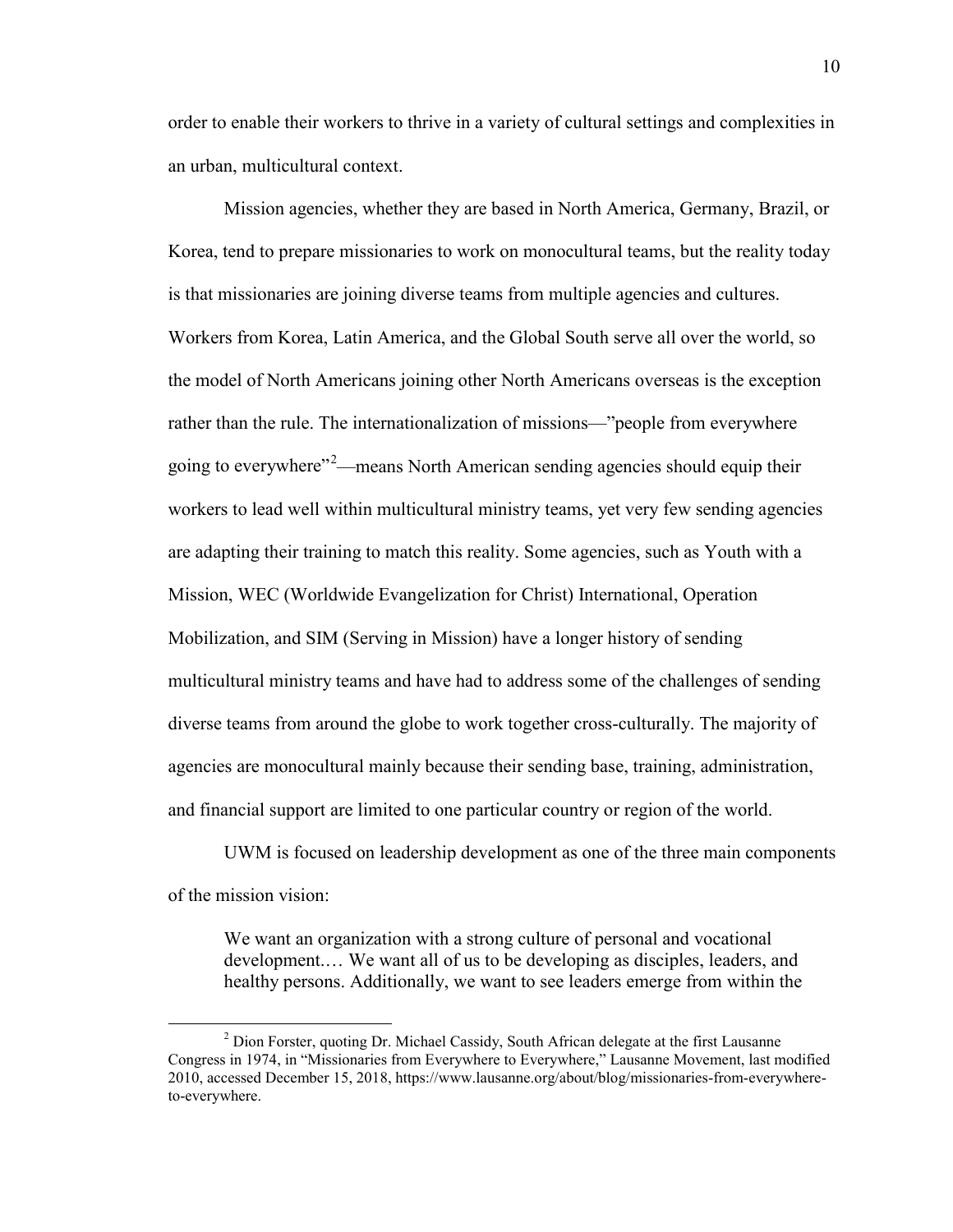UWM family whose gifts, character, and skills are nurtured appropriately. We believe that our effectiveness in the coming generation will depend upon how well we develop leaders, inside and outside UWM.<sup>[3](#page-12-0)</sup>

One of the purposes of this project is to propose a model for developing leaders contextually and building a pathway and process for multicultural leadership training. As the researcher also serves a consortium of twelve other mission agencies, there is a growing consensus that traditional training will not adequately prepare workers to serve within the context of migration. Developing multicultural leadership skills and proficiencies is a key component for long-term impact in the twenty-first century of global missions.

#### **The Importance of the Project**

#### *The Importance of the Project to the Researcher*

This project comes out of the researcher's own cross-cultural ministry experience of serving in Senegal, West Africa. While living in the developing world of cyclical migration, one of the challenges was the rural exodus and weakening of the national leadership due to poverty and lack of opportunities. The brain drain of talent, entrepreneurial energy, and emerging leaders is a common phenomenon to Africa as well as in post-Communist Europe and is a factor in migration globally. Initially motivated by a desire to serve in this rapidly changing world, the researcher began his postgraduate education in global and contextual leadership to develop leaders within Africa; however, in the middle of the program, the researcher and his family were asked to move to Eastern Europe in order to create a new leadership development initiative. The relocation in December 2014 to Budapest began a new chapter in life and ministry. Six months after

<span id="page-12-0"></span> <sup>3</sup> John Bernard, July 22, 2014, email to United World Mission staff, donors, and community.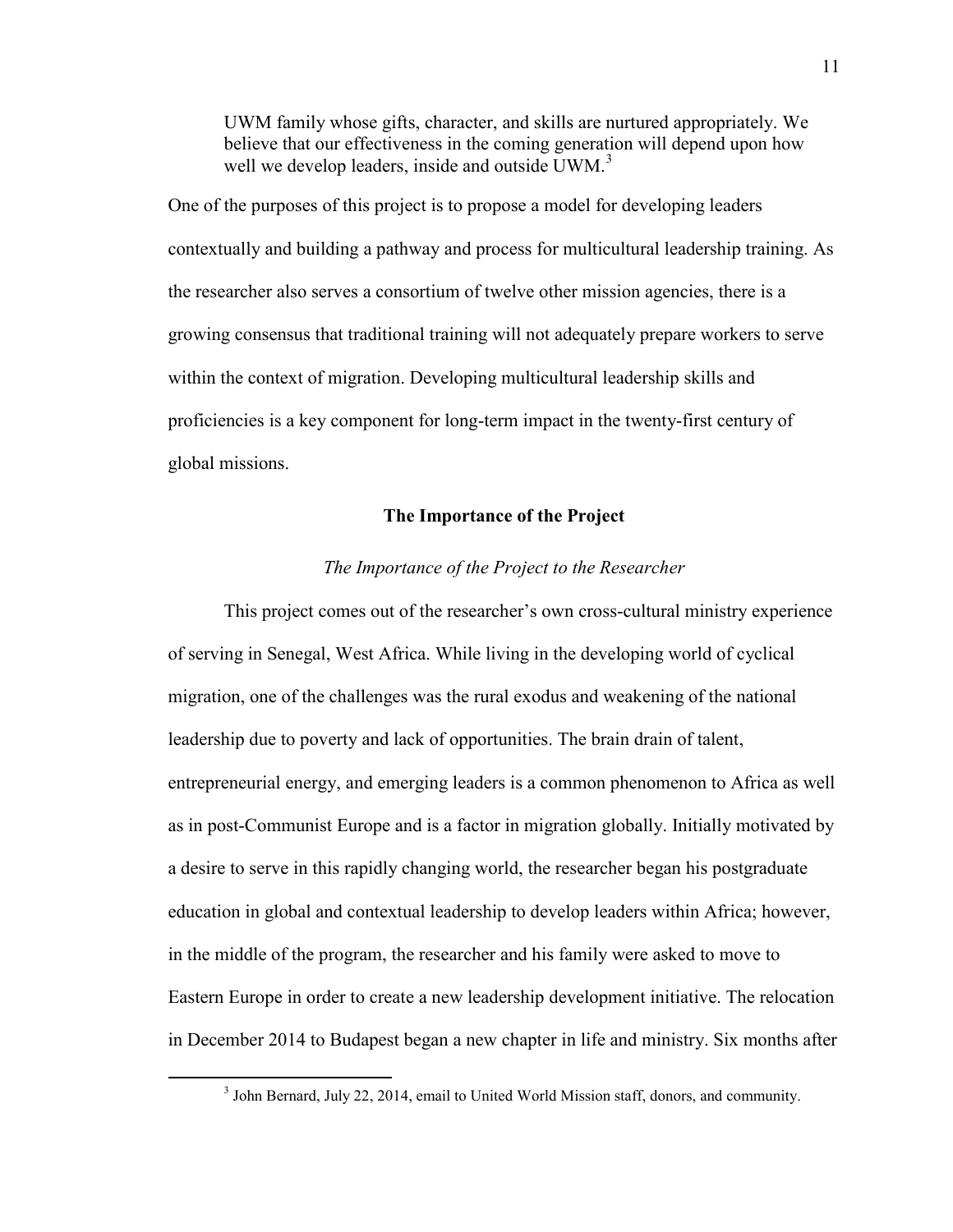arriving, thousands of refugees began to flood across the Hungarian border and bottlenecked at the Keleti train station. In the summer of 2015, the peak of refugees climaxed to an average of 1,500 arrivals per day. According to the International Organization for Migration,

in 2015 Hungary was the second European Union country behind Greece to apprehend irregular migrants at its external borders with 411,515 recorded crossings.… Before the start of the migration crisis in summer 2015 the average daily arrivals in Hungary was 274 people/day. During the months of June July and August the average number of registered arrivals in Hungary increased 447% to 1500 persons/day. $4\degree$  $4\degree$ 

As mission agencies and local churches in Europe struggled to respond to such a massive movement of forcibly displaced people at one time, the researcher began discussing with the executive leadership of UWM to develop a strategy for diaspora and migrated peoples. This relocation prompted a new focus in the research to investigate how to develop leaders in this new and volatile environment.

In the midst the refugee crisis, the researcher began a two-year journey, first to understand diaspora ministries in Europe. The process of discovery involved travel to twelve countries to learn about the refugee situation beginning at the frontlines of the Middle East as well as to investigate the unique challenges of Turkey, Greece, and Macedonia. He also visited the Balkans, several cities in Southern and Western Europe, Scandinavia, and the United Kingdom. The journey was not organized geographically but spanned an 18-month period involving multiple trips. In the process, over 150 refugee ministries were identified and hundreds of ministry opportunities were discovered. The

<span id="page-13-0"></span> $\frac{1}{4}$ <sup>4</sup> International Organization for Migration, "Migration Issues in Hungary," accessed March 15, 2017, http://www.iom.hu/migration-issues-hungary.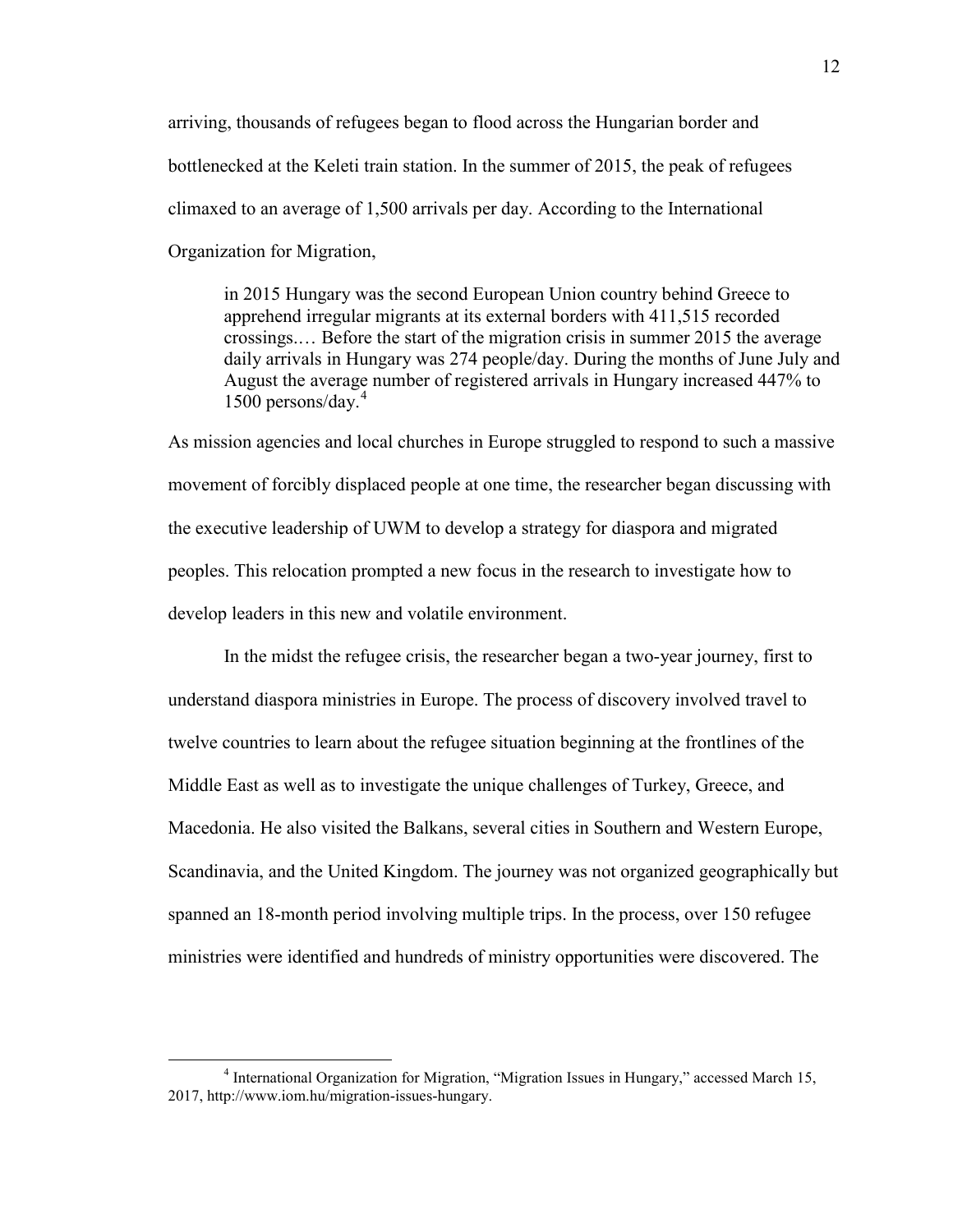recurring problem related to leadership development and the unanswered question of how to prepare new workers for a new Europe.

The researcher also attended several training ministries and conferences focused on migrant peoples, refugees, and anti-human trafficking in order to acquire the multidisciplinary skills need for ministry amongst refugee and migrant peoples. In the process, the researcher encountered several ministries that seemed to have some varying success at training leaders. These relationships opened the door for learning and listening from others before attempting to answer the problem with predetermined ideas and strategies.

#### *The Importance of the Project to the Ministry Context of Global Migration*

As migrant communities continue to immigrate to Europe, by force and by choice, new models of leadership development and church planting are necessary to reach and equip the newly migrated peoples in the cities and countries of Europe. As migration ebbs and flows, training and integrating migrant Christian leaders within existing churches and ministry teams in Europe will be a major challenge. Segmenting ethnic groups could potentially reinforce multiple "parallel societies," such as the large Turkish minority in Germany and keep future generations of migrant leaders marginalized within Europe. Developing new models of training for Persians, Kurds, or Afghans alongside German, Dutch, and European leaders will demand adaptation in teaching in order to accommodate and educate a diverse population of students.

Along the journey of discovery, the researcher uncovered two church-planting networks in Europe that are implementing multicultural models of ministry. Establishing new ethnic churches is a needed short-term strategy for those not proficient in the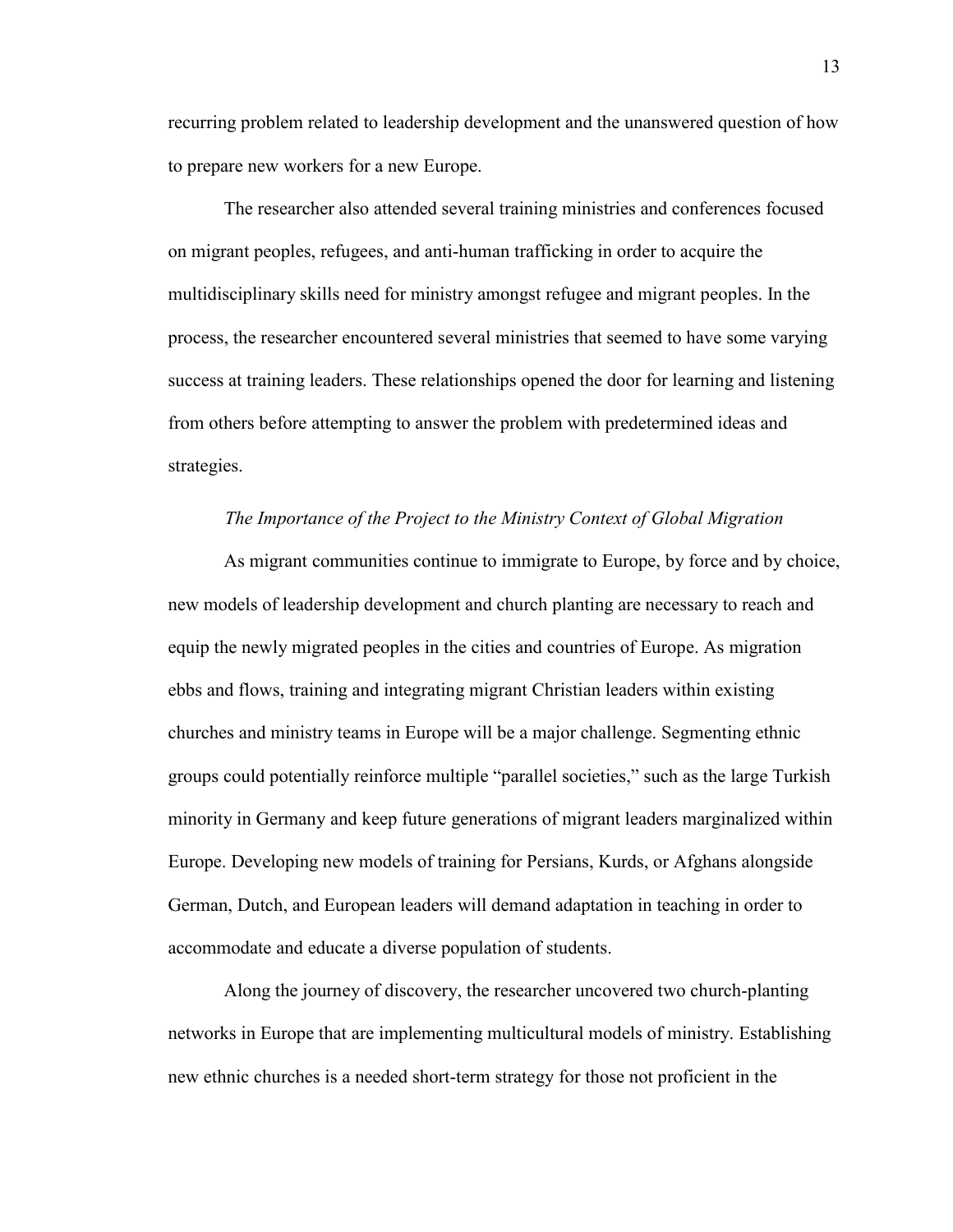dominant language, but a long-term strategy considers the next generation and those who have integrated into schools, learned language, and acquired citizenship. In 10 to 20 years, the children and grandchildren of immigrant Christian families will form new identities and many may find a sense of belonging in communities outside of their family's ethnic community. Segregation into ethnic enclaves is natural, but integration involves intentional and supernatural effort.

As diaspora communities integrate or segregate within cities of Europe, several models of multicultural leadership will be needed to reach the diverse peoples within a city. For example, the researcher met with churches with Spanish, West African, and Sri Lankan leaders working with a German pastor. Other refugee ministries have collected a wider grouping of volunteers and staff from Egypt and Iran to serve as translators and to manage the various language groups in the asylum process. This combination of cultures and leadership dimensions is a recipe for conflict, misunderstanding, as well as beautiful innovation, community, and creativity. Developing contextual, urban, and multicultural mission training that equips European, migrant, and missional leaders is the challenging assignment behind this research.

The researcher is in the preliminary design phase of a program with plans to launch in London and Frankfurt by 2020. One of the long-term goals is to develop the tools and trainers able to equip Europeans and migrant leaders to reach and disciple others. There are many skills under consideration, but this research is focused on creating a model for empowering national leaders for multicultural leadership responding to the overwhelming needs at their doorstep.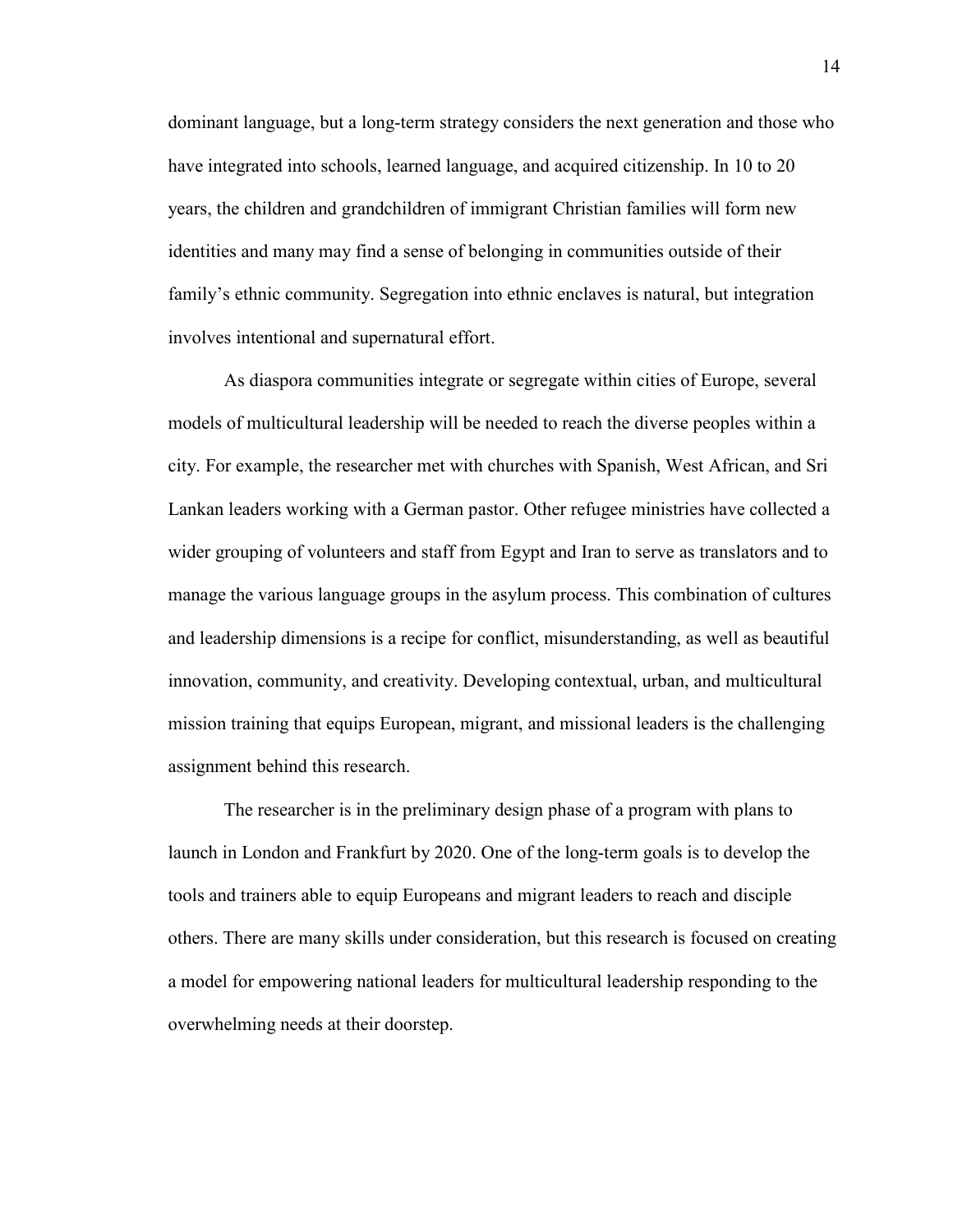In March 2018, the researcher was asked to serve as the migrant ministries coordinator for a campaign called #HowWillTheyHear, which consists of twelve agencies collaborating together for mobilization, training, and partnerships for migrant ministries in Europe. This effort will widen mobilization to a global stream of people from the Global South to create several multi-agency, multiethnic, and multiskilled mission teams in cities across Europe who will be engaging with unreached migrant peoples. HowWillTheyHear leadership also shares a vision to launch several urban training and mobilization centers where people can be equipped for crosscultural ministry skills, trauma care, spiritual formation, church planting, multicultural leadership, and integral mission in concrete missional settings. They also wish to develop trainers to equip Europeans and migrant leaders within the local church. This study will hope to provide some of the theological framework, values, and best practices that would go into urban centers for multicultural, multi-skill, and multi-agency leadership training. Due to the complexity of working with refugees involving skills in trauma care, social work, bilingual education, discipleship, and vocational training, as well as the unique challenges of working on a multicultural team is needed to thrive in this environment. Learning these skills in a training seminar is difficult without immersion and personal exposure to multicultural realities.

Over the past three years, the researcher has been serving on a multicultural team for the Refugee Highway Partnership. On the team are leaders from Germany, Sri Lanka, Finland, the Netherlands, the United States, and the United Kingdom. Together the team has planned regional conferences in Budapest (2017), Netherlands (2018), and Sarajevo (2019). The role of the researcher has been to coordinate the annual event and program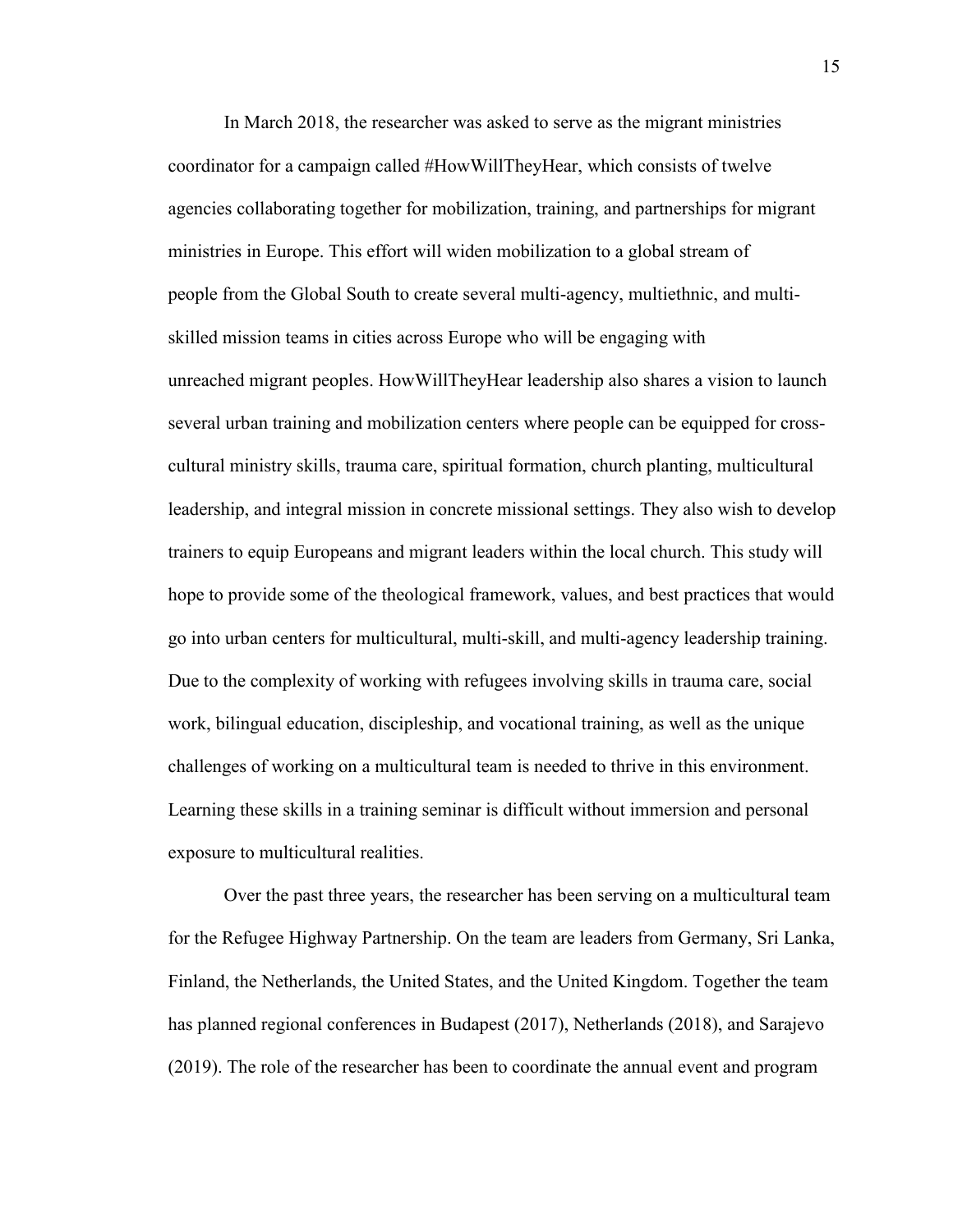for the 150-200 attendees from over 25 European countries. Serving with this diverse group of men and women has presented some challenges, but this project will be used on a personal level in the interactions with this ministry team.

The timing of this research is also part of a three-year process of preparation of the Lausanne Congress 2020 in Germany. This is the first mission gathering in Europe in 45 years after the first Lausanne Congress. A task force is working on diaspora studies and the impact of migration on the church in Europe using the theme "Dynamic Gospel— New Europe." The researcher has been invited to participate in a think tank to present some of the findings from this study and other interactions with mission agencies and churches committed to empowering migrant leaders from the Arab world, Iran, South Asia, and Africa to impact Europe. Training the next generation of migrant leaders living and serving in Europe demands a global cooperative effort. Several mission-sending organizations are beginning to work together for such a time as this.

#### *The Importance of the Project to the Church at Large*

Due to the enormity and complexity of responding to this historic mission challenge, several partnerships and collaborative efforts are developing between churches and evangelical leader from Europe, the United States, and the Arab world. In order for the church in Europe to work alongside Arab, Latin American, Asian, and African leaders effectively, training is going to be key to multicultural ministries in the future.

In the midst of migration, few ministries proactively build multicultural teams and even fewer are experienced in developing leaders among the marginalized migrant leaders. Some missionaries who have returned, retired, or been removed from closed Muslim countries are now being repurposed in Europe. They are using their language and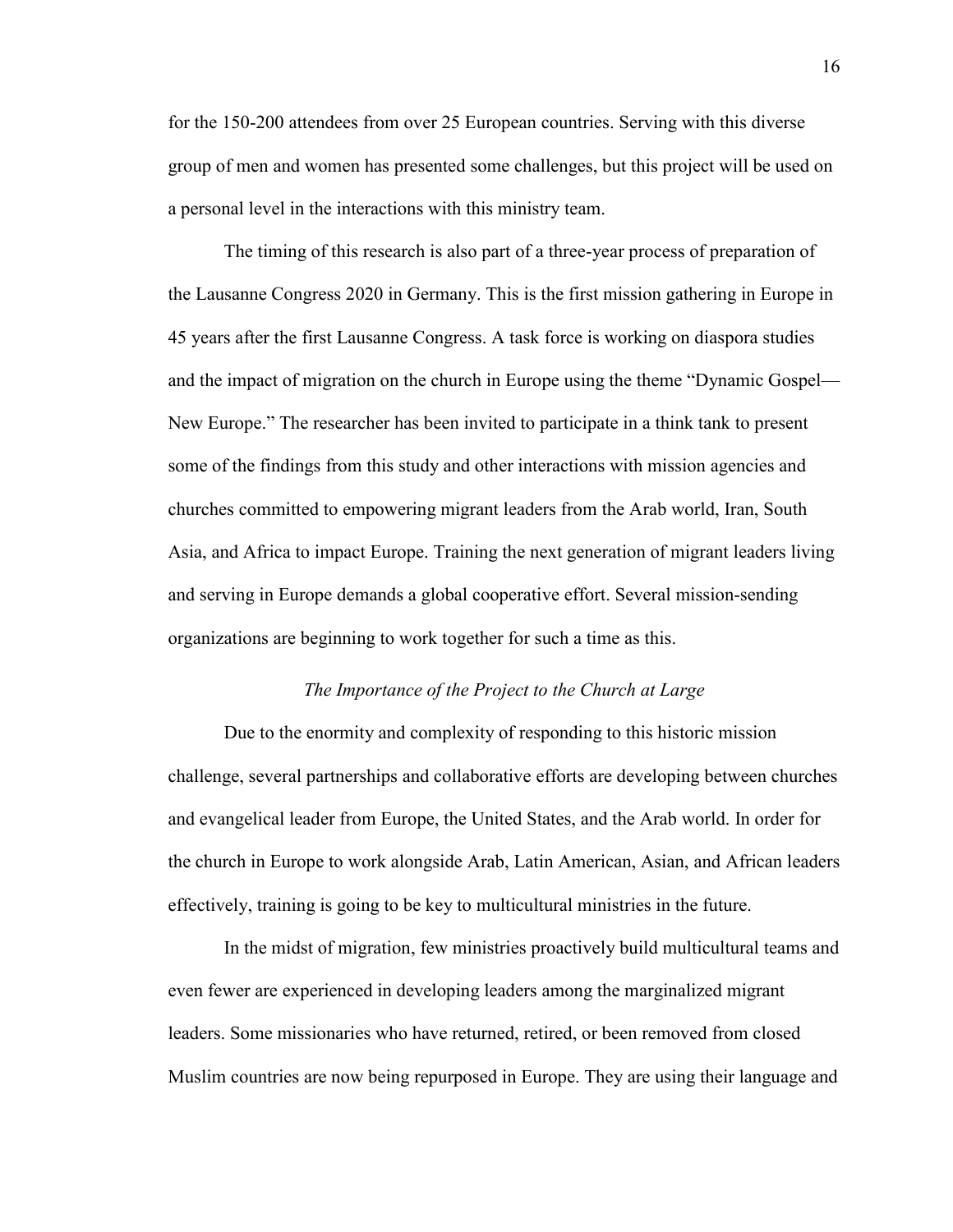cultural skills to work with refugees in many places. Some are working with churches to train them cross-culturally, but very few ministries are developing European and migrant leaders together.

The church must face the cultural divide that exists between ethnic and European churches. Recent refugees have come from underground churches in Iran, Chaldean churches in Iraq, Pentecostal churches of Nigeria, and Brethren churches of Pakistan, but Afghanistan also has thousands of new refugee converts. Unfortunately the majority of discipleship and leadership development programs are designed for Europeans. As the next generation of immigrant Christians will be a blend of their parents' and European cultures, they must be equipped as bridges between the foreign- and native-born community, or the church will remain polarized and paralyzed in a world of migration.

As a missionary, the researcher believes developing leaders is the key strategy for influencing the world for the gospel. The researcher is motivated to apply these findings to fulfill this mandate. The process of reflection and investigation will be crucial in the formation of those who exhibit biblical, relational, and contextual leadership. This doctoral project is designed to create a new model for developing leaders in a multicultural context.

The global diaspora and migration have led to unprecedented diversity in leadership. Thousands of leaders from Asia, Latin America, and Africa are working side by side in teams with from North America and Europe. Due to cultural experiences, each person carries with them preconceived notions of team structure and how leaders should function and interact. In order for these multinational mission teams to work together effectively, missionaries must learn to serve alongside and under people from diverse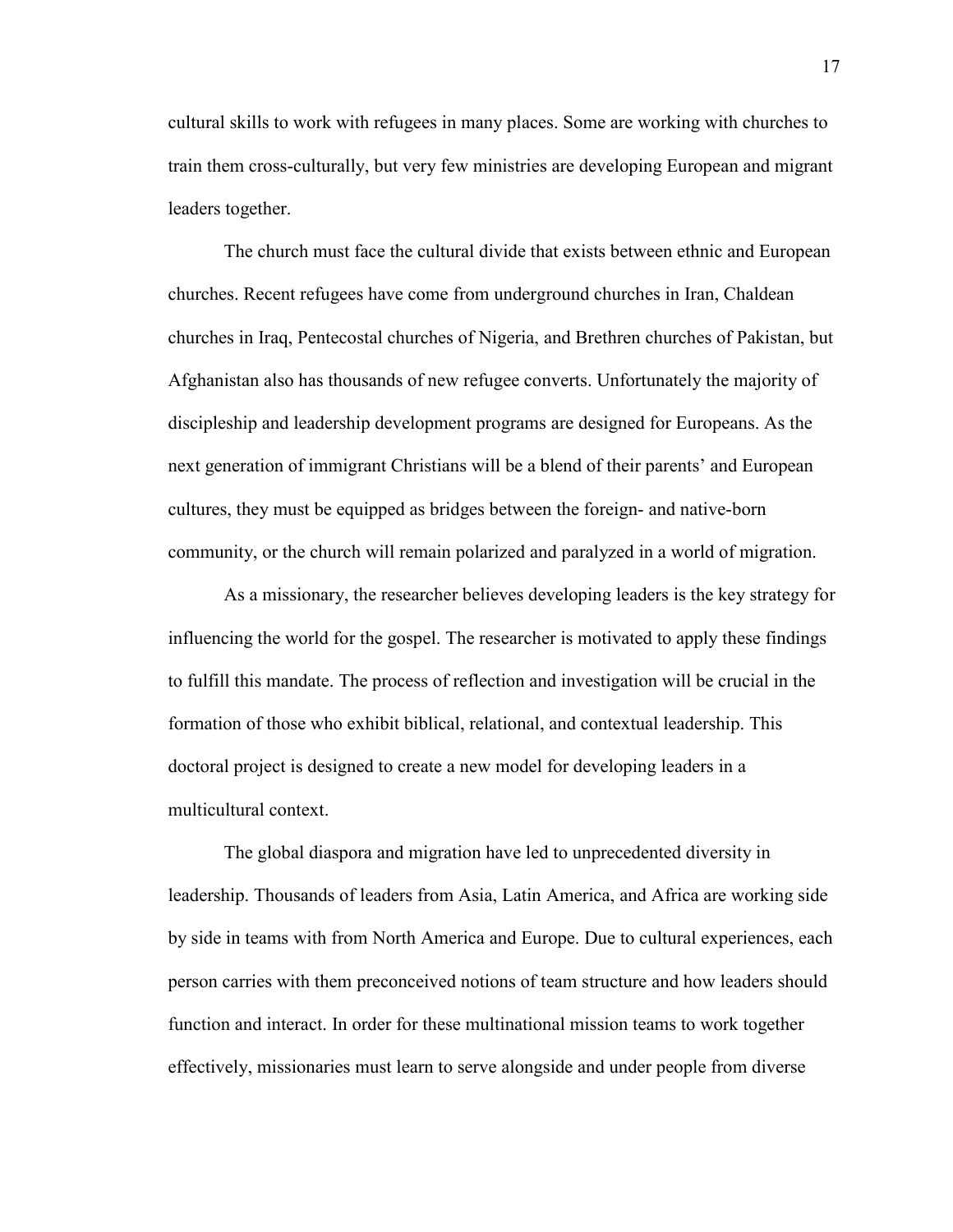leadership values and backgrounds. Urban church leaders in global cities around the world often deal with multicultural clashes regarding church leadership. Multiethnic staff and laity create a more complex environment for developing emerging leaders than in monocultural settings. Developing leaders cross-culturally demands an intentional training process that few mission agencies have fully developed.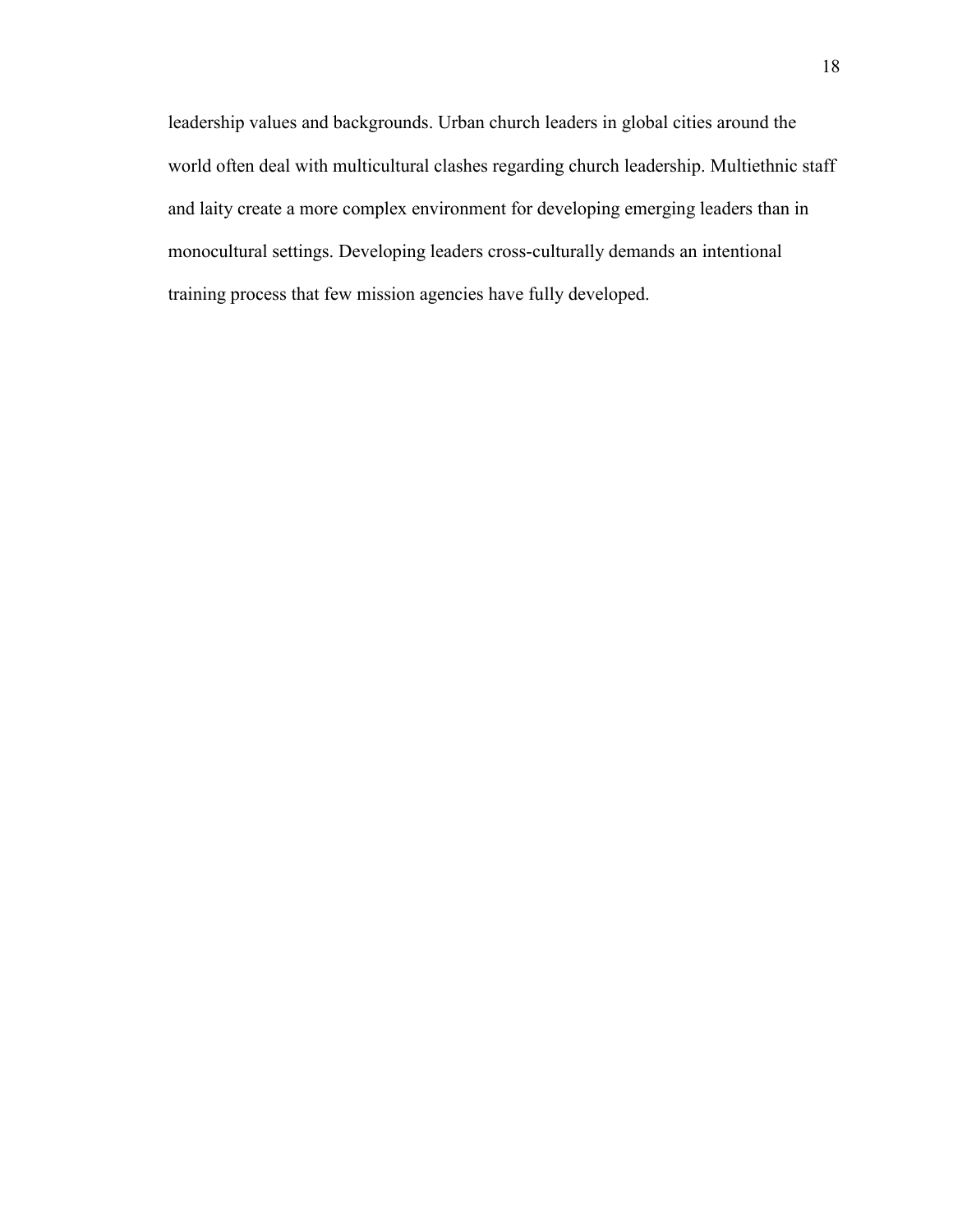#### CHAPTER 2

#### A THEOLOGICAL FOUNDATION FOR MULTICULTURAL LEADERSHIP

In principle, theology should define leadership rather than a leadership theory defining theology. For those serving in Christian ministry, theology should shape and guide how to lead others; however, models of leadership are often influenced more by cultural ideals and personal life experiences with authority figures rather than by spiritual or theological principles found in the Scriptures.

For example, a majority of leadership paradigms developed from the West have been built upon individualistic assumptions. Christian material written on leadership tends to focus primarily on the leadership of Jesus. While Christ is, indeed, the perfect model for human relationships, isolating his actions runs the risk of reducing his leadership to a list of virtues to be mimicked rather than a relational quality of being. In searching for the unique combination of traits for effective leadership, Jesus can become another leadership success story.

For American ministries, the world of business and marketing has also influenced the image of Christian leadership. Christ is transformed into Jesus the CEO as the biblical model.<sup>[5](#page-20-0)</sup> Definitions of leadership are linked to measurable growth, productivity, and success. Afterwards, a theological framework is designed to support this cultural notion of leadership. The starting point of a theology of leadership should not be the context;

<span id="page-20-0"></span> <sup>5</sup> Thomas Edward Frank, "Leadership and Administration: An Emerging Field in Practical Theology," *International Journal of Practical Theology* 10, no. 1 (2006): 128.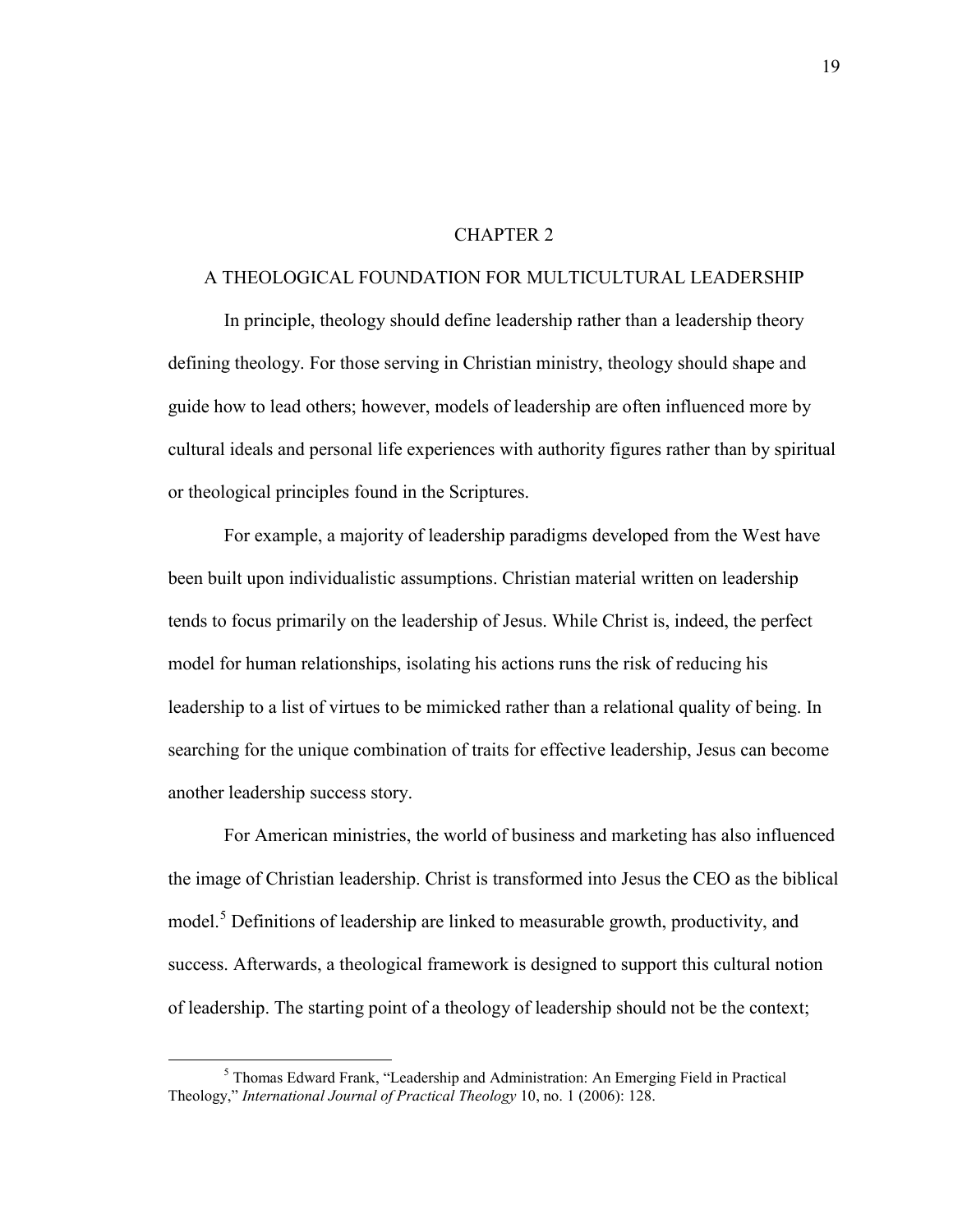rather, the theology should transcend and transform the context. For this reason, this researcher is not seeking to start with multicultural context and then prescribe a model of servant leadership but rather develop a theological model from the biblical text that will bridge across a variety of settings and contexts.

Without contextualizing leadership, Christian theorists are able to locate verses to support any particular set of cultural styles and values. For example, a majority of Western leadership printed material and training, favors performance over sacrifice, charisma over humility, being strong over being weak, and being respected over being vulnerable. For example, Bass's model of transformational leadership is focused on achieving organizational goals rather than serving others.<sup>[6](#page-21-0)</sup> Those who publish leadership books or speak on the subject of leadership are more widely marketed if their leadership resource guarantees market success or difference in the bottom line. Business practices such as mission statements and strategic plans are helpful management tools but are often imported into a ministry context as the key to advancing God's mission in the world. None of these modern management skills were practiced in the life of Jesus. In fact, his spiritual leadership often went in the opposite direction from what culture or common sense would suggest.

Westerners are not the only ones guilty of introducing or elevating their own biases onto leadership. Every culture selectively chooses the traits reflecting or reinforcing their own cultural forms of leadership. Honor-shame cultures select verses supporting extreme power distance. Collective cultures gravitate toward illustrations that confirm their image of leadership. Furthermore, in fulfilling the necessary functions of

<span id="page-21-0"></span> <sup>6</sup> Jeanine L. Parolini, "Investigating the Distinctions between Transformational and Servant Leadership" (PhD diss., Regent University, 2007), 35.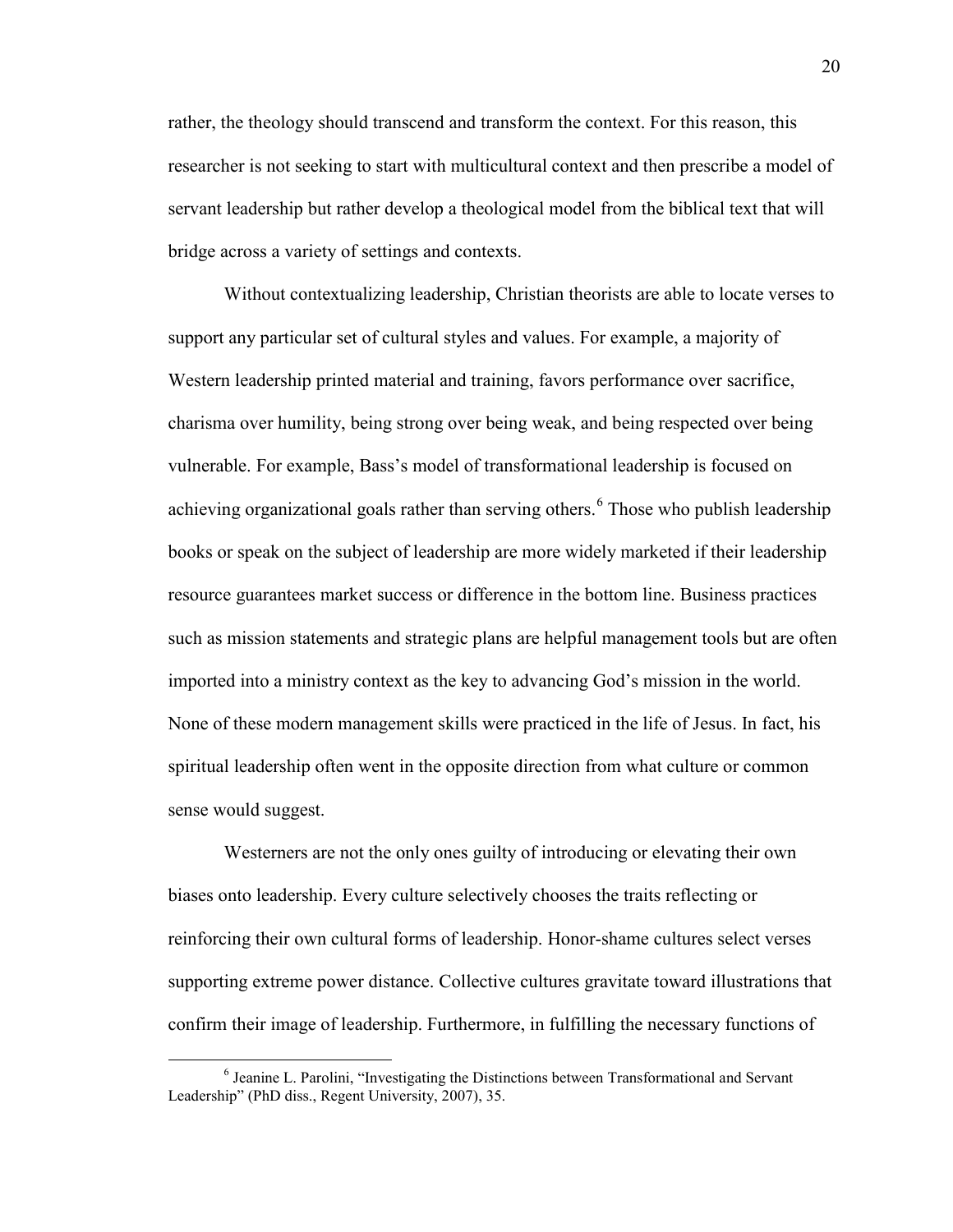leadership, teams tend to default to their own cultural process. Common practices such as goal setting, conflict resolution, power sharing, performance rewards, and decisionmaking are all culturally determined activities, but discerning which plan of action to implement demands a theology of leadership.

Biblical stories, biographies, and character studies of personalities such as Moses, Joseph, Esther, Nehemiah, Peter, and John have been used to highlight qualities of leadership, but forming a theology of leadership around an individual, whether a good or bad example, should be a secondary source for developing a theological framework of leadership. A character study may contribute or illustrate a theology of leadership. However, if made the primary source, it runs the risk of affirming cultural preferences rather than offering anything transforming or transferable.

Furthermore, the biblical leaders demonstrate a fairly diverse spectrum of personalities, gifting, and traits in a particular moment in time and context. A perfect list of leadership traits that applies to every situation and context cannot be found in the Scriptures. The pastoral letters provide a general description of spiritual qualifications for a church elder and overseer (1 Tim. 3:1-13; Titus 2:6-9). The lists of integrity, temperance, faith, love, and endurance designate characteristics that might qualify or disqualify someone from the role of church leadership, but the Scriptures do not provide a process for developing these qualities in others coming from a variety of backgrounds and cultures.

Another approach for developing a biblical theology of leadership would be to study groups of leaders and followers in Scripture. For a multicultural ministry team, one strategy would be to search for groups of leaders in the Bible who came from various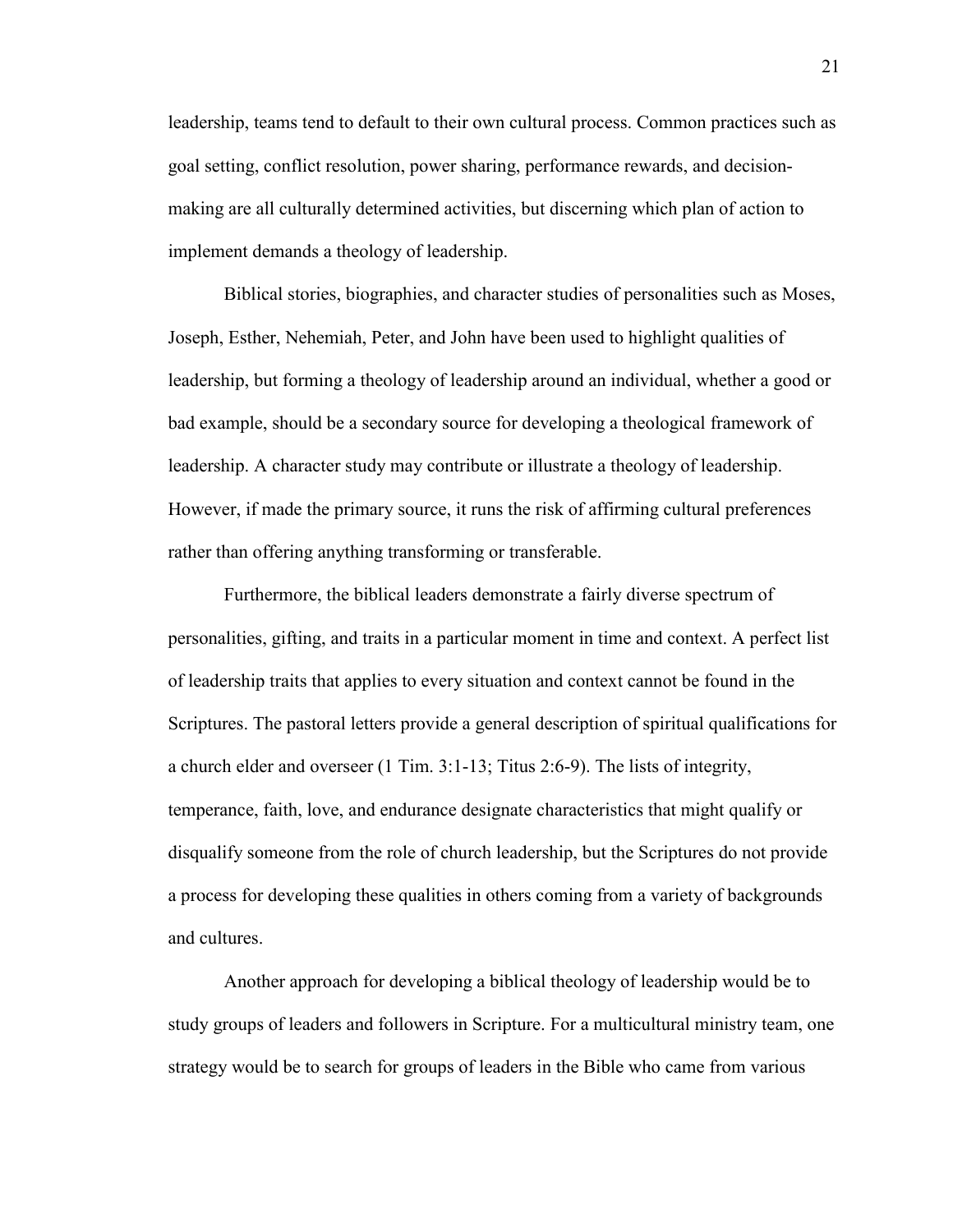backgrounds and had to work together to solve problems, resolve conflict, and respect one another. Much of the Old Testament period focused on the people and purity of Israel, so groups were mainly monocultural. In the New Testament, the twelve disciples came basically from the same cultural background and region of Galilee. Some striking political and personality differences could illustrate the challenges of leading a diverse group, but the disciples did not have enough cultural distinctiveness among them to warrant a direct comparison to a multicultural team.

The early church in Acts and pastoral letters could also be an alternate source for developing a theology of leadership within a multicultural environment. The book of Acts and the pastoral letters record many of the cultural and ethnic challenges facing the newly forming body of Christ. As Paul, missionary to both Jews and Greeks, instructed and trained on the choosing of new leaders, dealt with discipline, and worked to maintain unity within a diverse early church. These instances provide helpful examples of multicultural leadership. The early church experienced ethnic tensions between Jewish and Greek believers regarding restrictive diets and other taboos, discrimination of former slaves worshipping alongside slave owners, and divisive issues of gender and sexuality, many of which modern leadership teams are facing today. These leadership problems documented in the early church serve as examples of leadership theology and providing guidelines for resolving conflict and considering other needs as more important than selfinterests or social and cultural dominance. Bridging leadership lessons to the modern world is not impossible, but cross-cultural workers, church planters, or pastors could be tempted to paint the leadership style of Paul to reflect their own cultural image rather than viewing him in rich cultural context and relationship.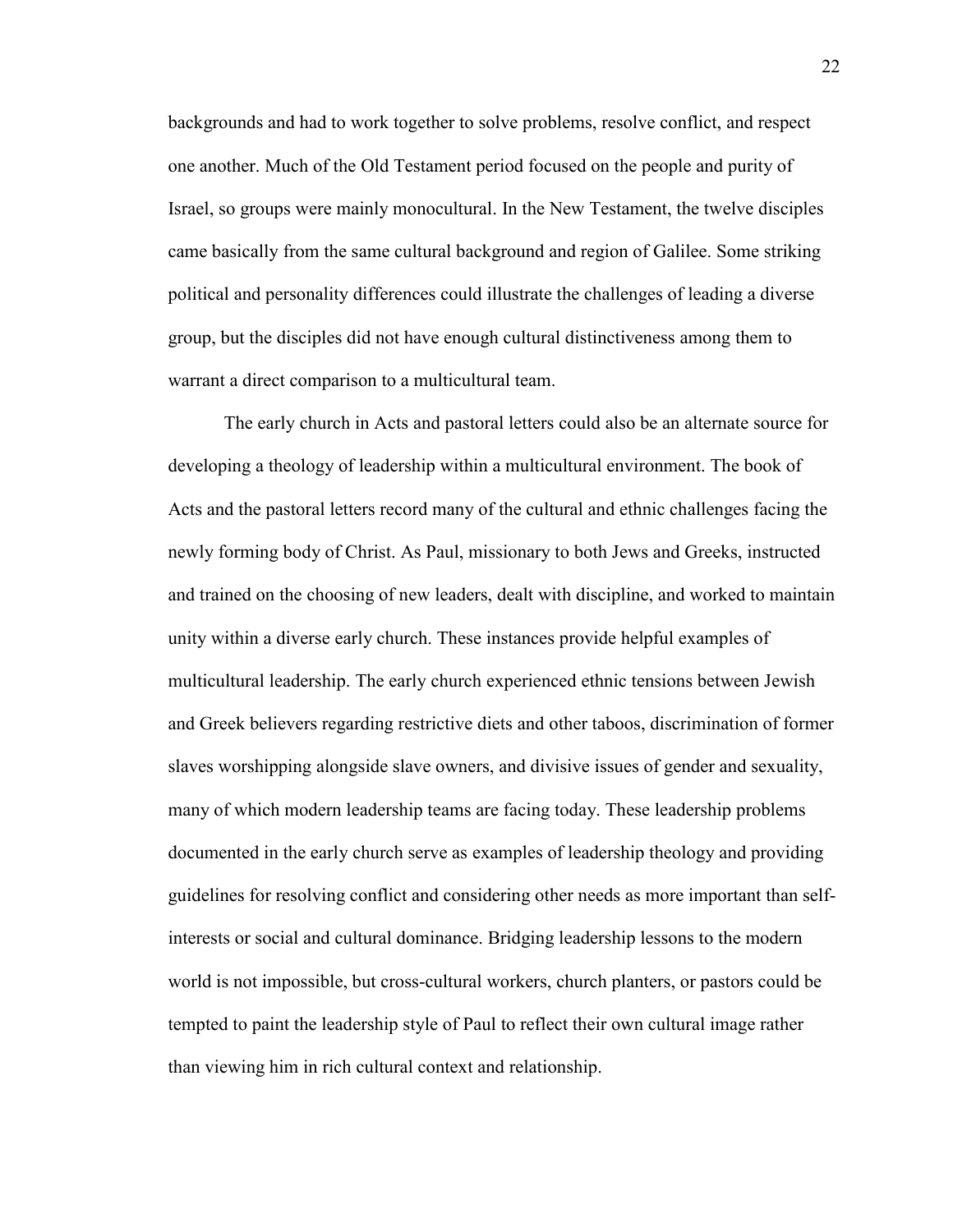However, one source for a theology of leadership that does not vary due to context is the Trinity. Understanding the nature of the Trinity is the baseline for understanding Christian leadership within community. Christ was willing to be obedient as the Suffering Servant—a model of leadership beyond what is culturally normal. Jesus was incarnated into Jewish culture as the Son of Man, but his way of leading was counter-cultural as the Son of God. Jesus consistently embodied the dynamics of the Trinity in his everyday interactions with the disciples. For example, the washing of the disciples' feet is a vivid and timeless illustration of his leadership given as an example to follow. A comprehensive theology of Trinitarian leadership focuses on the Son's relationship with the Father and Spirit of God but also with his disciples.

One might expect that a theology of leadership would be different from the way people naturally lead. Christian leadership should be counter-cultural because it stands outside the strengths and weaknesses of every culture. For this reason, a theology of leadership should be theocentric rather than anthropocentric as its starting point.

Throughout his ministry, Jesus called his disciples to a model of leadership that was different from their own cultural and ideological ideals. In the midst of an ongoing conflict regarding honor and greatness Jesus instructed his disciples, "You know that the rulers of the Gentiles lord it over them, and their high officials exercise authority over them. Not so with you. Instead, whoever wants to become great among you must be your servant" (Matt. 20:25).<sup>[7](#page-24-0)</sup> This counter-cultural posture continues to conflict with a majority of cultural notions of leadership in the world today.

<span id="page-24-0"></span> <sup>7</sup> "Unless otherwise noted, all Scripture citations are from *The Holy Bible, New International Version* (Colorado Springs, CO: International Bible Society, 1984).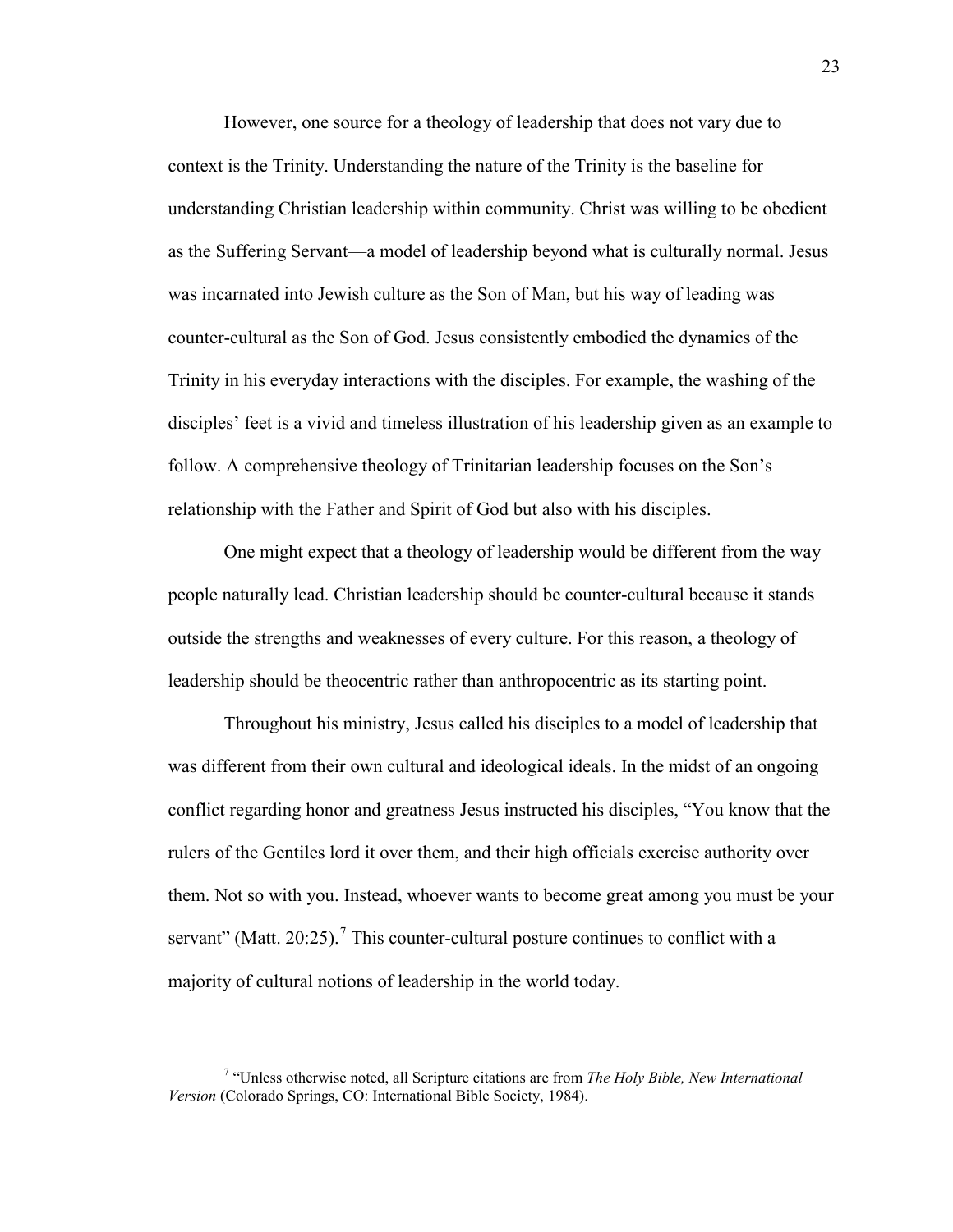Rather than beginning with a definition such as "servant leadership" and then searching for biblical and theological support, the focus is on the leadership within the Trinity. While leading like the Trinity may seem to be an abstract model to reconstruct, it is possible to examine how the Son of God interacted with the Heavenly Father and Spirit of God. Many practical examples of Trinitarian life and leadership visibly are demonstrated in the person and work of Christ.

The foundation of a theology of leadership is grounded in a Trinitarian understanding of who Christ was in relationship and how he interacted with the Father and Holy Spirit. A reading of the Word of God illustrates the eternal life of the Father, Son, and Holy Spirit and how they relate to each other and to the world. The Trinity reflects a model for human relationship. A theology of leadership does not start with a picture of idealized human relationships and project them onto God but starts with the divine revelation of the Trinity and his intentions for his image bearers to reflect those qualities into human relationships and leadership.

#### **Trinitarian Leadership for Multicultural Ministry**

#### *Trinitarian Leadership Maintaining Oneness within Diversity*

Trinitarian theology begins with the ontological or immanent qualities of the Trinity from biblical references beginning with Creation when God is seen working collaboratively in unity. The very first verses of Scripture describe a Triune God creating life into existence: "In the beginning God created the heavens and the earth.… And the Spirit of God was hovering over the waters. And God said, 'Let there be light'" (Gen. 1:1-3). The creation account indicates plurality within the Person of God in the declaration, "Then God [singular] said, 'Let us make [plural] man in our [plural] image'"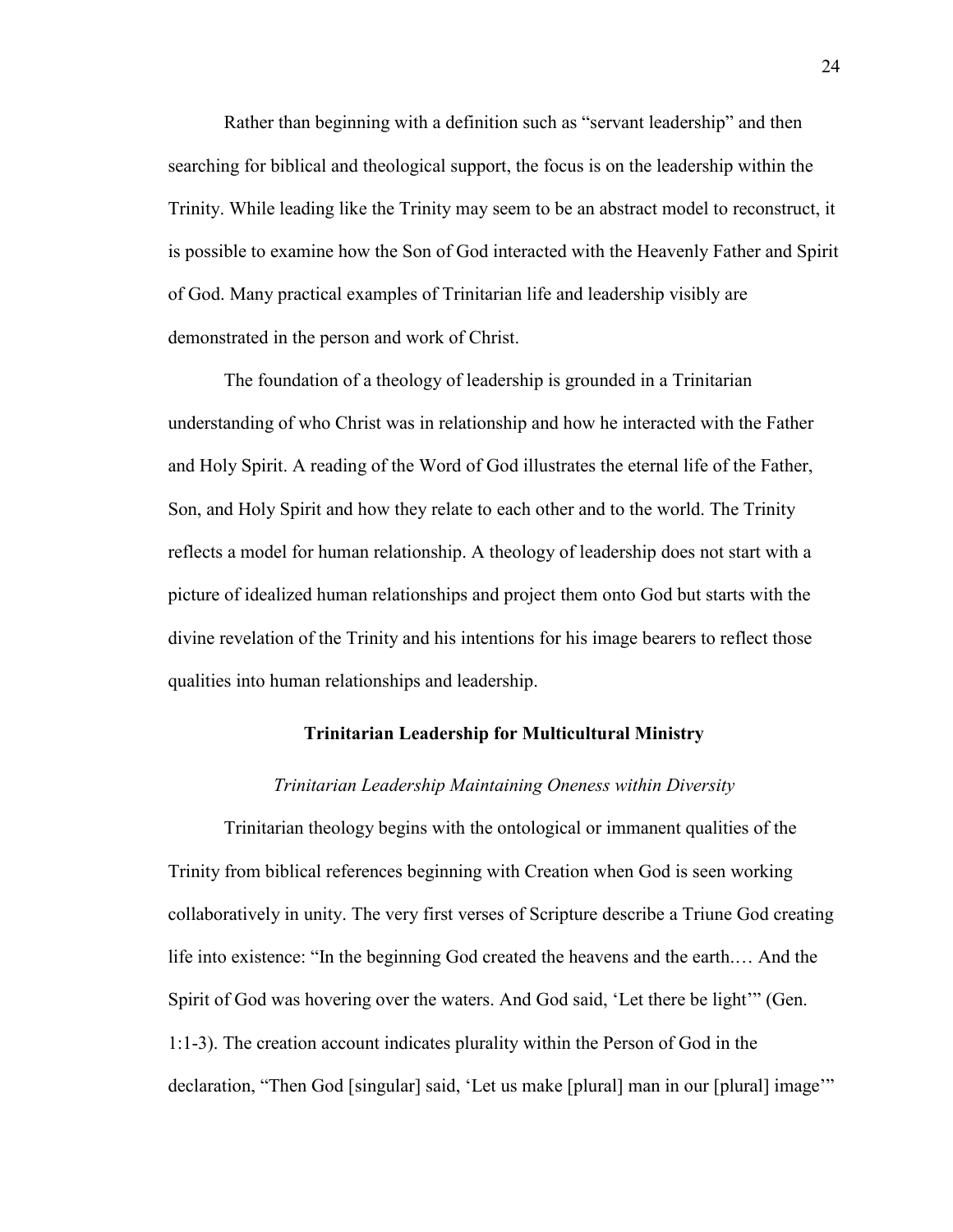(Gen. 1:26). While there is debate about the plural form of the noun *Elohim* as an indication of majesty rather than multiplicity within God's nature, switching between singular and plural verbs with reference to God is significant. Other Old Testament references contain the same mix of singular to plural: "Whom shall I send [singular], and who will go for us [plural]?" (Isa. 6:8).

In the Old Testament, the unity of God was revealed emphatically to Israel on many occasions. The Ten Commandments established his uniqueness and his oneness by declaring, "You shall have no other gods before me" (Exod. 20:2-3). In contrast to the polytheism of the ancient pagan world, the God of the Hebrews was always distinctively one. The Shema declared*,* "Hear, O Israel—the Lord our God is one Lord" (Deut. 6:4). In the New Testament, the monotheistic core of theology was central to Jesus's teaching. He affirmed the Shema in Mark 12:29, but the gospels also record Jesus's bold declaration, "The Father and I are One" (John 10:30). In Matthew, at the baptism of Jesus, all three persons of the Trinity are present and participating in unity.

Within the gospel narrative, John contains the most evidence of the Trinity in unity, beginning with Jesus's baptism and inauguration of his public ministry:

I saw the Spirit come down from heaven as a dove and remain on him. And I myself did not know him, but the one who sent me to baptize with water told me, "The man on whom you see the Spirit come down and remain is the one who will baptize with the Holy Spirit." I have seen and I testify that this is God's Chosen One. (John 1:32-34)

All three persons of the Trinity are referenced in the Upper Room to the disciples,

But when he, the Spirit of truth, comes, he will guide you into all the truth. He will not speak on his own; he will speak only what he hears, and he will tell you what is yet to come. He will glorify me because it is from me that he will receive what he will make known to you. All that belongs to the Father is mine. That is why I said the Spirit will receive from me what he will make known to you. (John 16:12-15)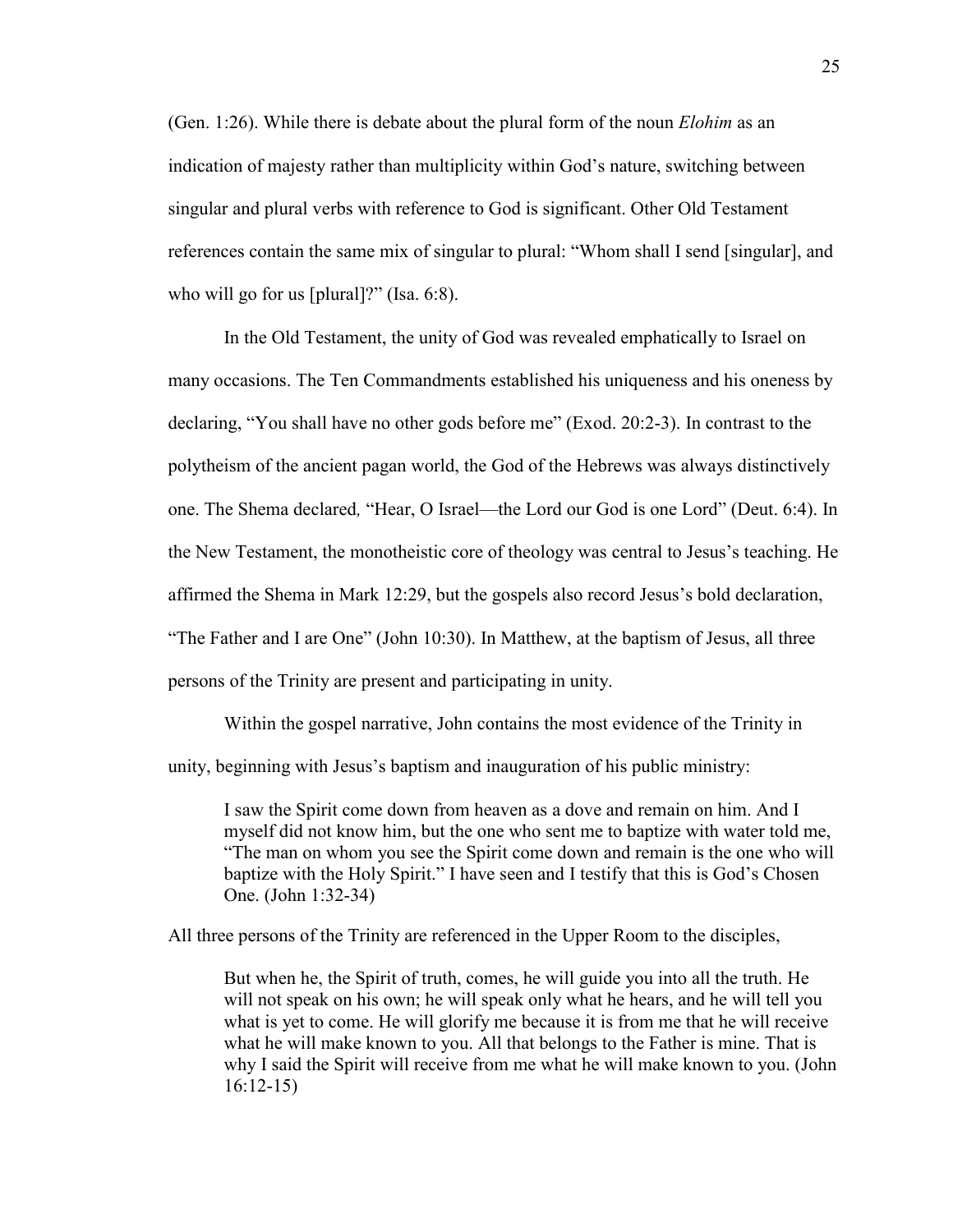Finally, Jesus commissioned the disciples with a Trinitarian sending: "'As the Father has sent me, so I am sending you.' And with that he breathed on them and said*,* 'Receive the Holy Spirit'" (John 20:21-22). Even though the disciples did not fully grasp the theology of the Trinity, Jesus disclosed it in the way that he prayed, served, and sent them to follow his example.

In the pastoral letters, the oneness of God was clearly taught: "For us there is but one God, the Father, from whom all things came and for whom we live; and there is but one Lord, Jesus Christ, through whom all things came and through whom we live" (1 Cor. 8:4-6). These Trinitarian formulas in letters to the early church demonstrate that this understanding of God had become part of the earliest catechism.

The relationship of the Trinity can be seen from how Father, Son, and Spirit interacted in Jesus's life and ministry. The manner in which they spoke with one another, the posture in which they served one another, and the way in which they mutually depended on one another paints a picture of the eternally relational Triune God.

In his book, *The Trinity and Human Personality,* Jon Tal Murphree elaborates on the unique relationship within the Trinity, which has applications for human relationships:

Each person of the Trinity identifies with the others. Each one transposes himself into the others without confusing his own personality with the others. Through love, diversity and unity are so inextricably interwoven that the Father, Son, and Spirit do not exist as persons alongside each other as much as they exist in and through each other. Each One constantly has perfect access to the others' complete thoughts and feelings.<sup>[8](#page-27-0)</sup>

<span id="page-27-0"></span> <sup>8</sup> Jon Tal Murphree, *The Trinity and Human Personality* (Nappanee, IN: Evangel Publishing House, 2001), 29.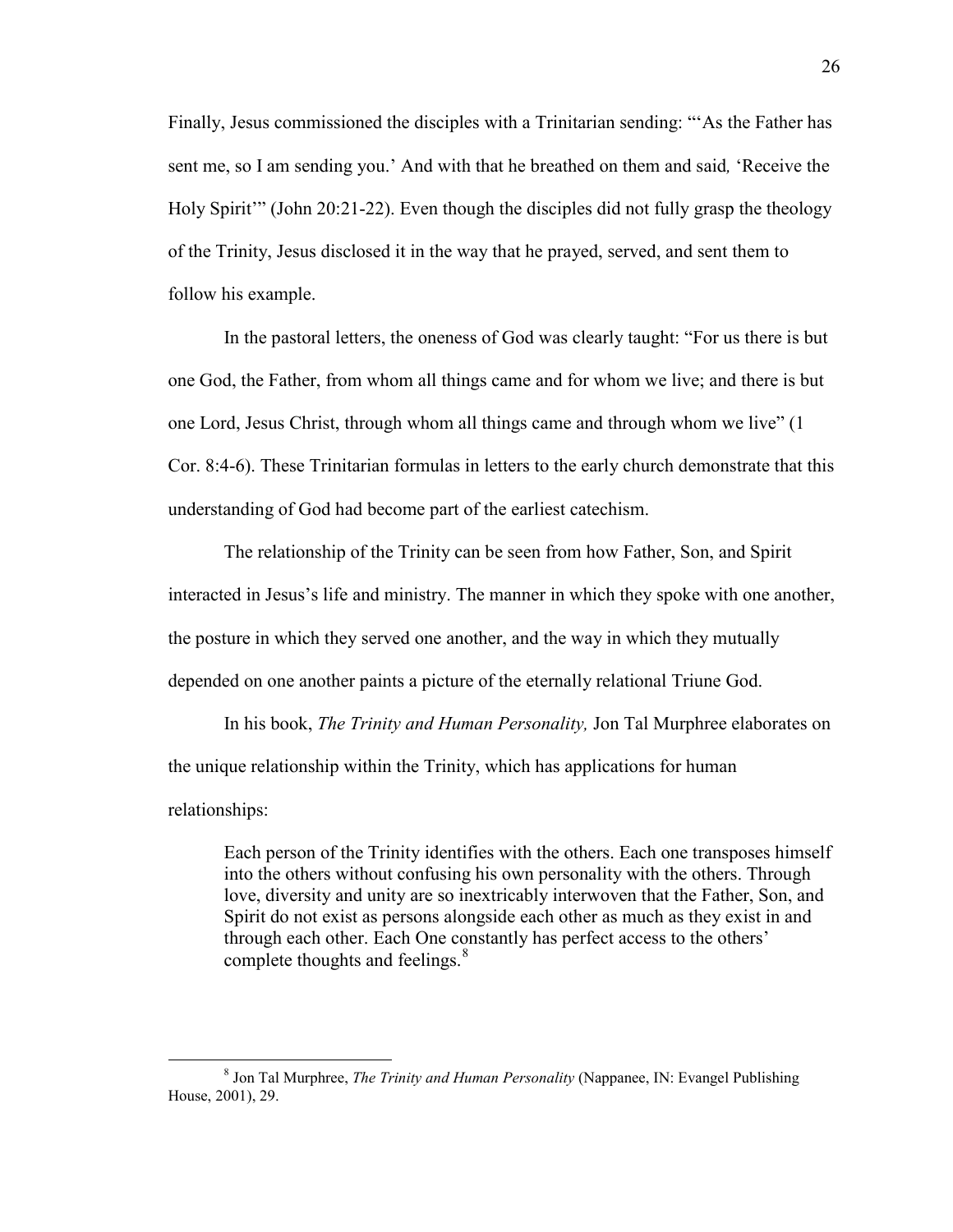For multicultural teams, the eternal co-existence and perfect access to complete thoughts and feelings is not attainable, but the notions of love, diversity and unity are potentially possible in the power of the Holy Spirit and an intentional process of transposing oneself to understand the other and interweaving and interacting alongside one another to the point that feelings and thoughts can be accessed and acknowledged.

At the Council of Constantinople AD 381, theologians used the term *perichoresis*  to describe the mutual indwelling and oneness of the Trinity. The word communicates "reciprocity, interchange, giving to and receiving from one another, being drawn to one another and contained in the other, interpenetrating one another by drawing life from and pouring life into one another as a fellowship of love."<sup>[9](#page-28-0)</sup> A theology of Christian leadership grounded in the Trinity simply means that leaders are called to enter into and reflect the same eternal relationship of love that the Father, Son, and Spirit have shared from all eternity. Jesus expressed the desire that the reality of the Trinity would be evident in their lives and relationships as a distinctive and attractive sign to an unbelieving world:

My prayer is not for them alone. I pray also for those who will believe in me through their message, that all of them may be one, Father, just as you are in me and I am in you. May they also be in us so that the world may believe that you have sent me. I have given them the glory that you gave me, that they may be one as we are one—I in them and you in me—so that they may be brought to complete unity. Then the world will know that you sent me and have loved them even as you have loved me. (John 17:20-23)

In the high priestly prayer, Jesus expressed a desire for oneness. Jesus's prayer in John 17 is an echo of the proclamation in creation when God said, "Let us make humans in our image according to our likeness" (Gen. 1:26). In the beginning, his design for humanity was to reflect God's relational unity. As his image bearers, man was created to

<span id="page-28-0"></span> <sup>9</sup> Stephen Seamands, *Ministry in the Image of God* (Downers Grove, IL: InterVarsity Press, 2005), 142.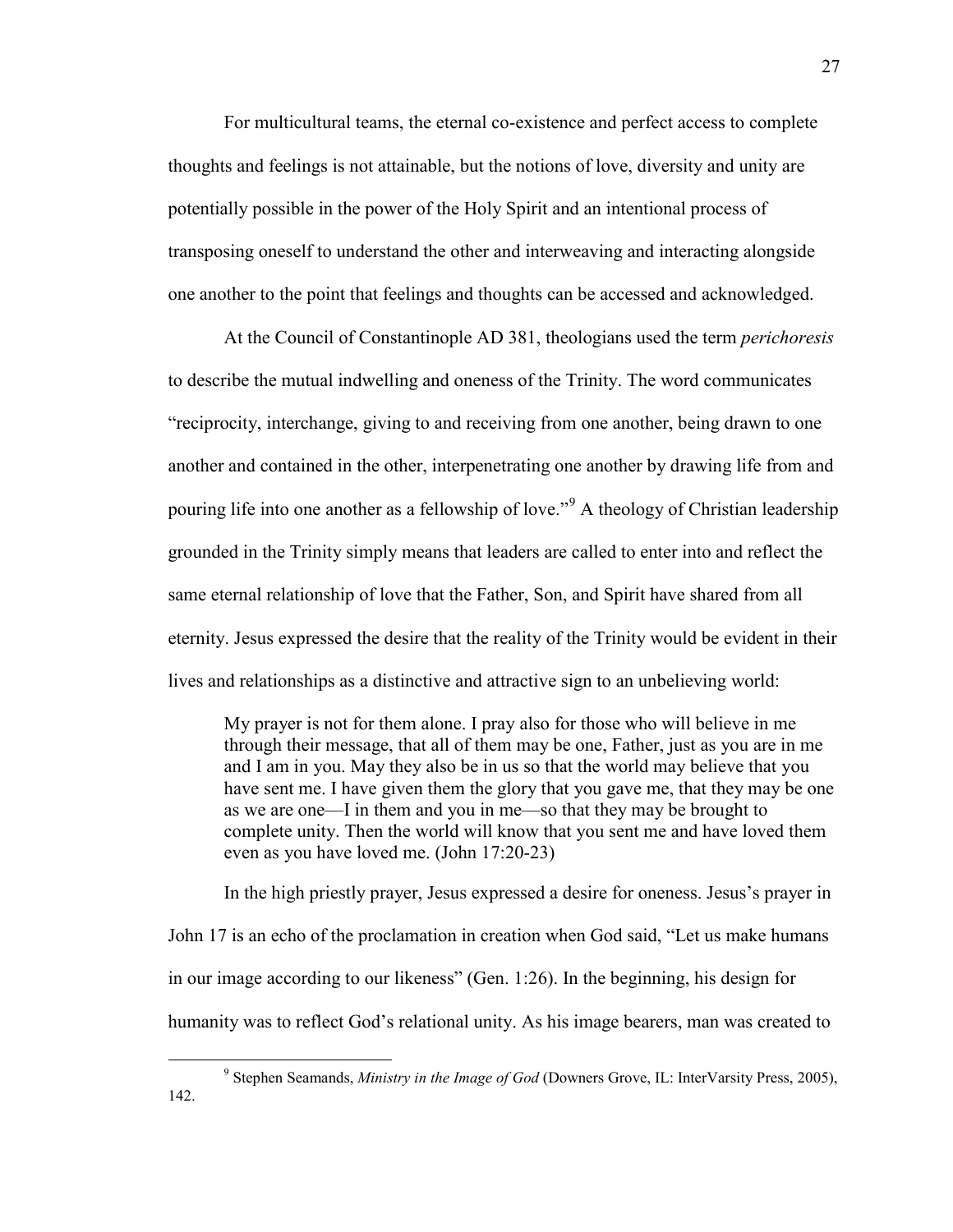reflect relational unity. For example, man and woman were created as two distinct entities, but they were also designed to be one intimate unity—"one flesh" (Gen. 2:24) as well as live in relational unity with their Creator. The Bible is clear that the Trinity always acts in unity. Attributing certain actions to the Father, the Son, or the Spirit can lead to tritheism, but the Scriptures reveal that creation, redemption, and sanctification were actions shared by the Godhead. A Trinitarian theology of leadership maintains a unity of work while the visible roles may look different. Each person of the Trinity is inseparable from the other two persons, and every action of God is an act of all Three-as-One together.

#### *Relational Trinitarian Leadership*

A theology of Trinitarian leadership is grounded in the eternal relationships of love that existed among the Father, Son, and Spirit from all eternity. During his earthly ministry, Jesus exemplified love in his interaction with people because love flowed from his eternal nature. Adam Dodds describes this deeply relational love within the Trinity:

From eternity the Father and Son have, with the Holy Spirit, given and received love to and from each other. In the sending of God's Son, God the Father demonstrates that the love between Father and Son is so expansive that all humanity are invited to participate in the sonship of Jesus and themselves become adopted children of God. As children of God, humans can have security in the love of their heavenly Father, confidence when approaching God in prayer, and intimacy in relating to the Sovereign Creator and Ruler of all as Abba.<sup>[10](#page-29-0)</sup>

The Trinitarian relationship is based upon communion and love. The Father's love for the Son existed "before the foundation of the world" (John 17:24). While imagining this eternal state of being is difficult, glimpses of the intimacy and love between Father and Son are provided in real time and space in the gospel narrative.

<span id="page-29-0"></span><sup>&</sup>lt;sup>10</sup> Adam Dodds, "Newbigin's Trinitarian Missiology: The Doctrine of the Trinity as Good News for Western Culture," *International Review of Mission* 99, no. 1 (2010): 71.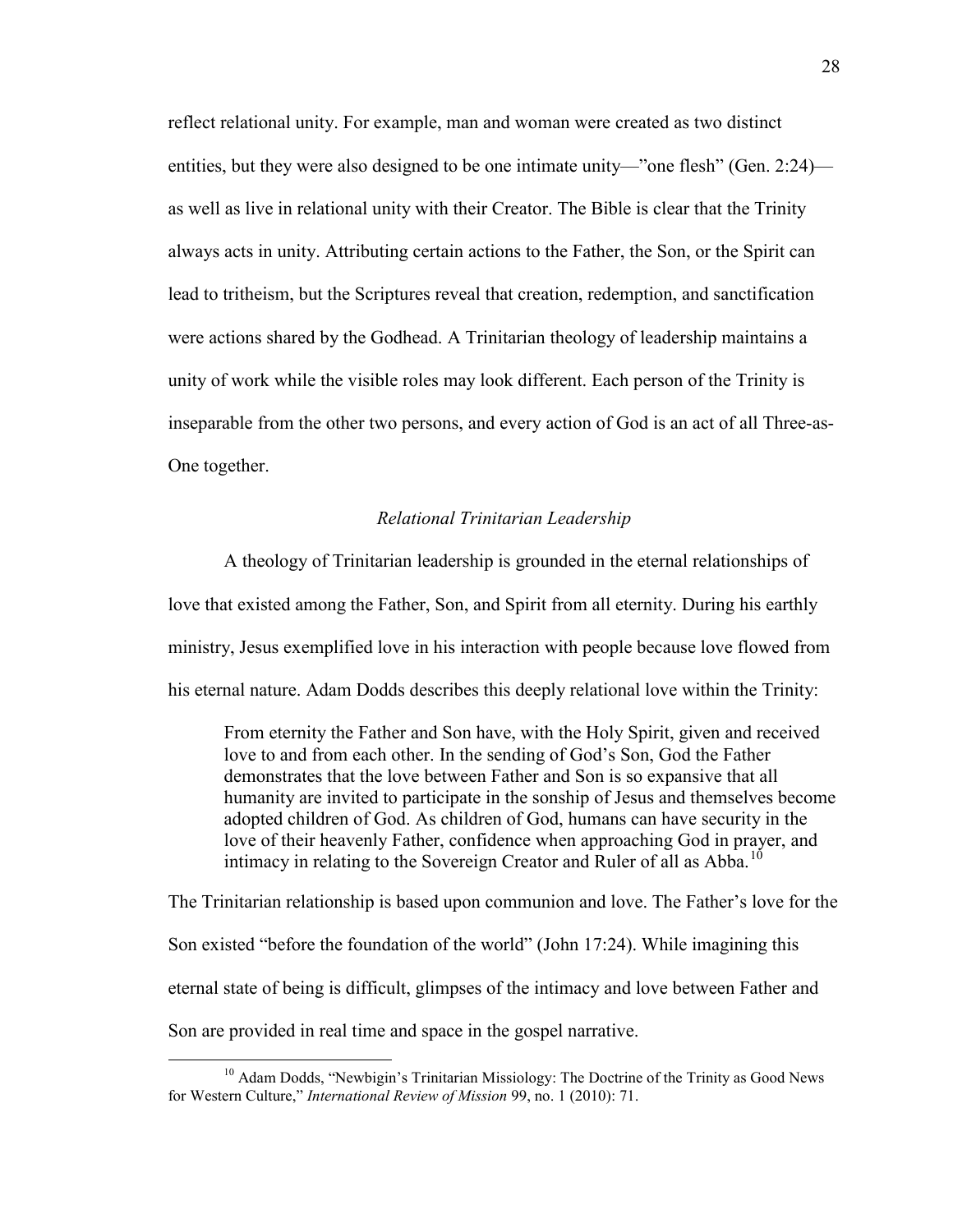This divine love is seen at the baptism of Jesus. When the Son emerged from the baptismal waters, the Spirit descended like a dove, and the Father spoke with affirming words: "This is my Son, whom I love; with him I am well pleased" (Matt. 3:17). Later in the Gospel, when Jesus goes up the Mount of Transfiguration, the voice of affirmation is heard: "While he was still speaking, a bright cloud covered them, and a voice from the cloud said, 'This is my Son, whom I love; with him I am well pleased. Listen to him'" (Matt. 17:5). The title *beloved* is an expression of eternal affection not merely sentimental or emotional fondness, but demonstrating a relational oneness of intimacy.

This relational love from the beloved Son was directed back to the Heavenly Father. Throughout his earthly ministry Jesus himself used the word *Abba* when he prayed to the Heavenly Father. This depth of intimacy and affection is an endearing revelation of his relationship. Addressing Almighty God with such intimacy may have been scandalous for the religious leaders because, as Seamands suggests, "Abba expressed trust, belonging and intimacy—a tender affectionate love that enjoys and embraces the beloved. Calling God Abba was new and revolutionary."<sup>[11](#page-30-0)</sup>

The Gospel of John records the most vivid expressions of the love within the Trinitarian relationship. John's Gospel paints a picture of Trinitarian equality, intimacy, and submission among the Father, Son, and Spirit. In the prologue to John's Gospel, he writes, "No one has ever seen God, but the one and only Son, who is himself God and is in closest relationship with the Father, has made him known" (John 1:18). The Greek phrase translated by the NIV as "in closest relationship with the Father" suggesting an eternal state of intimacy and nearness.

<span id="page-30-0"></span> <sup>11</sup> Seamands, *Ministry*, 60.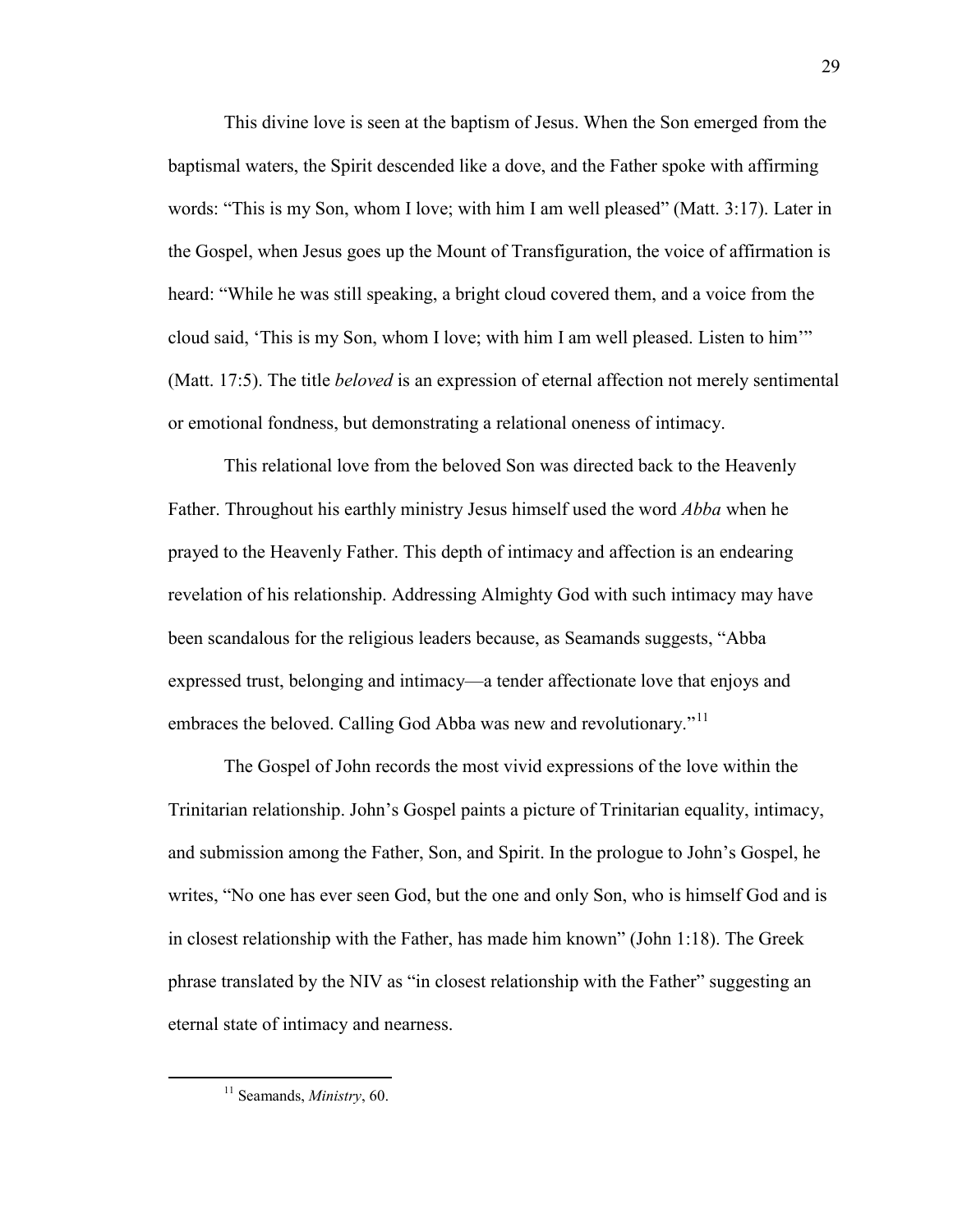Trinitarian love is a mutual deference among Father, Son, and Spirit: "He whom God has sent speaks the words of God, for he gives the Spirit without measure. The Father loves the Son and has placed all things in his hands" (John 3:34-35). Jesus explained his deference and obedience to the Father: "Very truly I tell you, the Son can do nothing by himself; he can do only what he sees his Father doing, because whatever the Father does the Son also does. For the Father loves the Son and shows him all he does" (John 5:19-20). Jesus identifies his purpose to please the Father: "The one who sent me is with me; he has not left me alone, for I always do what is pleasing to him" (John 8:29). Between the Heavenly Father and the Son are mutual giving and receiving of glory and honor: "If I glorify myself, my glory is nothing. It is my Father who glorifies me" (John 8:54). There is mutual deference: "For this reason the Father loves me, because I lay down my life in order to take it up again" (John 10:17). In the Upper Room discourse, the interactions among the Father, Son, and Spirit make clear not only the redemptive plan but also the new life with the Triune God: "I will do whatever you ask in my name, so that the Father may be glorified in the Son,… and I will ask the Father and he will give another Advocate, to be will you forever" (John 14:13, 16).

#### *Self-Emptying Humility of Trinitarian Leadership*

Humility is grounded in the very being of God. The self-emptying kenosis was not a temporary necessity of the incarnation but was an eternal reality of the Trinity. Humility was expressed within the Trinity by self-emptying. As the Son of God "became flesh and dwelt among us" (John 1:14), he laid aside his rights and privileges and in his incarnation modeled Trinitarian self-emptying.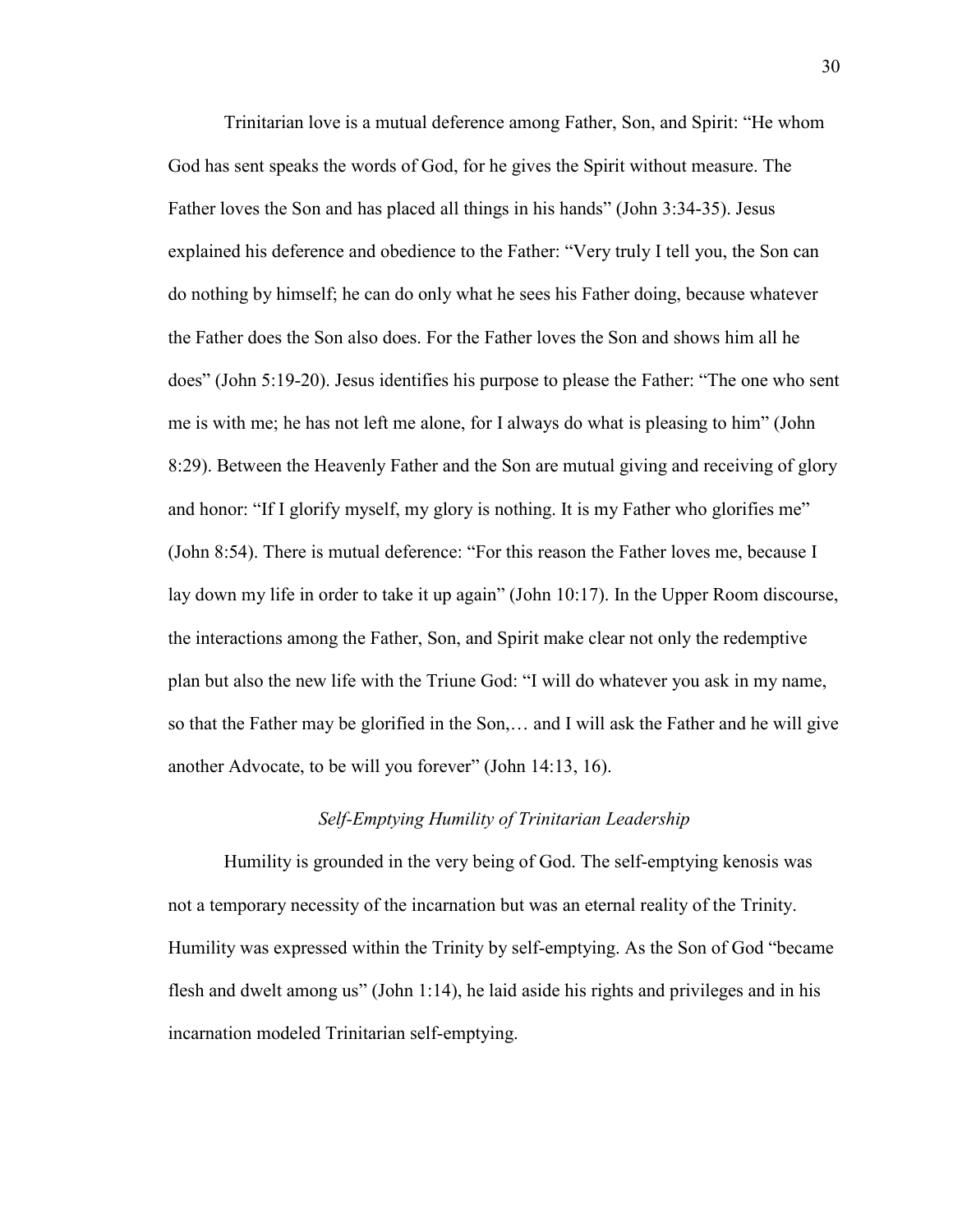Self-emptying was expressed in servant-like obedience. Though ontologically equal, the Father and Son are differentiated in terms of command and obedience. For the Son to say "not my will, but Your will be done" (Luke 22:42) indicates a self-emptying obedience to the Father. For Jesus, self-emptying was expressed by becoming a servant without rights or authority. When James and John expressed a desire to sit in positions of honor, Jesus rebuked them for seeking honor and for their lack of humility. For both Greek and Jew, the pathway to leadership was based upon patronage and pedigree. These forms of authoritarian leadership were the antithesis of Trinitarian leadership. While "the rulers of the Gentiles lord it over" and "their high officials exercise authority over," those who lead like Jesus will be self-emptying servants (Matt. 20:25).

Jesus also contrasted the leadership qualities he desired in his disciples with the religious leaders of his day. Rather than be driven after recognition and honor, a leader is known for humility and service. The religious leaders were motivated by pride and pursued the important seats and respect in the public eye (Luke 14:7), but followers of Jesus must be willing to take a lowly position and serve others. The Lord confronted the twelve disciples with their preoccupation with position. Jesus knew that in order for the disciples to be leaders in the future they must replace self-centeredness with othercenteredness. They also must become unselfish and not use authority as a means for manipulating others in pursuit of selfish desires and goals.

The phrase "he who is greatest among you shall be servant" occurs seven times throughout the Gospels (Matt. 20:27, 28; 23:11; Mark 9:35; 10:43, 44; Luke 9:48; 22:26; John 13:14). Jesus identified himself as a servant. Although he existed as Lord of Heaven and Earth, he came "to serve and give his life as a ransom" (Mark 10:45; Matt. 20:28).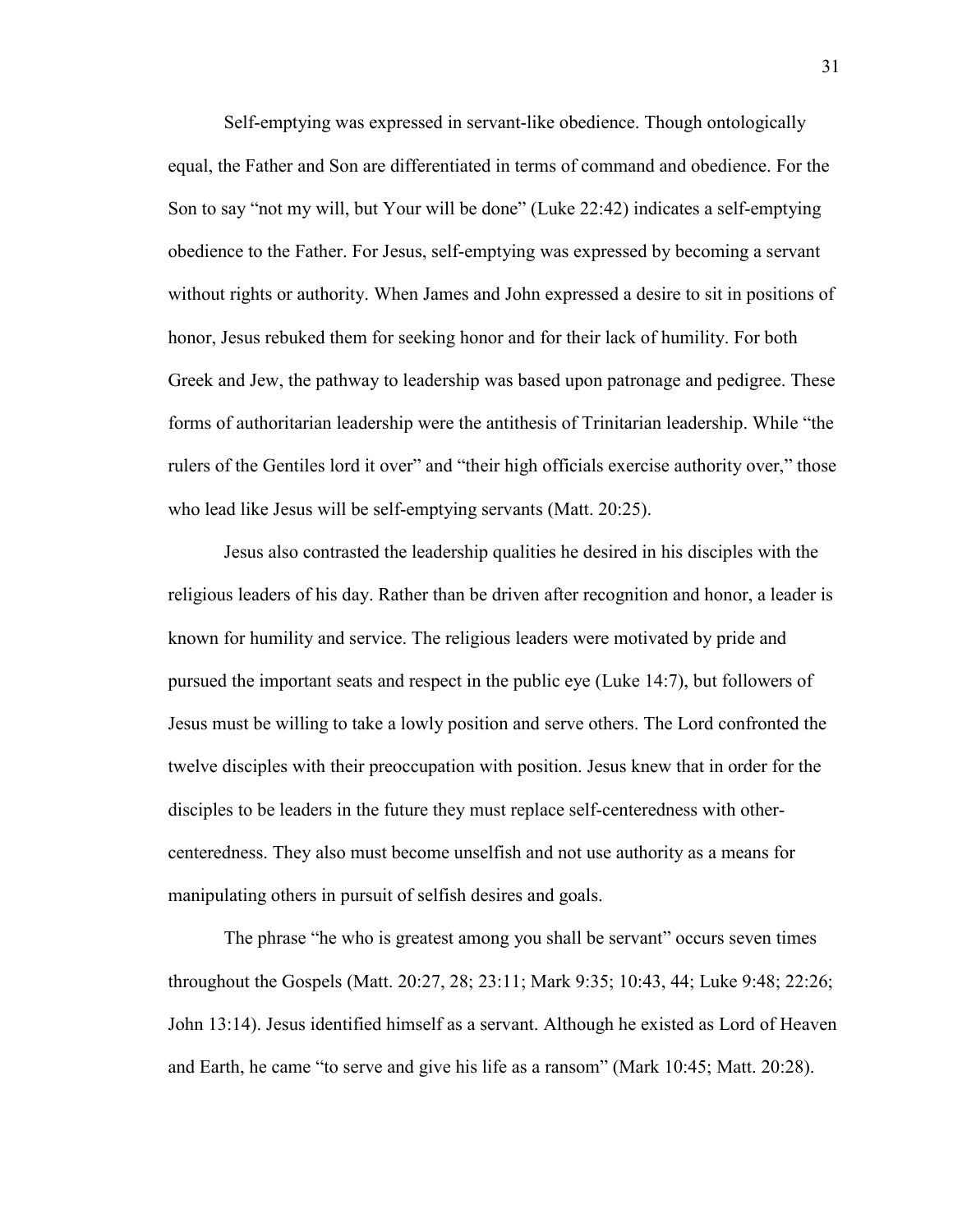The Greek term *doulos* was associated with the lowest class of society with degradation or abuse. The word *ransom* referred to paying the price to release a slave or captive from bondage. The selection and use of both terms regarding leadership would have been as countercultural back then as it would be today.

The clearest explanation of the self-emptying within the Trinity is found in Philippians 2:6-11 where Christ emptied himself, taking the form of a servant and became obedient to the point of death. This was a voluntary emptying of his authority and status. As the Son emptied himself for the sake of the Father's glory, he was "exalted above every name" (Phil. 2:11). While expositors have appealed to the Suffering Servant motif of Isaiah 53 as background to Philippians 2,

the Roman cultural values defining honor and shame shed even more light on this Christological statement. The elite and powerful in Roman society were known for grasping honor through self-assertion some claiming to be a god, but Jesus did not even consider equality with God something to be grasped.<sup>[12](#page-33-0)</sup>

Self-emptying goes against the self-protecting and self-promoting practices seen in modern leaders. The countercultural model and teachings of Jesus continue to stand in stark contrast to the cultural constructions and expectations of leadership today.

#### **Self-Emptying Not the Same as Subordination**

Subordination was one of the main heretical issues rejected by the ancient church that decreed neither the Son nor the Spirit as ontologically subordinate to the Father. While one member of the Trinity may subordinate to the other members for a time, it does not imply a sense of inferiority. When the Son took on flesh and submitted to the Father's will, it did not change his status, power, or essence. In the same way, the Spirit

<span id="page-33-0"></span><sup>&</sup>lt;sup>12</sup> John C. Hutchison, "Servanthood: Jesus' Countercultural Call to Christian Leaders," *Bibliotheca Sacra* 166, no. 661 (January-March 2009): 68.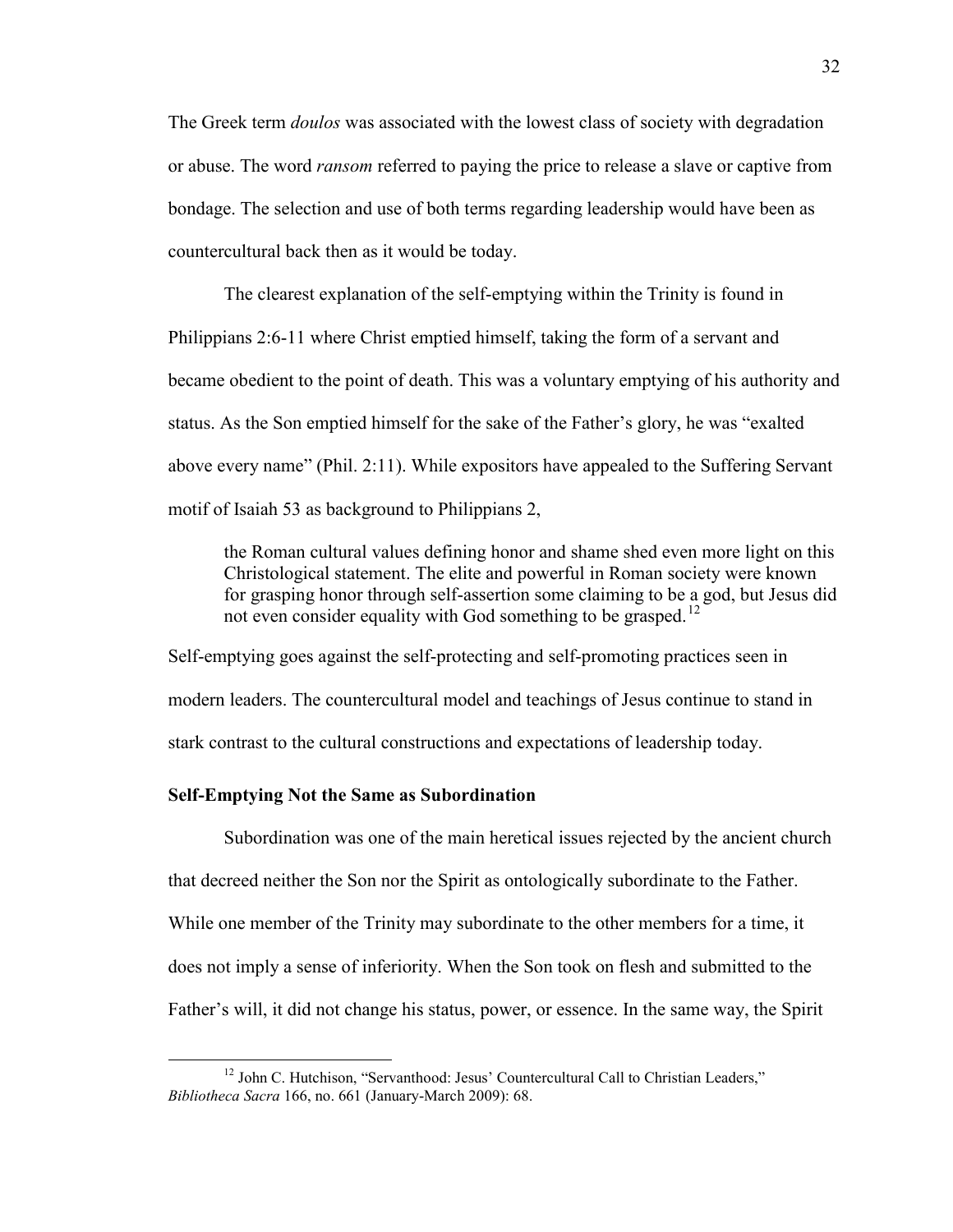chose to submit to the Son and the Father, but this functional subordination does not indicate inferiority or some eternal hierarchy in the heavens. Instead the way mutual submission and functional subordination for accomplishing a particular purpose or end.

#### **Self-Emptying as Mutual Not Unilateral**

During Jesus's life on earth, he lived dependent on the empowerment and leading of the Spirit. After Christ's ascension, however, the roles reversed and Jesus sent the Spirit to empower others. The humble self-emptying of the Spirit is seen in a dynamic reciprocation between kenosis and exaltation. Throughout his earthly ministry, the Son was "born by the Spirit" (Luke 1:35), "led by the Spirit" (Luke 4:1), "empowered by the Spirit" (Luke 4:14), "anointed by the Spirit" (Luke 4:18), and "raised by the Spirit" (Rom. 8:11). Following the resurrection, both the Spirit and Father exalt the Son, reflecting an eternal dynamic in which each empties self in order to exalt the other.

In the plan of redemption, the Father emptied himself. By giving the Son, he gave of himself in love. In the events of the cross, the Father divested himself by forsaking his Son (Matt. 27:46). Following the resurrection, the Father lifted the Son to the right hand of his throne, thereby emptying himself of the right to glory: "God placed all things under his feet and appointed him to be head over everything for the church" (Eph. 1:20, 22). Ongoing, mutual self-emptying is an important aspect of the Trinitarian relationship.

#### **Self-Emptying Not Incompatible with Exaltation**

Mutual deference among Father, Son, and Spirit eliminates the notion of any kind of hierarchy in the heavens where God the Father exists as the eternal head. Headship is shared within the Godhead. In the economic activity of the Son, being sent or exalted is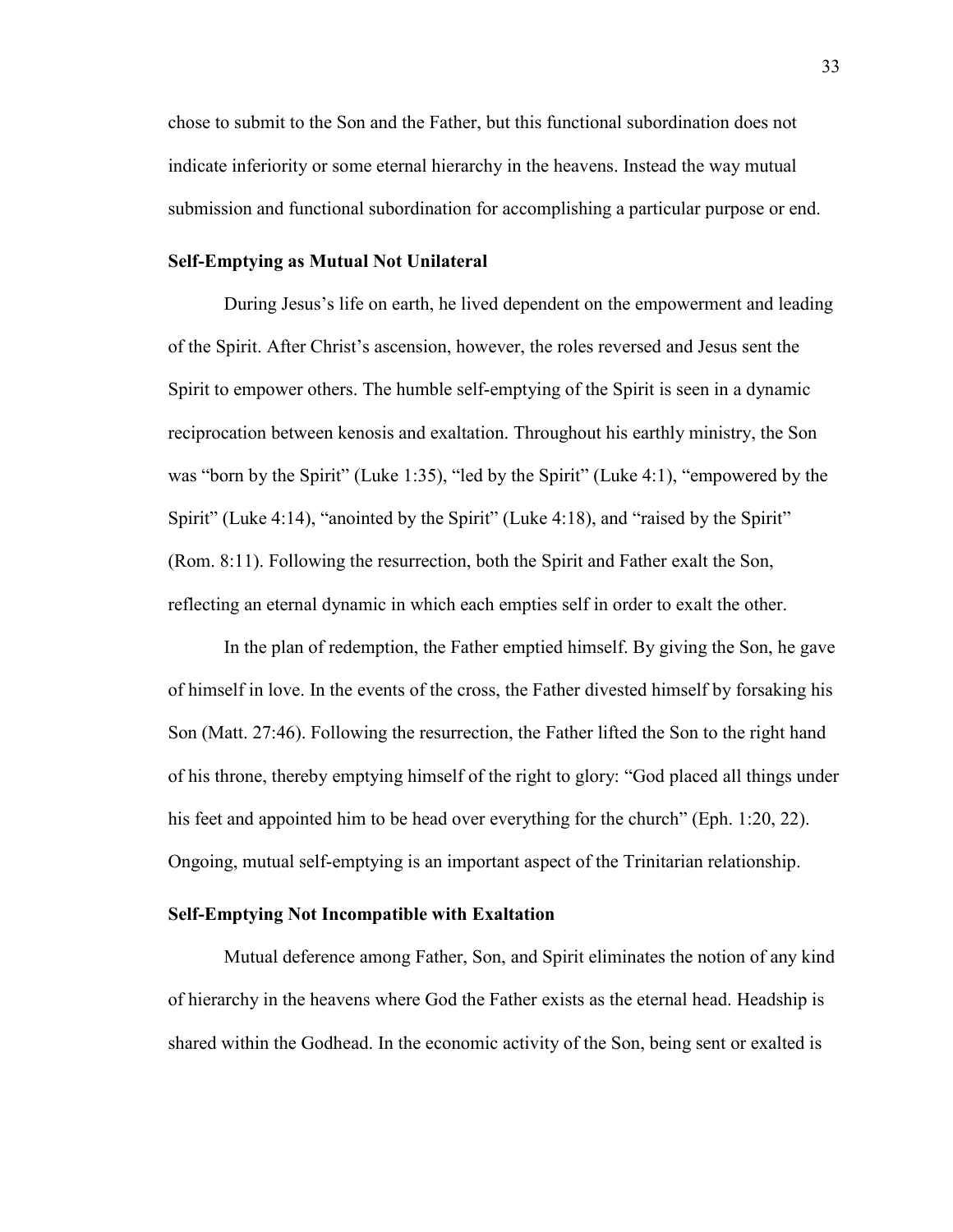not a sign of subordination but of humility within the Trinity. The New Testament is filled with examples of the exalted Christ:

That power is the same as the mighty strength he exerted when he raised Christ from the dead and seated him at his right hand in the heavenly realms, far above all rule and authority, power and dominion, and every name that is invoked, not only in the present age but also in the one to come. (Eph. 1:19-21)

Self-emptying does not mean that honor and authority are eliminated within the Trinity

but that promoting the other was an ongoing element in their eternal relationship.

#### *Missional Trinitarian Leadership*

*Trinitarian leadership as missional in nature.* Throughout the Scriptures, the

Father, Son, and Spirit were all active in redemptive mission. God does not just have a

mission. He is missional in character, and mission is rooted in the very being of the

Triune God. The Father's sending of the Son reflects the eternal triune relationship of

love in which the church is called to participate. Dodds describes the missional nature of

the Trinity:

Although the gospel is the gospel of Jesus Christ, this gospel begins with the Father sending the Son who is conceived by the Holy Spirit. The Son was sent by the Father and lived to carry out God's will. The beginning of the Son's mission—his conception and empowerment at baptism, and the climax of his mission—his atoning death and resurrection, were all accomplished in and by the Holy Spirit.<sup>[13](#page-35-0)</sup>

Norwegian theologian Tormod Engelsviken describes the redemptive mission of God:

In this mission of God, God is both the sender and the one being sent. This accounts for the Trinitarian structure of the Missio Dei. The highest mystery of the mission out of which it grows and lives is: God sends His Son, Father but at the same time is the content of the sending.<sup>[14](#page-35-1)</sup>

<sup>&</sup>lt;sup>13</sup> Dodds, "Newbigin's Trinitarian Missiology, 71.

<span id="page-35-1"></span><span id="page-35-0"></span><sup>&</sup>lt;sup>14</sup> Tormod Engelsviken, "Mission Dei: The Understanding and Misunderstanding of a Theological Concept in European Churches and Missiology," *International Review of Mission* 92, no. 367 (2003): 483.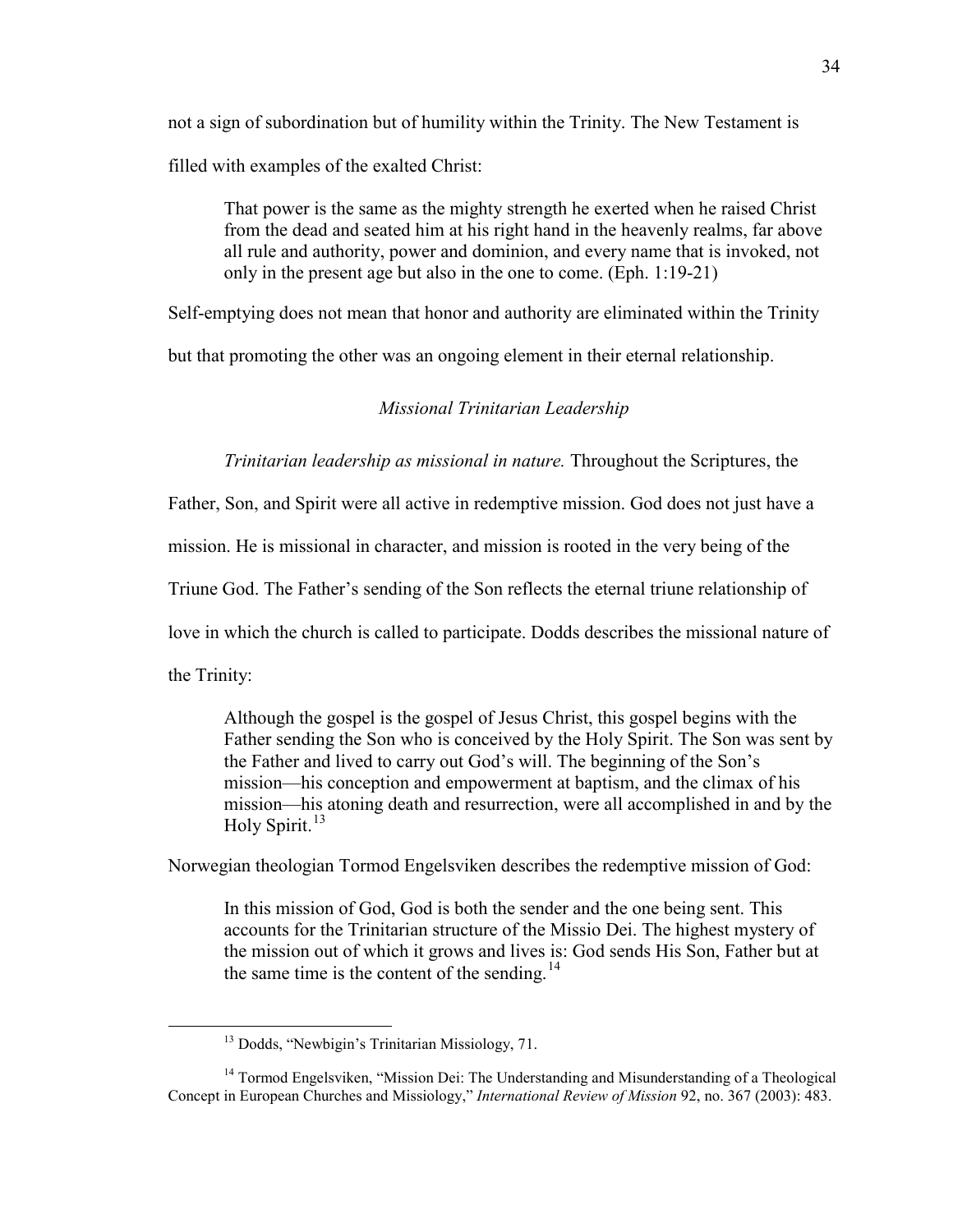There was collective and collaborative engagement in fulfilling his redemptive mission on earth. Salvation was not Jesus's job, but Father, Son, and Spirit were both the sender and the sent, demonstrating full participation in the sacrificial work of reconciliation.

In the gospels, Jesus identified his missional purpose and the disciples were sent on mission in continuity with the work the Father gave to the Son. His divine purpose sustained him: "My food is to do the will of Him who sent me and finish his work" (John 4:34) In the same way, the disciples were commissioned in the global harvest to sow and reap (John 4:34-38). These followers sent out by Christ are bestowed with the same authority: "Whoever accepts anyone I send accepts me; and whoever accepts me accepts the one who sent me" (John 13:20). The manner of the sending is the same for the Son: "As you sent me into the world, I have sent them into the world" (John 17:18).

Each of the Gospels and book of Acts include a sending command. The Great Commission in Matthew 28 gives the command to baptize in the name of the Father, Son, and Holy Spirit, the distinctive baptismal formula within the early church. In Luke 24, the Trinitarian sending is clearly given: "I am going to send you what my Father has promised; but stay in the city until you have been clothed with power from on high" (Luke 24:49). The Father, Spirit, and Son are clearly involved in the sending: "'As the Father has sent me, I am sending you.' And with that he breathed on them and said, 'Receive the Holy Spirit'" (John 20:21-22).

In the book of Acts, the role of the Holy Spirit empowering the early church and apostles was a continuation of the missional character of God. Dodds describes the role of the Holy Spirit as the agent for missional work:

The mission of the Holy Spirit is not a replacement or continuation of the mission of Christ, nor merely a function of Christ's ongoing mission, but One Mission by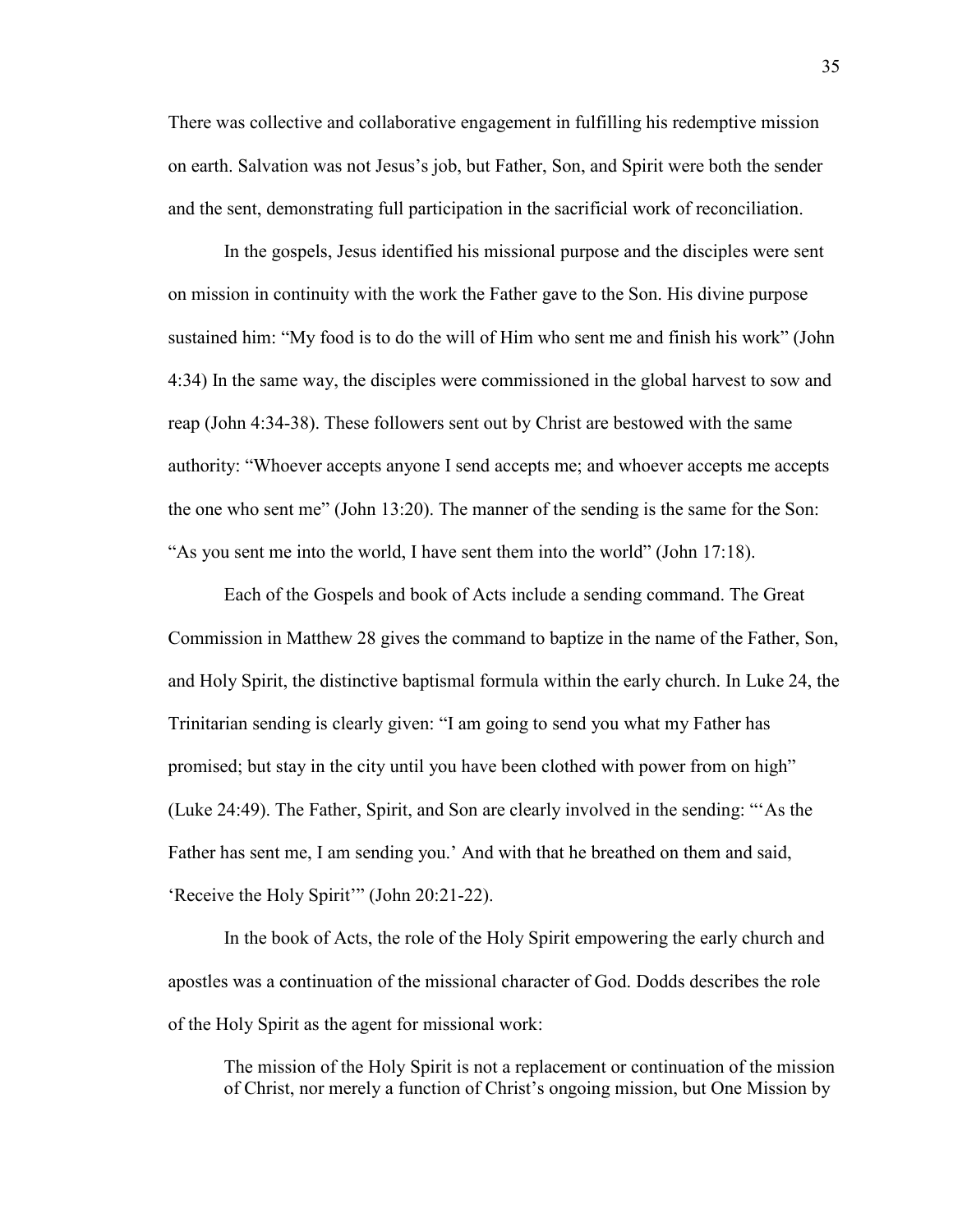One Triune God. The missions of Spirit and church are profoundly related to each other and constitute part of the one mission of the Triune God.<sup>[15](#page-37-0)</sup>

Christopher Beeley, in *Theology and Pastoral Leadership*, makes the connection to leadership as those who have been called, empowered, and sent by the Trinity: "In the Scriptures, God has graciously provided the means whereby leaders are empowered with the Spirit of Christ to share in Christ's own mission to redeem and transform the world."<sup>[16](#page-37-1)</sup> The implication for every follower of Christ is that missional service is not an optional or vocational calling but a universal aspect of Christians' identity as God's children.

A biblically grounded Trinitarian identity leads to missional activity. Leading as the Trinity does demands an incarnational engagement with the world. This missional character is not limited to reconciliation but is characterized by an others-centered quality that influences every aspect of being. Integral mission refers to proclamation and service, renewal, justice, and shalom on earth. Mission is not only concerned with the salvation of individuals but with the transformation of the social order into life with the Triune God.<sup>[17](#page-37-2)</sup>

When Jesus announced his mission, he described the kingdom gospel,

The Spirit of the Lord is on me, because he has anointed me to proclaim good news to the poor. He has sent me to proclaim freedom for the prisoners and recovery of sight for the blind, to set the oppressed free, to proclaim the year of the Lord's favor. (Luke 4:18-19)

The holistic nature of the gospel was proclaimed at the very beginning of Jesus's public ministry. This mission of good news involved offering freedom, healing, deliverance, and

<span id="page-37-0"></span><sup>&</sup>lt;sup>15</sup> Adam Dodds, "The Mission of the Spirit and the Mission of the Church: Towards a Trinitarian Missiology," *Evangelical Review of Theology* 35, no. 2 (2011): 210.

<sup>16</sup> Christopher Beeley, "Theology and Pastoral Leadership," *Academia.Edu*, 2018, 27.

<span id="page-37-2"></span><span id="page-37-1"></span><sup>&</sup>lt;sup>17</sup> Jennifer Strawbridge, "The Word of the Cross: Mission, Power, and the Theology of Leadership," *Anglican Theological Review* 91, no. 1 (2003): 64.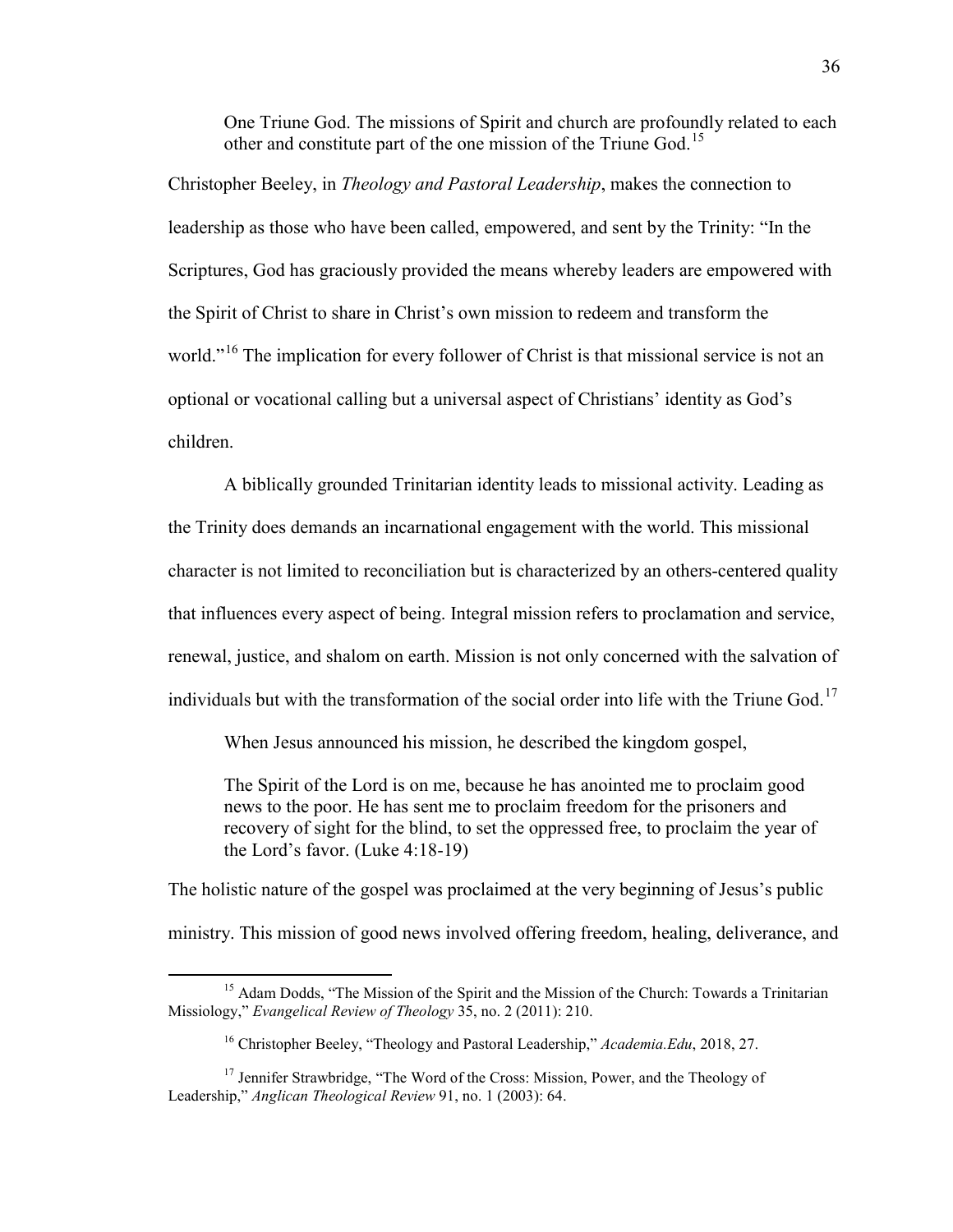blessing as fulfillment and inauguration of the Kingdom of God. The same missional work was given to his followers and church:

The missionary movement of which we are part has its source in the Triune God Himself. Out of the depths of His love for us, the Father has sent forth His beloved Son to reconcile all things to Himself, that we and all men might, through the Spirit, be made one in Him with the Father, in that perfect love which is the very nature of God.<sup>[18](#page-38-0)</sup>

All of those who enter into the love relationship of the Triune God are propelled to serve and sacrifice themselves to a broken world. His mission is the church's mission.

# **Implications for Trinitarian Leadership within a Multicultural Context**

The qualities of unity within diversity, differentiation without division, relational love with mutual self-emptying, and missional sending are found in the definition of Dwight Zschelle for Trinitarian leadership described as "community of reconciliation, interdependence, mutuality, difference, and openness…, [being] profoundly transformational, seeking the flourishing of the other rather than merely accomplishing a particular end or exchanging rewards for compliance."<sup>19</sup> Building upon this foundation, these qualities provide a picture of how Trinitarian leadership might be expressed within the context of multicultural ministry.

## *Leading as the Trinity Endeavors to Maintain Oneness and Diversity*

If the Father, Son, and Spirit did not act independently but reciprocally in unity, then a Trinitarian leadership model should strive to maintain interdependence and create an environment of trust and unity within diversity. This principle should influence the makeup and organizational structure of a ministry. Establishing and maintaining unity

<sup>&</sup>lt;sup>18</sup> Engelsviken, "Mission Dei, 482.

<span id="page-38-1"></span><span id="page-38-0"></span><sup>&</sup>lt;sup>19</sup> Dwight J. Zscheile, "The Trinity, Leadership and Power," Journal of Religious Leadership, 6, no. 2 (2007): 59.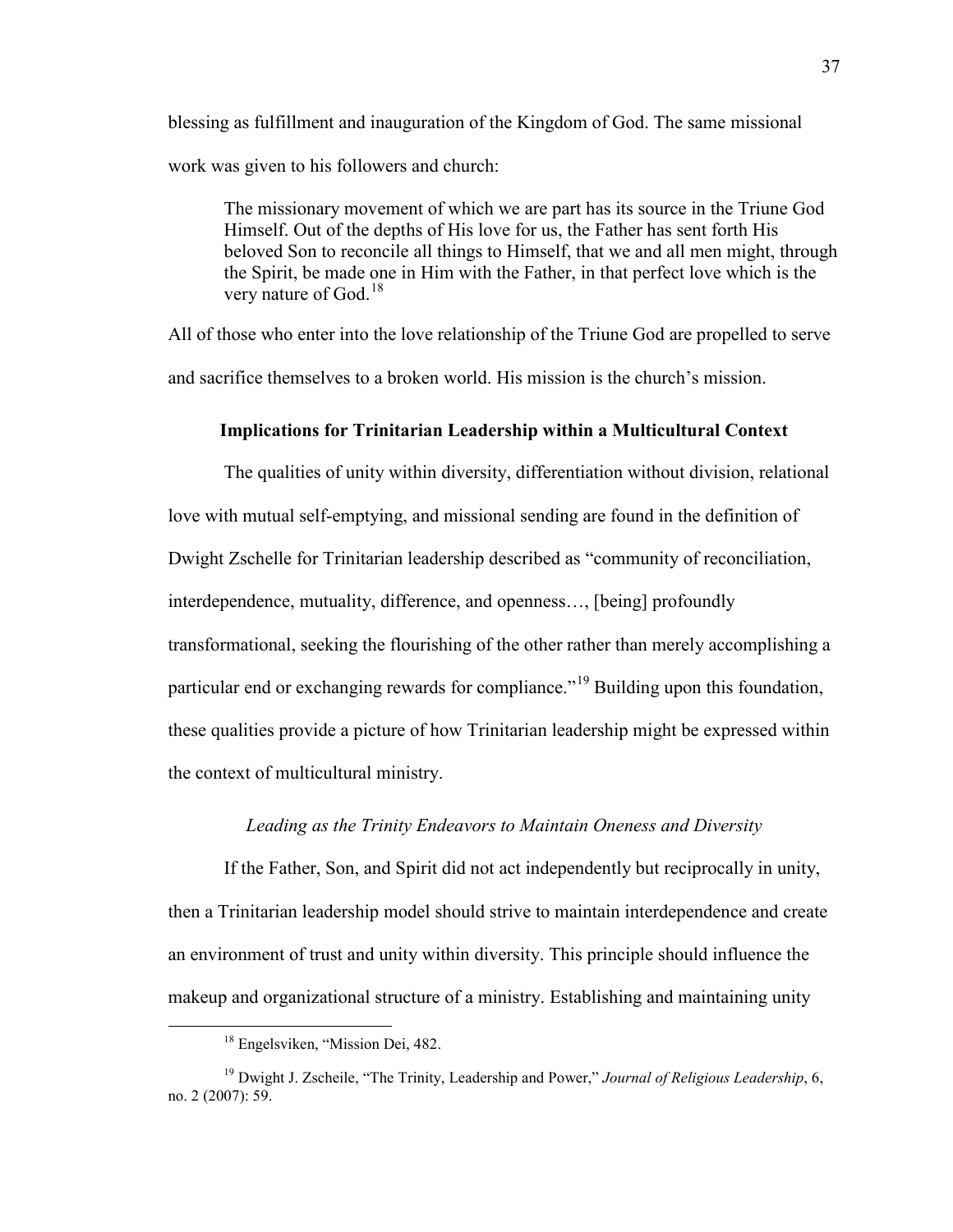involve not only an agreement to compromise and accommodate but also an intentional decision to structure the nature of the team for building oneness and guarding uniqueness. The theology of the Trinity gives some clear principles for arriving and striving for oneness on a multicultural ministry team.

Trinitarian leadership does not focus entirely upon the Son as a servant leader but views him in the relationship with the Father and Spirit. In the same way, leadership should not focus on any one leader. Jesus often referred to himself in the first person plural—*we*—rather than *me*. The we-ness of the Trinity was an expression of their communion. Training and modeling an others-centered leadership is a foremost element of multicultural ministry teams. The challenge of implementing a Trinitarian style of leadership is how to maintain cultural diversity and unity. Building unity is hard enough even within monocultural ministry, but for multicultural teams the work of unity is much more complex. Pragmatism, lack of time, or lack of cultural awareness may create a veneer of unity or lack dissenting voices, but real unity is a supernatural quality gained only by having the mind of self-emptying obedience that Jesus modeled for his followers.

In the Trinity, each plays a distinct but equally important role. Similarly, multicultural teams must empower and release the gifting of others rather than engulfing or erasing the other. Trinitarian leaders need to be secure in their own identity that the contribution of others is not viewed as a threat but a blessing. Trinitarian Christian leadership should not wipe out cultural distinctions and identity but should maintain and protect it. The beauty of a theological descriptive such as *perichoresis* is that it preserves both the unity of God and individuality of the persons. Trinitarian leadership allows for differentiation but not division. If every leader operates autonomously, then the team is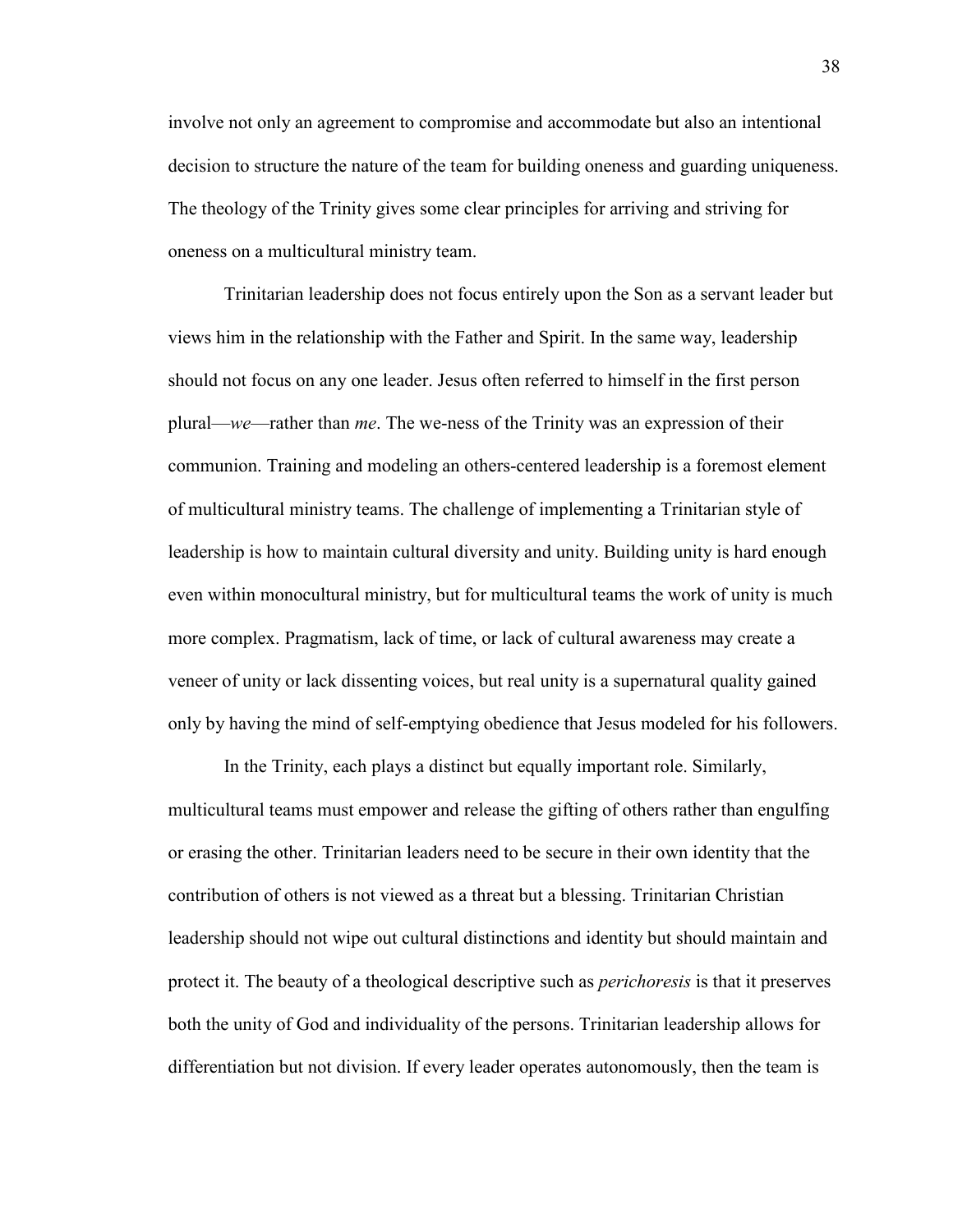not functioning like the Trinity. Individuals or groups insisting on maintaining their separateness and independence demonstrate the lack of supernatural oneness that Father, Son, and Spirit demonstrate. Diverse ministries are under a great deal of pressure to provide uniformity and homogeneity in leadership. Especially for those coming from outside of the dominant culture, the expectation is to integrate to the dominant culture. Trinitarian theology creates a renewed understanding of being human with dignity, uniqueness, and value as one's creation and crown.

## *Leading as the Trinity Endeavors to Be Relational*

Since the Trinity eternally existed in mutually loving relations, the practice and model of Trinitarian leadership should be interpersonal. In many ways, the relational qualities among Father, Son, and Holy Spirit clarify how people are to live and lead with others. In John's Gospel, Jesus told his disciples that they would be distinctively different when they enter into and reflect the love of God: "Love one another. As I have loved you, so you must love one another. By this everyone will know that you are my disciples, if you love one another" (John 13:34-35).

In the book, *Ministry in the Image of God*, Seamands defines this love further:

In our fellowship, our koinonia, we not only share ourselves with one another but also share together in the triune life. Our diversity in unity mirrors the diversity in unity of the Trinity. Equality, intimacy, submission and deference ought to characterize relationships in the Christian community as well.<sup>[20](#page-40-0)</sup>

Loving others who are radically different is a supernatural distinction made possible through the bond of Trinitarian love. Leadership should work to create an acceptance and openness, for different members of the group belong and know that their contribution and opinions are equally valued. Multicultural ministry teams have the opportunity to

<span id="page-40-0"></span> <sup>20</sup> Seamands, *Ministry*, 39.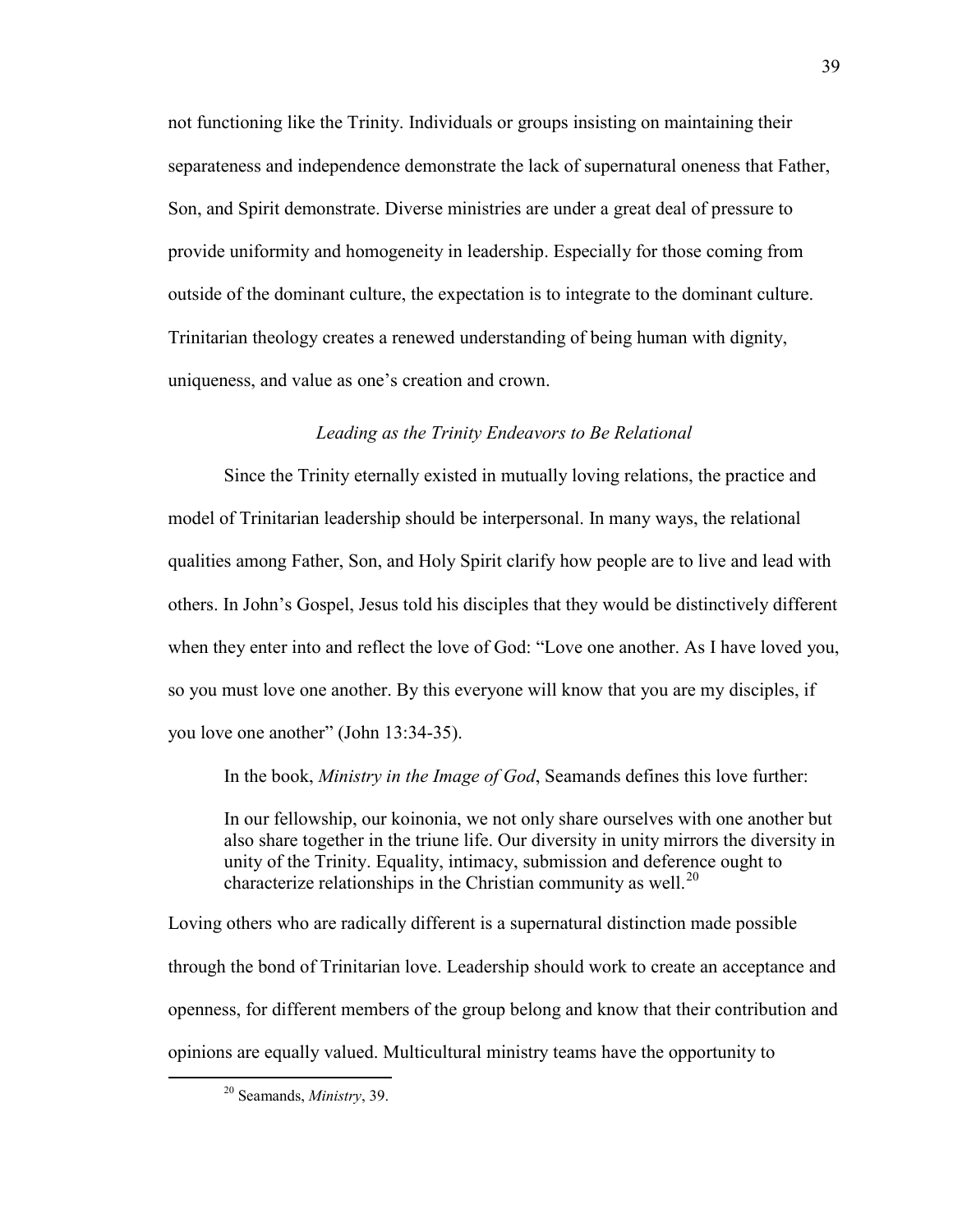demonstrate the relational oneness that exists in heaven but is rarely seen on earth. Jesus held his disciples to the highest standards, including loving one's enemies and greeting those who are not "your own people":

If you love those who love you, what reward will you get? Are not even the tax collectors doing that? And if you greet only your own people, what are you doing more than others? Do not even pagans do that? Be perfect, therefore, as your heavenly Father is perfect. (John 5:46-48)

One of the distinctive marks of the people of God is a love for those who are different. Greeting only your own people is something that pagans do, but welcoming and embracing strangers is evidence of perfect love.

Trinitarian leadership is possible with a supernatural source helping leaders follow the relational example that Jesus called "perfect." People were created to be interpersonal and connected vertically to God and horizontally to others. In this fragmented, segregated, and isolated modern world, the Trinitarian view of personhood and humanity is welcome good news. In redemption, followers of Christ are transformed into a new kingdom community that shares diversity in unity, equality, intimacy, submission, and deference seen in the Heavenly Father, Son, and Spirit.

## *Leading as the Trinity Endeavors to Provide Self-Emptying Service*

The self-emptying that has always existed within the Trinity is the background of the radical countercultural image of servant leader. The washing of the feet in the Upper Room was a tangible and timeless example of what leadership looks like, but serving was an eternal quality within the Trinity. Trinitarian authority is demonstrated through selfless sacrifice for others. In God's economy, honor and exaltation come through the path of suffering and sacrifice. Jesus challenged his disciples to a radical and paradoxical form of leadership by offering the ultimate example through suffering and death.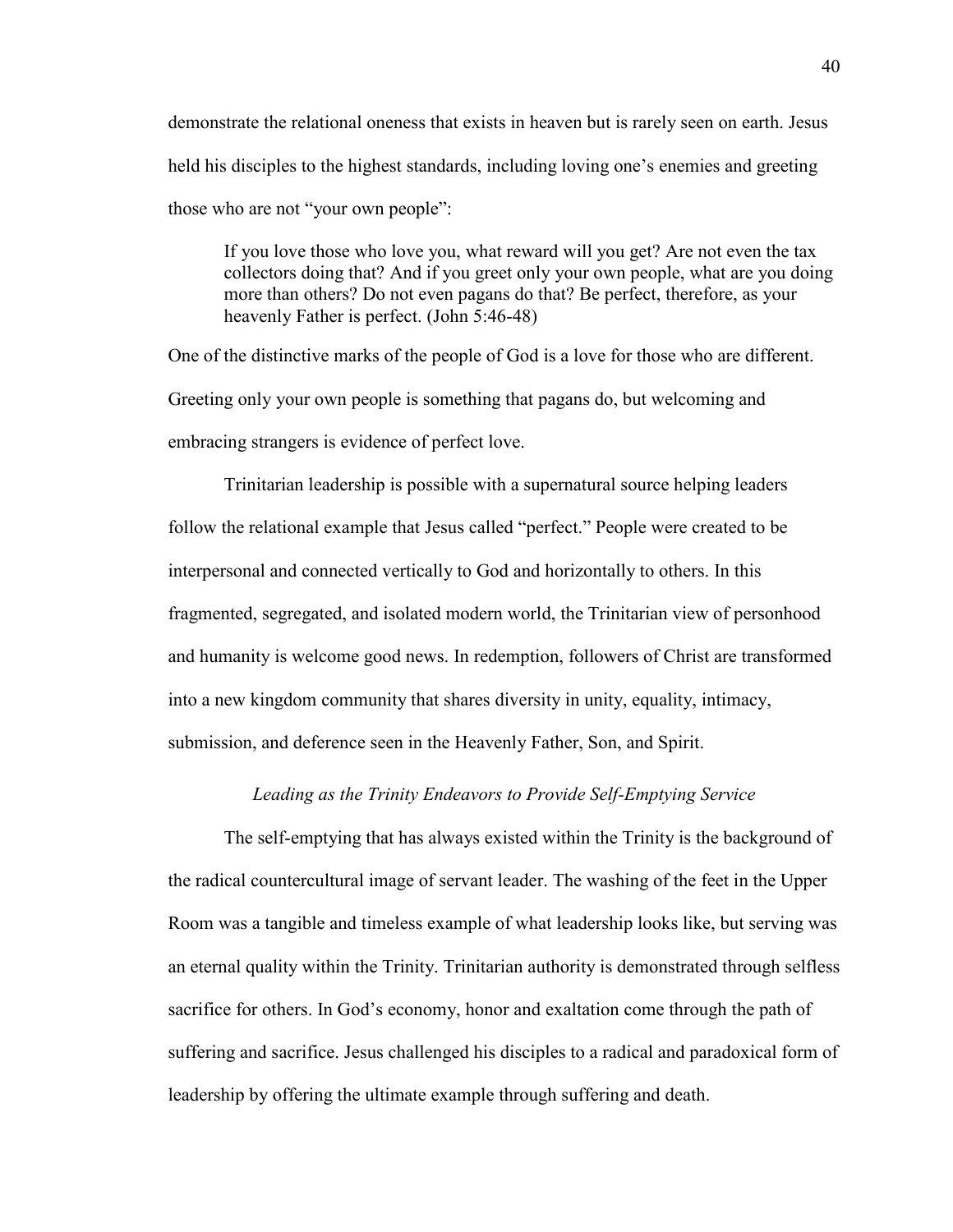John Hutchinson referred to this countercultural call as distinctly different:

This radical call demanded deep, personal humility and it violated foundational cultural values related to honor/shame and patronage that were embedded in Jewish and Greco-Roman society. Therefore becoming an effective leader then much like today demanded a transformation of one's view of leadership and authority.[21](#page-42-0)

The radical posture of servant leadership embodied in the foot washing experience was a

defining moment in the disciples' understanding of Jesus's identity and mission as the

Suffering Servant and Savior of the world. This example was not done as a unique

demonstration but something to be emulated by everyone who was to follow him. Jesus

modeled self-emptying as an example of what leadership looked like:

Now that I, your Lord and Teacher, have washed your feet, you also should wash one another's feet. I have set you an example that you should do as I have done for you. Very truly I tell you, no servant is greater than his master, nor is a messenger greater than the one who sent him. Now that you know these things, you will be blessed if you do them. (John 13:14-17)

The self-emptying Trinity demonstrated serving others with love and humility, which means that those who have entered into this divine relationship should base their identity in Christ over cultural identity. For multicultural ministry teams, emptying cultural identity is a difficult process, but learning to do this is a real test of leadership. The Trinitarian quality of self-emptying has practical implications for how authority is exercised and shared in leadership. It affects issues of selection, supervision, subordination, delegation, promotion, and succession of leaders that is especially challenging in cultures where honor is valued over achievement.

<span id="page-42-0"></span>The Trinitarian model of leadership does not mean absence of authority or accountability structure within a team. As the Father, Son, and Spirit demonstrated

<sup>&</sup>lt;sup>21</sup> Hutchinson, "Servanthood," 54.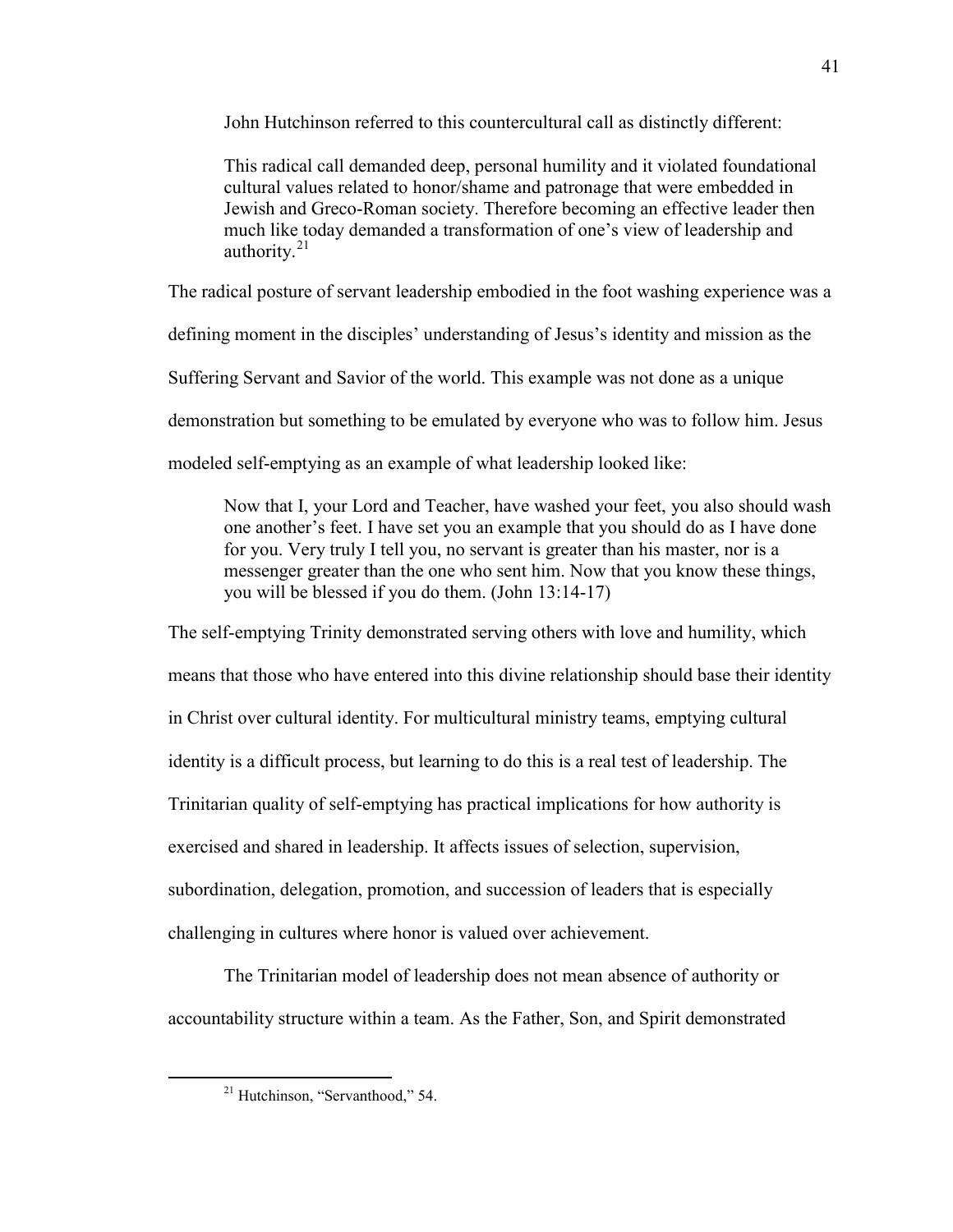mutual submission, a healthy team is called to empower and collaborate in such a way that diverse members transcend their own limitations and gifting. As multiethnic teams lead together, sharing authority and giving autonomy is key for each leader to play his or her role and contribute personal strengths. Jesus's example on the Mountain of Transfiguration and in the Upper Room transformed his followers' views on leadership. Peter remembered this life-changing event in his letter to the church:

We were eyewitnesses of his majesty. He received honor and glory from God the Father when the voice came to him from the Majestic Glory, saying, "This is my Son, whom I love; with him I am well pleased." We ourselves heard this voice that came from heaven when we were with him on the sacred mountain. (2 Pet. 1:16-18)

The transformation that took place from Peter and the other disciples who previously were jockeying for the privileged positions and grasping for glory can be traced back to the personal encounters with Christ in glorification.

### *Leading as the Trinity Endeavors to Be Missional*

If mission is part of very nature of the Triune God, then every person or leader who enters into that Triune relationship is to be missional. Those sent by Jesus are called to continue and fulfill Jesus's mission in the power of the Holy Spirit to the glory of God. Likewise, every local church must be missional to be true to who they are as sent ones fulfilling the *Missio Dei* in the world. The church participates in the continuing mission given to Christ by the Father.

Participation in *Missio Dei* is rooted in the very being of God. Leading as sent ones into the world demands a radically different posture in the broken world. Instead of demanding or manipulating, the way of relating is by serving and sacrificing in order to look distinctively different from the skeptical and self-centered world. The mission that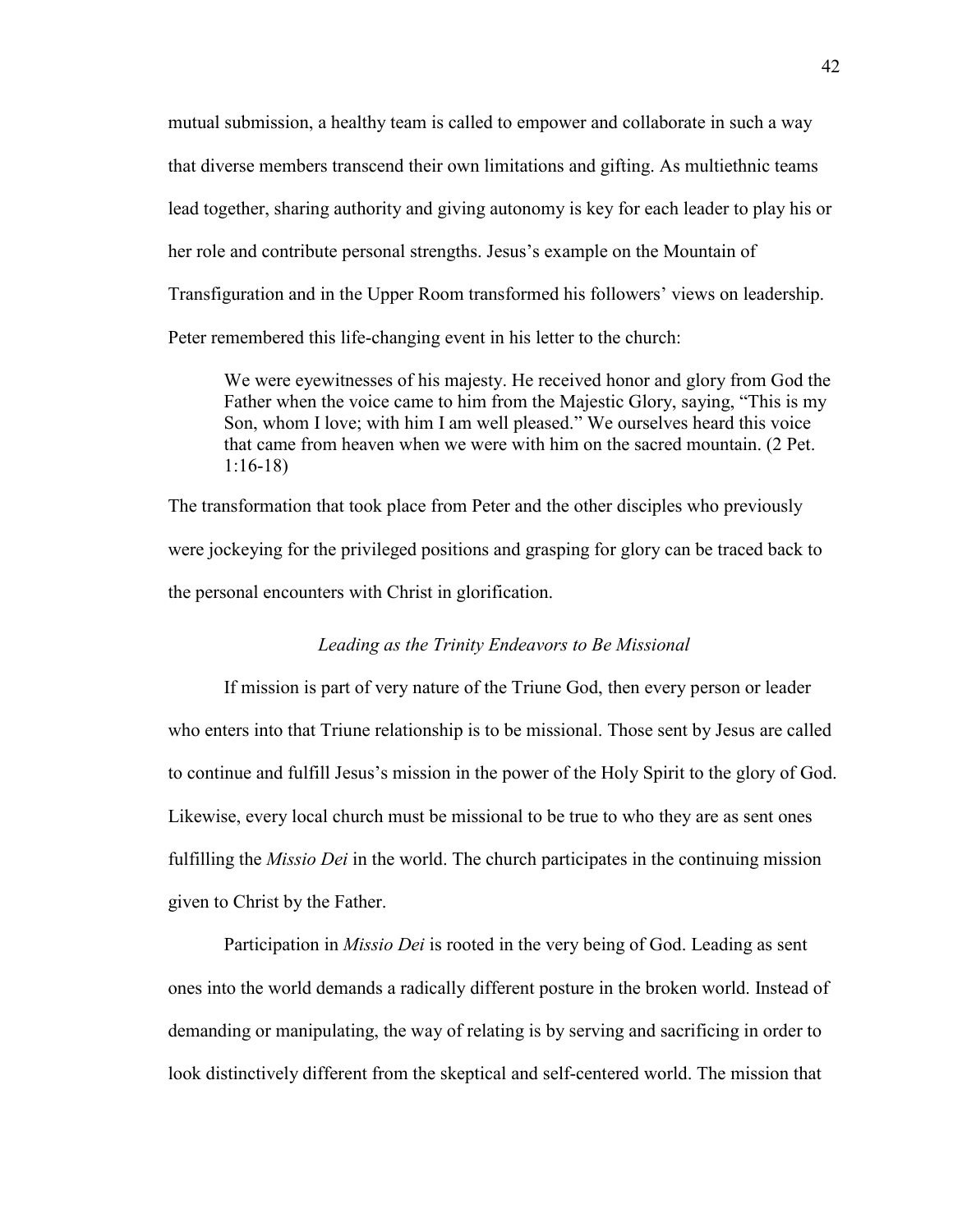Trinitarian leaders are called to engage is the same mission of Jesus, namely, reconciling all things and building his kingdom in the world, which involves proclamation of the gospel and demonstration of the kingdom of God.

Trinitarian leadership creates communities that reflect his kingdom values and bring shalom to their world. For this reason, planting and strengthening churches is a part of the mission of God. The church is called to be a sign, instrument, and foretaste of the beloved community on earth. The church does not exist for itself; it exists to continue the mission of Jesus. The kingdom is bigger than the local church and the church must exist for the purpose of others. For example, multicultural churches that are reaching beyond their cultural barriers to the foreigner and the marginalized are fulfilling the missional purposes of God.

The church's missional calling is to engage in the world and bring shalom to the broken world. Christians are called to be Christ's ambassadors, reconciling others to himself, but this calling is not limited to spiritual restoration. When the sick are healed, the poor are fed, the afflicted are delivered and protected, injustices are set right, then the church is extending the kingdom of God in the power of the Holy Spirit.<sup>22</sup>

As the mission of Christ was empowered by the work of the Spirit, Trinitarian leadership should be led and empowered by the Spirit of God. When Jesus publicly launched his ministry, he followed the Spirit's leading into the desert. When Jesus called and selected his disciples, he prayerfully sought wisdom and guidance from the Spirit. When he commissioned his disciples to be witnesses to the ends of the earth, he instructed them to wait in Jerusalem so the Spirit would come to them to empower, lead,

<span id="page-44-0"></span> <sup>22</sup> Dodds, "Mission," 220.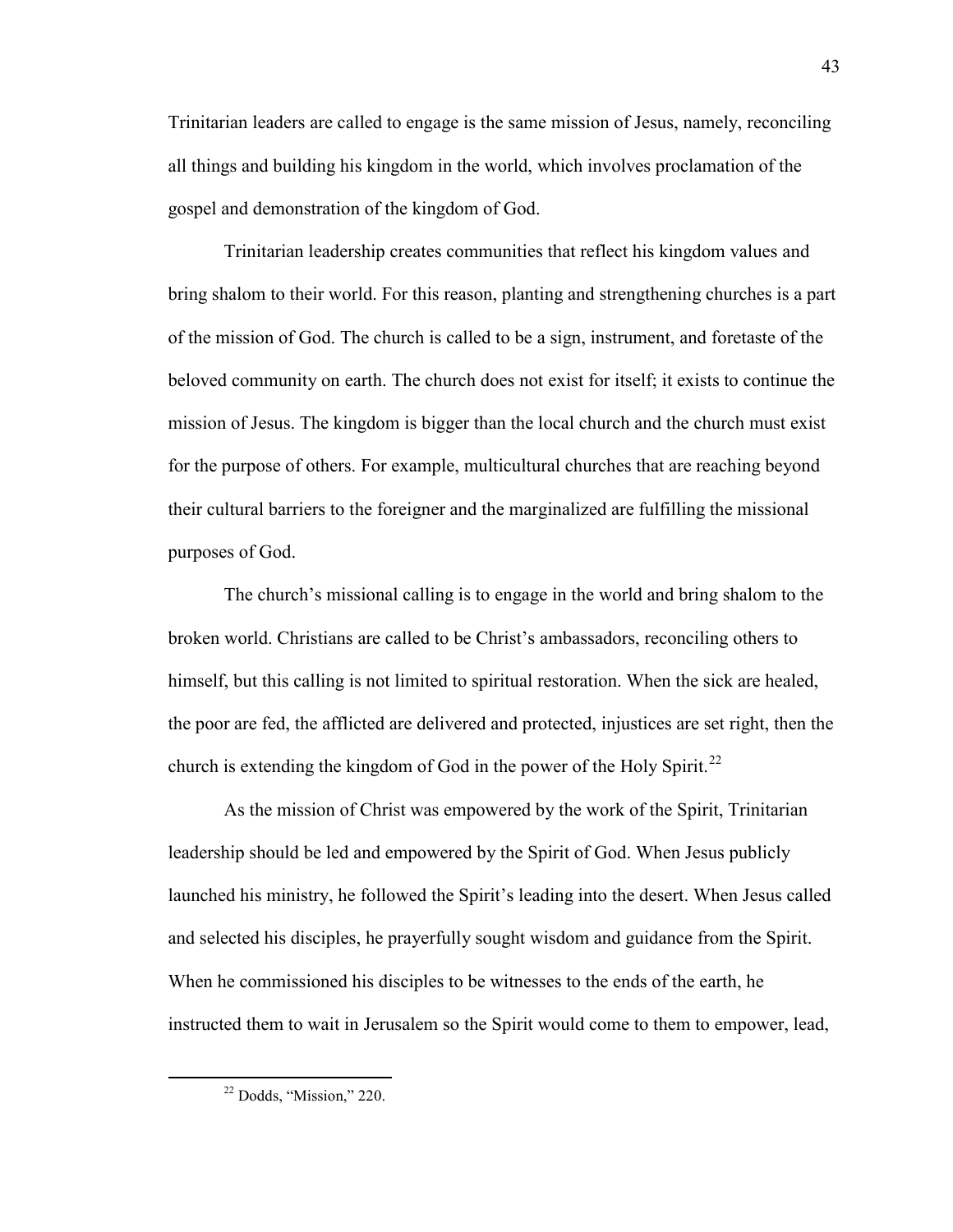and expand his church. The spiritual aspect of leadership must not be overlooked in multicultural leadership contexts. Christian leaders need to be responsive to the leading of the Holy Spirit in the way they work with others.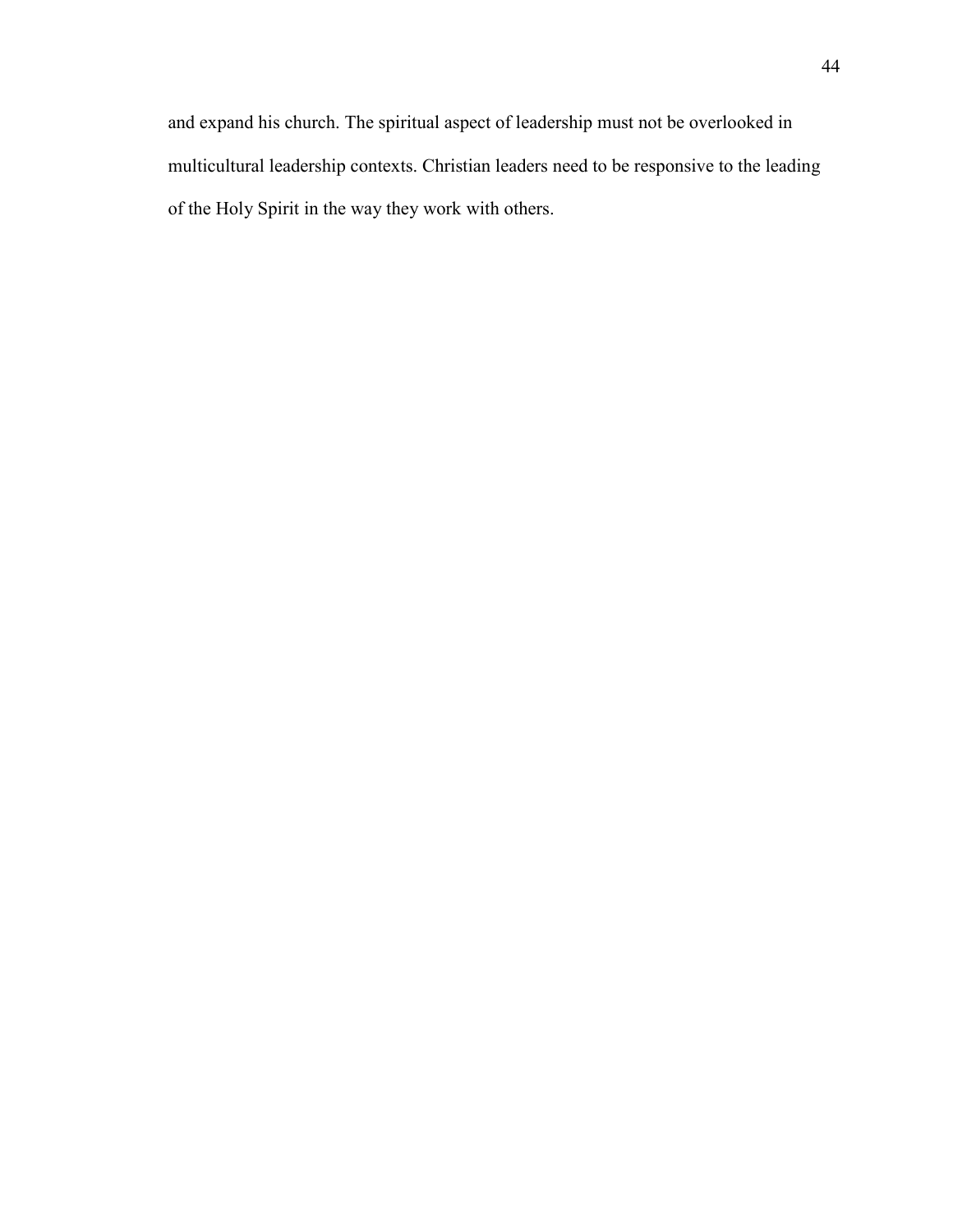### CHAPTER 3

# THE REVIEW OF RELATED LEADERSHIP STUDIES

In developing a model for multicultural leadership, several streams of research and practice provide guidance, including anthropology, business, management, organizational studies, missiology, and education. The past 50 years has seen an explosion of cross-cultural leadership research published. Many of these studies have focused on comparing two or more cultures or searching for leadership ideals and values that may be universally shared as the world become more and more multinational and connected by commerce, communication, and migration.

A survey of current leadership literature considered the models of servant leadership, transformational leadership, and global leadership within various crosscultural contexts. For Christian ministries, Christ is the natural model for understanding biblical leadership, but, often, cultural elements are not factored into servant leadership studies. Justin Irving and others have concluded that while servant leadership has validity globally, applying it cross-culturally is a challenge.<sup>23</sup> Some believers around the world who give mental assent to this idea of "leaders must be servants first" endorse servant leadership, but each culture defines *serving* differently. For multicultural teams, certain elements of servant leadership are vital to ministry, such as being other centered,

<span id="page-46-0"></span> <sup>23</sup> Justin A. Irving, "Cross-Cultural Perspectives on Servant Leadership," in *Servant Leadership: Developments in Theory and Research*, ed. Dirk van Dierendonck and Kathleen Patterson (Basingstoke, England: Palgrave Macmillan, 2010), 129.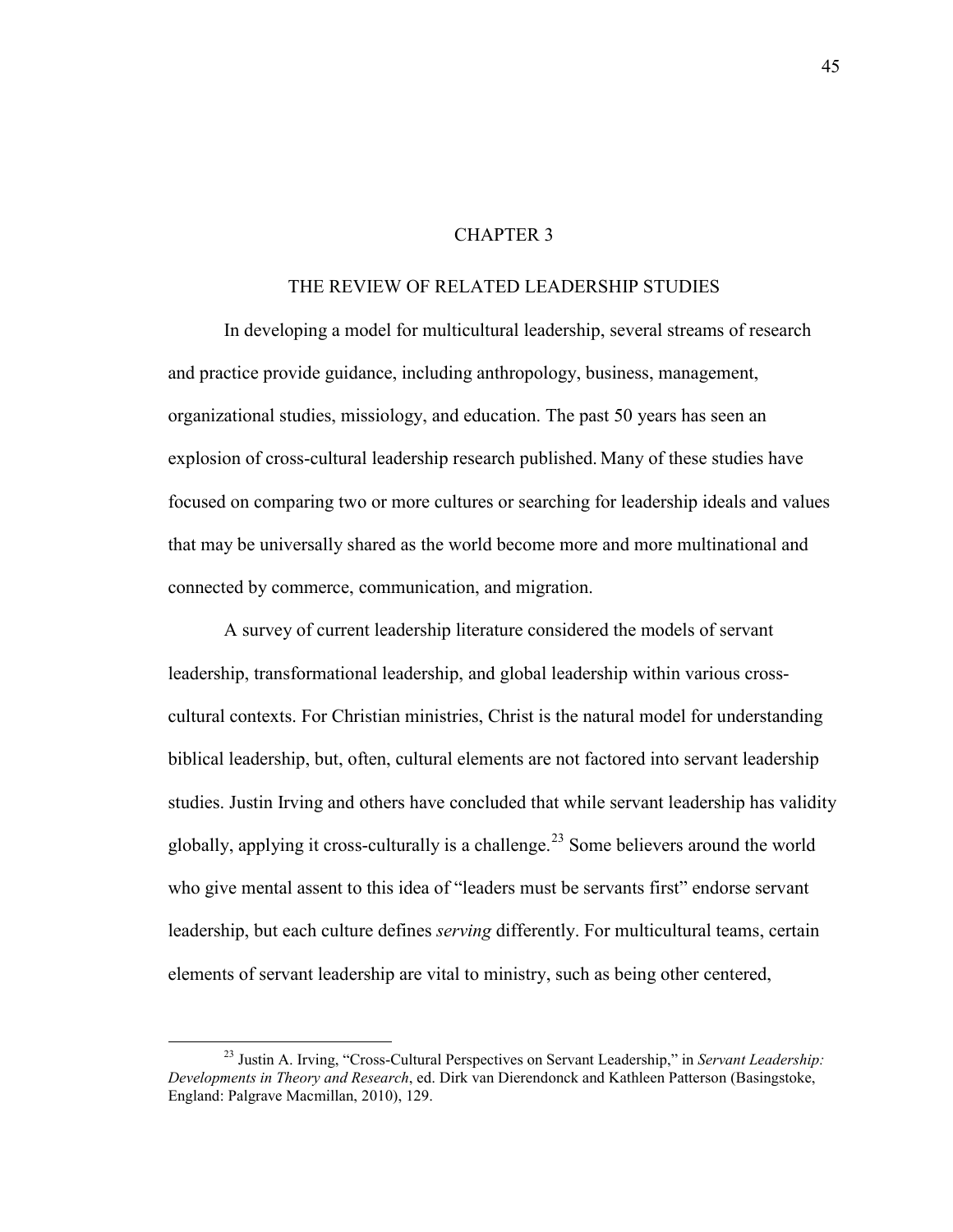listening, empathy, cultural awareness, and building community, but multicultural team members apply these traits in very different ways.

As many of the multicultural ministries in Europe are entrepreneurial, either starting new churches, responding to new waves of immigrants, or serving the changing needs of local community, achieving shared vision and organizational objectives would seem to demand a transformational leader with charisma, vision, and the ability to influence. Bernard Bass, defines this kind of leadership:

Transformational leadership involves inspiring followers to commit to a shared vision and goals for an organization or unit, challenging them to be innovative problem solvers, and developing followers' leadership capacity via coaching, mentoring, and provision of both challenge and support.<sup>[24](#page-47-0)</sup>

The challenge is the inspiring and motivating a multicultural ministry team is not accomplished by the same methods or incentives. Cross-cultural coaching is a complex social interaction that does not always translate easily especially in high power distance cultures. While transformational leadership is helpful for creating common vision and shared goals, it can be more focused on effectiveness and productivity of an organization rather than on developing the capacity within a complex community of leaders.

One of the challenges of applying transformational models in multicultural teams is that it focuses more on the individual leader and goals of the organization than on the group. Finding a transformational model designed specifically for multicultural ministry was difficult to locate in the research. One of the ultimate strategies is building a common vision or creating what Fons Trompenaars refers to as a "hyperculture": "An organizational culture known for servant-leadership, the form of leadership that brings

<span id="page-47-0"></span> <sup>24</sup> Bernard M. Bass and Ronald E Riggio, *Transformational Leadership*, 2nd ed. (Mahwah, NJ: Lawrence Erlbaum Associates, 2006), 4.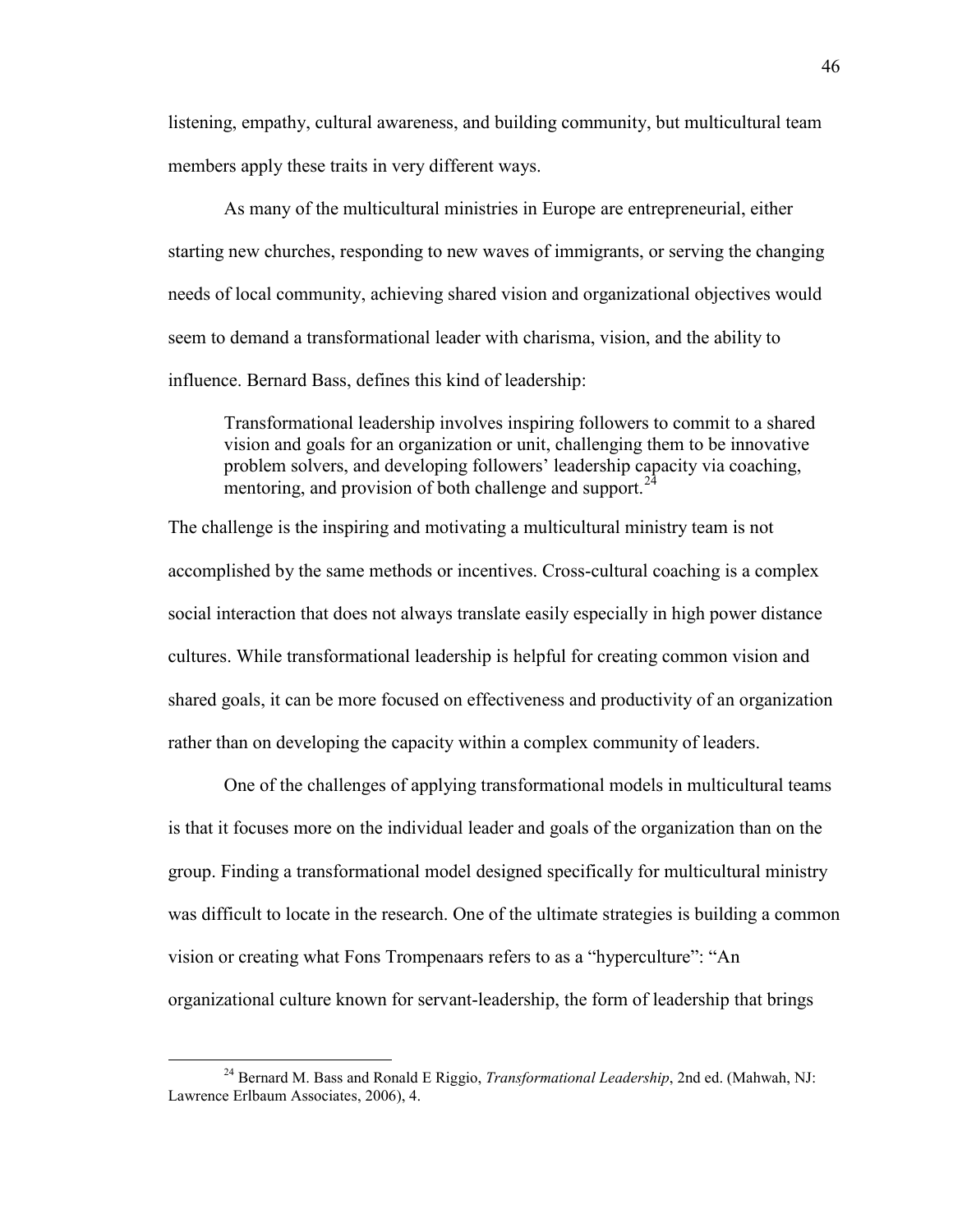people with different points of view out of the resulting tension and is able to channel it into a productive dynamic.<sup>[25](#page-48-0)</sup> When the emphasis is the organizational culture, not the leaders, then perhaps the uniqueness and strengths of their diversity is lost in emphasizing the hyperculture.

Another model considered in the research for multicultural leadership is global leadership. This is a unique position often needed in multinational companies where leaders must learn to work effectively in order to lead across a variety of cultures. Cultural intelligence assessments and proficiencies are often used to predict success or sharpen a leader's ability to navigate multiple cultures. The skill and competencies for a leader to lead effectively and successfully across cultures tend to reduce cultures into quick categories and are also too focused on the individual leader as the catalyst of change and achievement. In a sense, multicultural ministry leaders are global leaders, but the metrics for measuring success and the process for developing their competencies is vastly different from the world of business.

Much of the research regarding transformational and global leadership tends to fit better within a business context than a nonprofit or ministry context. Other models such as shared leadership developed by Pearce have potential application to multicultural ministries as they are highly collaborative. One definition of shared leadership is

a dynamic, interactive influence process among individuals where the objective is to lead one another to the achievement of collective goals. This process often involves peer influence and engagement from group member to group member and can shift based on the situation, status of the project or task or the expertise of one person or another.<sup>[26](#page-48-1)</sup>

<span id="page-48-0"></span> <sup>25</sup> Fons Trompenaars and Ed Voerman, *Servant-Leadership across Cultures: Harnessing the Strength of the World's Most Powerful Management Philosophy* (New York: McGraw-Hill, 2010), 73.

<span id="page-48-1"></span><sup>26</sup> Craig L. Pearce and Christina L. Wassenaar, "Leadership Is Like Fine Wine," *Organizational Dynamics* 43, no. 1 (2014): 9.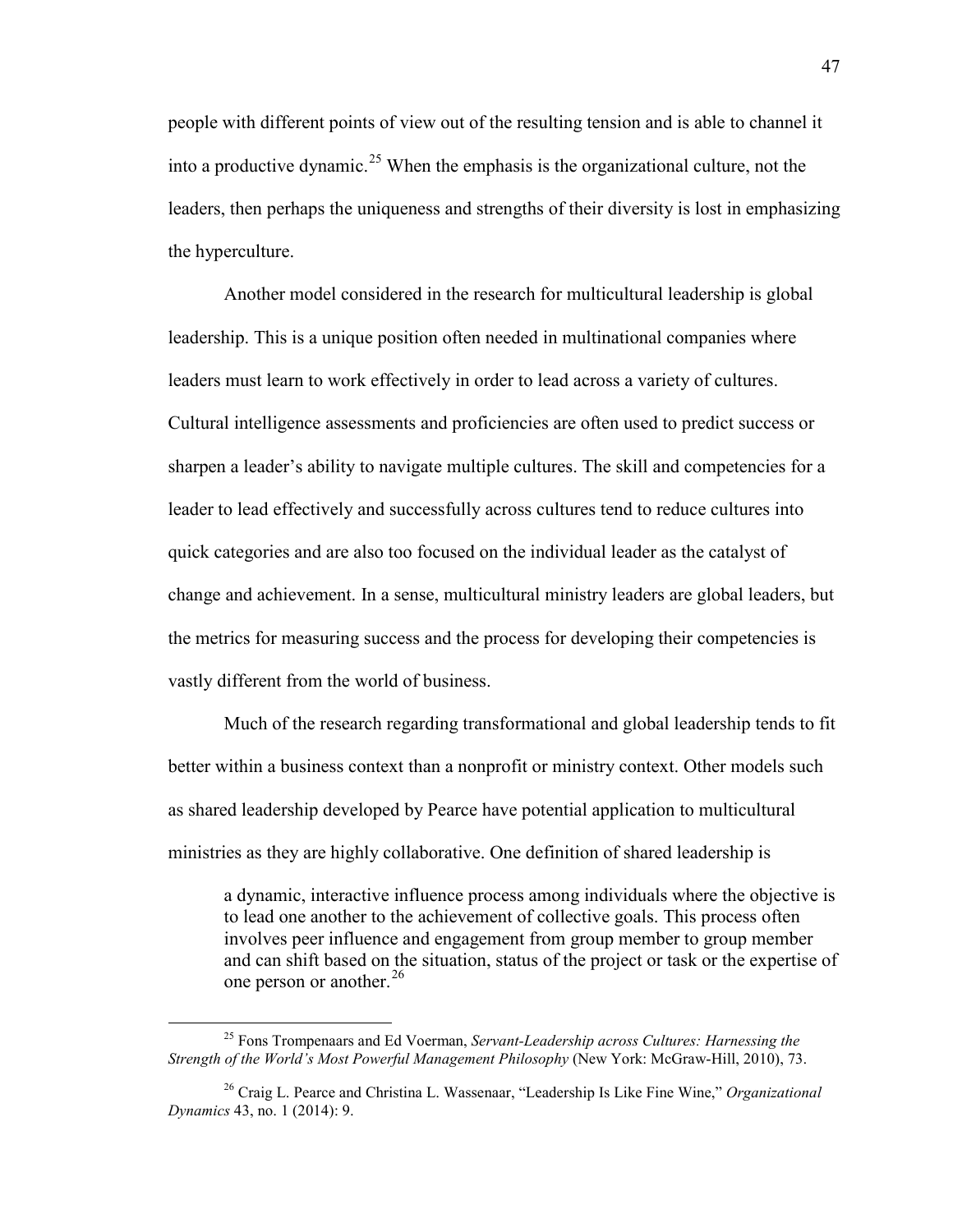In several of the multicultural ministries within the research, a common practice existed of rotating leadership within the group. Intercultural churches rotate responsibility for the worship service among the various cultural groups and the leaders of those fellowships (Persian, Arabic, African, Dutch) were given authority to shape the ministry to reflect their own cultural identity, language, musical style and cuisine.

As changing environments and technologies demand specialized skills and knowledge, the shift has been to more of a distributed or dispersed leadership rather than being focused on the traditional leader-follower relationship.<sup>[27](#page-49-0)</sup> Most of the theory and research on leadership to date has been on how leaders can influence those subordinate to them. Multicultural teams seem to have less hierarchy, more collective leadership, and peer influence as each team member carries unique cultural knowledge and skills to their organizations. The focus in multicultural leadership is less about the role of the individual leading the team and more about the community and environment for shared leadership.

### **Business and Management**

In the 1960s, research from the fields of anthropology and social psychology began to redefine some of the prevailing cultural assumptions regarding leadership. Anthropologist Edward Hall worked for the US State Department and taught intercultural communication competencies to foreign service personnel. His 1976 book, *Beyond Culture*, developed the concept of "high-context" and "low-context" culture to measure how important context is in communication. In low-context cultures, messages are interpreted primarily through words and their explicit meanings. In high-context cultures, messages are interpreted using nonverbal cues, including tone of voice, gesture,

<span id="page-49-0"></span><sup>&</sup>lt;sup>27</sup> Gareth Edwards and Sharon Turnbull, "A Cultural Approach to Evaluating Leadership Development," *Advances in Developing Human Resources* 15, no. 1 (2012): 47.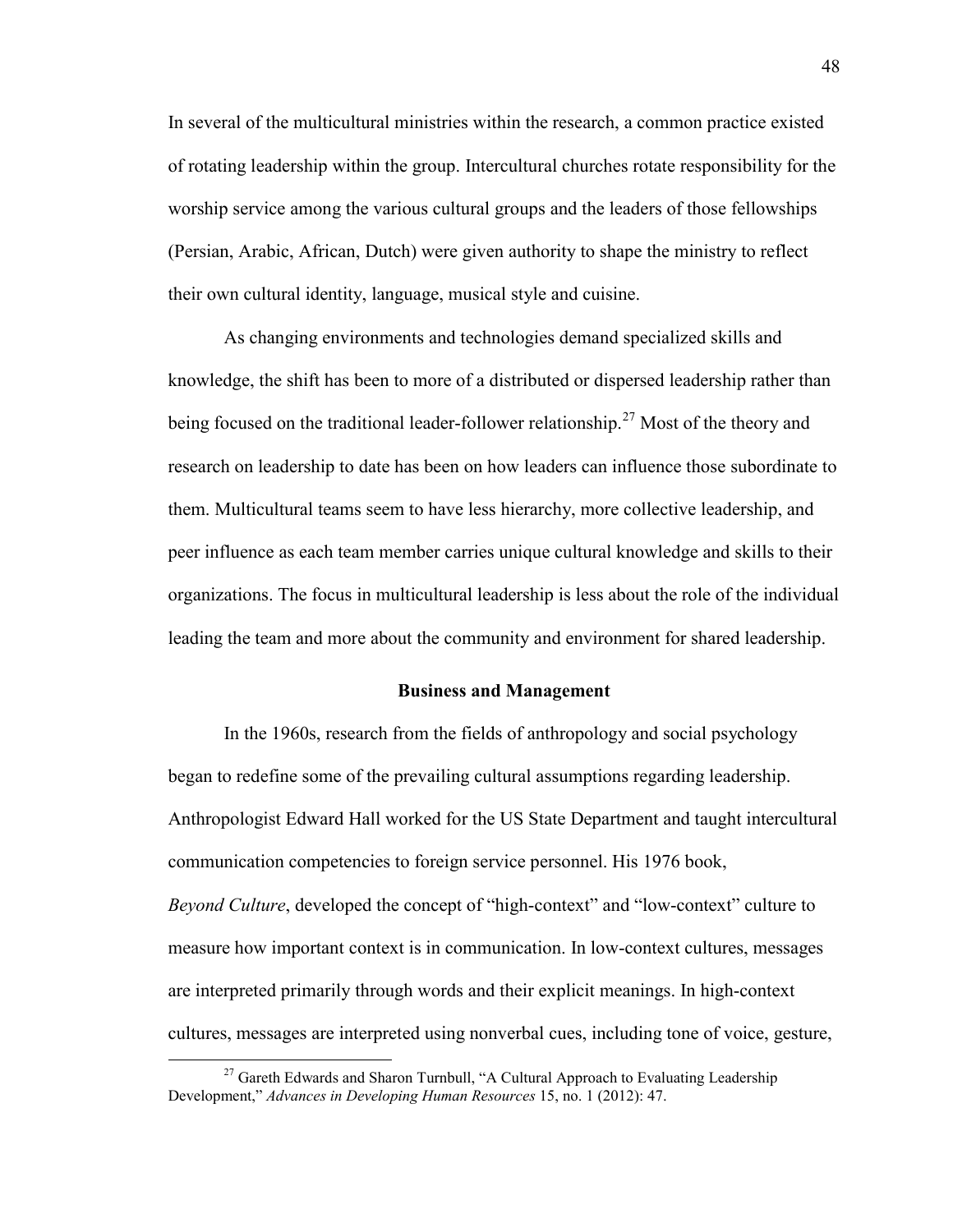silence, or implied meanings. The innovation of Hall's work was that it was not a comparative study of two cultures but was designed for multiple cultural contexts.

The dimensions of culture most frequently referenced in current cross-cultural literature stem from the work of Dutch social psychology professor Geert Hofstede. He was a pioneer in cross-cultural organizations. His research began in 1968 and involved a vast empirical study of the values of 116,000 managers from 72 countries with the multinational corporation of IBM. Research data was also collected from other organizations beyond the computer and technology industry and was matched across countries. International managers from over 30 countries from a variety of private and public organizations produced the same results, giving evidence that these cultural differences were not specific to one company but were shared by people who grew up in the same country and shared the same cultural values.

Hofstede's most notable contribution was developing the cultural dimensions theory, which compared cultures around the world according to four dimensions of cultural variation: power distance, individualism, masculinity, and uncertainty avoidance. Multinational corporations and the world of business were the initial sample and audience for this research.<sup>[28](#page-50-0)</sup>

By far the most expansive multicultural leadership research project began in 1991, called GLOBE study (Global Leadership and Organizational Behavior Effectiveness), took over ten years to complete. The study was conceived and launched by Robert J. House and his research team of 170 social scientists, spanning across 62 nations. Together their team collected data relevant to cross-cultural leadership and organizations.

<span id="page-50-0"></span> <sup>28</sup> Geert H. Hofstede, *Culture's Consequences: Comparing Values, Behaviors, Institutions, and Organizations across Nations*, 2nd ed. (Thousand Oaks, CA: Sage Publications, 2001), 30.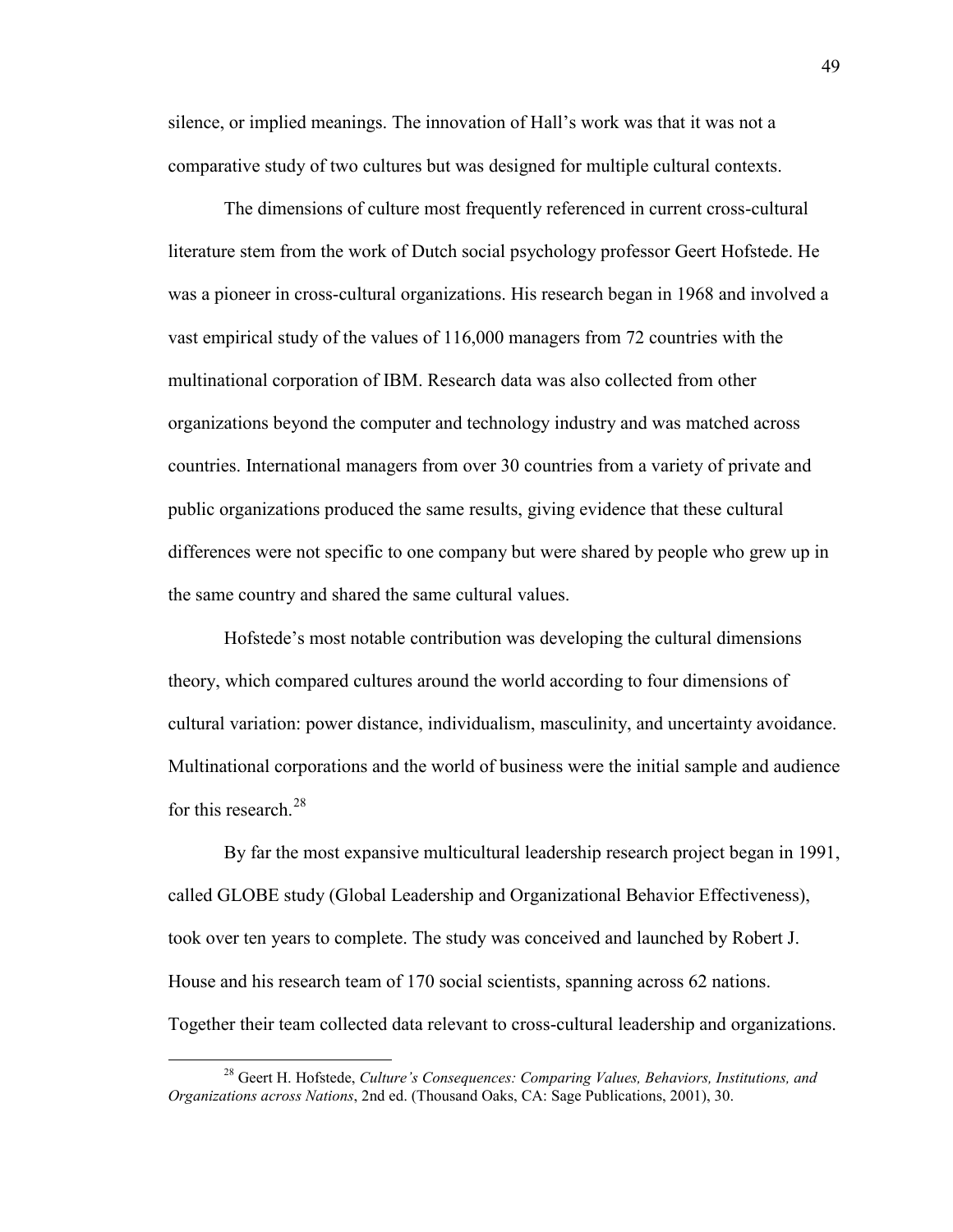The study represented all the major regions of the world—ten clusters of countries, including Latin America, Anglo, Latin Europe, Nordic Europe, Germanic Europe, Eastern Europe, Sub-Saharan Africa, Middle East, Confucian Asia, and Southern Asia. Researchers surveyed and interviewed more than 17,000 managers working for 951 companies in food processing, financial services, and telecommunications to discern the relationships between behaviors and values. The multicultural leadership study scored responses on nine major dimensions of culture and six major behaviors of global leaders.

The GLOBE study identified nine cultural dimensions of leadership:

- 1. Uncertainty avoidance is the extent to which members of a culture or group strive to avoid uncertainty by relying on social norms, rituals, and bureaucratic practices.
- 2. Power distance is the degree to which members of a culture or group expect that power should be stratified at higher levels of an organization or government.
- 3. Institutional collectivism is the degree to which organizational and societal practices encourage and reward distribution of resources and collective action.
- 4. In-group collectivism is the degree to which individuals express pride, loyalty, and cohesiveness in their organizations or families.
- 5. Gender egalitarianism is the degree to which a culture or group minimizes gender role differences while promoting gender equality.
- 6. Assertiveness is the degree to which individuals within a culture or group are assertive, confrontational, and aggressive in social relationships.
- 7. Future orientation is the degree to which individuals within a culture or group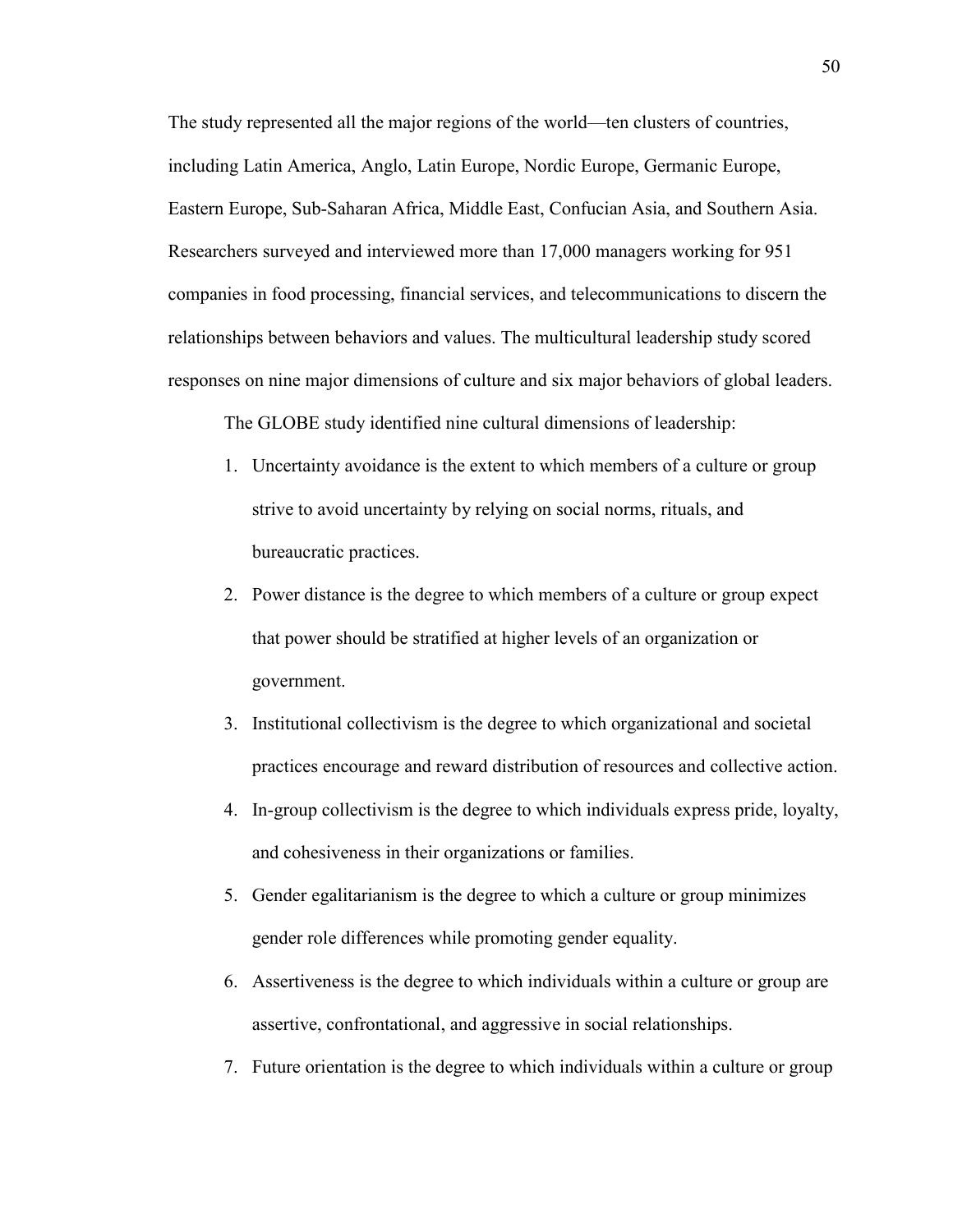engage in future-oriented behaviors such as planning, investing in the future, and delaying gratification.

- 8. Performance orientation is the degree to which a culture or group encourages and rewards group members for performance, improvement, and excellence.
- 9. Humane orientation is the degree to which a culture or group rewards individuals for being fair, altruistic, friendly, generous, caring, and kind.<sup>[29](#page-52-0)</sup>

The GLOBE study was a landmark project because it provided the largest body of empirical evidence, demonstrating that leadership was a cultural construction and called many of the Western assumptions concerning leadership into question. With increasing migration and growing diversity in international urban centers, multicultural teams are becoming more common in the world of business: "Today, only 10% of the countries in the world are racially and ethnically homogeneous."<sup>30</sup> The business world of multinational corporations is far ahead of the local church and nonprofit sector because multicultural leadership models affect the bottom line. By the 1980s, the large-scale, cross-cultural leadership studies of House and Hofstede emerged from the fields of sociology and were funded by business. This source of funding may have been a factor in resulting in several American cultural values of individualism, egalitarian, performance, and innovation being compared against other cultures globally.

In the area of business and organizational management, several authors have argued that multicultural teams can provide strategic advantages for organizations. By far, however, most research has focused on the negative aspects of multicultural teams—

<span id="page-52-0"></span> <sup>29</sup> Robert J. House, ed. *Culture, Leadership, and Organizations: The Globe Study of 62 Societies*, (Thousand Oaks, CA: Sage Publications, 2004), 11-13.

<span id="page-52-1"></span><sup>30</sup> Michael A. Moodian. *Contemporary Leadership and Intercultural Competence: Exploring the Cross-Cultural Dynamics within Organizations* (Thousand Oaks, CA: Sage, 2011), 4.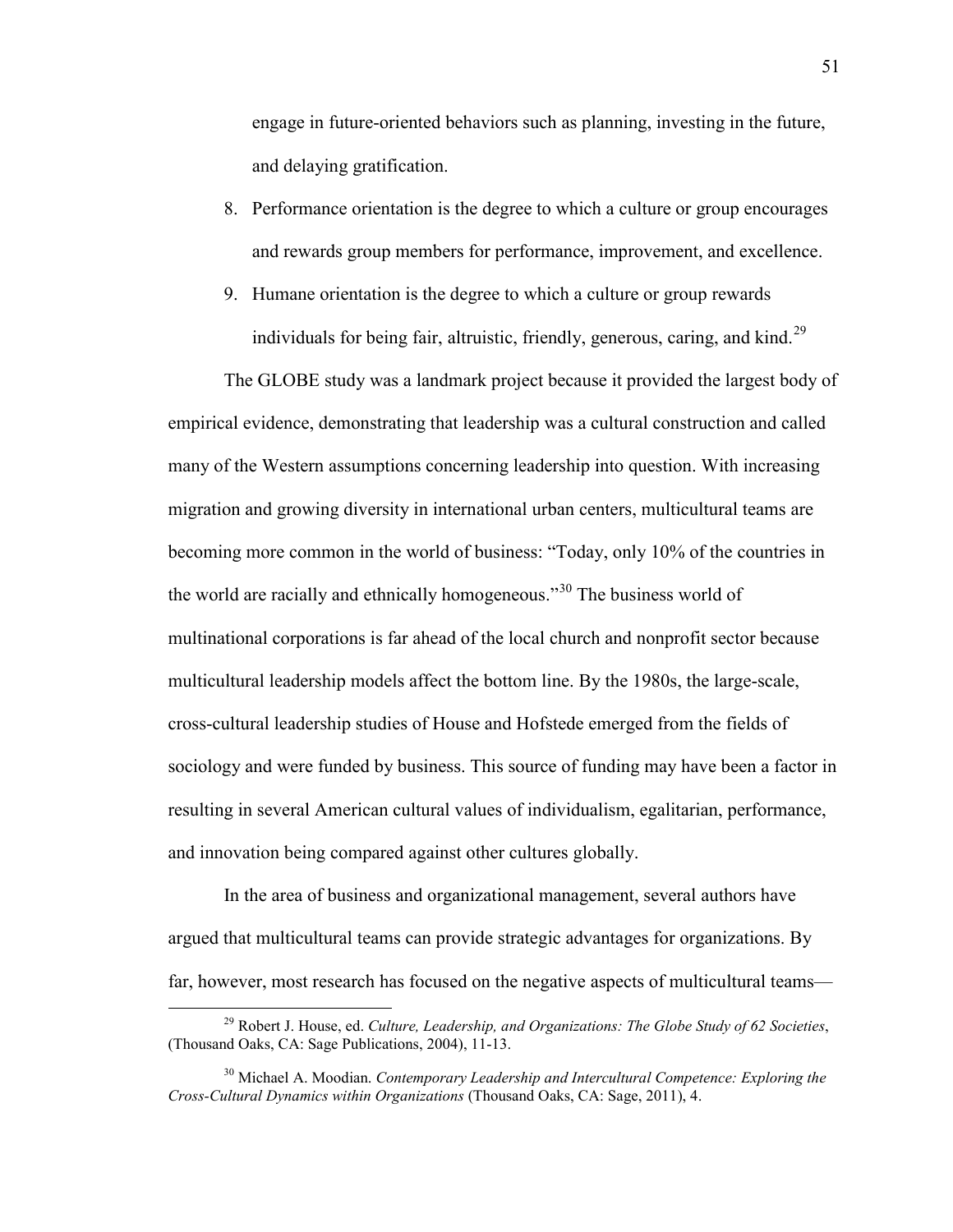lack of team identity, slower performance, and increased emotional and relational conflicts. However, some business studies have shown multicultural teams to be more effective than homogeneous teams. With good communication, multicultural teams can be more innovative, demonstrate more meaningful participation, build stronger team identity, and cultivate a richer learning perspective.<sup>[31](#page-53-0)</sup> Studies have shown that culturally diverse teams are slower to perform at the same pace as a homogeneous team, but over time multicultural teams tend to outperform because they need to work harder to maintain unity and common purpose. Whether in business, education, or ministry, global perspectives on leadership and leadership development need to be incorporated in the design and implementation. In today's world, church and mission organizations cannot simply focus on developing leaders for a single monocultural context. The majority of leadership development programs pay little attention to how leadership is affected by the cultural context within which leaders operate. Organizations need to develop leaders who are able to operate successfully within multidisciplinary and multicultural settings. The unique challenge for a multicultural team is that

every member of a multicultural team has to interact with multiple cultures simultaneously. The greater the number of cultures in a team, the greater the diversity, complexity, and ambiguity will be. Multicultural teams need extra help, compared to monocultural teams, to cope with the added factors influencing team dynamics. $32$ 

The ability to navigate and negotiate the nuances and expectations of team members whose values and expectations may be worlds apart is a learned competency few leaders are equipped or experienced.

<span id="page-53-0"></span><sup>&</sup>lt;sup>31</sup> Michele J. Gelfand, Miriam Erez, and Zeynep Aycan, "Cross-Cultural Organizational Behavior," *Annual Review of Psychology* 58, no. 1 (2007): 485.

<span id="page-53-1"></span><sup>32</sup> Evelyn Hibbert and Richard Hibbert, *Leading Multicultural Teams* (Pasadena, CA: William Carey Library, 2014), chap. 3, Kindle.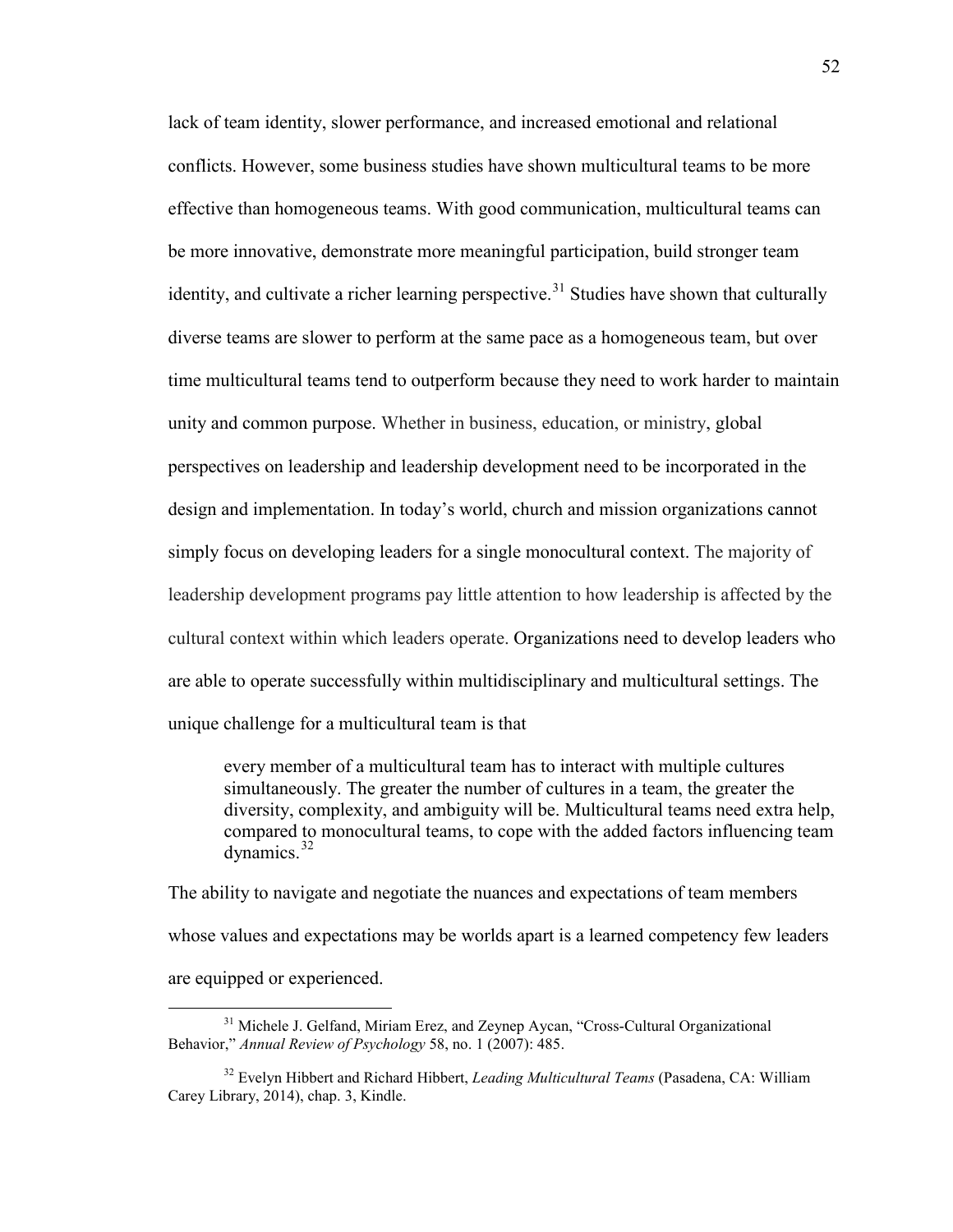One of the powerful functions of culture is that it defines what is right and acceptable and how things should be done. The negative risk of unchecked ethnocentrism is that people will judge those who behave or think differently as wrong. This subtle influence is behind much of the cultural tensions and reactions that prevent multicultural teams from functioning and flourishing. These culturally shared values, beliefs, and preferred actions also determine the expectations and boundaries within which leader development is possible. The second edition of the Jossey-Bass Business & Management Series includes a chapter devoted specifically to "Cross-Cultural Issues in the Development of Leaders." It lists basic elements needed for leader development but admits that many of the assessment tools are influenced by Western culture.

In conclusion, contributor Michael Hoppe adds,

There are no shortcuts in the successful transfer of leader development models and practices across cultures. The main reason is fundamental: leader development touches on the deepest layers of human existence—our values, beliefs, hopes and fears. By definition, these are personal, communal, and cultural in nature. Although they are in many ways similar across cultures, they are also uniquely different. As a result, the challenge of cross-cultural leader development calls for a deep understanding of both the similarities and the differences—and in the process openness to learning on the part of everyone involved.<sup>[33](#page-54-0)</sup>

Self-understanding is a key component of cultural intelligence, but the added ability to comprehend the viewpoints and values of others enables the cross-cultural leader to listen, withhold judgment, and pick up on subtle clues of incongruence and resistance which need to be understood and addressed rather than ignored or constrained.

<span id="page-54-0"></span> <sup>33</sup> Michael H. Hoppe, "Cross-Cultural Issues in the Development of Leaders," in *The Center for Creative Leadership Handbook of Leadership Development*, 2nd ed., ed. Cynthia D. McCauley and Ellen van Velsor (San Francisco: Jossey-Bass, 2004), 360.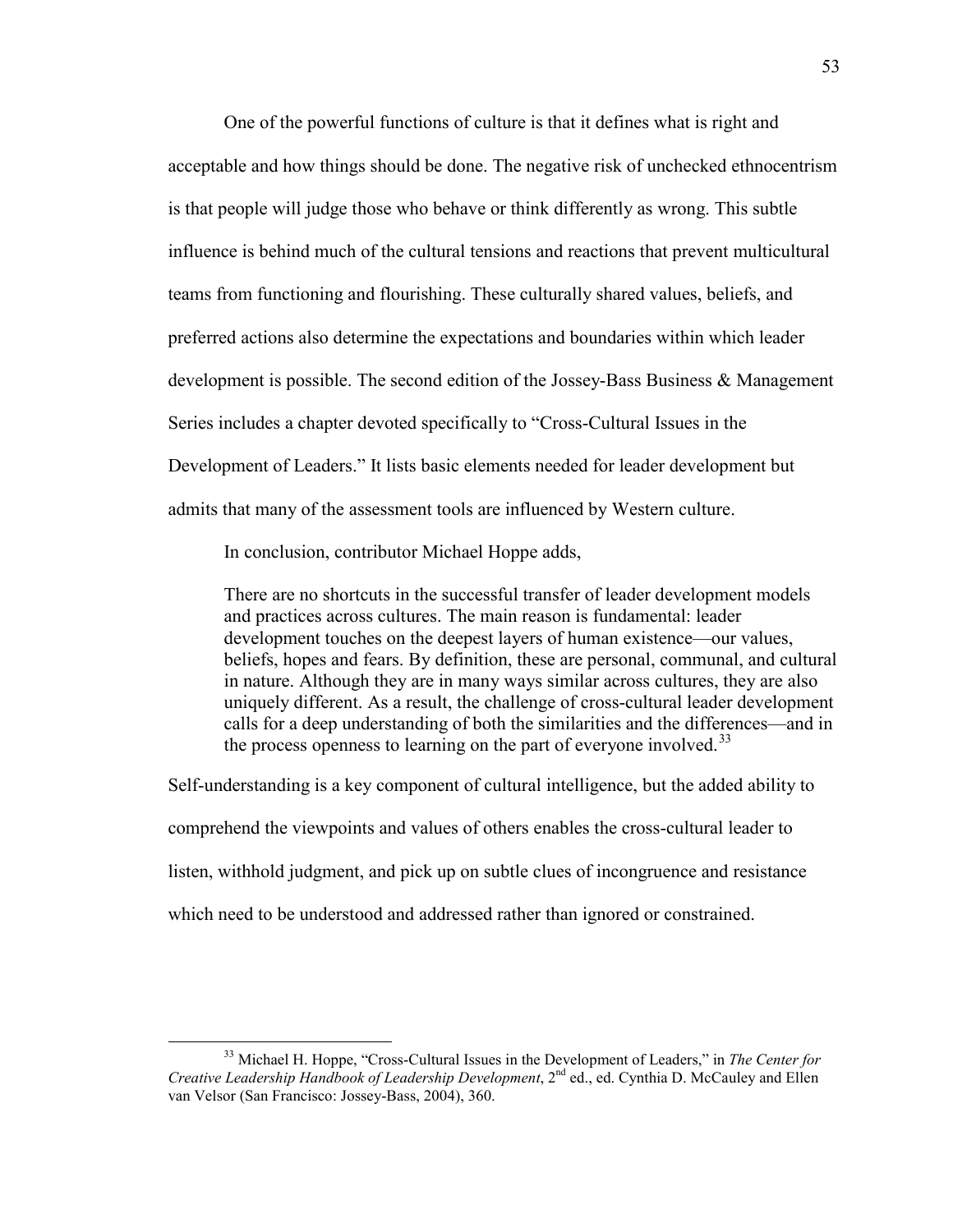#### **Social Psychology**

The contribution of social psychology is pertinent to multicultural leadership and the effects of migration into urban cities of Europe because these factors all influence leadership beyond the role of the individual to the study of groups. Today, the field of leadership focuses not only on the leader but also on followers, work setting, context, and culture, including a much broader array of individuals. At the outset of the field of leadership, the primary focus was on studying an individual leader who was most likely a male working in some large private-sector organization in the United States. Taking the research out of the confines of the business world into the realm of nonprofit organizations, education, and other social institutions is an important counterbalance to the transactional, market-driven motivations behind leadership studies in other cultures. Avolio and Yukl claim social psychology can bring a balance to the study of leadership: "Leadership is no longer simply described as an individual characteristic or difference, but rather is depicted in various models as dyadic, shared, relational, strategic, global, and a complex social dynamic."[34](#page-55-0) Seeing the social relationships interacting with one another is important for complete understanding of the multiple elements influencing leadership with an organization or team.

Social psychology studies focus on the relationships and environments that factor into multicultural leadership. Investigating multiple layers of an organization is more important than focusing entirely on the CEO. The influence of the social dynamic is as much a factor in how leadership is fleshed out than the level of charisma or gifting that an

<span id="page-55-0"></span><sup>&</sup>lt;sup>34</sup> Bruce J. Avolio, Fred O. Walumbwa, and Todd J. Weber, "Leadership: Current Theories, Research, and Future Directions," *Annual Review of Psychology* 60, no. 1 (2009): 421.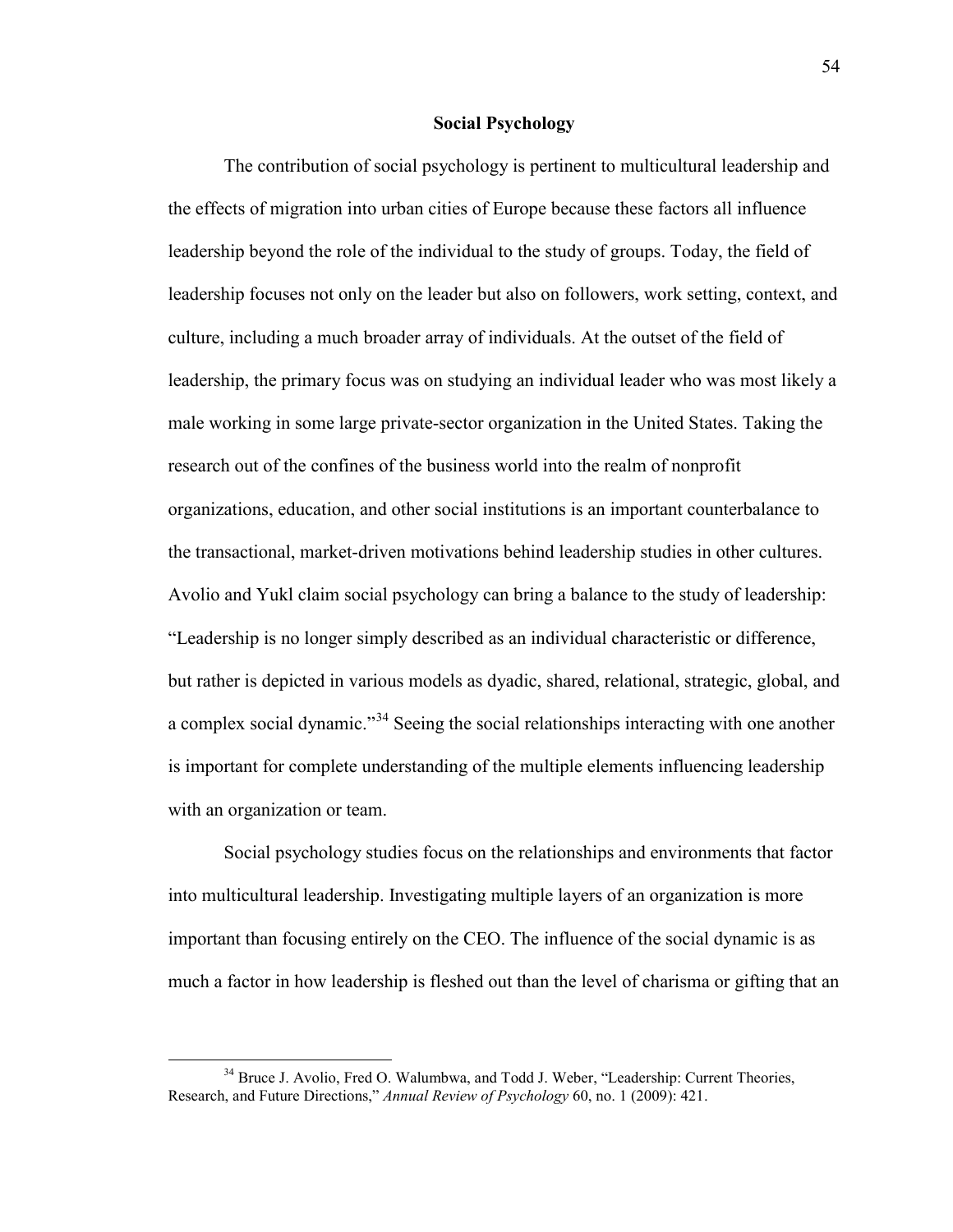individual brings to an organization. Seeing beyond the top leader may explain why different leadership styles can be successful because more social dynamics are at play.

One of the contributions of social scientists in the area of multicultural leadership is describing different models for cultures living and working together: assimilation, cultural pluralism, and multiculturalism. In assimilation, one culture dominates and the different cultures merge with the dominant culture. In cultural pluralism, the cultures mix as a set of parallel subcultures. Multiculturalism is a complex interweaving of the separate cultures into a new and distinctive pattern.<sup>[35](#page-56-0)</sup>

Assimilation is often referred to as the "melting pot" approach. The minority group mixes with the majority and loses its distinctiveness by adopting the values and ways of the dominant group. Intercultural leader Theo Visser refers to this approach, the "soup model", but holds that assimilation within multicultural ministry prevents people from having an authentic voice.<sup>[36](#page-56-1)</sup> The ministry functions as a monocultural team where one culture sets the norms and values for team life. According to Visser, a ministry can be ethnically mixed but functionally mono-cultural largely unaware of the influence of the dominant culture. Other cultures are expected to conform to the one cultural group.

The second model is called cultural pluralism where different groups can express their culture, but the boundaries between the groups are defined and maintained. When this model is applied to organizations, minority groups are allowed to exist but are generally underrepresented in leadership. This approach is incompatible with effective multicultural teamwork because it prevents synergy from developing within the

 <sup>35</sup> Hibbert and Hibbert, *Leading Multicultural Teams*, chap. 3.

<span id="page-56-1"></span><span id="page-56-0"></span><sup>&</sup>lt;sup>36</sup> Theo Visser, "The Culturally Intelligent Leader" (presentation given at the ICP European Team Conference, Birmingham, UK, May 29, 2018.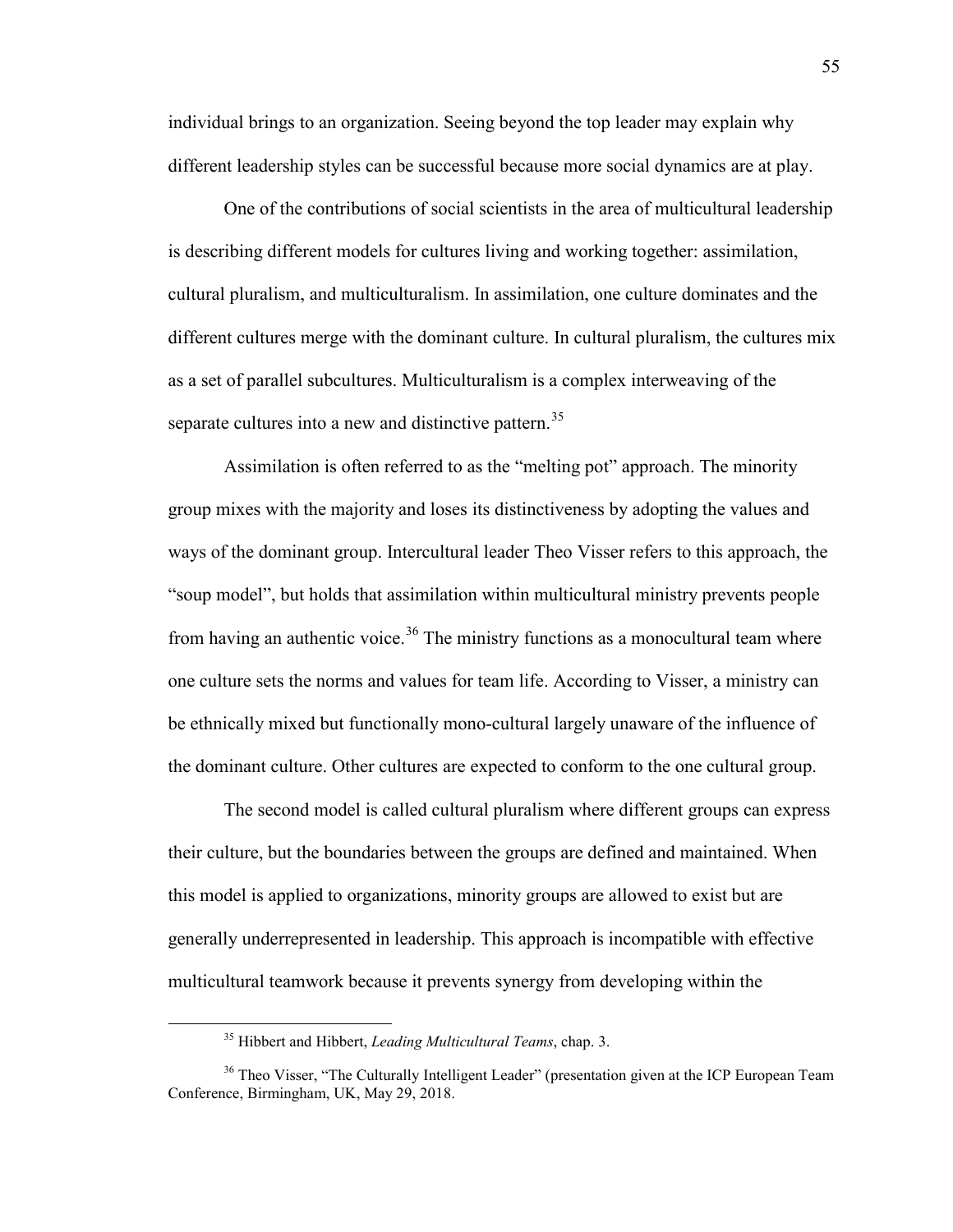multicultural team because they are unable to work together closely. Visser refers to this approach as the "buffet model" where diverse cultural cuisines are near each other but separated and unmixed. For example, an ethnic church renting out space from a European church is a contractual relationship with little to no influence or interaction.

Multiculturism or the mosaic model happens when all of the individual parts blend together to create a single new entity. This model offers flexibility, adaptability, and participation. Multicultural teams enable all the different cultures to feel valued and have a voice. The multicultural team also creates a culture-neutral space for team formation and fights against the tendency to conform to the dominant culture.<sup>[37](#page-57-0)</sup> Visser refers to it as the "salad model" or intercultural team where everyone is in the same bowl and, while each vegetable is distinguishable, the flavors mix together and influence one another. This model of multicultural ministry was not readily found in the extensive research over the past four years in several countries across Europe.

### **Missiological Models**

Another stream of research comes from the nonprofit sector of cross-cultural ministry where mission agencies and intercultural studies programs are preparing people to serve in multicultural settings. A majority of the earlier missiological work was focused on comparative studies to enable people from outside to incarnate themselves into another culture by learning language, worldviews, and strategies for withholding judgment and maintaining a learning posture. This missiological work is very effective, but not many agencies are preparing people specifically for multicultural leadership.

<span id="page-57-0"></span> <sup>37</sup> Hibbert and Hibbert, *Leading Multicultural Teams*.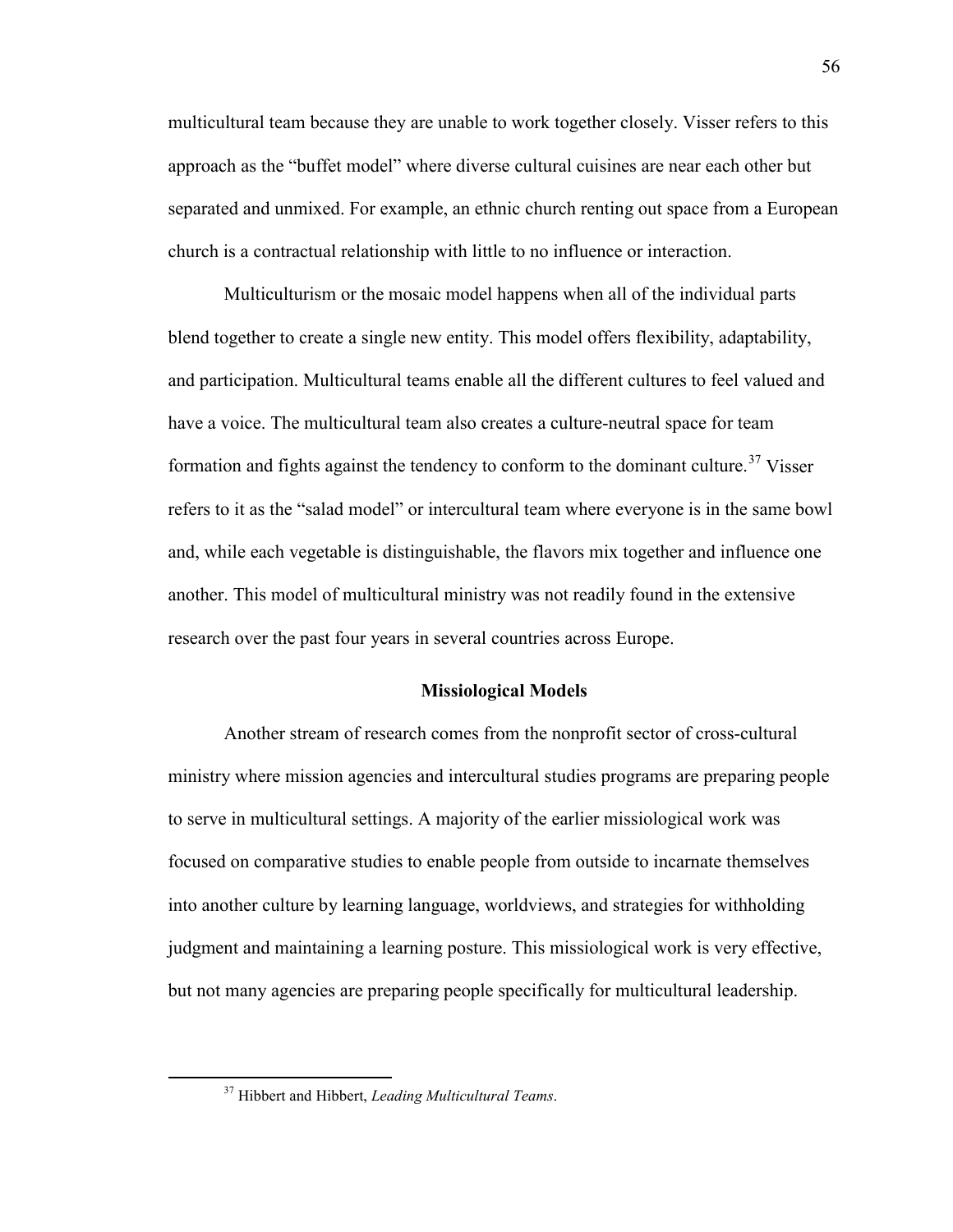A few exceptions would be with larger agencies that have teams combining from around the world. WEC International (UK) and SIM (USA/Global) have developed some level of training, resources, and preparation for multicultural mission teams. Jim Pleuddemann served as the international director for SIM from 1993 to 2003 and then taught missions at Trinity Evangelical Seminary. He wrote the book *Leading across Cultures: Effective Ministry and Mission in the Global Church* based on his mission and personal experience of serving with diverse teams around the world. Another missiologist, Dr. Richard Hibbert, served in leadership with WEC International and wrote *Leading Multicultural Teams*. He provides several practical examples as this mission spans the globe with over 1,800 workers from 50 different countries and has multicultural teams serving all over the world.

One recent study by Lianne Roembke examined WEC and Campus Crusade for Christ found that the authoritarian leadership style of African and Asian team leaders often offended European and North American missionaries.<sup>[38](#page-58-0)</sup> Whereas, leaders from Asia, the Middle East, and Africa struggled with European and North American coworkers because these non-Western individuals preferred an autocratic leadership style and wanted their leaders to give clear directions, clarify roles, and provide pastoral care. This clash of expectations and roles presents challenges to multicultural mission teams with drastically different expectations.

Other leading missiologists, such as Dr. Sherwood Lingenfelter, have addressed multicultural leadership with several academic and ministry resources. He proposed a five-step process for leaders to build effective multicultural teams:

<span id="page-58-0"></span> <sup>38</sup> Lianne Roembke, *Building Credible Multicultural Teams*, (Pasadena, CA: William Carey Library, 2000), 130-31.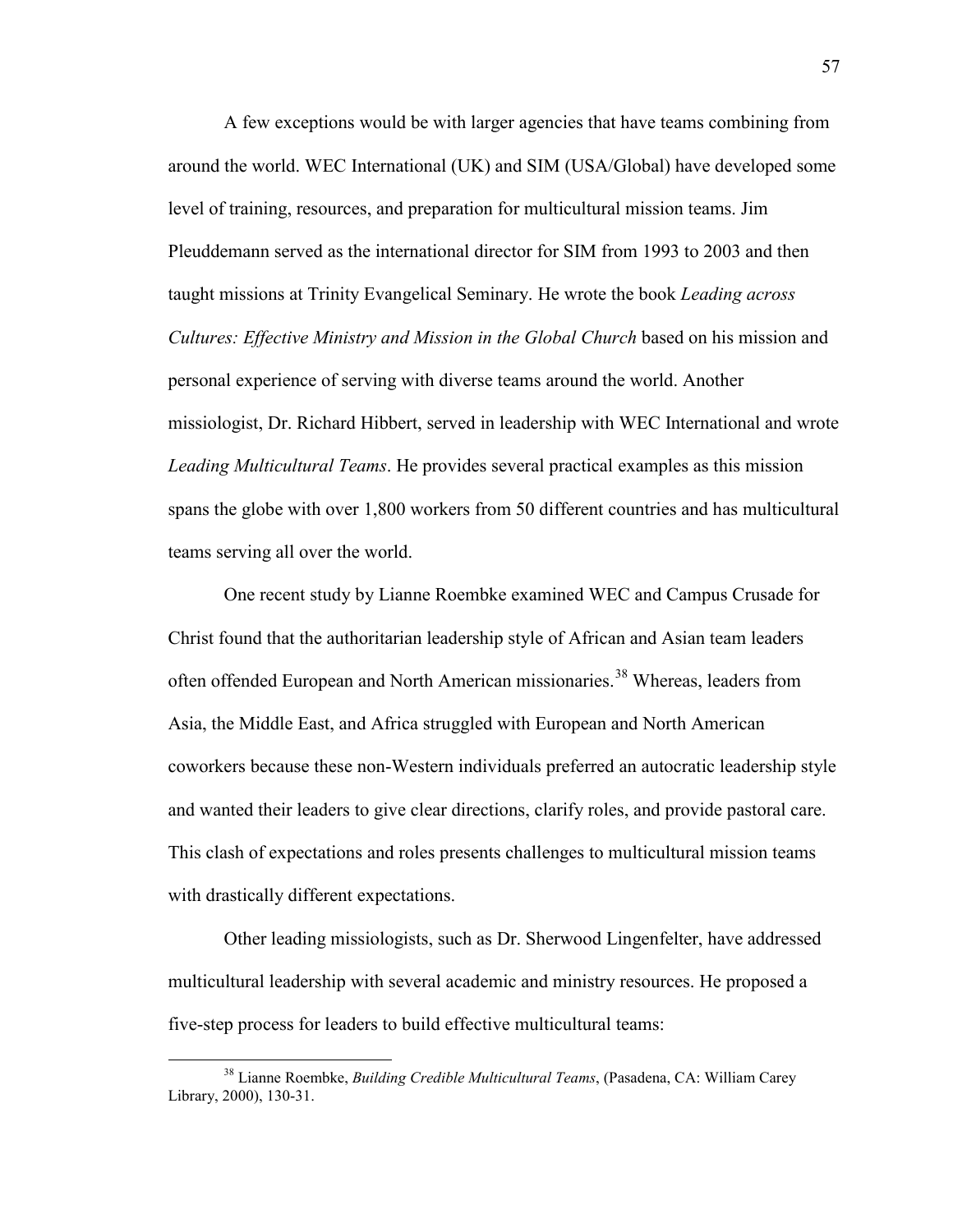First, the cross-cultural leader must understand their own culture of leadership beliefs, values and behavior that influence interactions and expectations of others. Second, the cross-cultural leader must learn about other cultures of leadership and facilitate others to learn and trust those with whom they are serving. Third, the cross-cultural leader must reflect on the how power and authority is expressed and shared among the team. Fourth, the cross-cultural leader must define the pathways for building a biblically based, Christ-centered, power-giving leadership in a multicultural context.<sup>[39](#page-59-0)</sup>

While Lingenfelter does not explain the methodologies and process behind multicultural leadership training, he does offer several key skills that must be learned. Multicultural team leaders need to develop intercultural competence or the ability to relate effectively to team members from a wide variety of cultures. Leaders must start by understanding their own cultural of leadership. Self-awareness can prevent team leaders from unnecessarily offending others or feeling personally offended by cultural differences.

Secondly, multicultural leaders must gain some knowledge and understanding of the cultures represented on the teams they are leading so that they can discern which problems are culture related and which are a result of other differences or individual personalities. Training multicultural team leaders to recognize and understand cultural differences in leadership is a key component of learning. Becoming familiar with the general categories of cultural differences from the GLOBE study or other preliminary assessment tools could help people understand the values and expectations of others.

Thirdly, multicultural leaders must be able to navigate the complicated issues of power and sharing of authority on the team. Intercultural competence helps the leader facilitate the team's negotiating a mutually agreed-upon approach to managing conflict. Lingenfelter agrees with Geert Hofstede that most cross-cultural conflict centers on

<span id="page-59-0"></span> <sup>39</sup> Sherwood G. Lingenfelter, *Leading Cross-Culturally* (Grand Rapids, MI: Baker Academic, 2009), 8-9.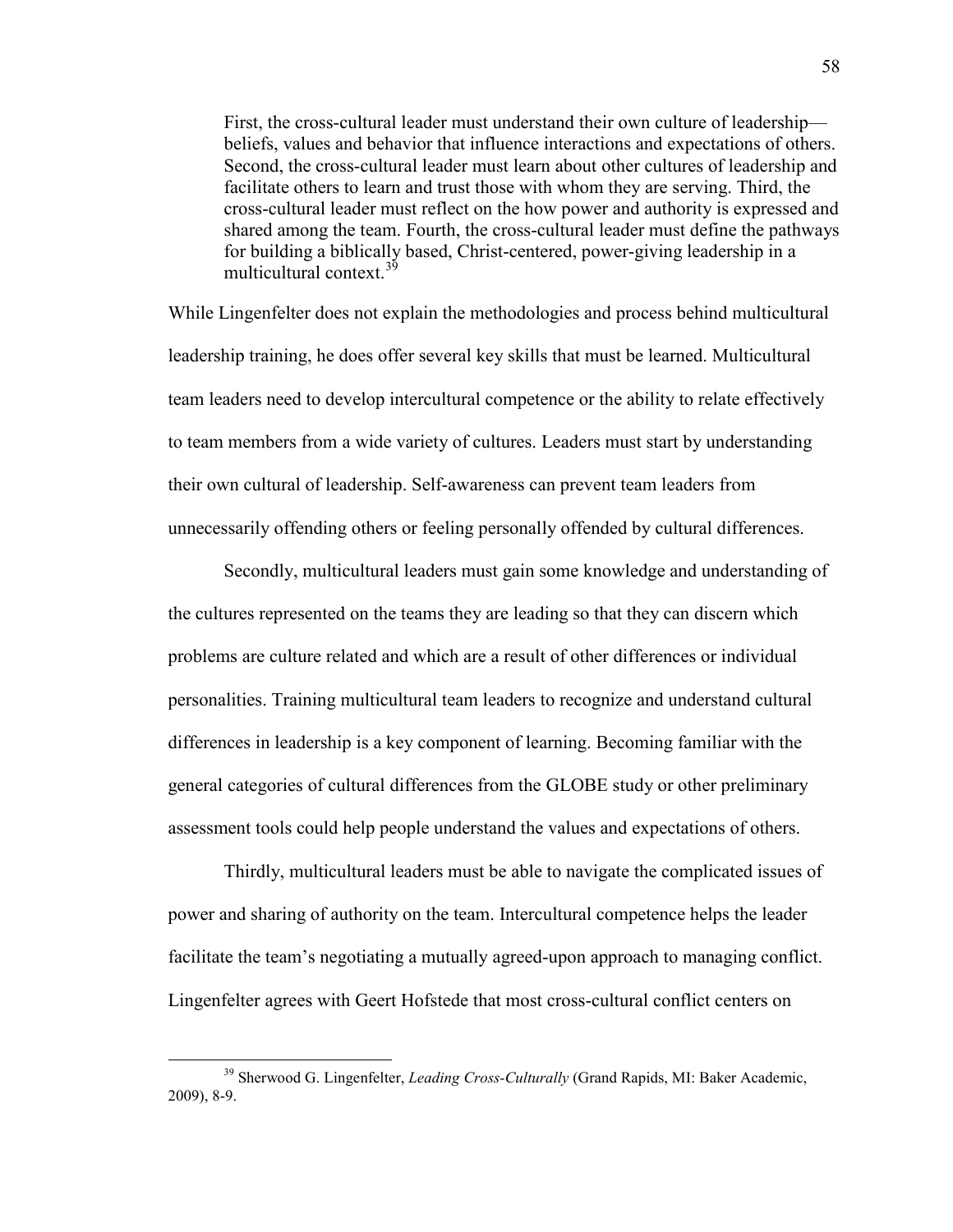differences regarding power distance and collectivism. Western cultures generally emphasize democratic or consensus forms of leadership, but a majority of the world's cultures prefer high power distance. This difference creates challenges in making decisions, sharing authority, and maintaining the proper level of formality between the dominant cultural leaders and the minority cultures on the team. Trying to resolve a conflict is also made more difficult in a multicultural team because people from different cultures negotiate conflict management in different ways.

Finally, multicultural leaders must create and define the pathways for building a biblically based, Christ-centered, and power-giving leadership. These pathways include working through misunderstandings and disappointments in a biblical, Christ-centered way that restores relationship. Most of the cultures coming to Europe are migrating from the Global South as immigrants, international students, refugees, and asylum seekers. A majority of these migrated peoples are carrying the values of shame and honor cultures. When core values are conflicting, multicultural functioning is very difficult. Resolving conflict in a way that saves face and restores relationship is a key area for multicultural leadership teams to process early on in the forming stage.

Some mission researchers have utilized frameworks from social psychology, such as Bruce Tuckman, to map out the life cycle of a multicultural team. Tuckman's description of the stages of a group from "forming, storming, norming and performing" is a helpful model, but multicultural teams need longer periods of time than monocultural teams.<sup>40</sup> Forming involves a period of learning about the team members and their

<span id="page-60-0"></span> <sup>40</sup> Bruce W. Tuckman, "Developmental Sequence in Small Groups," excerpted in *The Leader's Companion: Insights on Leadership through the Ages,* by J. Thomas Wren (New York: The Free Press, 1995), 355.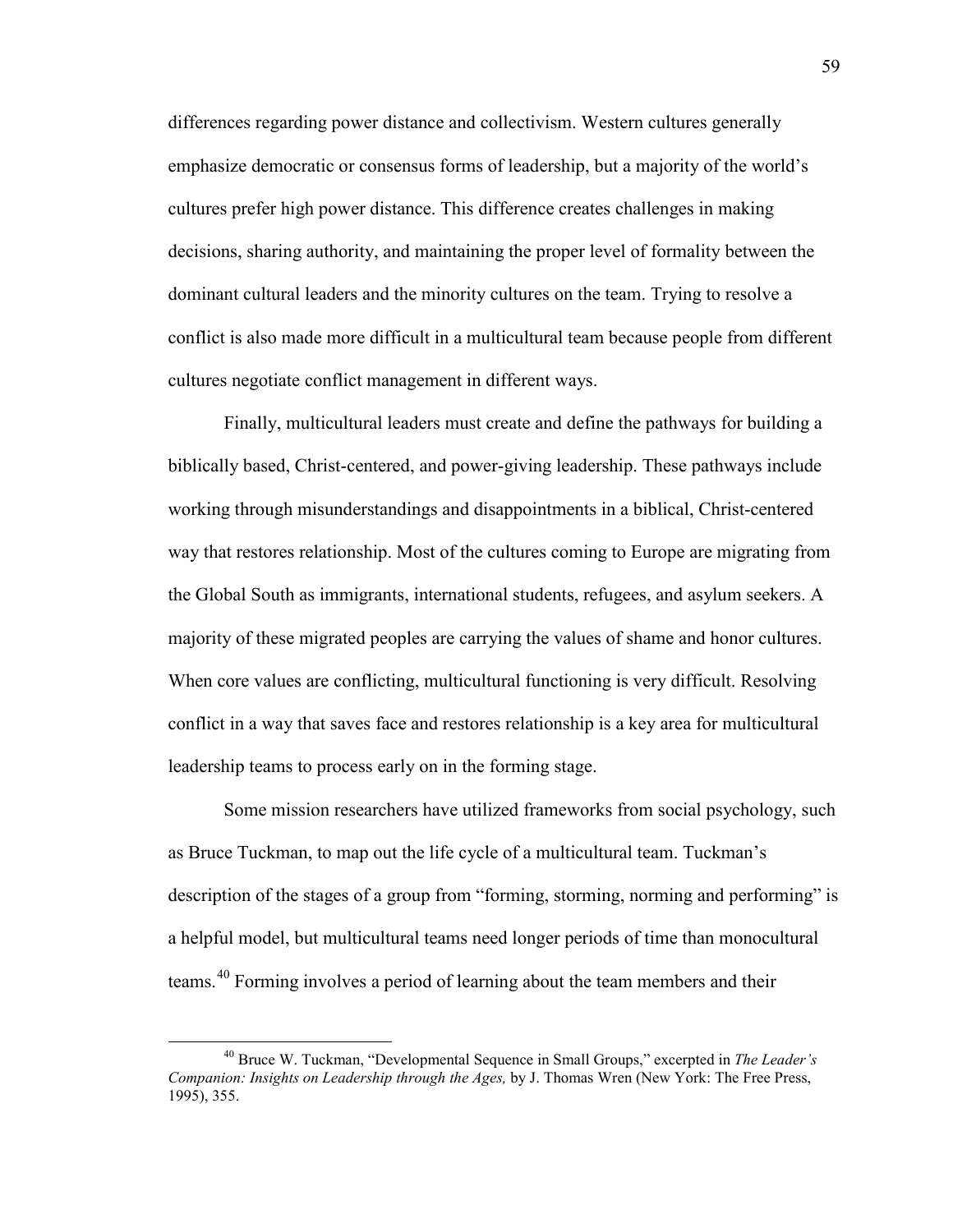cultures. The forming phase in the life cycle of a multicultural team is a key component for team members to adopt and agree upon a set of team values that will form the foundation for team community.[41](#page-61-0) During the forming stage, establishing trust and mutual respect is built. With a foundation of trust, the team members are able to express their thoughts, feelings, concerns, opinions, and disagreements without fear of rejection or judgment. During the norming stage, the multicultural team goes through a process of negotiating shared values, identity, and vision. Intentionally creating "the way we do things" together creates a shared understanding about the group norms and practices. Outside training can be helpful at this stage because often team members are unaware of their deeply held cultural values and need to understand and evaluate what to do when their values may be transgressed or seem disrespected by others. The storming stage is an important phase for a multicultural team as working through conflict can be an opportunity for growth. At this stage, leaders need to embrace conflict and implement the shared conflict management process. If the conflict is resolved, then the team can learn from the process.[42](#page-61-1) Once a multicultural team has gone through forming, storming and norming, it should be able to make decisions and perform with a greater sense of common identity and security, knowing that relationships have been maintained.

<span id="page-61-0"></span> <sup>41</sup> Hibbert and Hibbert, *Leading Multicultural Teams*.

<span id="page-61-1"></span><sup>42</sup> Hibbert and Hibbert, *Leading Multicultural Teams*.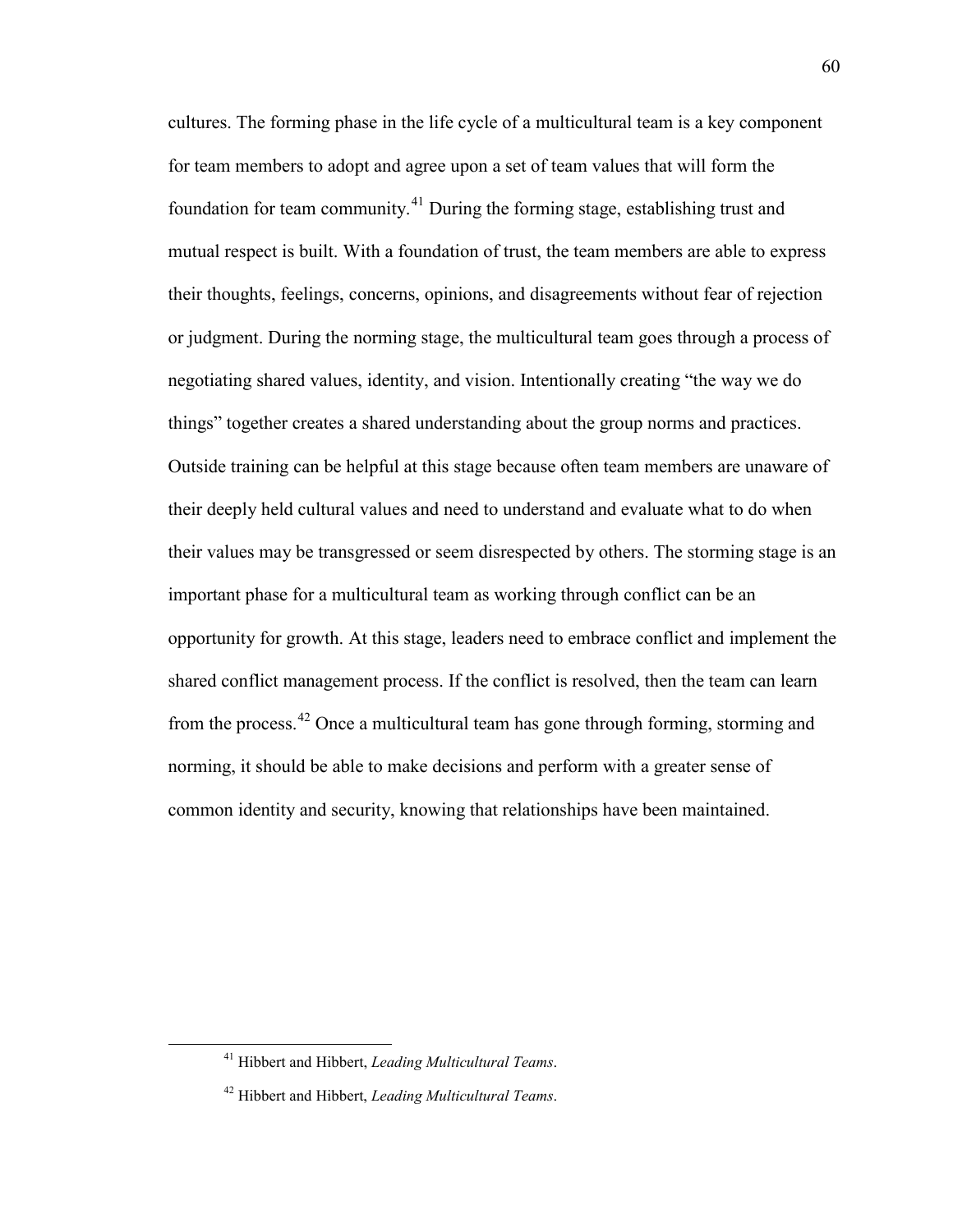## CHAPTER 4

## THE SCOPE OF LEADERSHIP DEVELOPMENT

#### **Research Methodology and Quantitative Data Analysis**

This study used qualitative methods and grounded theory based on a series of personal interviews, documents, and field notes. Qualitative methodology was chosen to focus on the experience of individuals rather than the top leader. Understanding people's experience within a cross-cultural setting was key rather than at an orientation or training event prior to personal engagement. The study of multicultural leadership requires a varied technique due to the complexity of the issues encountered though the interaction of people, events, and experiences. These research methods allowed the researcher to understand another's point of view. It required a certain depth of relationship, trust, and an open posture with the participants of the study. Gathering information about people necessitates direct involvement so each interview was preceded by many visits before the leadership team was gathered. In this way, people felt comfortable to talk about their joys and struggles. The study was designed to describe human experience not to test an existing theory or model. Through the discovery of people's experience of development, a model emerged based on theological reflection and listening to the data from the field level. The researcher captured the words, phrases, and actions through observation, interviews, and the collection of relevant documents. The research involved a case study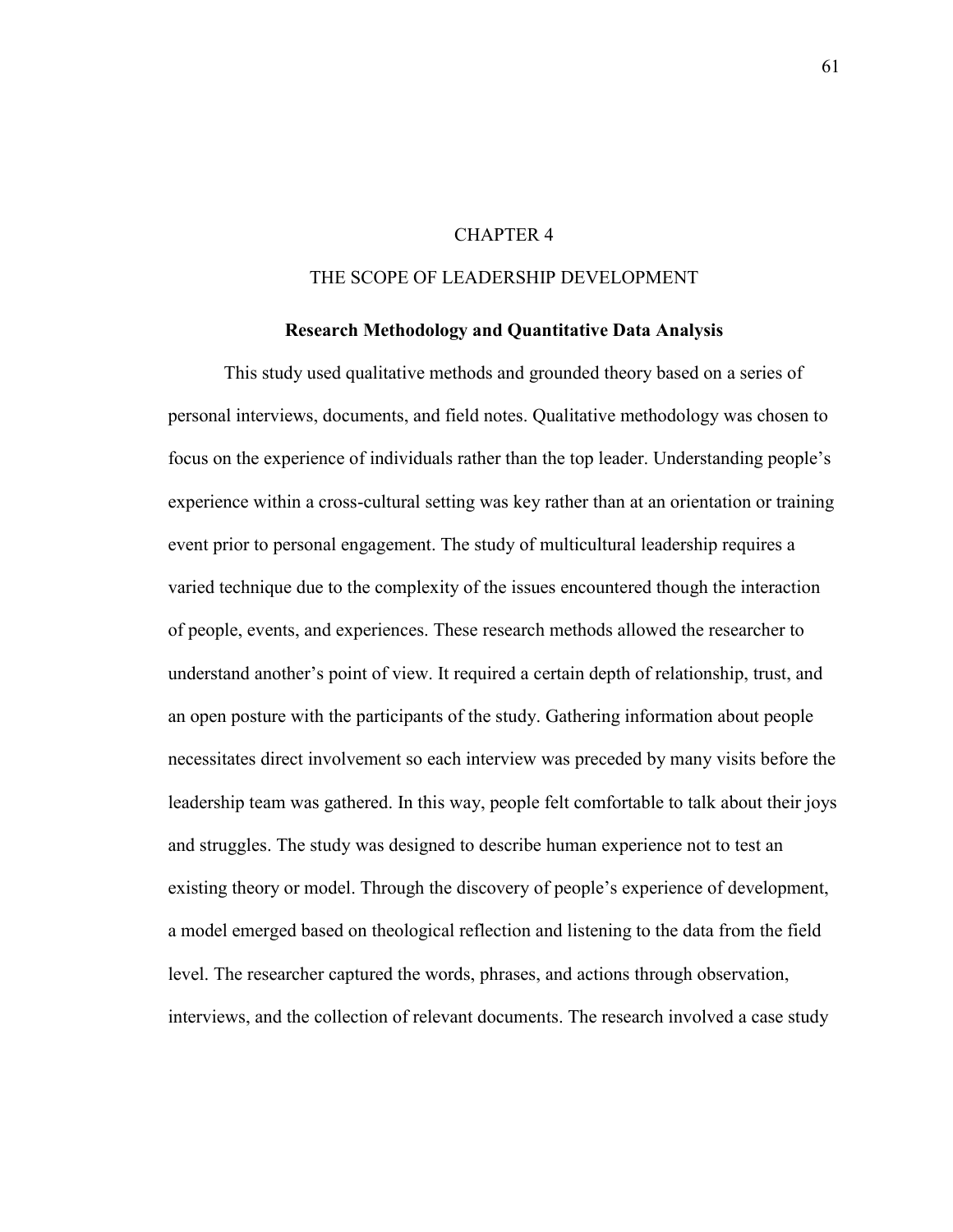of three different ministries in three contexts using interviews, observation, and archived documents.

### **Description of Data Sources**

### *Primary Data: Content, Distribution, and Response*

Primary data included field notes and personal observations made during on-site visits and in-depth interviews with multicultural ministry teams and recordings of the interviews. Three multicultural ministries were selected with leaders from at least two different cultural backgrounds. Three multicultural ministry teams were selected from three cities in Europe representing diverse cultural contexts. During the on-site visits, notes were collected on notepads and summarized later in detail on computer. The communications leading up to the visit were saved in a folder for future reference. Indepth interviews were conducted via Skype calls in two of the interviews, Denmark and the Netherlands, and face-to-face in Hungary as interviewing on-site was not practical due to time, cost, and distance. Notes were not taken during the interview because audio recordings of the interviews were captured by an application called Voice Record<sup>[43](#page-63-0)</sup> and saved as an MPEG-4 audio file. Transcripts were typed up into documents following each group interview to capture not only the essence but also the exact wording of each response. Listening to the interviews several times enabled the researcher to see common patterns, make connections, and compare and contrast the different interviews in a way that would highlight the major themes emerging from the data regarding leadership in a multicultural context.

<span id="page-63-0"></span><sup>&</sup>lt;sup>43</sup> VoiceRecord Application, created by Dayana Networks Ltd. Vancouver, Canada.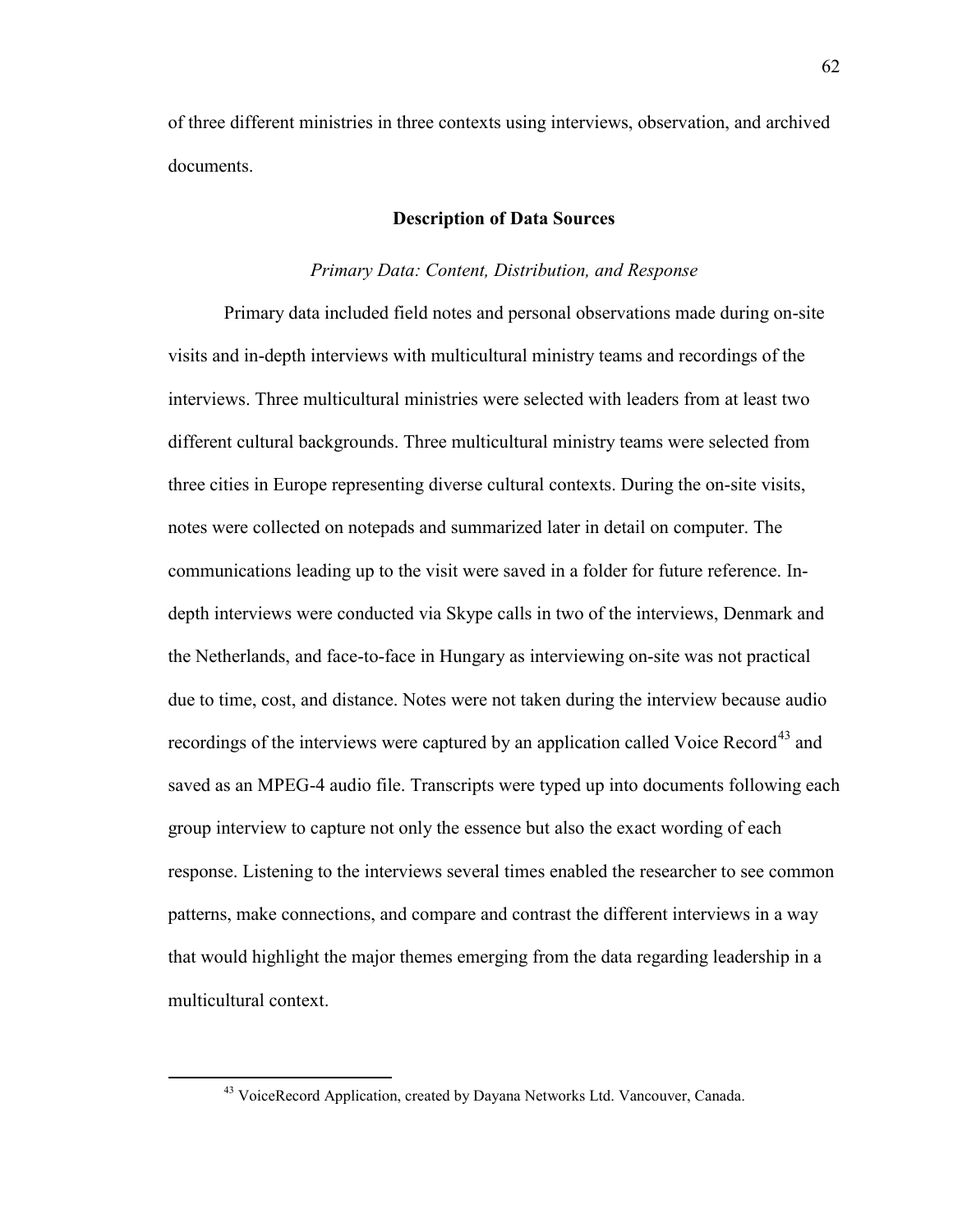#### *Secondary Data: Documents, Websites, and Correspondence*

Secondary data included relevant documents from ministry websites, reports, personal email correspondence, and interactions with ministry team leaders, photos, and video footage taken during on-site visits. Qualitative interviewing was employed to discover the thoughts, feelings, and experiences of those serving on a multicultural leadership team. Each interview was preceded by several personal visits and multiple interactions over a three-year period. Several weeks before the in-depth interview, a copy of the standardized questionnaire was sent to each team leader via email for feedback and clarification as to the purpose and direction of the interview. The team leader was responsible for inviting those whom he or she wanted to participate or who were available on the date selected by the ministry team leader.

While the questionnaire had a total of 26 questions, the interview was semistructured according to major themes emerging during the discussion. A time limit of 90 minutes was given to keep the interviews focused on major themes. As some of the questions were redundant, the interviewer would skip or combine questions regarding the same issue in leadership in order to save time and cover a majority of the categories and questions. While the basic interview questions were the same for every team, the researcher altered or added questions based on the group. As English was a second, or sometimes third, language for all but two of the interviewees, some of the terminology had to be defined or rephrased in simpler terms. In one of the team interviews, a leader often chose to respond in Dutch, but it was simultaneously translated into English. Some of the questions were also reworded for the Dutch team for clarification. In addition, the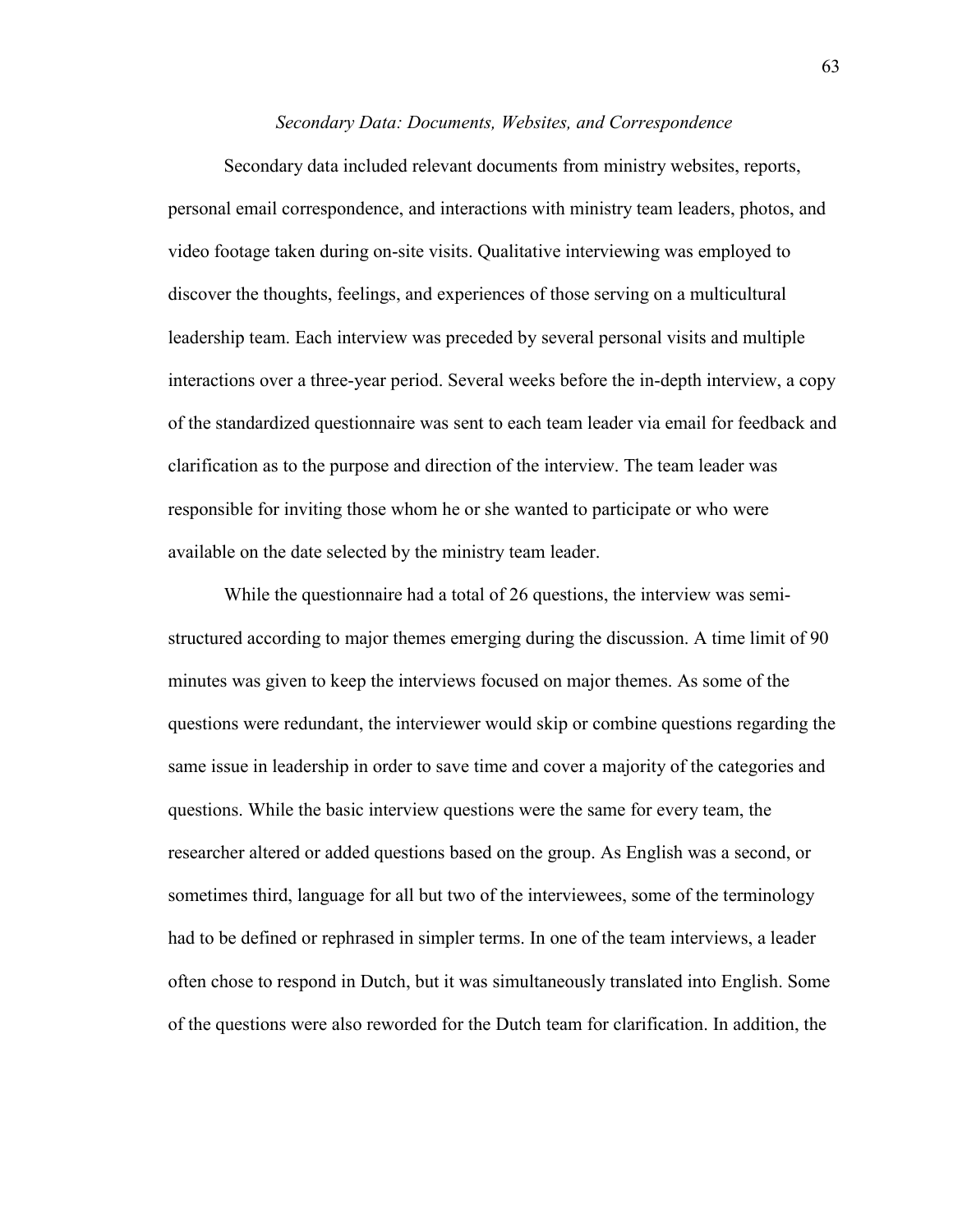longer definition of servant leadership had to be printed in order to give people time to read and process.

In general, the researcher tried to create a relational environment conducive for open sharing of ideas and experiences. The researcher conducted the interviews by first informally sharing his personal history and interest in the topic and the larger purpose of the study. The researcher explained that he was a learner and not an expert in multicultural leadership. The researcher conveyed the ground rules of the interview concerning confidentiality and group dynamics and requested permission to record the interview. At the beginning of each interview, the researcher promised to share his findings as a result of the study with the participants. This offer was to increase ownership and ensure them that the time spent would be used as a practical tool for others in multicultural ministry settings. While following the general interview guide, the researcher probed for additional information or clarified when necessary. Follow-up questions were asked if the interviewee said something surprising or different from many of the answers the researcher had previously received. Personal note taking was not done during the interview so as not to distract from the relational environment.

The researcher designed the study of multicultural leadership to capture perspectives from multiple points of view. For this reason, he made a conscious attempt to prevent one person from dominating the conversation and encourage all participants to interact. While the senior team leader was present during the interview, questions were often posed to others in the group rather than deferring to the person with the most authority in the group. As honor-shame cultures are not comfortable sharing critiques in groups, questions regarding past conflicts or differences of opinion were handled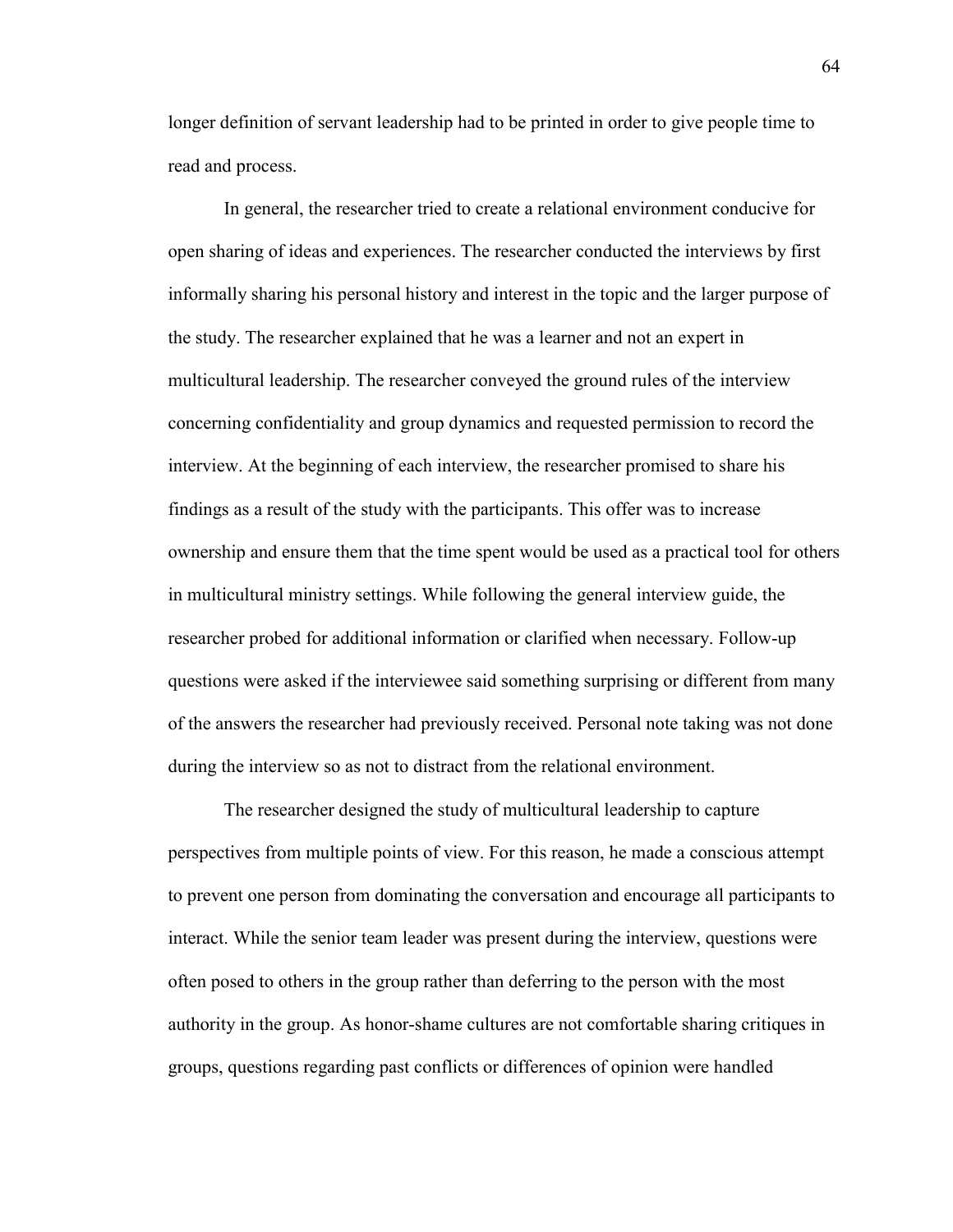carefully. No one was forced to answer, and a balance of positive and negative questions were presented to the team members. The researcher was attentive to group dynamics to pick up on nonverbal clues about the participants' experiences that may have been overlooked in a verbal response.

Though the researcher worked with a relatively small sample of leaders, one criteria of selection was that the researcher had known each of the ministries for at least three years. The ministries interviewed in Hungary, Denmark, and the Netherlands presented sufficient variation regarding nationality, ministry assignments, and ministry experience. In total 19 leaders were interviewed, but they represented nine of the ten major cultural clusters described in the GLOBE study, including a Brazilian leader (Latin America cluster); one American and one British leader (Anglo cluster); one German and two Dutch leaders (Germanic Europe cluster); five Danish leaders (Nordic Europe cluster); two Hungarians, one Bulgarian, and one Macedonian (Eastern Europe cluster); one Chinese leader (Confucian Asia cluster); one Indian (South Asia cluster); one Burundi leader (Sub-Saharan Africa cluster); and, one Egyptian (Middle East cluster). The only group not represented was the Latin Europe cluster, which includes France, Israel, Italy, Portugal, Spain, and French-speaking Switzerland.

While the researcher would have preferred more refugee or migrant leaders to be part of the interview, the team leader was responsible for inviting the team members who were representative of the ministry or were available for the suggested dates.

The sample ministries in the study were not required to have a formal leadershiptraining program already in place for their staff, but a requirement was that the ministry needed to have some kind of orientation or training for new leaders. The researcher was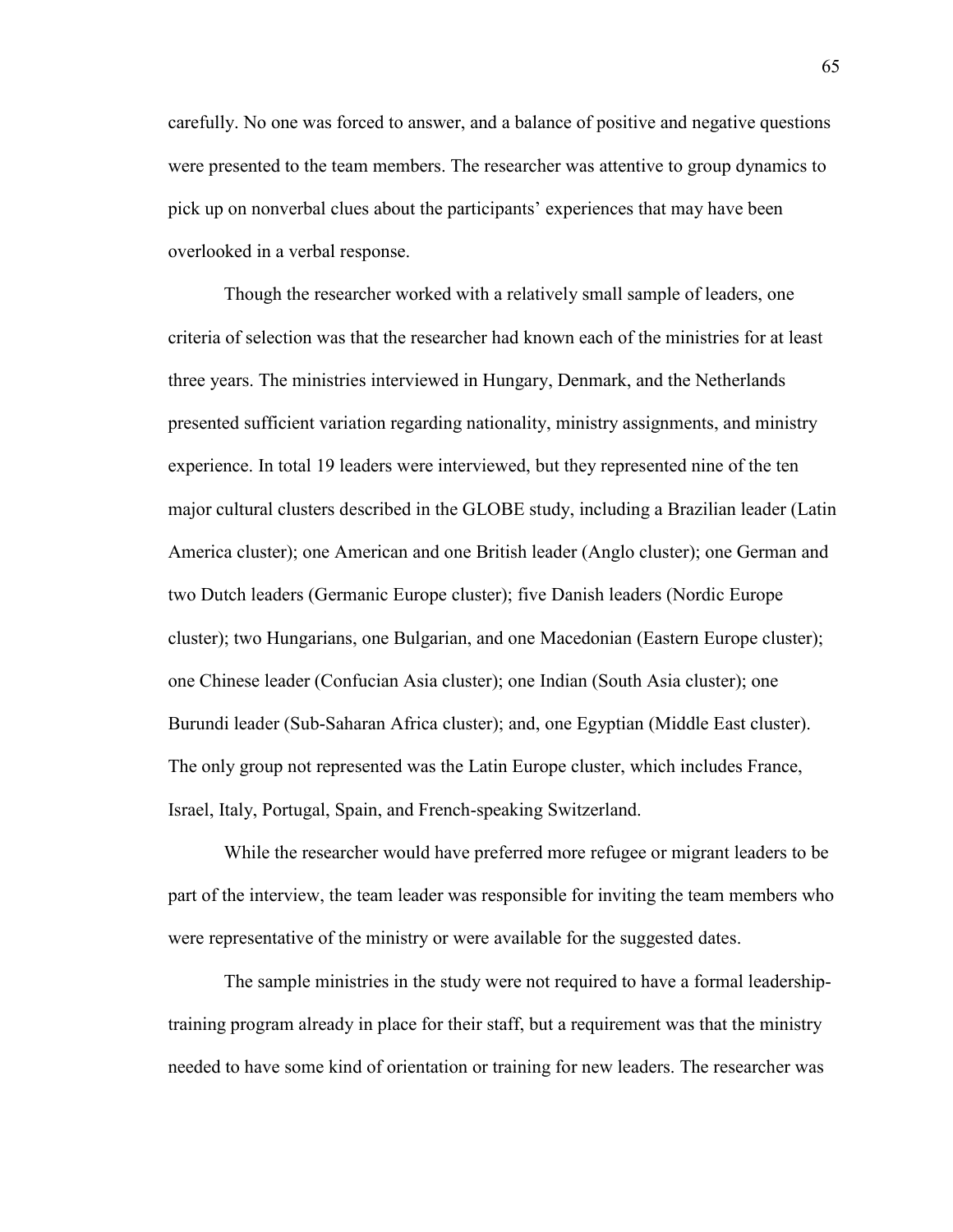able to observe one of the multicultural training events, Intercultural Church Planting in Birmingham and took personal notes. Video and audio recordings were made during the training but not used as a data source in the research. Field visits were an important part of seeing how the behaviors of the team reflected the values and vision of the organization.

#### **Data Analysis**

The data analysis process began by preparing the interviews in order to identify meaningful information. The researcher started by listening to each audio recording several times with a blank paper for note taking. Analysis consisted of classifying, comparing, and combining material from the interviews to reveal patterns into a coherent narrative and painting a meaningful picture of healthy multicultural leadership.

The second step was creating transcripts. Each of the group interviews lasted approximately 90 minutes, but capturing all of their responses took time. Once the transcripts were completed, key phrases were highlighted with different colored fonts. As this was a qualitative study, significant or similar words were not tallied or counted, but the objective of qualitative interviewing is to "discover variation, portray shades of meaning, and examine complexity."<sup>[44](#page-67-0)</sup> As the questions were the same for each group, some repetition could be expected, but many of the open-ended questions resulted in recurring themes and ideas unprompted by the interviewer or the line of questioning.

The final step was a coding process of labeling concepts and themes into categories. A separate document was synthesized, grouping similar themes and ideas

<span id="page-67-0"></span> <sup>44</sup> Herbert J. Rubin and Irene S. Rubin, *Qualitative Interviewing: The Art of Hearing Data*, 2nd ed. (Thousand Oaks, CA: Sage Publications, 2005), 202.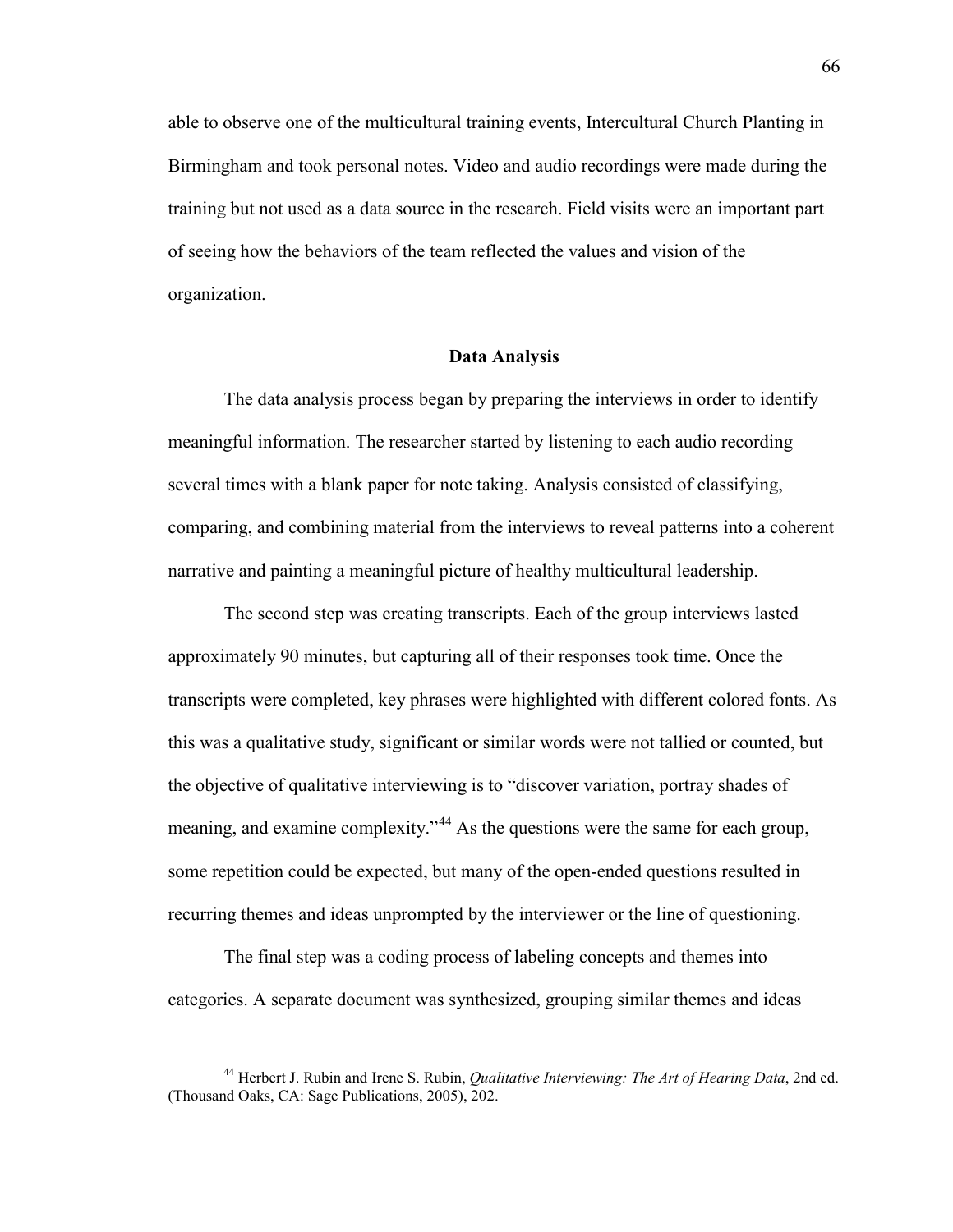together. This combination allowed the researcher to compare the separate interviews to draw broader theoretical conclusions for the final synthesis. Once the concepts and codes emerged from the interviews, the researcher then began to compare these results with the secondary data to substantiate and supplement what was shared informally with more organizational background and documentation.

The interview data was combined with field notes and background investigation of archives on websites in order to include a thoughtful review of the secondary data for each ministry. For example, the YWAM Base leader in Budapest kept referring to a list of 18 core values and even quoted a few during the live interview, so the comment was followed up on the mission website regarding the mission vision and values statement. The interview triggered further background research and deepened the qualitative study.

Following the ground theory model,  $45$  open coding allowed for the recognition, selection, and coding of themes to emerge from the data without the reliance on literature. Only after the major themes for multicultural leadership emerged from the three group interviews were correlations made with the themes and concepts from literary and theological studies. A few selected dimensions of the GLOBE study and definition of servant leadership suggested some potential themes, but the interview determined the final categories.

For example, when the definition of servant leadership was read to each group, the teams listened to it and read it on a printed sheet or on a computer screen. Several of their later responses were reflecting back on elements of this definition:

<span id="page-68-0"></span> <sup>45</sup> Anselm L. Strauss and Juliet M. Corbin, *Basics of Qualitative Research: Techniques and Procedures for Developing Grounded Theory*, 2nd ed. Thousand Oaks, CA: Sage Publications, 2003, 101.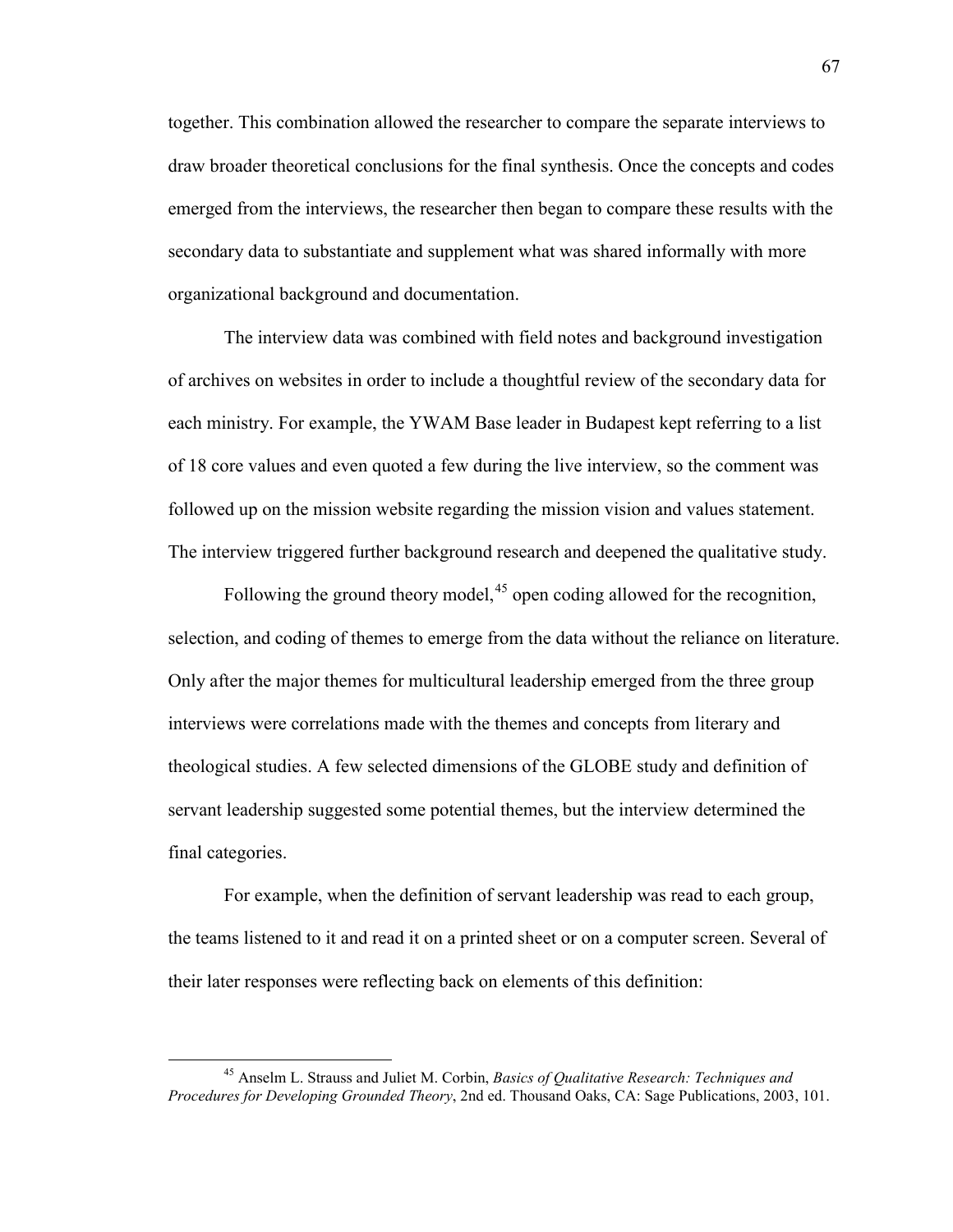Servant leadership promotes the valuing and development of people, the building of community, the practice of authenticity, the providing of leadership for the good of those led and the sharing of power and status for the common good of each individual, the total organization and those served by the organization.<sup>[46](#page-69-0)</sup>

The codes of people-focused, building community, sharing of power and status, resolving conflict, and taking risks were not predetermined to be the key themes, but the actual responses determined the final codes.

Remarkably, the interviews regarding the dynamics, attitudes, and functioning of the team reflected many of the same foundational principles of the Trinitarian leadership. For example, self-emptying service was reflected in the humility required for sharing power, decision-making, and putting the needs of others over the objectives and goals of the organization. The Trinitarian principle of maintaining oneness and diversity corresponded with the intentional efforts to limit the influence of the dominant culture and to create a unifying culture. The relational foundation of Trinitarian leadership was reflected in the intentional building of community, trust, and love among members of the team. Finally, the notion of Trinitarian leaders sent out in mission to the world connected with the outward focus of multicultural ministry teams seeking to release others to lead and accomplish their mission. In conclusion, the interview questions were not designed to confirm theological findings, but both the biblical and practical research confirmed many of the same conclusions and principles.

## *Case Study 1: Intercultural Church Plants EU (the Netherlands)*

**Brief history of intercultural church plants.** Theo Visser is the founder and director of the Intercultural Church Plants Network based in Rotterdam. For the past 20

<span id="page-69-0"></span><sup>&</sup>lt;sup>46</sup> Jim Laub, "Assessing the Servant Organization: A Recommended Typology for Servant Leadership Studies" (PhD diss., Regent University, 1999), 81.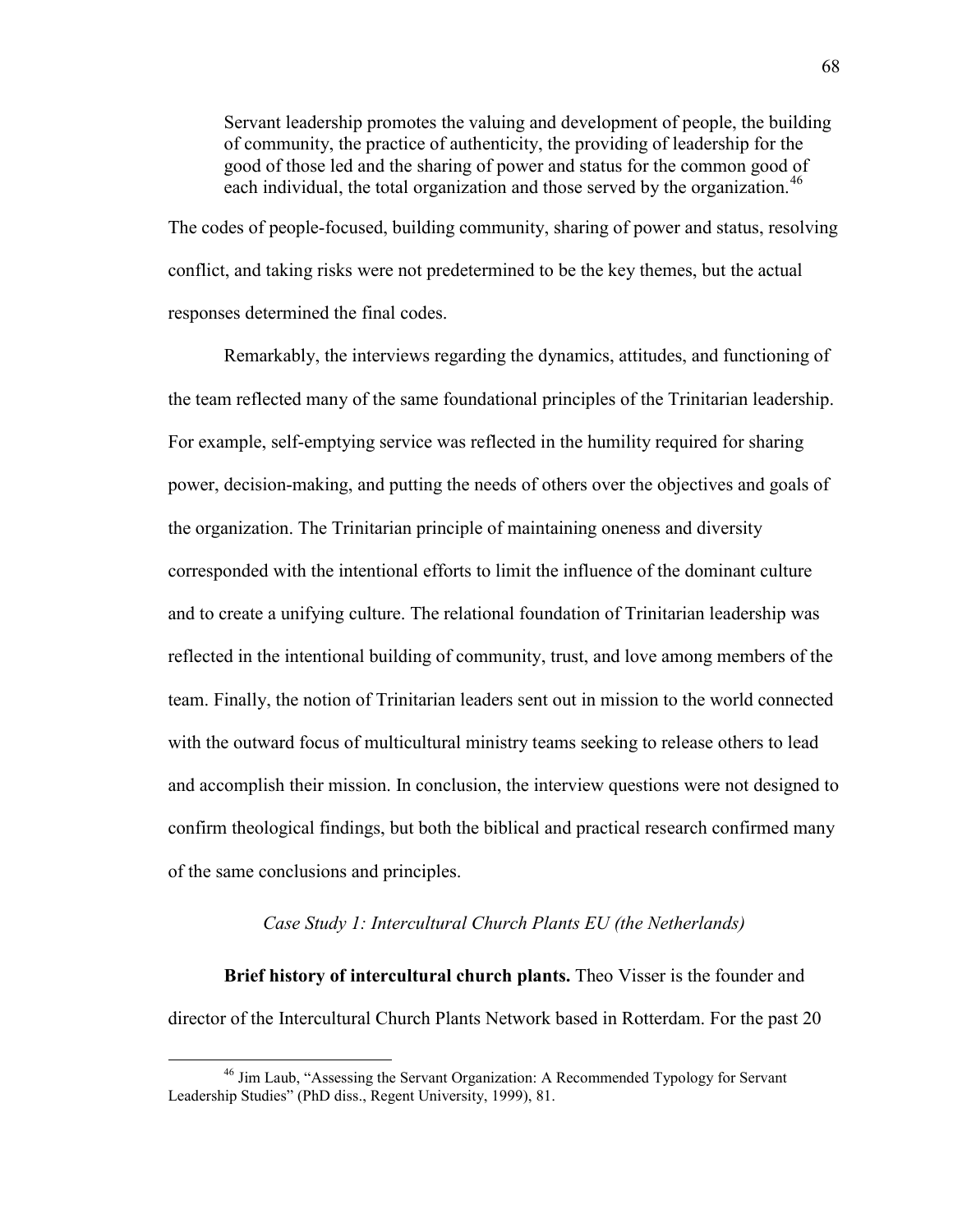years, he has been involved with planting a unique model of church in the Netherlands. Currently the ICP Networks consists of 30 intercultural churches in the Netherlands. The driving vision for multicultural church planting is that local churches should reflect the diversity of the city summarized by the ICP vision document:

We envision a network to become a movement of intercultural churches who reflect the diversity of our cities. We see before us how many peoples from all kinds of nations will be saved, equipped and sent from these churches. We dream of new churches that will model unity and foreshadow God's plan of a unified bride from every tribe, language, people, and nation. We believe the church of the future will be an intercultural church because our cities will be more and more colorful and therefore we would like to plant churches that explicitly reach out to different ethnicities, bonding them and building bridges with each other.<sup>[47](#page-70-0)</sup>

Over the past two decades, Theo Visser and his team had developed a two-year training process for church-planting teams to develop leadership, discipleship, and worship that does not erase ethnic identity but creates a hybrid culture that celebrates the distinct cultural identities within the congregation as well as the dominant European culture.

The uniqueness of ICP training is that it is a modular and contextual learning community extended over a two-year period, progressing through the stages of mission, discipleship, leadership, and multiplication. It addresses the theological, intercultural, sociological, and practical matters pertaining to planting an intercultural church. Monthly "huddles" and three-day intensives twice a year enables church-planting teams to be trained and to be held accountable to their own action plans. The extensive training prolongs the learning process, forms shared multicultural identity, and enables each group to multiply a method of team training locally.<sup>[48](#page-70-1)</sup>

<span id="page-70-0"></span><sup>&</sup>lt;sup>47</sup> Theo Visser, "ICP Vision document," email message to author, June 28, 2016.

<span id="page-70-1"></span><sup>&</sup>lt;sup>48</sup> Theo Visser, "ICP Vision document", email message to author, June 28, 2016.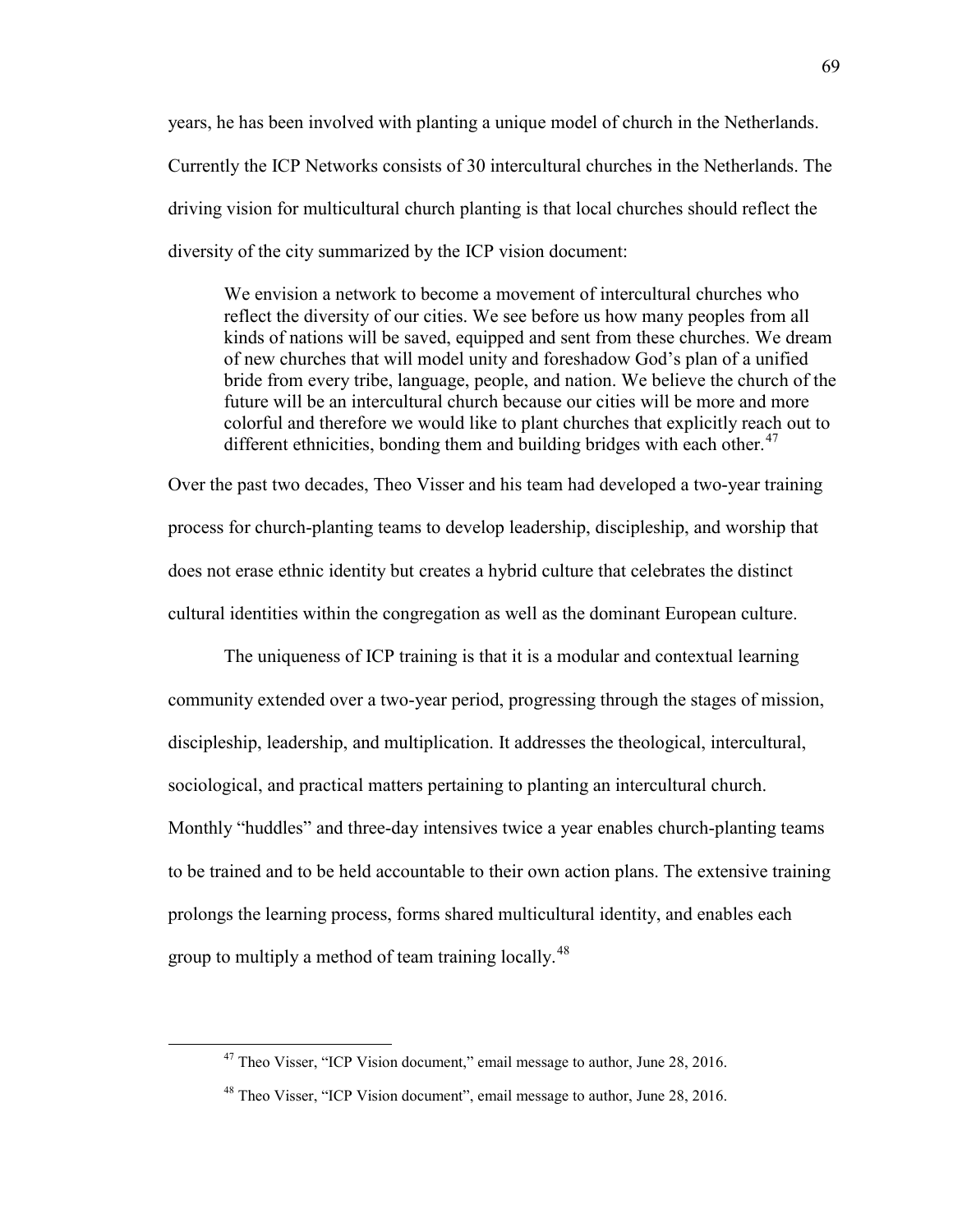**Criteria for selecting the intercultural church plant team***.* One of the most tangible communities where multicultural ministries can be formed and observed is in the local church. As United World Mission and others are interested in reaching European cities with the gospel, a growing conviction is emerging for churches to reflect the diversity of their cities. The problem is that Sunday mornings largely remain segregated along ethnic, linguistic, or socioeconomic lines. The researcher was motivated to find one of the few models of church in Europe demonstrating snapshots of unity in diversity.

In April 2016, the researcher attended a church-planting conference in Lisbon called City-to-City Europe, bringing pastors and leaders from all over Europe to talk about how to reach cities. One of the major focuses of the conference was on planting a multicultural church instead of a monocultural church that only touches a small subset or demographic of a city. The recent migration of over a million new people to the continent was the subtext for this discussion. The researcher met with the global catalyst from Redeemer Presbyterian Church and several other regional leaders in Europe who were part of the City-to-City Europe network. Colleagues with United World Mission, serving as church-planting catalysts for Central and Eastern Europe, provided the opportunity to meet a Dutch leader already implementing a multicultural model.

Following the initial meeting in Lisbon in April 2016, the researcher had the opportunity to build a relationship with Visser from June 2016 to February 2017 through a series of eight coaching calls as the organization was preparing to expand into other countries in Europe. Guiding documents and vision casting videos were discussed and edited to prepare for an upcoming visit to New York City for the Redeemer Church catalyst gathering and networking in Southern California. The researcher and Visser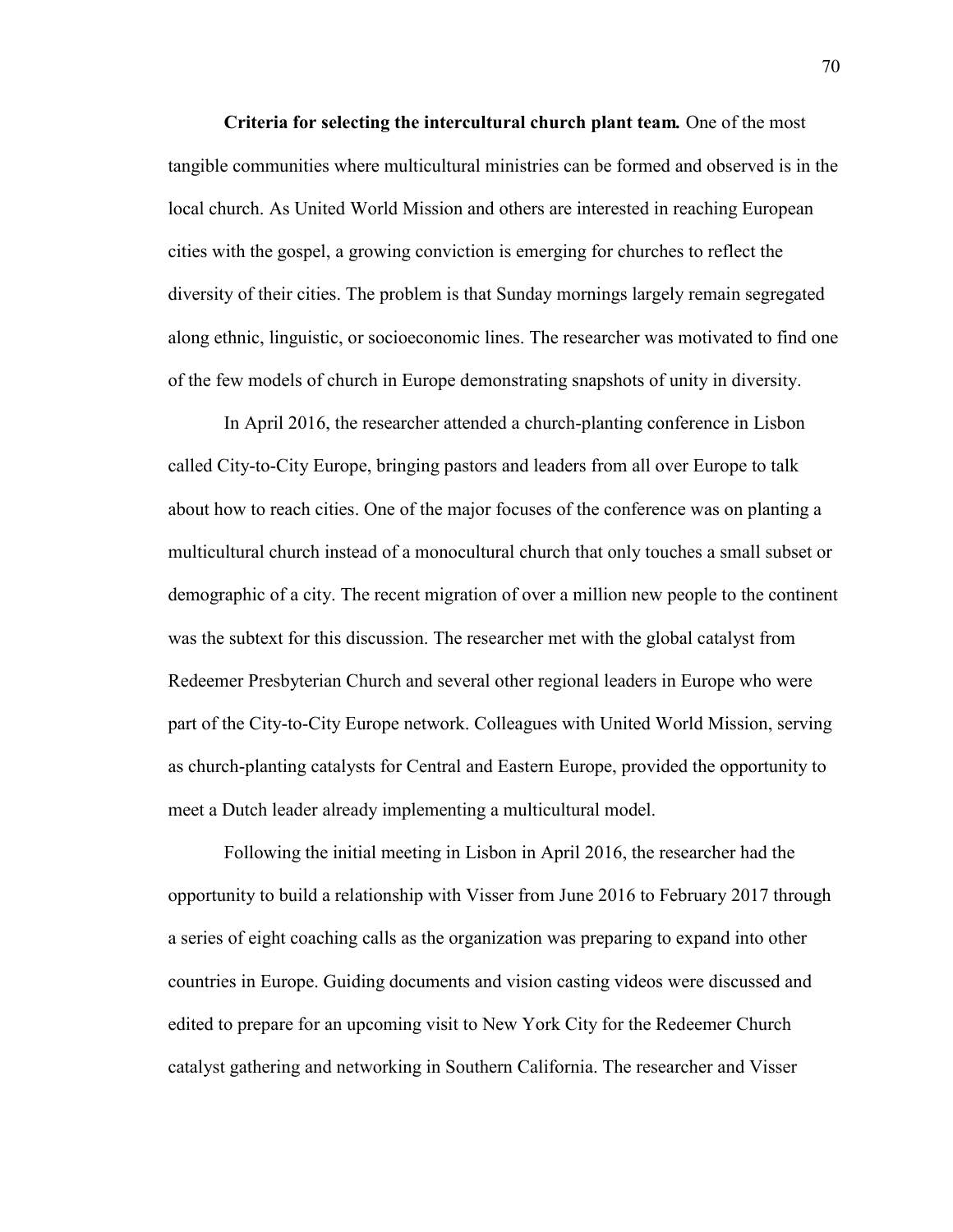traveled together to San Diego in March 2017 for two weeks to speak together at the ultimate Global Outreach Summit and to meet with several church-planting specialists and local pastors who might share the vision of ICP and multicultural ministry.

**Site visits to ICP Netherlands***.* In May and October 2017, the researcher visited Rotterdam for several days to investigate the Intercultural Church model firsthand and also to capture footage with a videographer for a promotional video to recruit new workers to learn about this model of church planting. An executive leader of United World Mission was introduced to Visser in order to learn about the vision of ICP. Field notes were taken during this visit to understand multicultural ministry on an experiential and conceptual level. During the October Sunday visit at the LEEF (Life) Church of Rotterdam, comprised of about thirty Iranians and approximately sixty others from Dutch, African, Surinamese, Asian, and other cultural backgrounds. The service began late in the morning at 11:00 a.m. with brunch. After a period of fellowship, the congregants carried their coffees and pastries to the worship area and placed them onto small coffee tables and chairs in groups. The Persians sat mainly together at a long table while the service was translated into Farsi. A mixed team of leaders with an eclectic blend of styles, languages, and arrangements led the music from Farsi songs with the main chorus in Dutch, then blended African, English, and Arabic praise songs. While some of the melodies were unfamiliar, the projection of the script phonetically enabled non-Farsi speakers to participate with the Iranians and worship in their style and language.

As the Iranian group organized this Sunday, an Iranian leader gave the sermon. During the service, two Persians, a man and married woman from a Muslim background,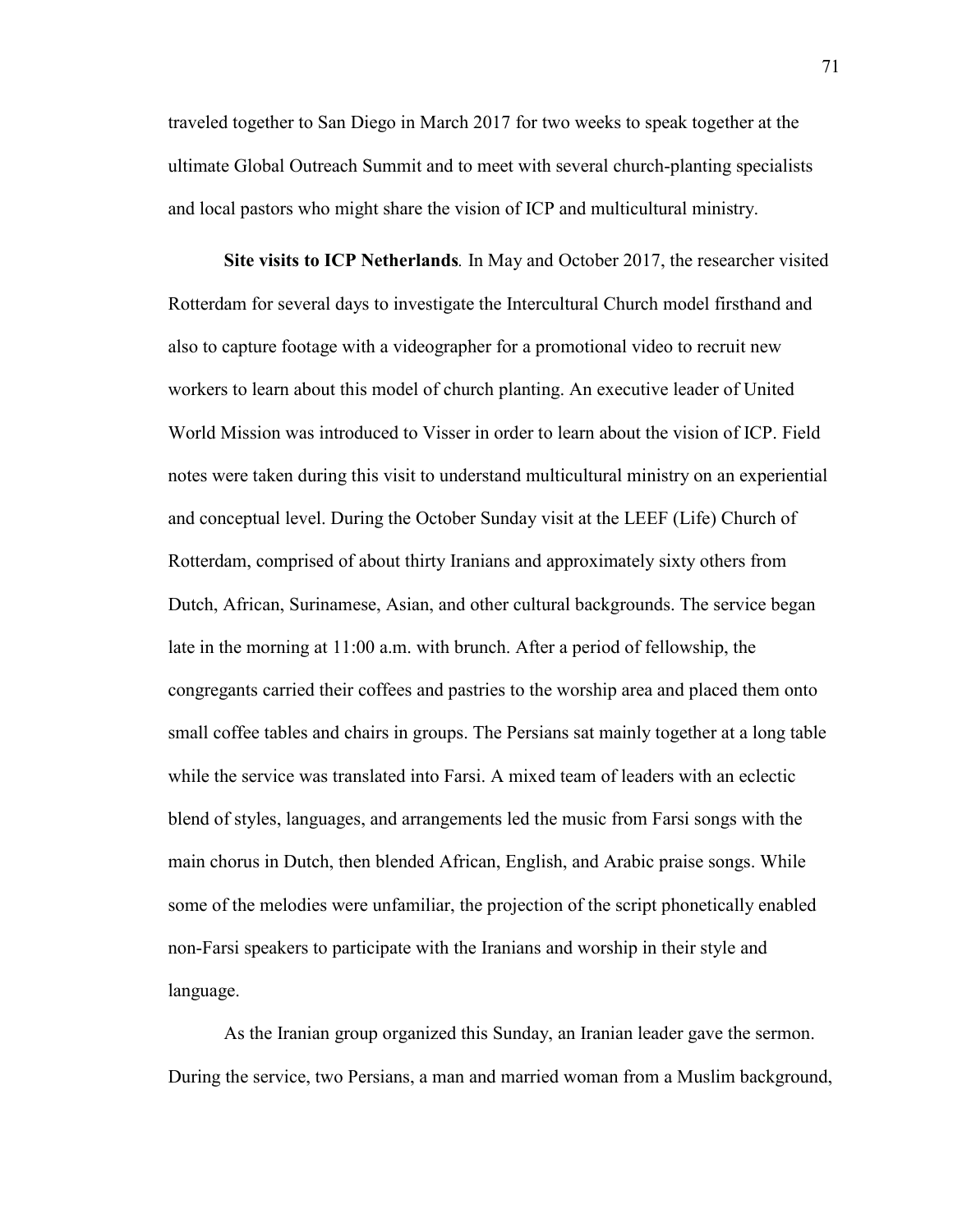gave their personal testimony prior to baptism. Following the sermon, the church moved outside along the harbor to a boat launch area for a public baptism ceremony on a cold windy fall afternoon. Then everyone walked back to the church building for a big Persian meal, dancing, and a celebration.

Four months later, in February 2018, the researcher returned to the Netherlands to organize the annual Refugee Highway Partnership for 160 Europeans. Visser and his ICP Netherlands staff leader came to the conference to present a workshop. In May 2018, the researcher met with ICP for a leadership-training event in Birmingham. This conference specifically focused on intercultural leadership and brought together a diverse group of leaders—Mark DeYmaz (Mosaix, USA), Stephen Beck (Mosaik, Germany), Hirpo Kumbi (Ethiopian-United Kingdom) and the intercultural church plants leadership team. Research and notes were recorded, and small groups discussed the building of an intercultural team and training new leaders with multiple cultures.

In summary, the ICP leadership team was selected as a case study because of extensive interactions over the past three years that shaped and informed the research of multicultural leadership. In the process of discovering potential ministries to profile and interview, the researcher found only two church-planting networks in Europe that are intentionally training multicultural teams to plant intercultural churches. Both Mosaik Network in Germany and the Intercultural Church Planting Network in the Netherlands are leading the way in modeling this ministry vision. The 2020 vision for ICP EU is to start intercultural church-planting movements in five countries: Germany, Italy, France, UK, and Scandinavia. By 2025, the ministry hopes to establish ten European regional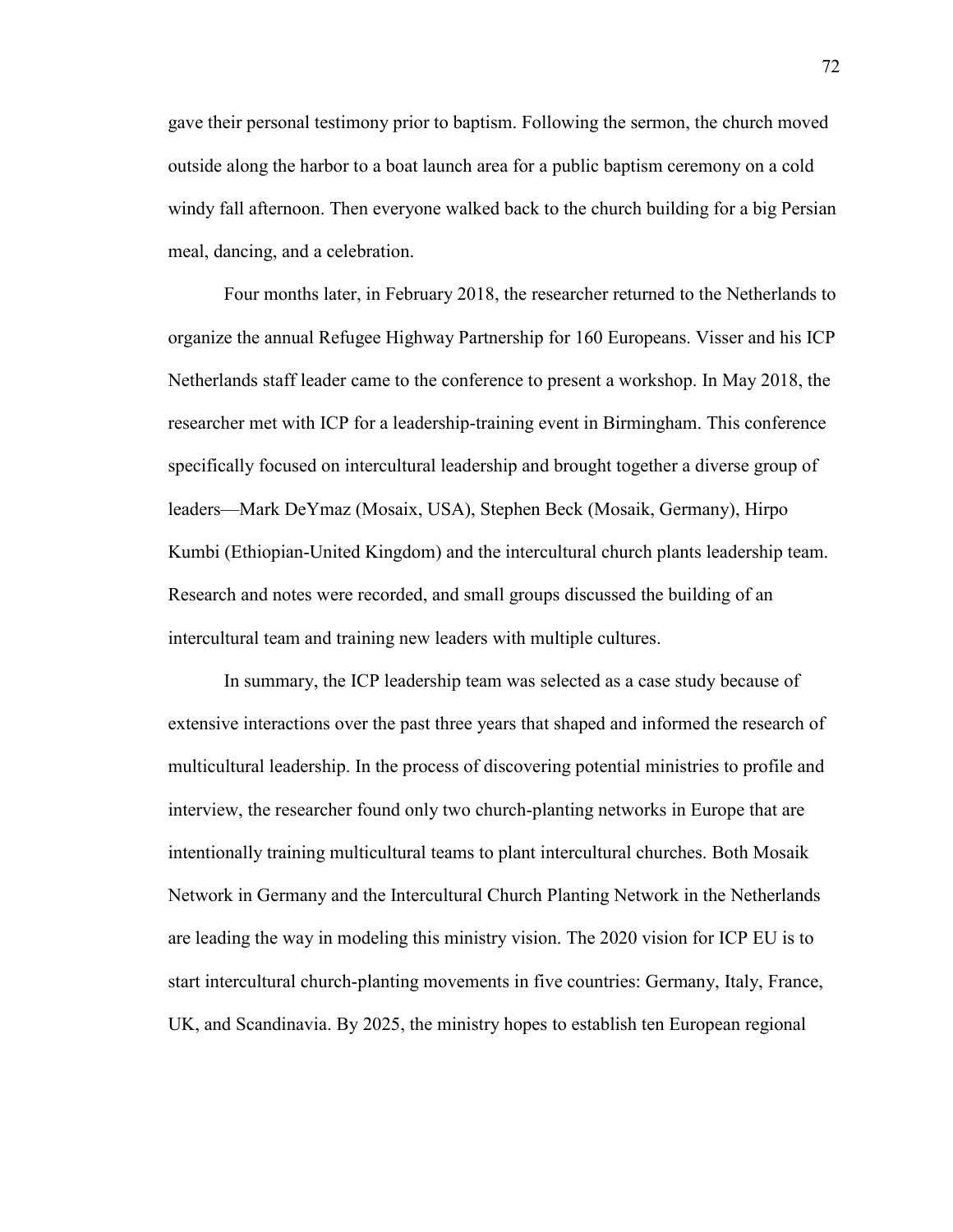networks in countries with their own intercultural church planting movement with 200 churches multiplying this model in the coming decades.

**Cultural and ministry background of the ICP Netherlands team.** In the Skype interview, five of the ICP Netherlands team leaders participated including the lead couple and director of ICP Netherlands, Johannes, and his wife, Christina.<sup>49</sup> Both are Dutch and have been in pastoral ministry for over 15 years and currently lead the Intercultural Church Fellowship in Veenendaal. Min joined the ICP team in February 2018 to do finance and bookkeeping. He came from an ethnic Chinese church and has lived in the Netherlands for almost 40 years. Zsofi is ethnically Hungarian and her husband is Dutch. She has spent 18 years in the Netherlands and joined the ICP leadership team in September 2018. Cedric is originally from Burundi and came to the Netherlands back in 1998. He is also the leader of an intercultural church, CrossPoint Kingdom Impact, and served on the board before joining the leadership team.

### *Case Study 2: Intercultural Christian Centers (Denmark)*

**History of Indre Mission.** The historical roots of Indre Mission date back to revivals in the 1800s. The mission was founded in 1861. It is a church-based movement and is still the largest revival movement within the Evangelical Lutheran Church in Denmark. Today Indre Mission has more than 100 paid field and administrative staff workers and many volunteer staff working across Denmark. Indre Mission is involved with several ministries, including "mission houses" in the community where Christians of all ages can meet during the week for Bible study and fellowship. The mission also

<span id="page-74-0"></span><sup>&</sup>lt;sup>49</sup> Real names of those interviewed have been replaced with pseudonyms for confidentiality reasons as agreed upon during the research process.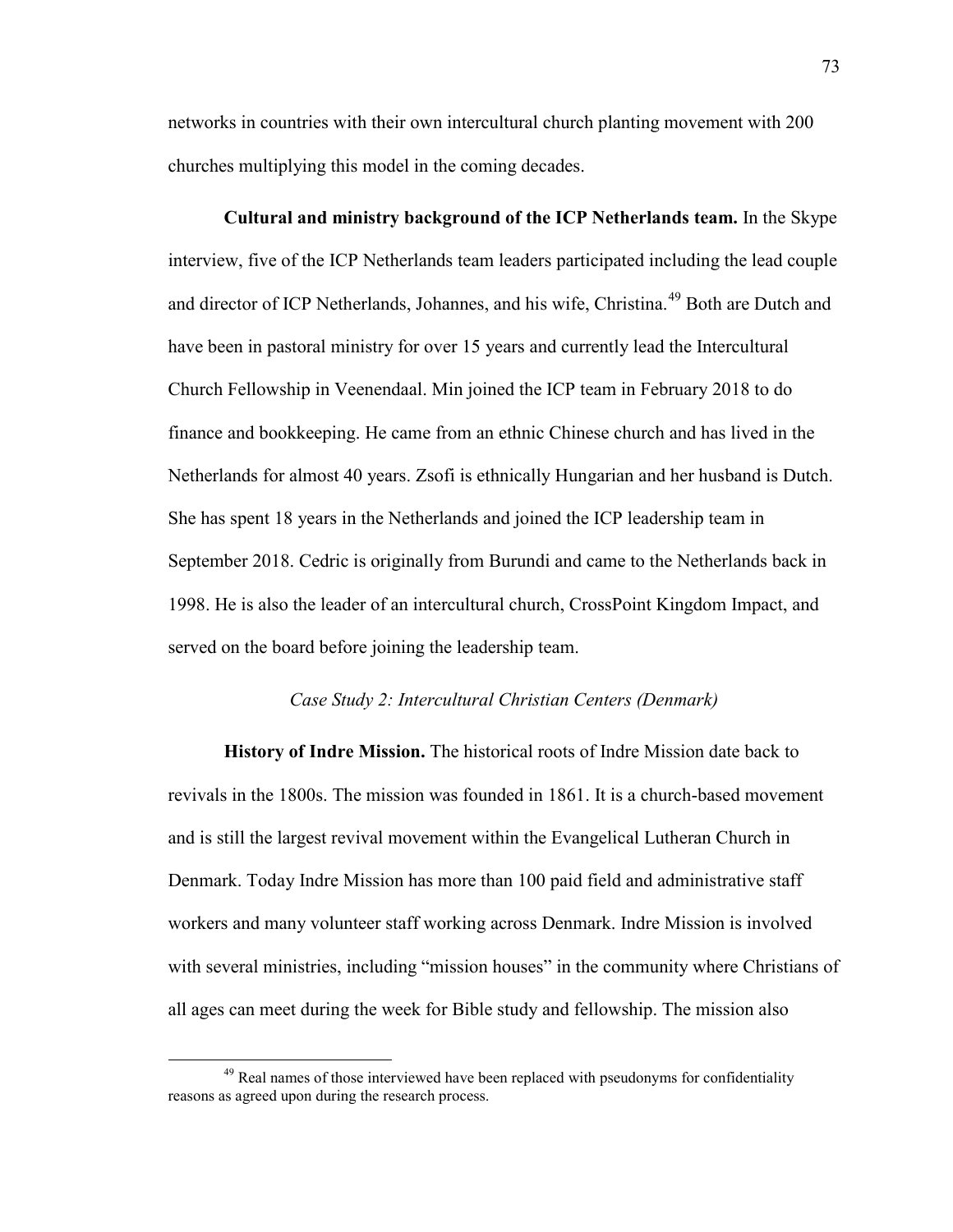organizes national youth ministry events, summer camps, Sunday school material for children, and the publication of Christian literature and music.

# **Background of Intercultural Christian Centers.** Since the 1980s, Indre Mission

has been reaching out to refugees and immigrants in a number of towns and cities. They

offer Danish language training and fellowship at International Christian Center in

Copenhagen and Aarhus. They assist migrants and refugees in their efforts to settle in

Denmark by offering Christian fellowship and the Christian message about Jesus Christ:

The Inter-Cultural Christian Centre is made up of people of many different nationalities who want to share the love of Christ with others, and especially with those who have come to Denmark as refugees or immigrants. We provide resources for Christians who wish to make the Christian Gospel known across ethnic and cultural differences in Denmark. Those who are themselves foreigners are in a strategic position to help Danes understand what it is like to come to this country as a foreigner—and to help build bridges to others who would like contact with Christians who care. Therefore The Inter-Cultural Christian Centre makes a special effort to establish close links with non-Danish national and international churches in Denmark and to initiate cooperation with Christian New Danes wherever possible. $50$ 

The longevity of the Danish ministry and its history of serving as a bridge between the native-born Danish churches and new immigrant and refugee arrivals was an important

factor in choosing this ministry for further study.

## **Selection criteria for Intercultural Christian Center.** The researcher began his

research on the multicultural ministry Denmark in the fall of 2015 at a diaspora

conference held in Istanbul, Turkey, where he met Hans Henrik Lund, the Director of

KIT Kirkernes Integrations Tjeneste (Church Integration Project). That same year,

several Danish leaders from Indre Mission came to an Evangelical Alliance Conference

<span id="page-75-0"></span> <sup>50</sup> Indre Mission, "Our History," accessed December 8, 2018, http://indremission.dk/organisation/hvem-er-vi/in-english/.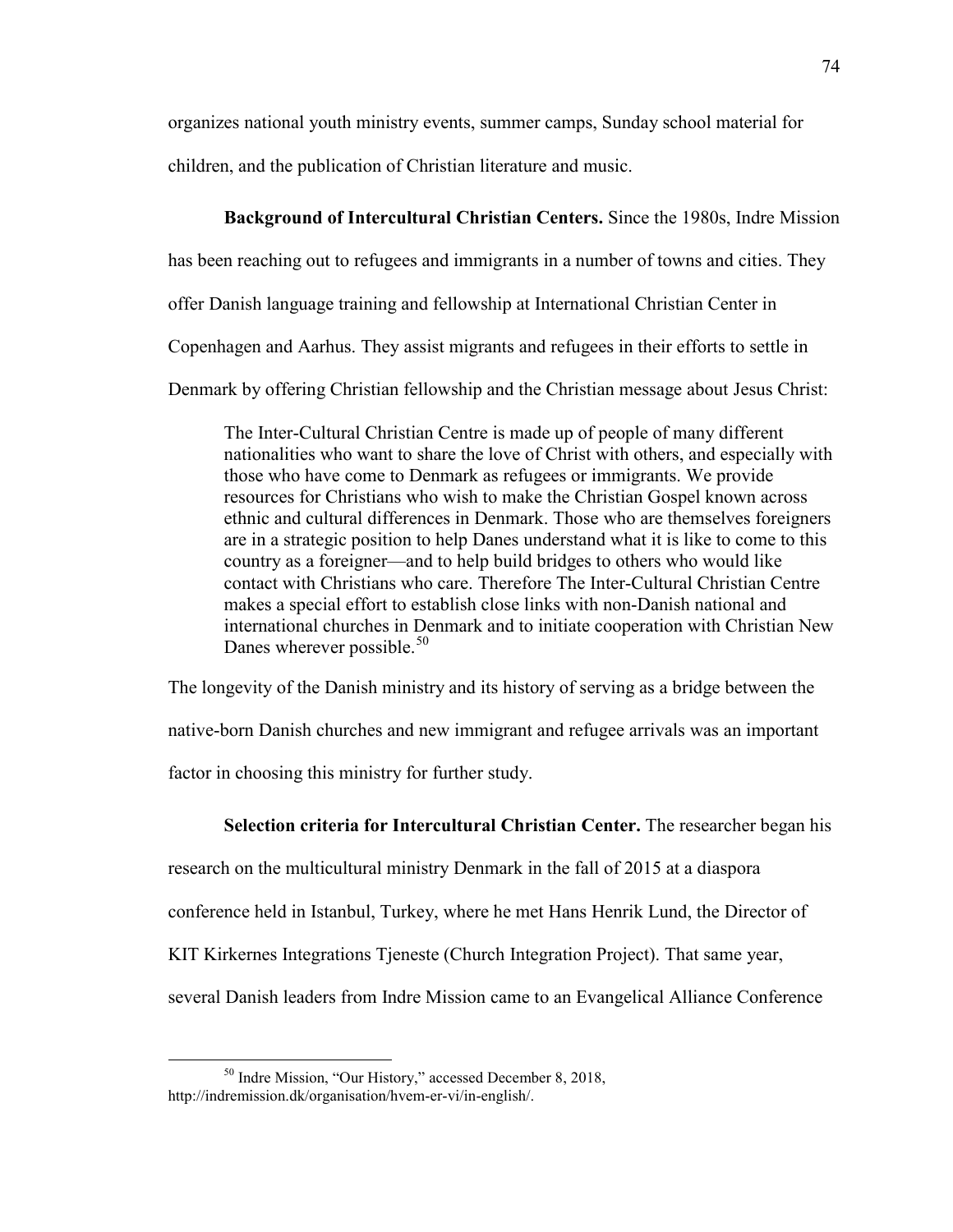in Torremolinos, Spain, regarding the European church's response to Islam. Following these two conferences an invitation was extended to visit Copenhagen in May 2016.

The researcher spent five days meeting with multicultural ministry leaders in several cities—Copenhagen, Kolding, Aarhus, and Aalborg. On this visit, notes were taken regarding the needs and challenges of ministering to refugees and immigrants on both local and national levels. Several hours were spent at the Internationalt Kristent Center (IKC; International Christian Center) in Copenhagen and Aarhus, involving faceto-face meetings with staff and a meal with the refugees, asylum seekers, and immigrants who were part of their weekly language program.

The following February 2017, a group of 15 Danes were invited to Budapest along with 160 other European leaders for the annual Refugee Highway Partnership Roundtable. Following that conference, several emails and Skype calls served to clarify the ministry and assess the state of the refugee situation in Denmark. As a result of this four-year relationship, the IKC team was selected as a candidate for a multicultural ministry case study because of a firsthand understanding of the deeper context and trust that allowed for honest and difficult questions.

In both locations they offer Danish and English classes; after-school tutoring programs for students; Bible study groups in Danish, English, and Farsi; and, in Copenhagen, free legal counseling with an immigration lawyer. In the summer they work with Danish churches to organize over ten intercultural camps and cultural celebrations in many of the regions of the country to enable Danish churches to build friendships and show hospitality to the new Danes in their communities, schools, workplaces, and churches.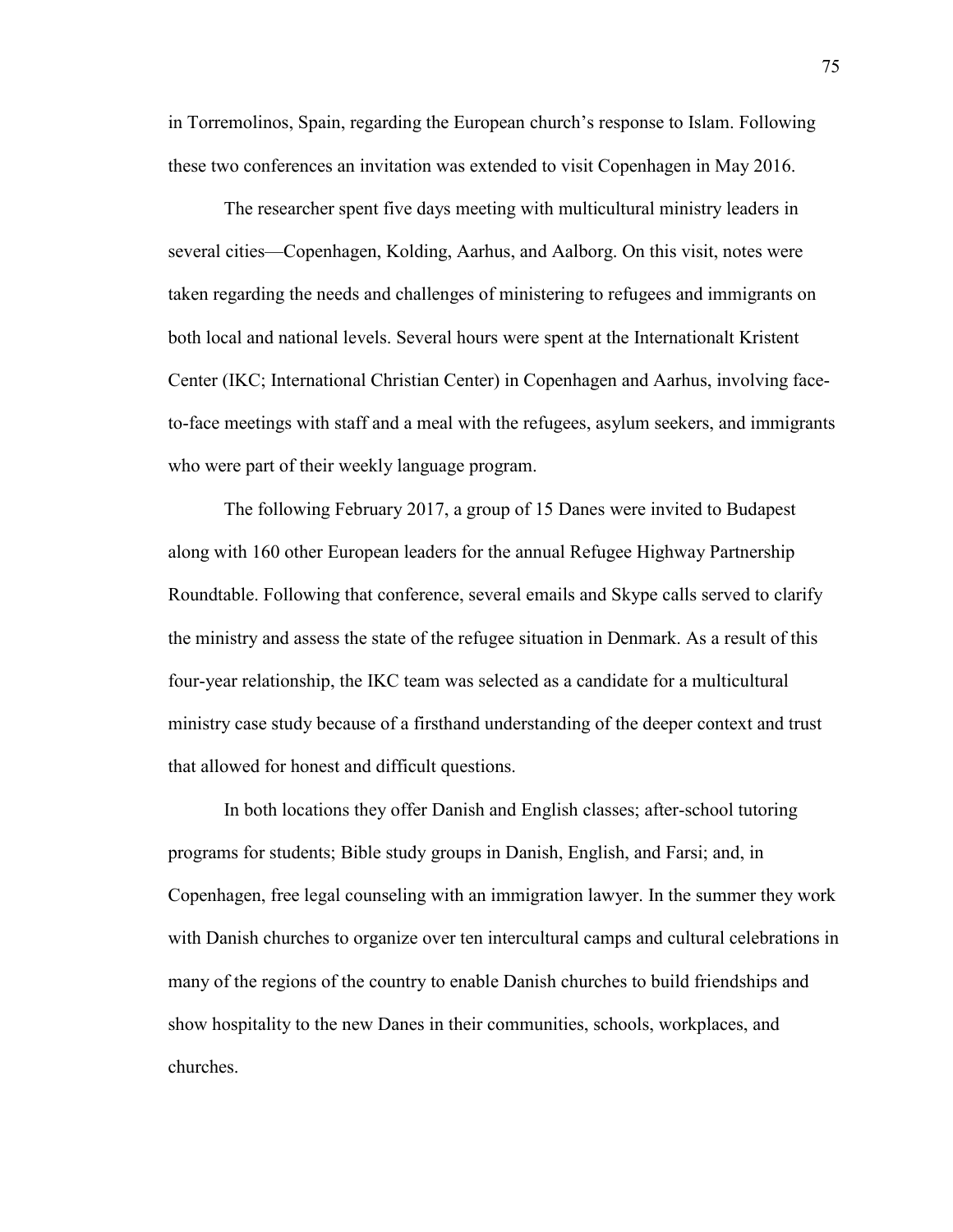At the Intercultural Christian Centre in Aarhus, they served 340 people from 76 different countries last year, including Eastern Europe, Vietnam, Thailand, Columbia, and Latin America. They also serve refugees, asylum seekers, international students, and foreign-born citizens who have married Danes but do not yet speak the language or understand the culture.

**Cultural and ministry background of the IKC team.** The team consists of two groups working in intercultural Christian centers in Copenhagen and Aarhus (East Jutland) under the leadership of the national director, Krista Rosenlund Bellows. They meet regularly for annual planning meetings, conferences, and combined summer camps, but as they live three hours away by car, the team is dispersed into these two main regions. Aarhus IKC has six officially paid staff, but over fifteen other leaders serve as unpaid volunteers from a variety of cultures and backgrounds. Three of the leaders were able to participate in the group interview via Skype. Palle and Janneke are both Danish, but Wafi is originally from Egypt. While Copenhagen IKC has a larger facility in the downtown district of the capital city, only four leaders and an independent legal counselor are part of their paid staff. All the IKC Copenhagen team members are Danish, but one British leader has been on staff for almost two years. In the Skype interview, three of the four staff were present: Markus, the new team leader of IKC Copenhagen, Torben, and Jemma from the United Kingdom.

### *Case Study 3: YWAM Hungary Multicultural Ministry Team (Budapest)*

**Brief history of YWAM***.* Loren Cunningham began YWAM in 1956. At the time he was a 20-year-old student from the United States on a summer mission outreach trip in the Bahamas Islands. While serving, Loren had a vision of young people coming in as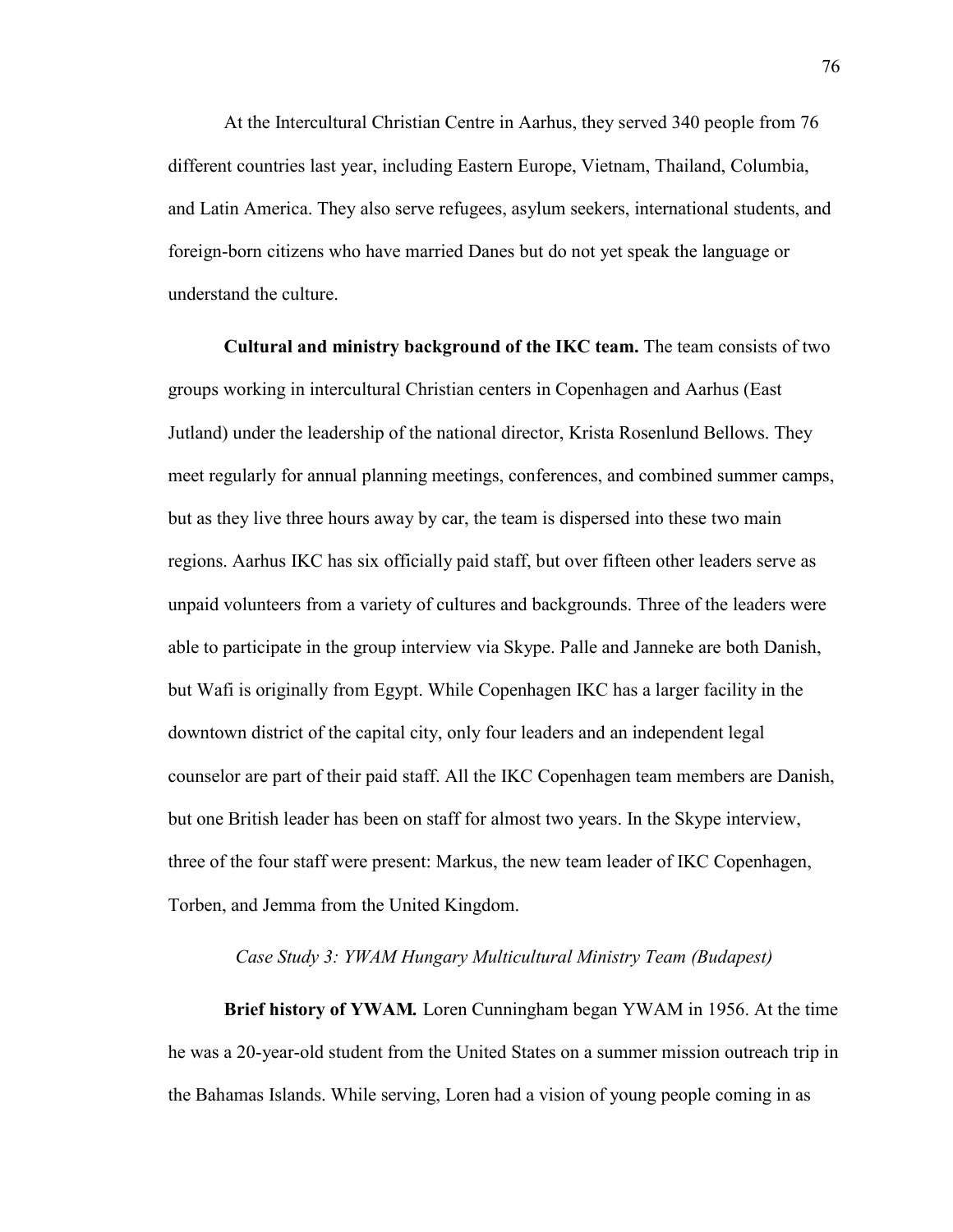waves upon the shores of the earth. They were sharing the gospel and covering the continents. This global mission vision became the impetus for launching YWAM officially in 1960 after Loren graduated from the university. YWAM's presence in Europe began early in its mission history with teams going to Switzerland in 1969 and the first training base opening in 1970 at the Chateau-d'Oex. In the following years, waves of YWAM teams came to Germany in preparation for ministry and outreach during the 1972 Olympic games. YWAM bases opened up in Hurlach and Amsterdam. By 2000, at the 40-year celebration of the mission's beginning, YWAM had grown to over 11,000 staff from over 130 countries comprised of over 50 percent of their workers from non-Western countries. Ten years later, in 2010, the mission had increased to 18,000 staff and over 1,200 ministry locations. YWAM is now one of the world's largest missionary training and sending organizations. $51$ 

**History of YWAM Hungary.** YWAM began sending small, short-term teams into Hungary during the Soviet communist era to pray and distribute gospel literature. With the fall of communism in 1989, YWAM Amsterdam adopted Budapest as a target city. In the spring of 1992, an American couple led an outreach from Amsterdam to Budapest. They provided music and evangelism in the squares and later took a busload of young Hungarians to Bulgaria and Istanbul. This American family serving on staff with YWAM moved to Budapest in 1994 with a vision to create an urban outreach center in the heart of Budapest that would to become the training and sending base for Eastern Europe, the Balkans, Turkey, and Central Asia.

<span id="page-78-0"></span><sup>&</sup>lt;sup>51</sup> Youth with a Mission, "Our History," accessed November 15, 2018, https://www.ywam.org/about-us/history/.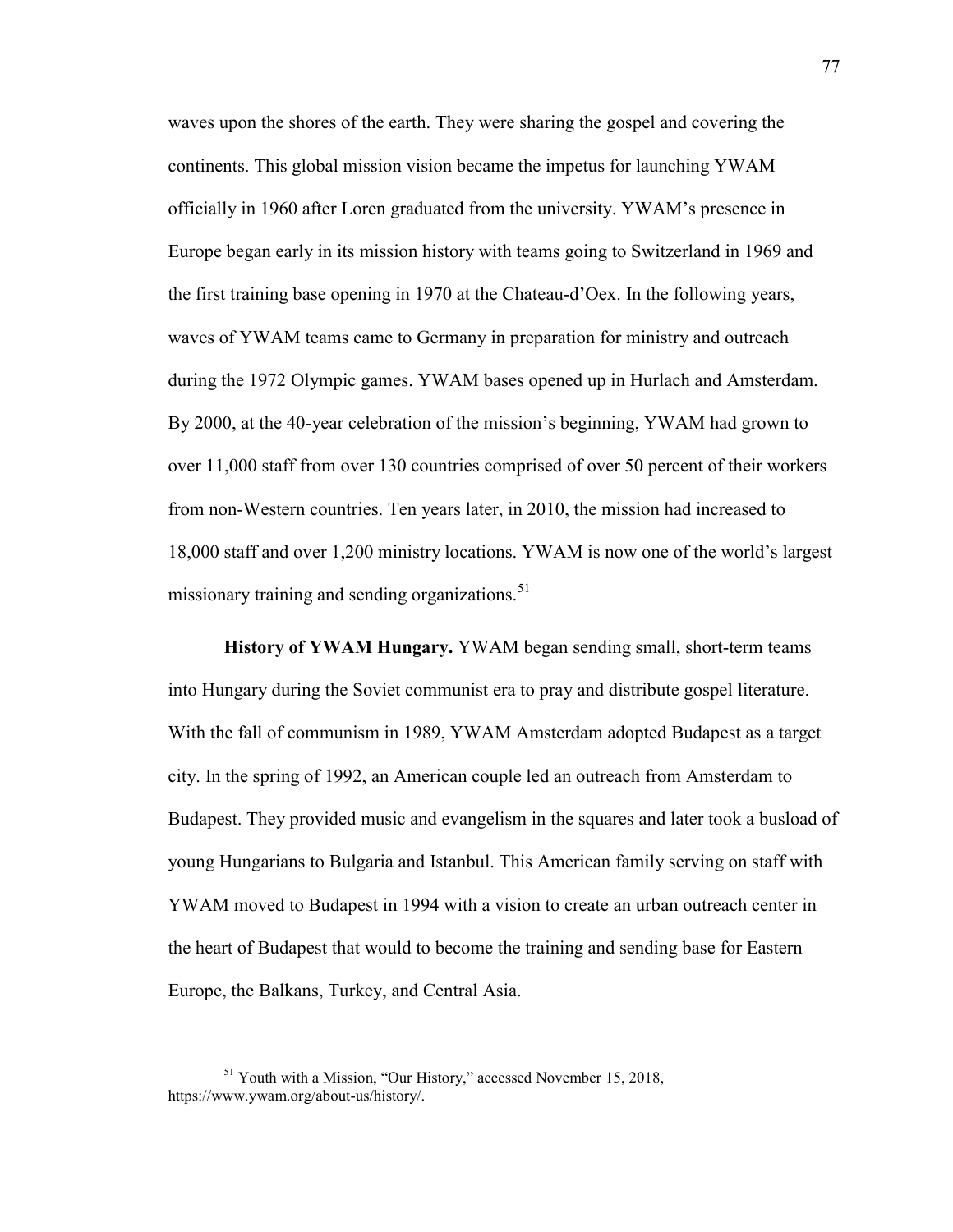Five years later, in February 1999, the Rézkígyó Coffee House was birthed, first in a rented facility and then finally opening in a permanent location that was purchased in September 2000. Renovation and construction extended over thirteen years. Finally in 2011, God supplied the needed funds to complete the renovation, and it was dedicated and officially opened in 2013. The 20-year vision became a reality, and the coffee house is now open five days a week as a licensed business and hosts many types of ministry programs throughout the week. In 2007, God also led the YWAM Hungary team to purchase a more permanent Discipleship Training School (DTS) training center called King's Gate that could house the DTS, the School of Worship, and the School of Biblical Studies. The King's Gate ministry center has provided housing for some staff members and created a warm community for visiting outreach teams. Over the past ten years, the Urban DTS has trained over 100 students and have led 20 outreaches not only within the city of Budapest but also to various countries in the Balkans, Turkey, and India. Both of these urban ministry centers are hubs for YWAM Hungary to serve the homeless, reach the marginalized Roma people, teach English conversation clubs, and equip young people to use creative arts (e.g., drama, dance, music) to impact the city of Budapest and surrounding regions. Their good reputation and stability over the years made them a prime candidate for a case study in multicultural ministry in Europe.<sup>[52](#page-79-0)</sup>

**Criteria for selection of YWAM Hungary team.** As the researcher currently lives in Hungary, several opportunities were provided to visit the YWAM ministry over the past four years. Several members of the YWAM Hungary team are actively involved in the church and school where many other missionary families worship and send their

<span id="page-79-0"></span><sup>&</sup>lt;sup>52</sup> YWAM Budapest, "History of YWAM Budapest," accessed November 15, 2018, http://www.ywambudapest.org/history.html.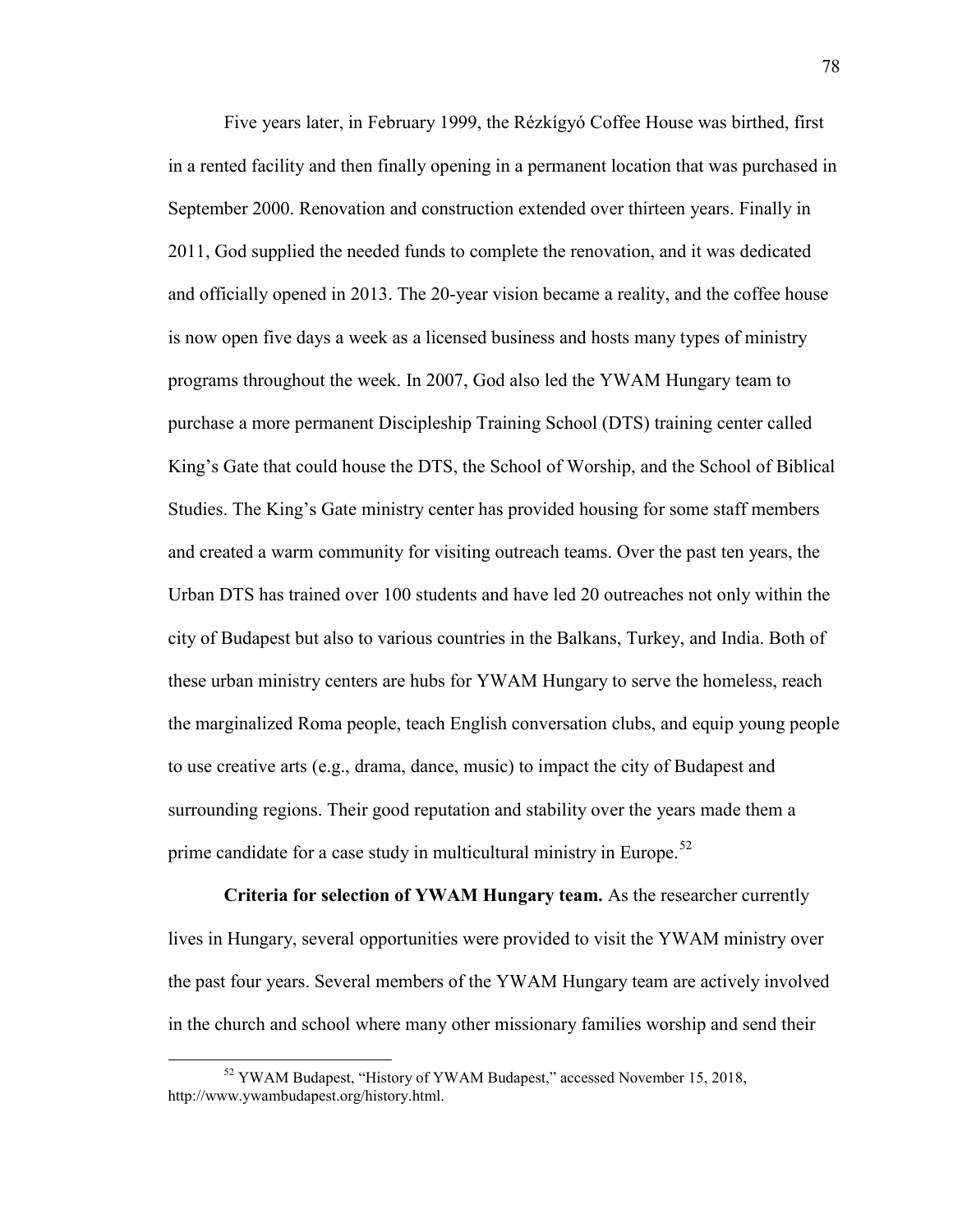children. The decision to select the YWAM Hungary Team for a case study was made following years of personal interactions with and observations of the base leaders and their multicultural team in action during Friday night coffee houses and other programs organized by their team. While the researcher has not observed the Urban DTS training program or summer outreaches, several musical teams and young leaders have served in the church and refugee ministries in the city. Unfortunately, the leaders of the anti-human trafficking ministry, Hope Dies Last, were not able to be part of the team interview.

Another reason for selecting the YWAM Hungary team is that their ministry is one of the few multicultural teams in close proximity to the researcher, so it was convenient to have more common knowledge of their ministry background and cultural context and to have the opportunity to go deeper in the discovery process. While a personal relationship exists between the researcher and base leader, understanding the vision, team dynamics, and the processes by which YWAM develops and trains leaders provided a deeper level of inquiry.

**Site visit: YWAM Hungary.** The researcher visited one of their weekly staff meetings at the Rézkígyó Coffee House in downtown Budapest. Their meeting began downstairs with about 30 minutes of corporate prayer and worship. It was an intimate time for sharing and intercession for personal burdens, for ministries, and for the city of Budapest. A short devotional was given from Scripture in an atmosphere of spontaneity that made this informal gathering inviting and welcoming. Following the meeting, the YWAM leaders went upstairs to an office for the interview.

**Cultural background of YWAM Hungary team.** YWAM Hungary is a multicultural team with a wide range of experience. The base leader, DTS leaders, mercy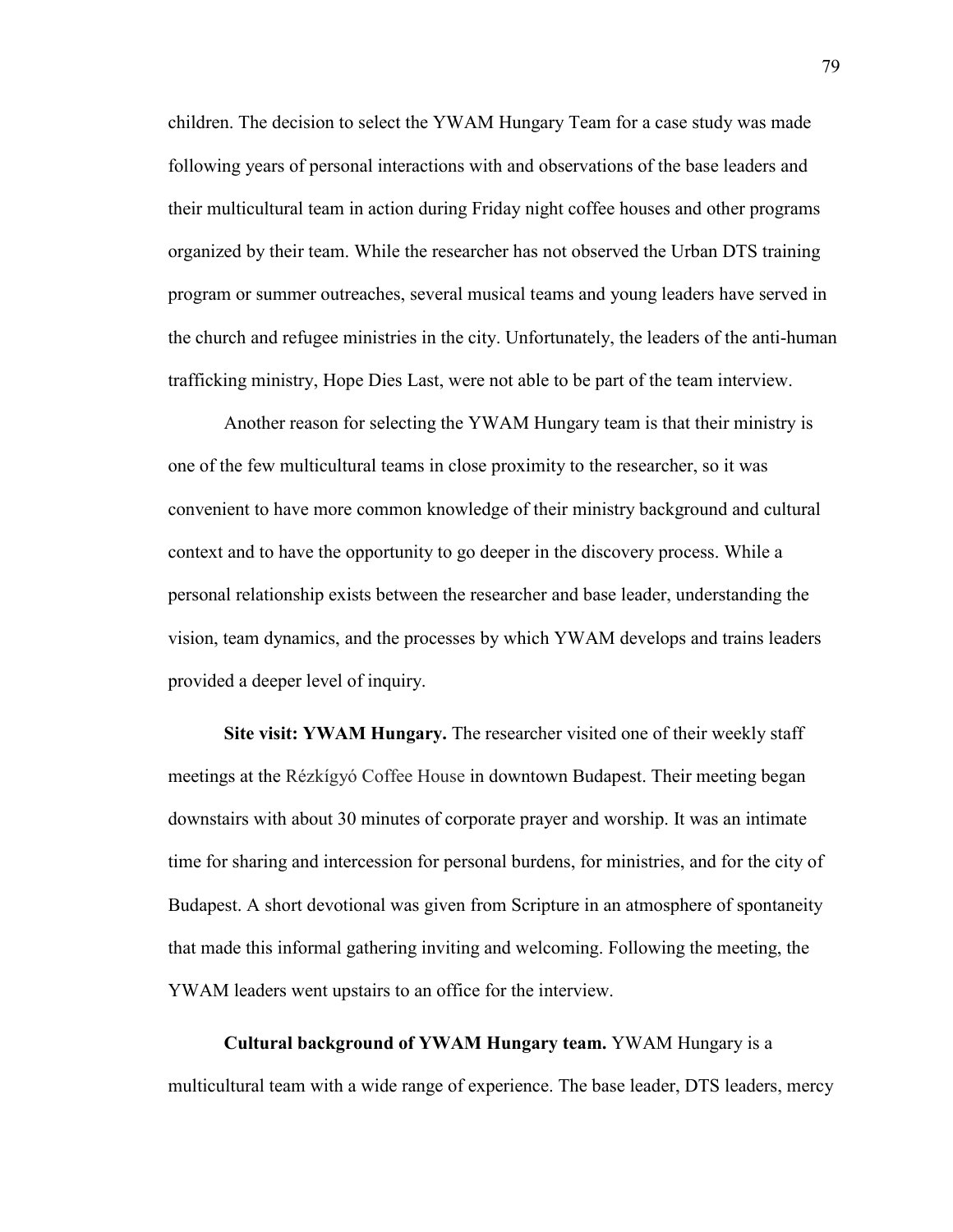ministries leader, and coffee house staff were part of the 90-minute interview. In total, the interview consisted of seven leaders from seven very different cultures. Dave, the YWAM Hungary base leader, is originally from the United States but has spent the last 27 years serving in Europe (three years in the Netherlands and 24 years in Hungary). Another team leader, Maya, is originally from Bulgaria and runs the Urban DTS. She has been on staff with YWAM for 19 years in Hungary. Amal has been on staff with YWAM for 18 years. He is originally from Northern India and his wife is Serbian. They coordinate the Mercy Ministries, reaching the homeless and refugees. For the past twelve years, Victor and his wife from Poland have served as team leader and trainers in the DTS program. He is from Macedonia. Zsofi is Hungarian, and for the past five years has been serving as the team hosting coordinator for short-term outreach teams coming to Budapest. Two new leaders also attended the meeting for the interview. Stefani joined the YWAM Hungary staff three months ago. She is originally from Germany, but her father is Hungarian. Gisela arrived from Brazil one week before the interview. She has not completed DTS and is serving as a volunteer for only three months. The multicultural marriages and longevity of those serving outside of their home culture gave a unique perspective to the questions as navigating multiple cultures and contexts has been a longterm and very personal process for many years.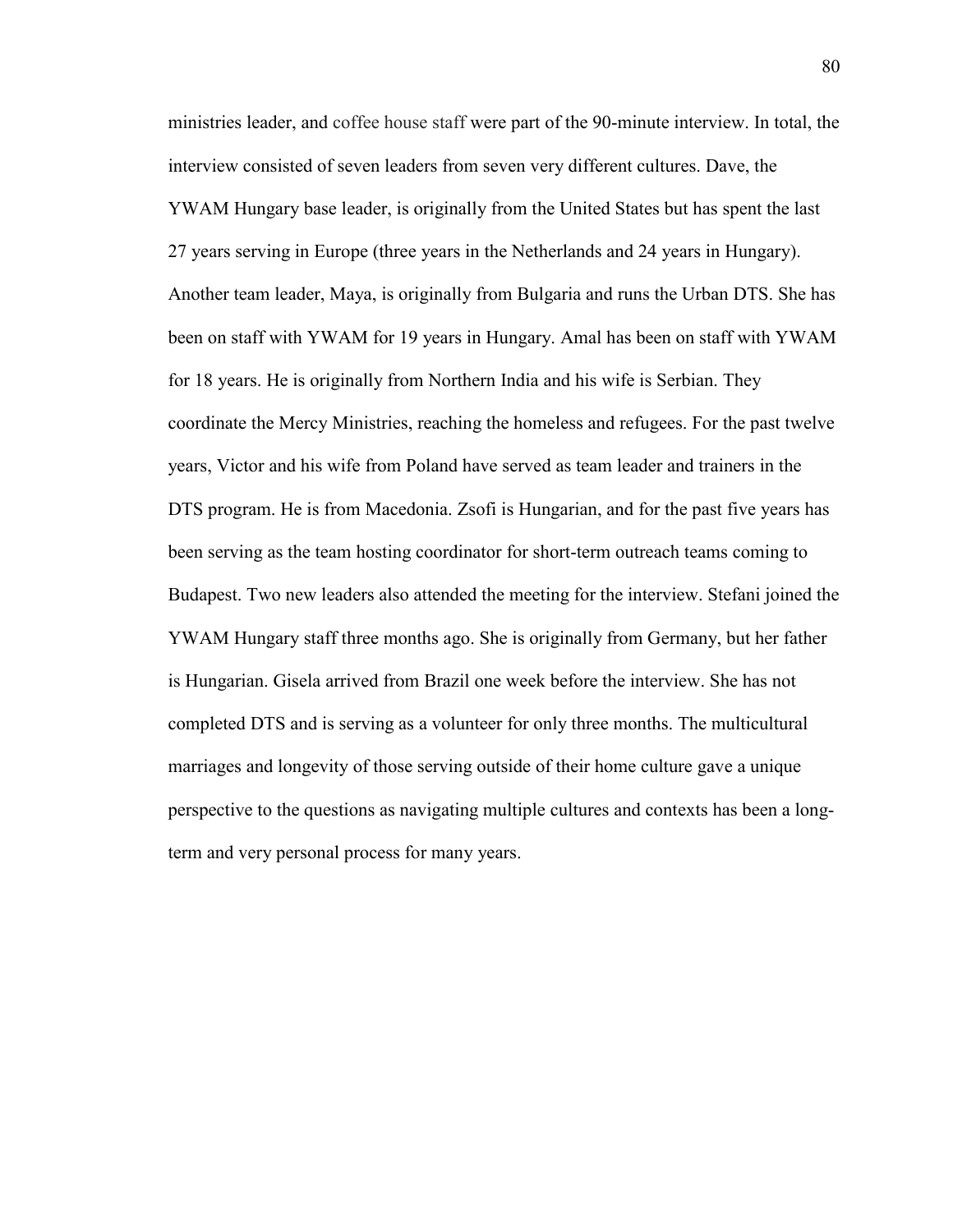## CHAPTER 5

## FINDINGS FROM SITE VISITS AND INTERVIEWS

### **Effective Multicultural Ministries Limiting Dominant Cultural Influences**

During the interviews in Denmark, Budapest, and Rotterdam, a common principle emerged in all three of the multicultural ministry teams—a sensitivity and awareness of the pervasive influence of the dominant culture.

The IKC teams in Denmark acknowledged that Danish was definitely the dominant culture of their team, but the team leader made the point of intentionally limiting the influence of the dominant culture clear in the interview,

No matter what kind of culture or where you are born, when working on a multicultural team, we try not to rely on your natural habits or your way of doing things, the Danish way of doing things. We need to think about the bigger picture and the multicultural setting, which we are working. If we just work in Danish ways in multicultural settings it doesn't make sense.<sup>[53](#page-82-0)</sup>

Another team member expressed that working with people from all over the world demands that a leader is willing to limit and be aware of the pervasive influence of his or her own culture. This principle makes common sense, but in practice it is much harder to detect the subtle ways the dominant culture determines the rules and expectations of how leaders should function on a team. This cultural intelligence and awareness is something that needs to be taught and reinforced in the formation and interaction of the team. For the ICP team in Rotterdam, everyone openly admitted that Dutch is the dominant culture

<span id="page-82-0"></span><sup>&</sup>lt;sup>53</sup> Interview with Intercultural Cultural Center Team in Copenhagen, Denmark, December 7, 2018.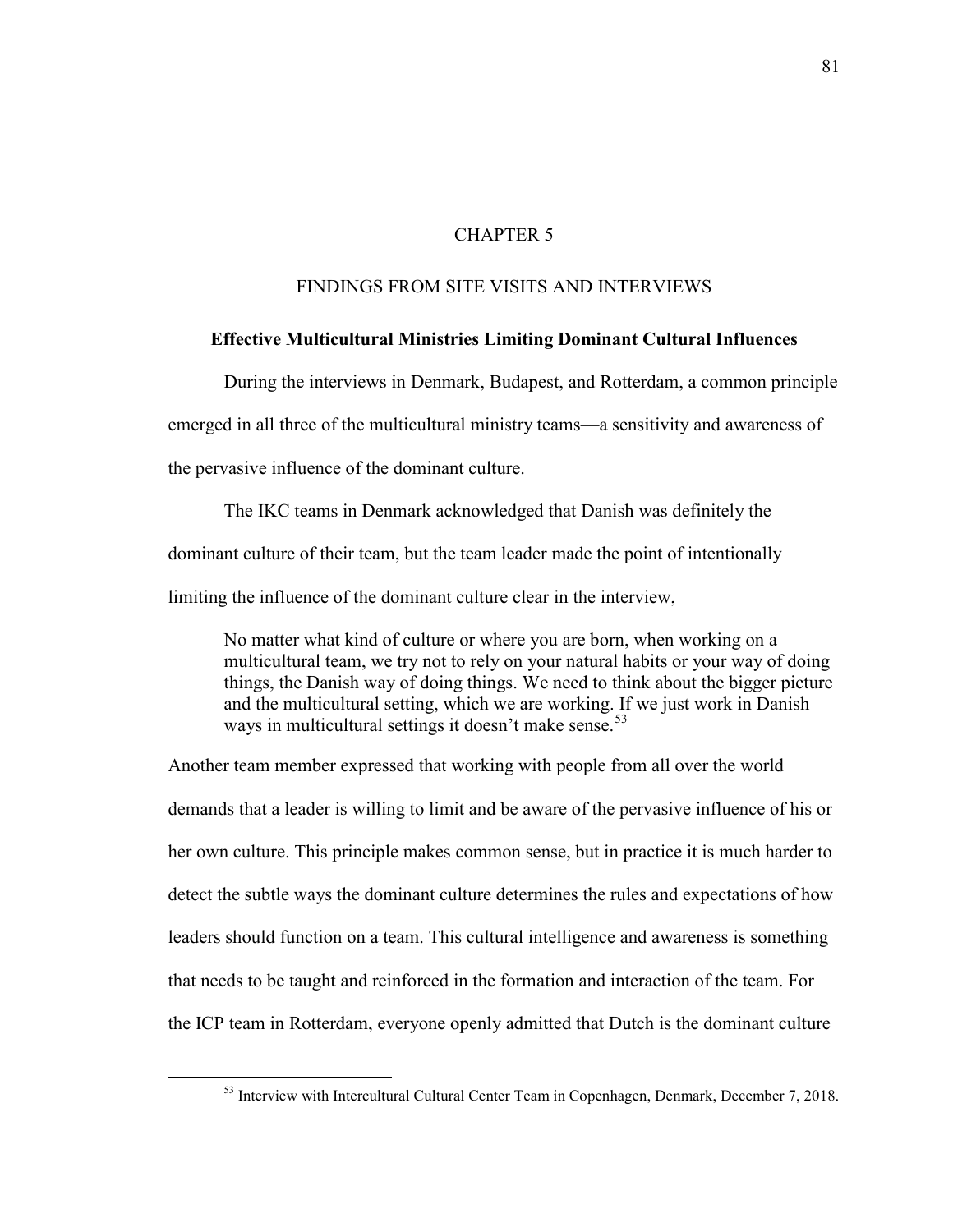and the language of team meetings is Dutch. There was a shared conviction to have some common cultural language unifying the team. For various members on the team, speaking, working, and leading in Dutch ways was not a challenge for the non-Dutch members of their team as each of them has been living in Holland a long time, 20 to 40 years, and is fluent in the language. Some are also married to Dutch spouses. Though the Hungarian, Chinese, and Burundian team members are all foreign born, they all seem to have integrated into the dominant Dutch culture.

While Dutch was the base culture of the team, many team members commented about the freedom they experienced as a team to decide between the Dutch way and another cultural way. The leader from Burundi appreciated being on a multicultural team because it gave him a unique access to understanding why and how the Dutch do things:

When you are working with people from other backgrounds, there are things that before you took for granted. Things that work for you and you think it works for everybody. Then when others start to ask you, "Why?" you become aware of the difference of cultures. You have to explain the reason why you do things. You become enriched. Your mind becomes open. For me, it was a great benefit. We are living in the Netherlands, pastoring a church there.<sup>[54](#page-83-0)</sup>

The extra step of needing to explain reasons for behaviors that are normally unquestioned

was considered by the African leader to be a source of enrichment and benefit rather than

a burden or barrier to working in another culture.

Another ICP team member who is ethnic Chinese left his monocultural Chinese

church to join a multicultural church and ministry team because he believed,

Just being in one culture, limits your view of the Bible and the gospel.… When you are confined within your own church, you don't have the opportunity to get to

<span id="page-83-0"></span><sup>&</sup>lt;sup>54</sup> Interview with Intercultural Church Plants Team in Rotterdam, Netherlands, December 5, 2018.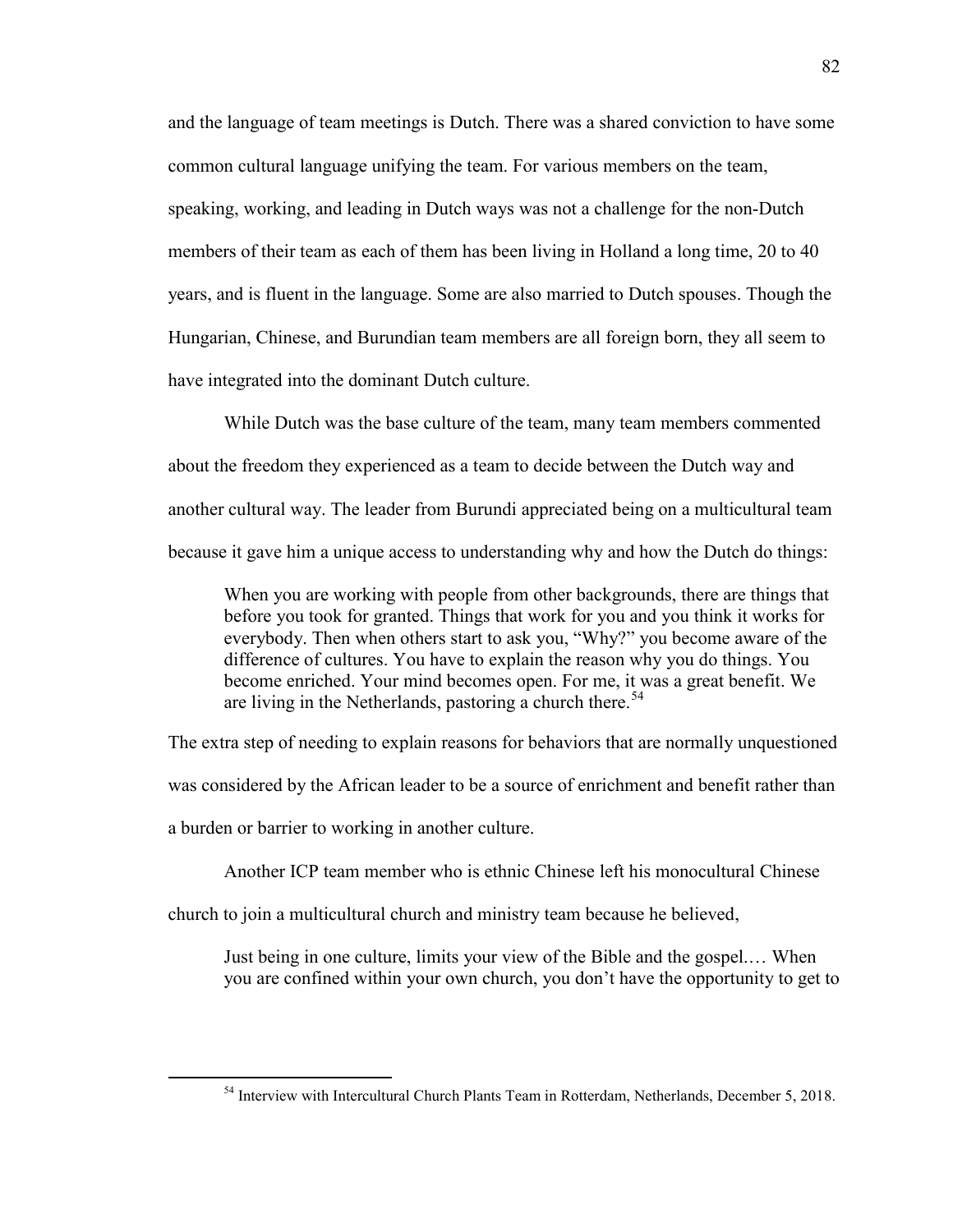know God and the depth of God's love for others. He loves all people, not just Chinese, Hungarians, and Dutch. [55](#page-84-0)

The decision to join a multicultural ministry was considered an expanding rather than confining experience that had profound spiritual and personal benefit.

The ICP team leader admitted that limiting the influence of the Dutch way of doing things is not easy. He recounted a recent example when he asked the Iranian leader to write a short biography to introduce herself to the rest of the team, and "she became very insecure because she wanted to do it perfectly."[56](#page-84-1) In response to her discomfort and insecurity, the team adjusted to accommodate her needs. She could tell her story without writing it on paper in another language.

In the YWAM Hungary interview, several members described intentional efforts not to allow one culture to dominate the team. The senior base leader is originally from the United States, and the language used during the weekly ministry team meetings is English, but none of the team considered the American culture to be dominant. Selfemptying encourages multicultural ministry teams mutually to downplay their cultures and preferences for the sake of others.

While a conscious decision was made to use English as the common team language, the YWAM Hungary team acknowledged that the biggest challenge for their multicultural ministry team is communication. For many leaders, English is a second or third language, so "meanings are sometimes misunderstood." The team mentioned the importance of always asking clarifying questions and not assuming that everyone

<span id="page-84-0"></span> <sup>55</sup> Interview Rotterdam, December 5, 2018.

<span id="page-84-1"></span><sup>56</sup> Interview Rotterdam, December 5, 2018.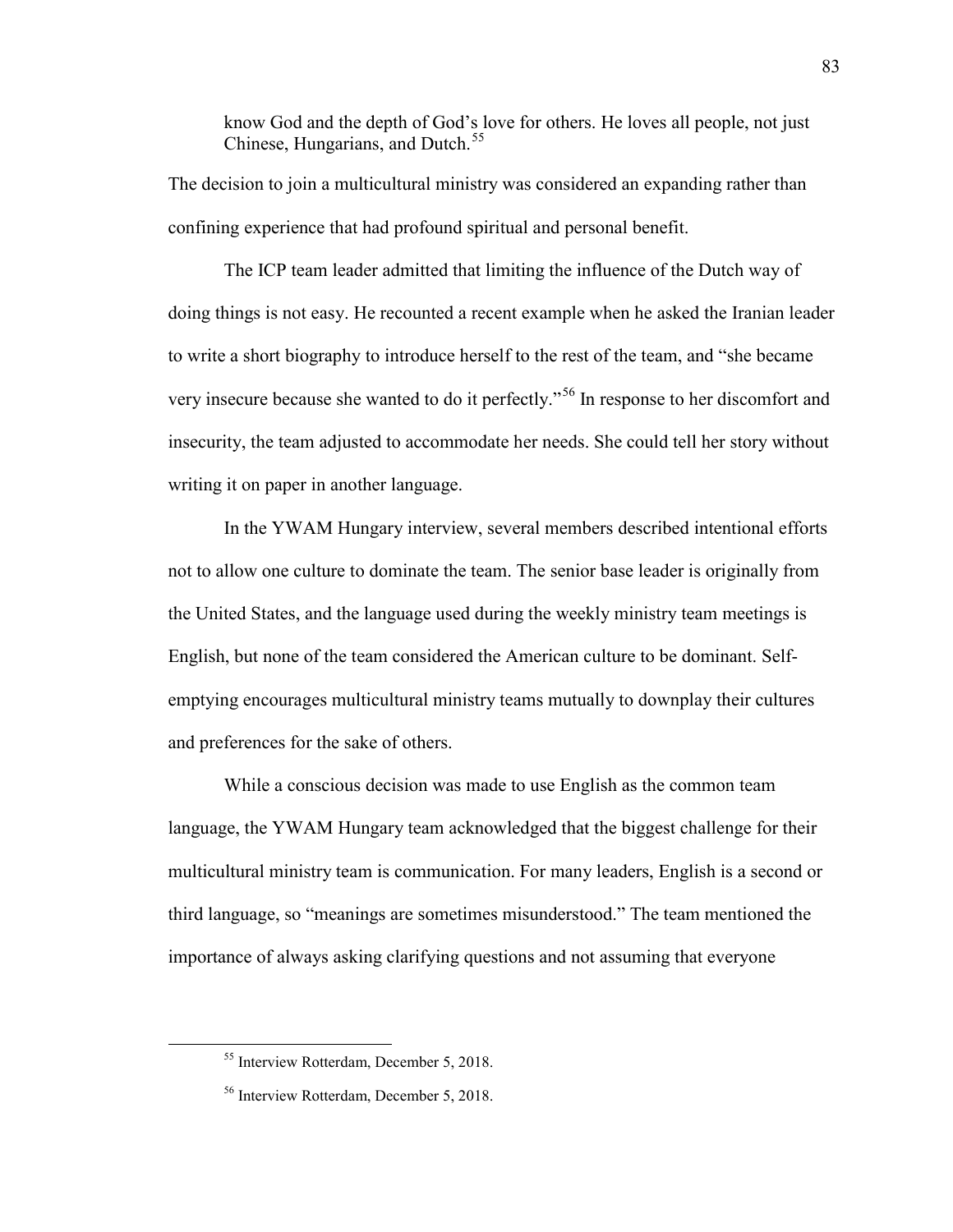understands. This regular practice within the team was described as a shared commitment in their working relationship.

Self-emptying was demonstrated in how the team managed the cultural

differences of direct and indirect communication especially for those from honor-shame cultures. The leader from India shared, "For me, saying 'no' is hard. I am still learning to say "no" as communication is a problem especially with authority figures."<sup>[57](#page-85-0)</sup>

As a group, the YWAM team has a regular practice of quickly addressing cultural misunderstandings. The Macedonian leader summarized,

We try always to remind ourselves that we are coming from different backgrounds, different cultures, and to hold each other up and to have an open dialogue. If we have misunderstandings or if someone asks too directly or too indirectly, we just try to ask questions and try to understand one another instead of assuming what another person says or thinks.<sup>[58](#page-85-1)</sup>

The repetition of the word *try* from the response indicates an intentional and conscious decision to be aware of the tensions, differences, and assumptions. The process is an ongoing effort "to remind ourselves," and working to "understand one another" is an important element that is key to effective multicultural leadership.

The YWAM base leader and several of the key members of the leadership team are fluent in Hungarian and a variety of languages, but the team holds to a commitment to understand Hungarian culture in order to serve and impact the city of Budapest. During the orientation, the leaders reinforce the principle of downplaying the cultural backgrounds of each team member. The introduction to the Hungarian culture is taught by a local Hungarian in order to explain the values and behaviors and how they might

<span id="page-85-0"></span> <sup>57</sup> Interview with a team leader of the YWAM Hungary Team Budapest, October 18, 2018.

<span id="page-85-1"></span><sup>58</sup> Interview Budapest, October 18, 2018.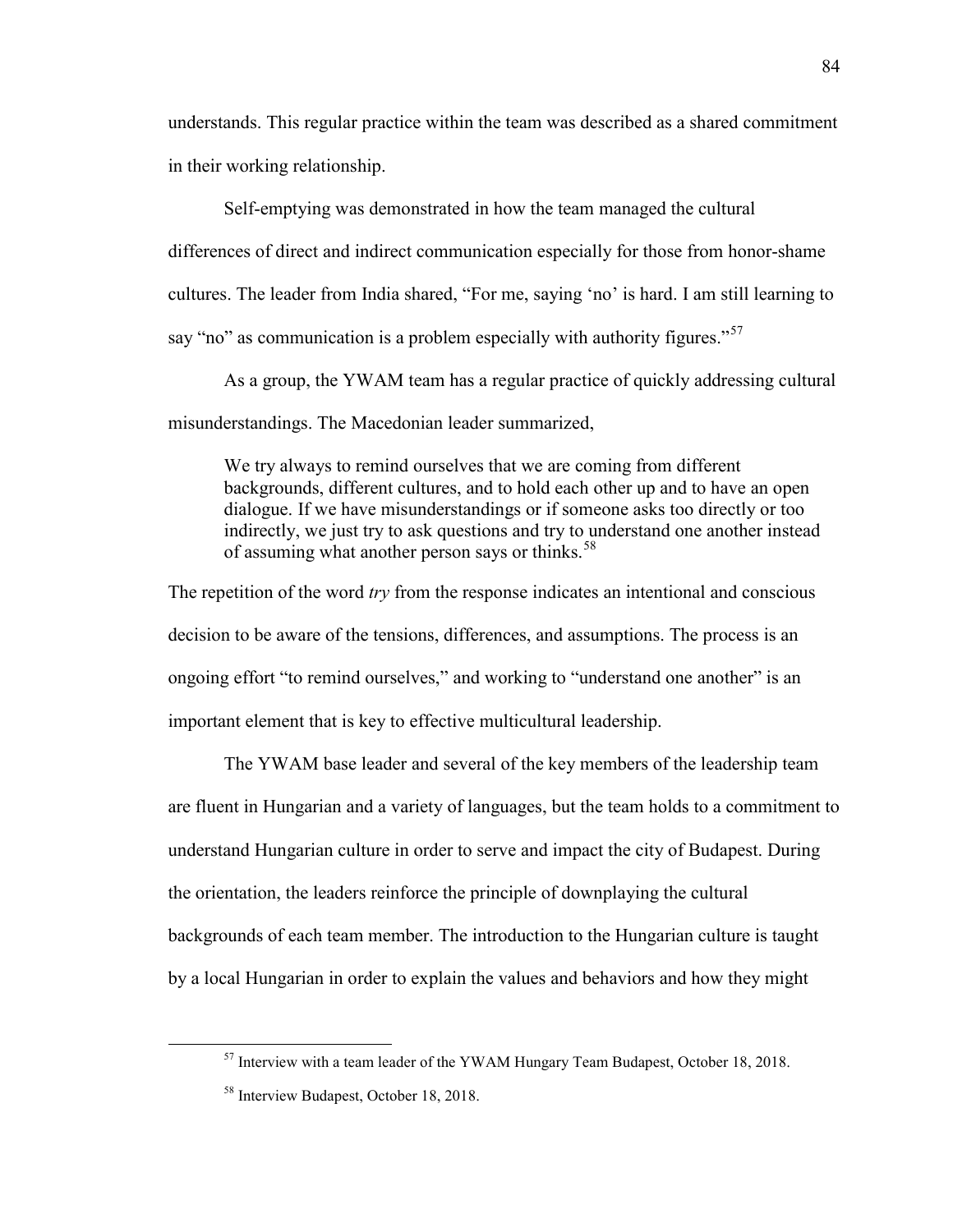compare or contrast with their own home cultures. This incarnational principle is common to cross-cultural work, but for a multicultural team to decide together to selfempty and limit the influence of their culture in order to adapt to the local cultural context is a powerful testimony of humility.

### **Effective Multicultural Ministries Creating a Unifying Culture**

In all of the case studies and interviews in Denmark, Hungary, and the Netherlands, building community was central to building trust and understanding for multicultural teams to be effective. The ICP team in Rotterdam was actually a newly formed team, as of summer 2018, but many of them had known each other for years. They admitted that building a multicultural team is easier when the members have a prior relationship and foundation of trust. Even though the team members all knew each other, a conscious decision was made to have everyone tell his or her story and background before discussing any task or agenda. Every two weeks, they spend the whole day sharing a meal, visiting in the personal home of the leader, and building a relationship of trust before discussing ministry business. For the host, Christina, a conscious decision was made: "As Dutch people, we are more task-oriented and not very relational. We have to learn to take a step back and give time to meet each other and to find a balance as a team."[59](#page-86-0) The African leader from Burundi expressed his appreciation for the Dutch couple opening their home: "Coming here regularly. Spending all day. Eating together, praying together is building a community together. Being in their house, every single room, there is a kind of open heart and sharing together."<sup>[60](#page-86-1)</sup> The Chinese team leader

<span id="page-86-0"></span><sup>&</sup>lt;sup>59</sup> Interview with Intercultural Church Plants Team in Rotterdam, December 5, 2018.

<span id="page-86-1"></span><sup>60</sup> Interview Rotterdam, December 5, 2018.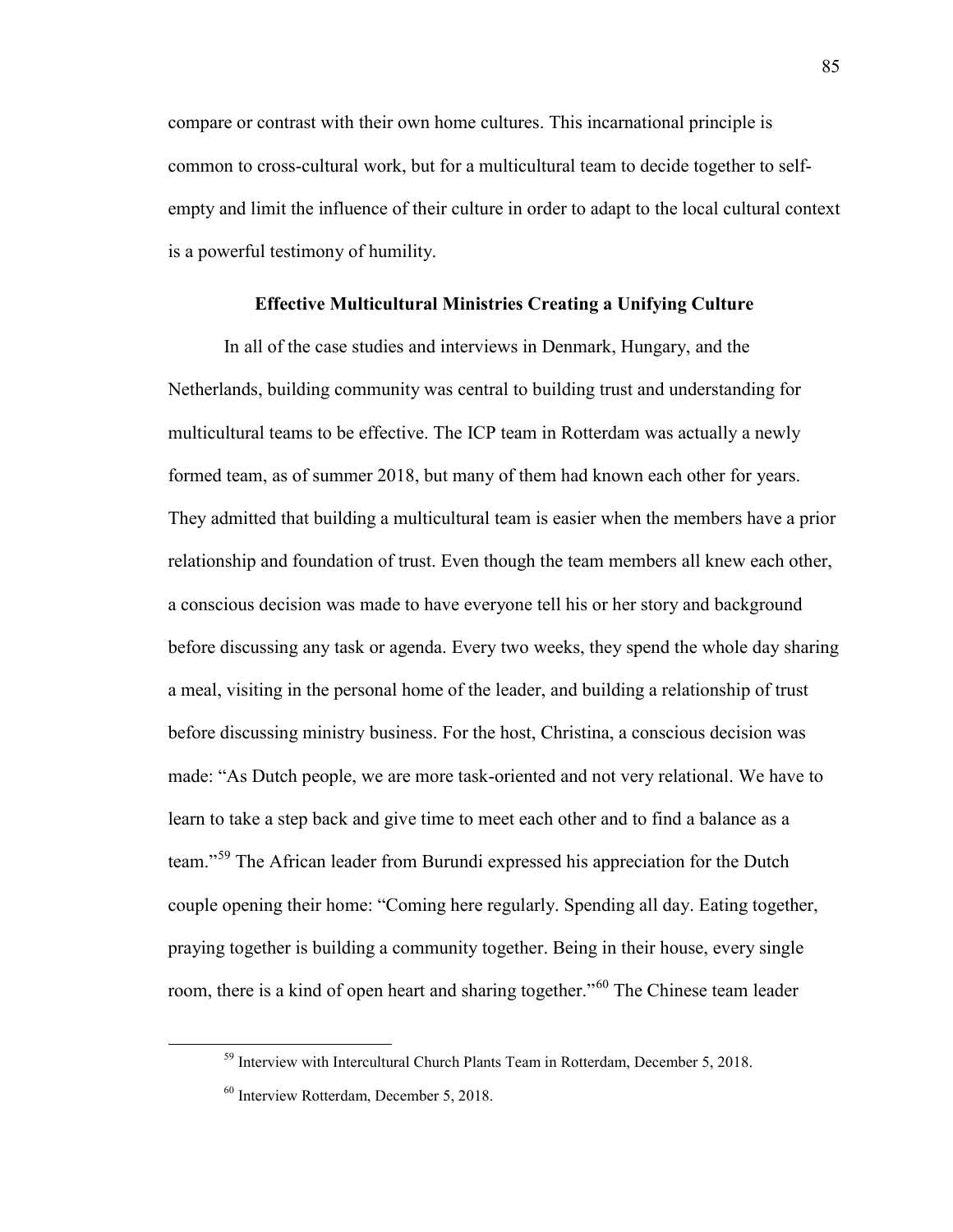called this kind of community "relational leadership," which is not something to which he was accustomed in a work or church environment:

In my culture, they don't tend to open up … or help each other when you are "picture perfect," but the good thing here is that we pray for each other. We know our place in God's view. We are all sinners, but we are also loved by God. This is a community where you can share things and they can reach out and help you, not only in prayer, but in practical things. This is important for the pioneers (church planters)  $\ldots$  because we want to help each other in this mission of God.<sup>[61](#page-87-0)</sup>

The comment from the Chinese leader highlights the shared commitment of serving, supporting, and accepting others rather than working independently. Creating a unifying culture involves helping others to flourish and contribute to a common vision.

They do not have an office space or work every day in the same location or city but have their own responsibilities and roles within the team. The team works together to plan the two-year training cycles for church-planting teams. Outside of their ministry in the Netherlands, members of the ICP team also travel together in Europe (Birmingham 2018 and Athens 2019) to organize and train at ICP EU regional conferences.

Similarly the IKC team in Denmark is dispersed in different parts of the country, but even the team members living in the same city prefer to have a level of separation between personal and professional life. Community building happens inside the Intercultural Centers, but many of the team members work independently, teaching Danish, tutoring students, offering social and legal services to refugees, and training local churches. Relational unity is formed during informal meetings, prayer together, as well as the regional planning meetings for Indre Mission. In general, the IKC teams were content with the level of rapport, camaraderie, and support that existed among them.

<span id="page-87-0"></span><sup>&</sup>lt;sup>61</sup> Interview Rotterdam, December 5, 2018.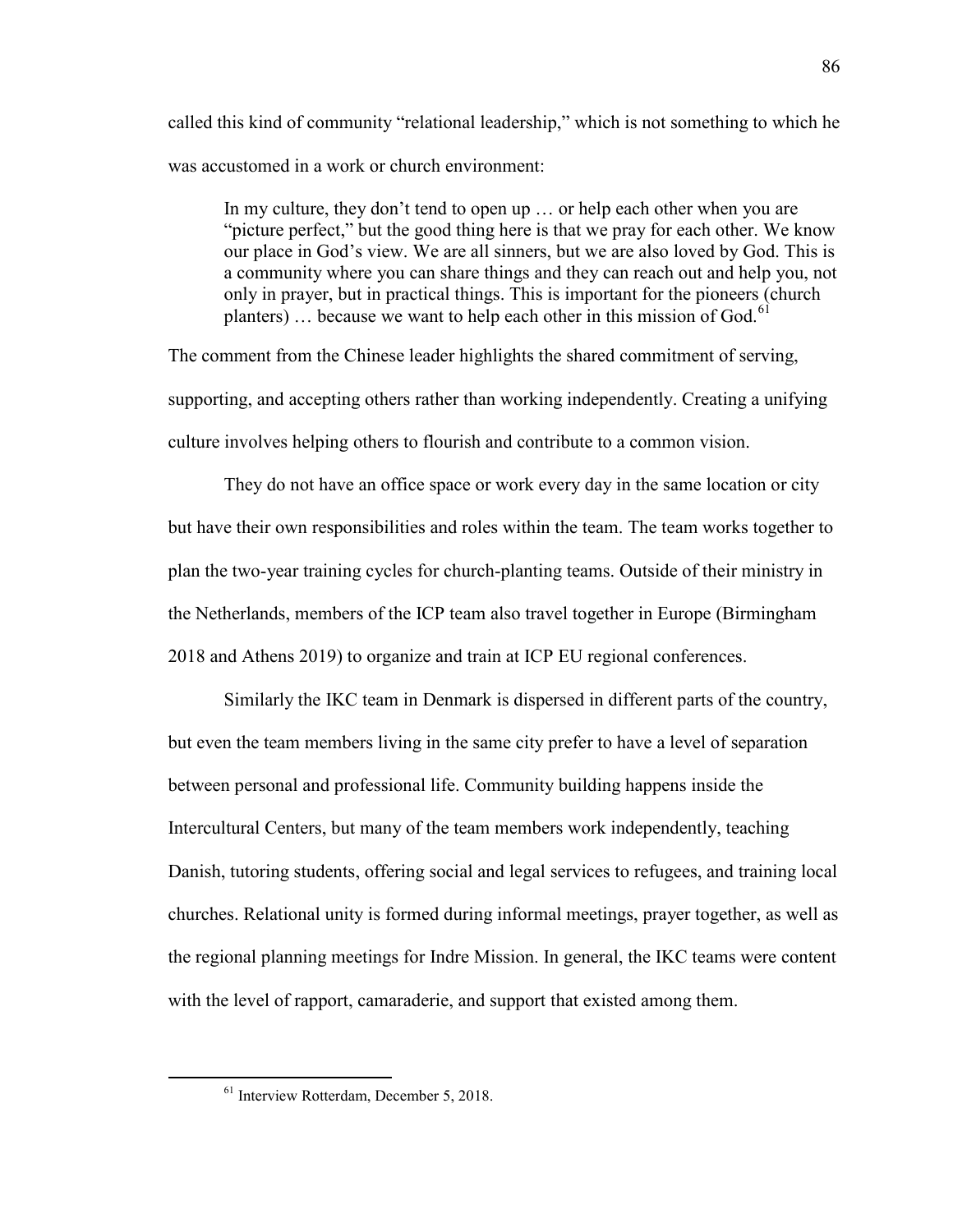The Danish team leader acknowledged that culturally Danes are more private and reserved. Working at the Intercultural Christian Center was like "living in two different worlds." For the legal consultant, the world of IKC staff and the world of refugees were completely different. Outside, "when I am mainly with Iranians and Afghans, I spend as much time as possible with them," but inside with his Danish colleagues, "we don't need to meet outside of work; we're very square-ish."<sup>[62](#page-88-0)</sup> Living square in a circular world is a good way to think about multicultural ministry teams and the challenges of building community and relational unity.

Within the reserved Scandinavian culture, Danish leaders made the effort to mentor and walk with others. The leader from Egypt credits one Danish team leader for showing him how things work and navigating his new life and ministry in Denmark:

When I first moved to Denmark, he was my reference for everything. He really supported me in everything. I give him the credit,… but now I found my way. He is still my reference in some administrative things, things that I don't understand—laws and policies about Indre Mission. But I found my way in a good way  $63$ 

Multicultural leadership teams need a reference, someone from inside the base or dominant culture, to model a new way of doing things. This Danish leader made an intentional investment in his colleague, walking with him until he could lead on his own. Now the Egyptian leader is developing and "walking with" a new refugee Arab-speaking leader to become a leader within the Arabic fellowship:

I am doing the same thing with Karim. He is our praise and worship leader. I am walking with him as a leader, in the challenges, in how to motivate people, how to change things. I'm sharing a lot with him.… I am the leader; he is the sub-leader.

<span id="page-88-0"></span> $62$  Interview with a team leader of Intercultural Christian Center, Copenhagen, December 7, 2018.

<span id="page-88-1"></span><sup>63</sup> Interview Copenhagen, December 7, 2018.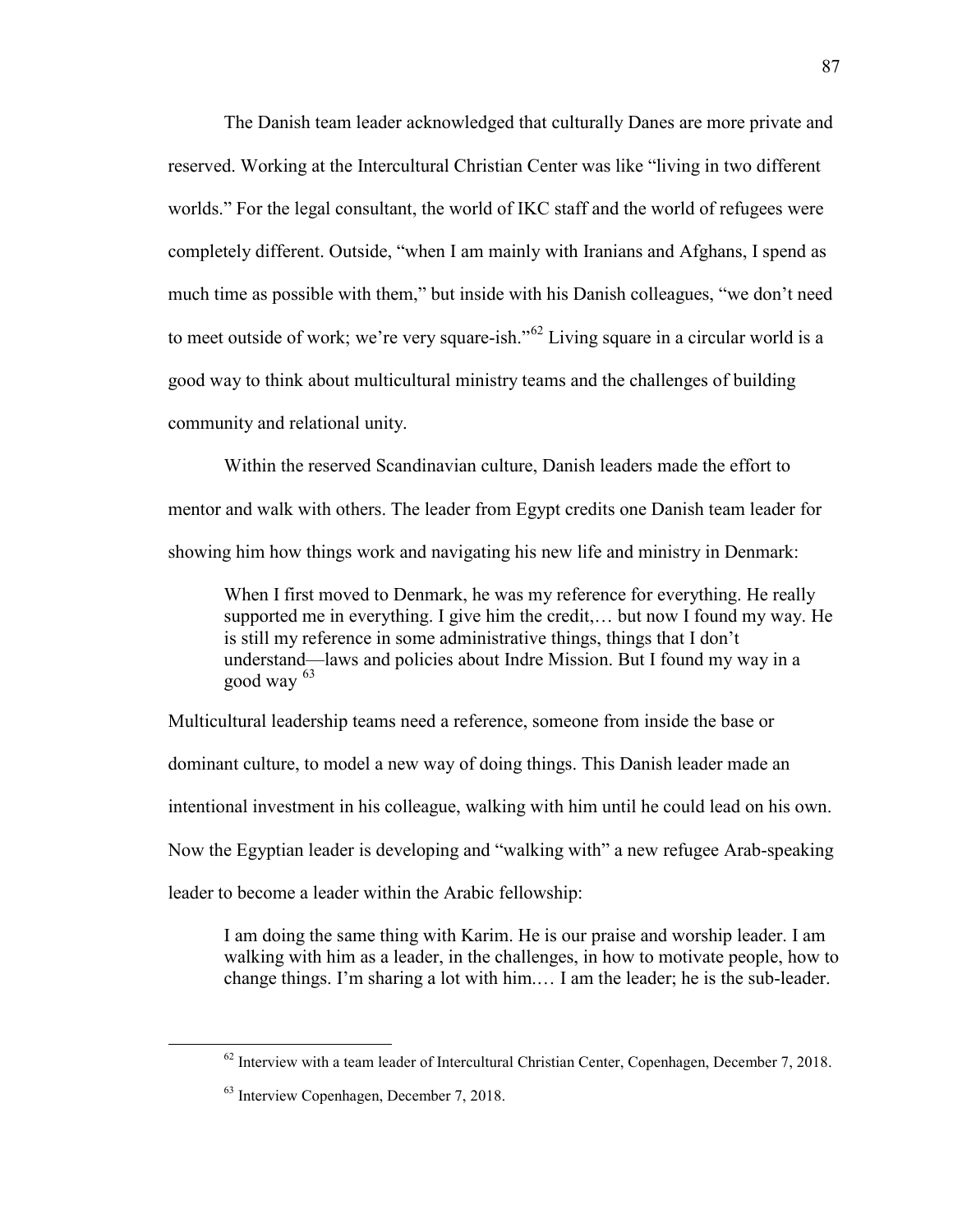He is involved with the leadership from now. When the time comes and he is the leader, he's already been part of it before.<sup>[64](#page-89-0)</sup>

The relational commitment to walk alongside others in a multicultural ministry emerged as an important aspect for helping others bridge the gaps of understanding and to discover new ways of doing things that are empowering.

Of all of the multicultural ministry teams, YWAM has the most intensive training for creating a common culture and a common identity. The required six-month orientation and training is called DTS. It enables new arrivals to learn and live the YWAM culture, vision, and values. According to Dave, the YWAM base leader in Budapest,

All of us who are on this team have been through Discipleship Training School and through that you learn the DNA of YWAM and you come together in a place of understanding learning certain values that are common to YWAM. Even though YWAM itself is very mixed and diverse, there is something that brings us together that is outside of our own background and cultures.<sup>[65](#page-89-1)</sup>

YWAM International has over 200 DTS locations around the globe, but with all of the diversity a consistent and common culture enables teams from one base to join another city team with a shared sense of identity. Replicating the same genetic code of DNA is more complicated when different strands and combinations are mixed together. Creating a common culture is much more than developing a brand strategy because the vision and values of the company must be experienced on a personal and corporate level to the point that new and old members are able to speak the same language and express the same commitment to the organization.

<span id="page-89-0"></span><sup>&</sup>lt;sup>64</sup> Interview Copenhagen, December 7, 2018.

<span id="page-89-1"></span><sup>&</sup>lt;sup>65</sup> Interview with a team leader on YWAM Hungary Team Budapest, October 18, 2018.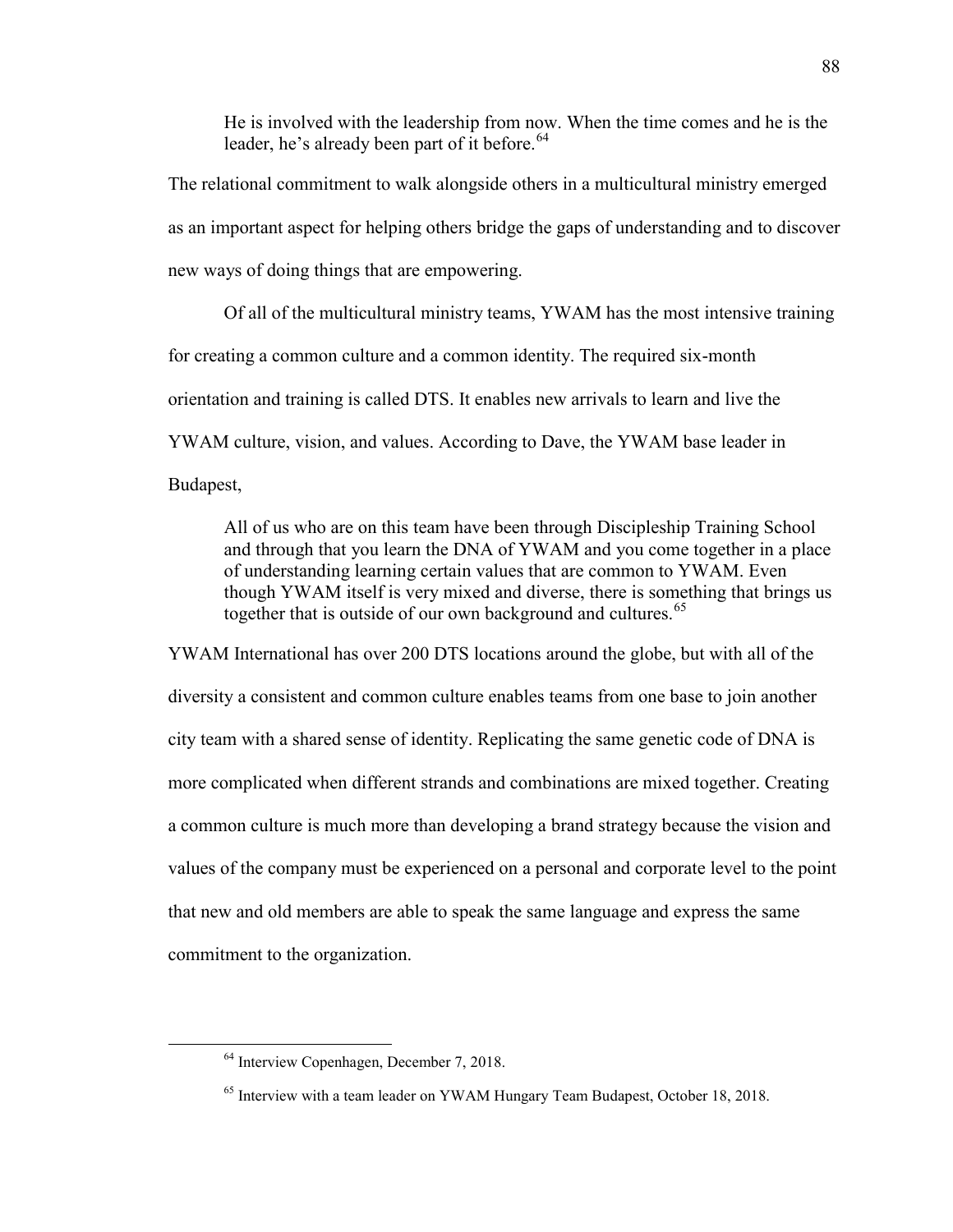Every mission-sending organization, church, and nonprofit includes an orientation phase for new members to learn the core values and vision, but YWAM stands out for instilling a common culture or DNA that is consistent globally. New members have been experiencing and living out these core values for the past 60 years. The creation of a common mission culture happens during the intensive residential live-learn training. DTS is core for the mission to develop and maintain relational unity. Multicultural leadership teams need to spend sufficient time creating a common culture around a set of shared values and beliefs.

#### **Effective Multicultural Ministry Teams Making Decisions Together**

In all of the interviews with multicultural teams, the leaders shared authority and made decisions together. All of the teams had a senior leader or leaders who made final decisions and set the vision for the ministry, but space and encouragement was given for others to speak into the vision and direction of the ministry.

In the Netherlands, the ICP team shared about the recent process of defining the long-term vision and mission. The one Hungarian team member recalled how the vision was originally shared with the others as a proposal. Then another leader expressed something totally new:

When we talked about our long-term vision and mission. You had your ideas and made a proposal, but then [Samara] brought in something different. At the end, we all agreed that it was a good addition. Or actually that was the foundation and that was OK and he rewrote the proposal. $^{66}$  $^{66}$  $^{66}$ 

<span id="page-90-0"></span>She wondered if the decision to allow for other voices to influence and shape decisions was a Dutch way of doing things democratically compared to her Hungarian background with leadership, but the African leader added,

 <sup>66</sup> Interview with team leader of Intercultural Church Plants, Rotterdam, December 5, 2018.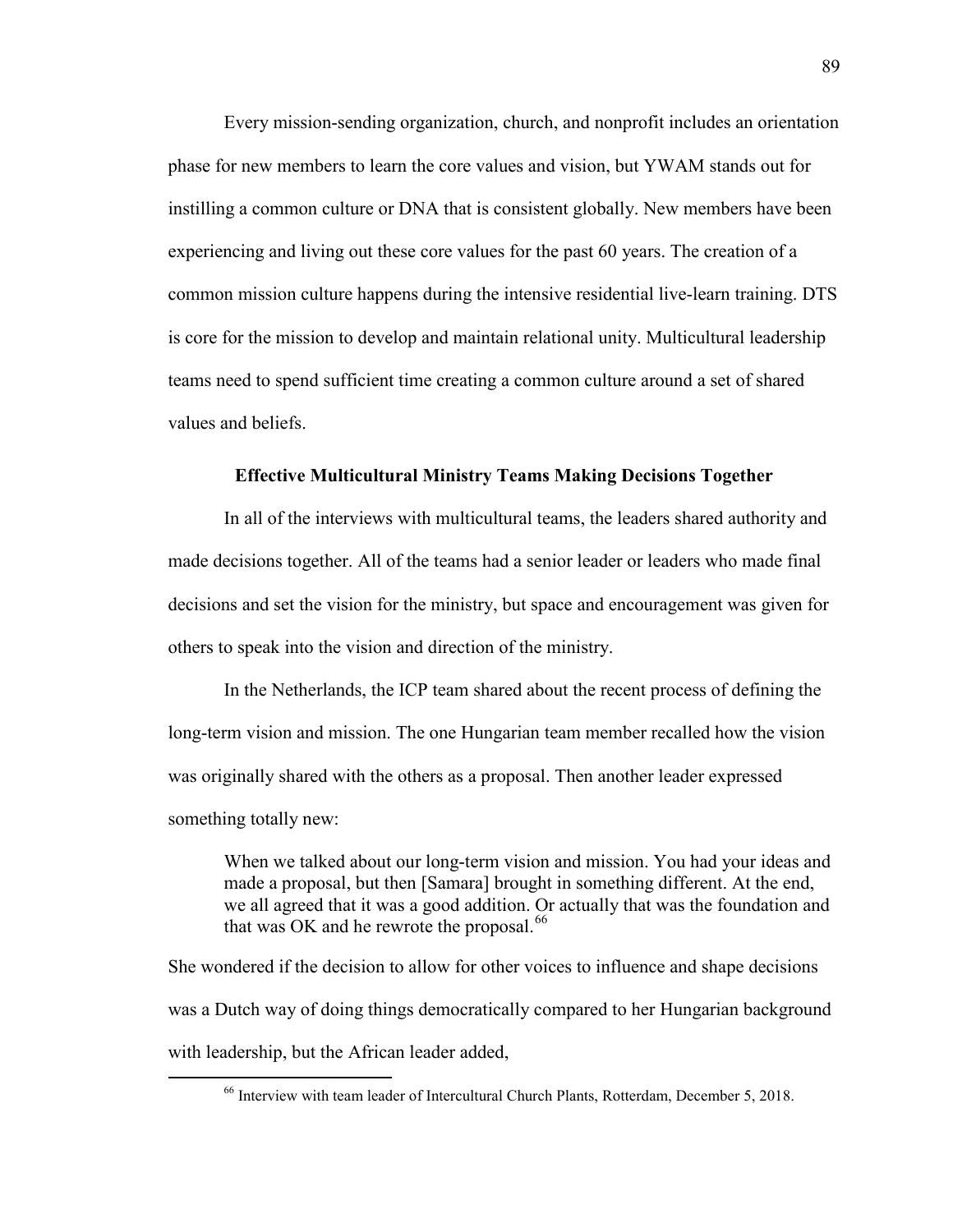We are free to express ourselves, give our opinion ... as a team. Sometimes a decision is coming out from the whole team, but sometimes [Johannes] has the final word. It's not that everyone has to agree; it's not democratic. We are free to express ourselves. We have this trust, that what we say, they are going to weigh it and then make a decision. If everyone has to make a decision, then we can't go anywhere. There's not leadership in that. $67$ 

In the same way, YWAM Hungary expressed that decision-making is a shared experience rather than a private process reserved only for the top leader. It is reflected as one of the core values of YWAM that was read by the senior team leader: "We are dependent upon hearing His voice as individuals, together in team contexts and in larger corporate gatherings as an integral part of our process for decision making."<sup>[68](#page-91-1)</sup>

While some Christian organizations emphasize Spirit-led leadership on an individual level, YWAM defines listening and deciding together as one of their core values. The flat leadership structure was a new paradigm especially for those coming from Macedonia, Hungary, and Bulgaria. These leaders shared how different YWAM leadership culture was compared to their own national leadership regarding high power distance maintained between leader and follower.

The Hungarian leader admitted that her culture never shares power: "If someone is a leader they will not share power and they want everyone to know that they have power. It makes the society work because they are afraid of them."[69](#page-91-2) Similarly, the Macedonian leader reflected on how power distance and hierarchical are embedded deeply within his birth culture. Those given a title are automatically put into a higher social stratum and peers the same age start to treat them differently.

 <sup>67</sup> Interview Rotterdam, December 5, 2018.

<span id="page-91-2"></span><span id="page-91-1"></span><span id="page-91-0"></span><sup>68</sup> Youth with a Mission, "Purpose, Beliefs and Values," accessed October 18, 2018, https://www.ywam.org/about-us/values/.

<sup>69</sup> Interview Budapest, October 18, 2018.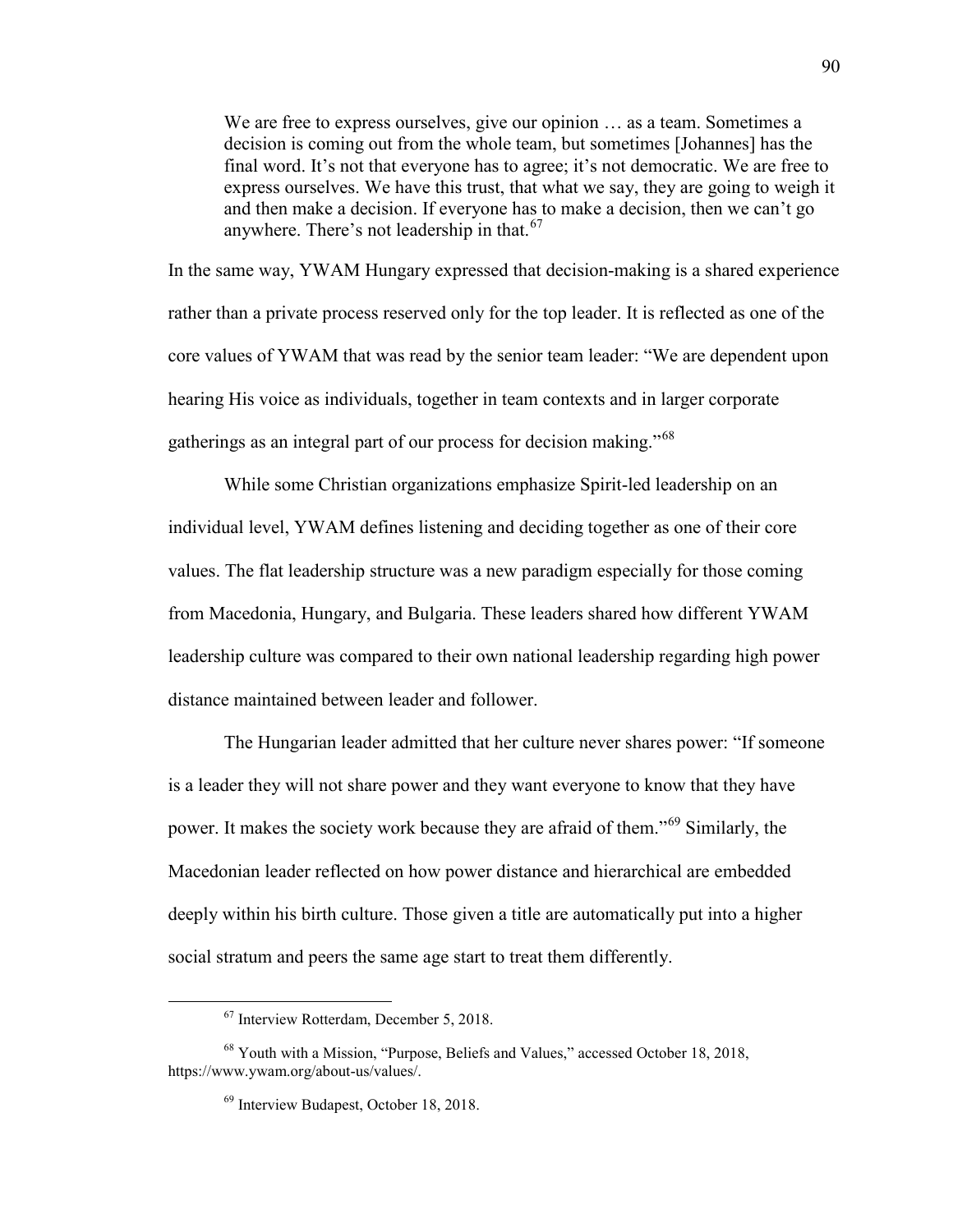In contrast to authoritarian and hierarchical structures of leadership, YWAM was self-described as "decentralized," "flexible," and "open." Somehow in the team formation process, the mission is able to transform these default cultural reluctances of self-protecting into a self-emptying posture, which is able to embrace a new way of leading conducive for multiple cultures to listen, learn, and lead together.

## **Effective Multicultural Ministry Teams Releasing Others to Lead And Accomplish Their Mission**

One of the discoveries of the interviews in Copenhagen, Budapest, and Rotterdam was a foundational trust and support to take risks and try new ideas. This practice has a direct impact on new leaders but also on teams of heterogeneous leaders who are reluctant to show weakness or disappoint among their peers or supervisor.

The Egyptian leader, who came to Denmark six years ago, said,

I have also learned a lot working with the Danish, especially with the leadership. I remember when I started my work,… I found the time, encouragement and the support from my leaders to start an Arabic-speaking group.… For me, I also found space to do other things which may be needed in this place.<sup>[70](#page-92-0)</sup>

Finding space is an intentional decision made by the leader to allow for voices of others to be heard and have influence in the group. For immigrant leaders, such as the young leader from Egypt, the posture of listening allowed the freedom to flourish and innovate new areas of ministry. Giving voice to the voiceless is not always embraced by those from cultures with much stricter rules and roles for expression with authority.

In Denmark, a notable challenge was shared of trying to get some migrant women from Iran to step into leadership roles and responsibilities. The British leader on the team, Jemma, described the difficulty of creating this space and trust especially when their

<span id="page-92-0"></span> $70$  Interview with team leader of Intercultural Christian Center, Copenhagen, December 7, 2018.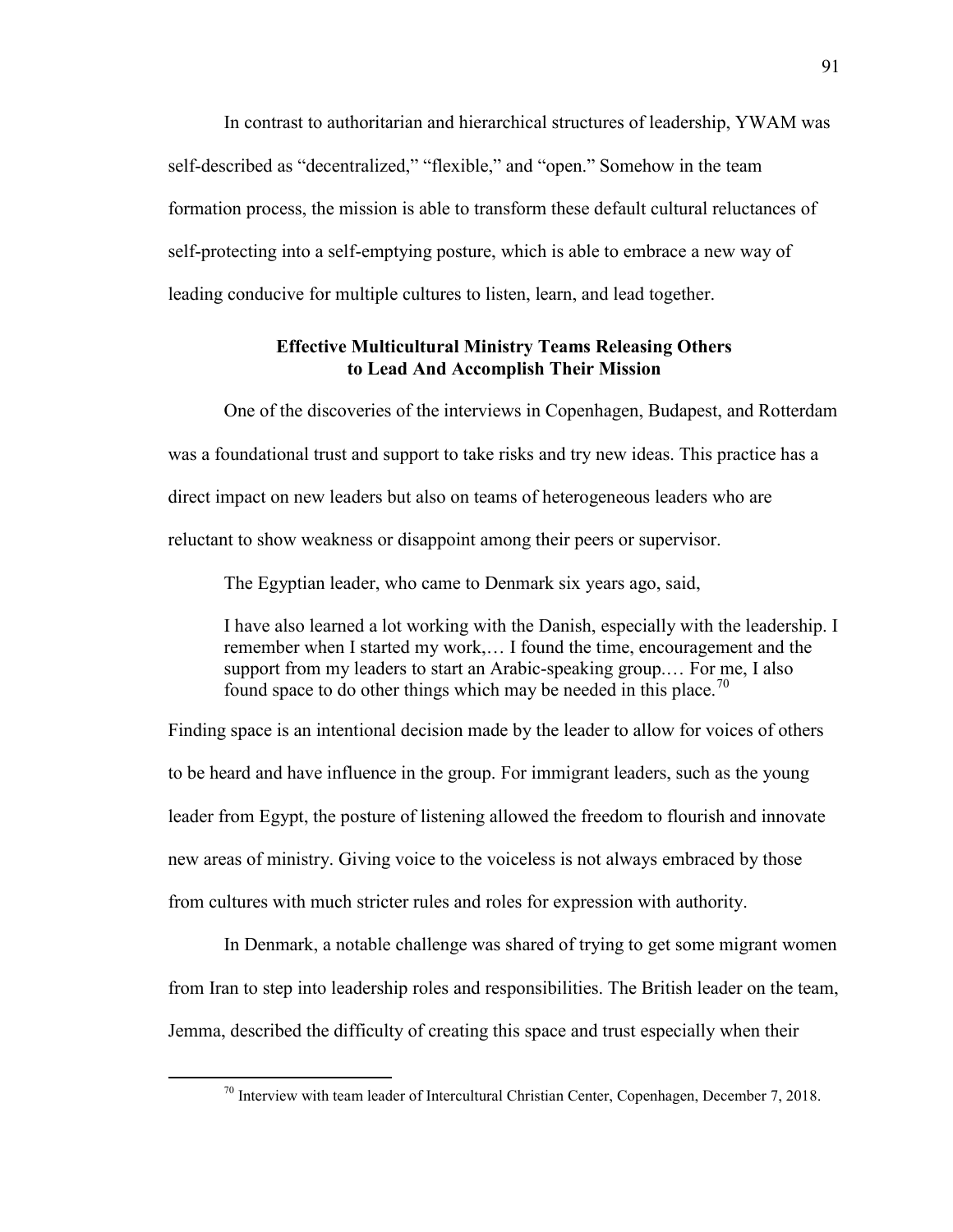culture restricts women from assuming leadership roles or having a voice. In one example, she described how an Iranian woman lacked the confidence to make even the smallest decision:

I asked her to buy some of the food for the group and she rang me … to ask my permission to choose the cake,… but she doesn't really have the confidence to take her own initiative. She tried to explain to me that there is a problem among Iranians that they are very jealous of one another and … she would get very negative responses from other Iranians. [71](#page-93-0)

Empowering and motivating cross-culturally is a challenge for multicultural teams. Even

though with a value of gender equality in Europe, it is often not shared in other cultures.

For the Iranians, jealousy within an honor-shame culture creates additional minefields

when leaders are selected, promoted, or bestowed authority by an individual or group.

The Egyptian on the team recounted a poignant example a few years ago at the

height of the Syrian civil war and refugee crisis. He felt a burden to go to the frontlines

and help refugees on the Jordanian-Syrian border:

I felt deep in my heart I would like to go to Jordan to the border of Syria to work with the churches who are receiving refugees. Some in Denmark who have never been to the Middle East … were skeptical, but they gave me full support. For some of them, it was a risk, I didn't see it as a risk, but I had the freedom to do it. They supported me financially and all that I needed. So I am really giving credit for that freedom to take risks $^{72}$  $^{72}$  $^{72}$ 

The IKC team leader added his perspective on the decision: "Basically, our leadership thought it was an extremely bad idea, but if he wanted to do it, they would support it and pay for it. So they approved [the mission trip], even though they didn't think it was a

<span id="page-93-0"></span> <sup>71</sup> Interview Copenhagen, December 7, 2018.

<span id="page-93-1"></span> $^{72}$  Interview with team leader of Intercultural Christian Center, Copenhagen, December 7, 2018.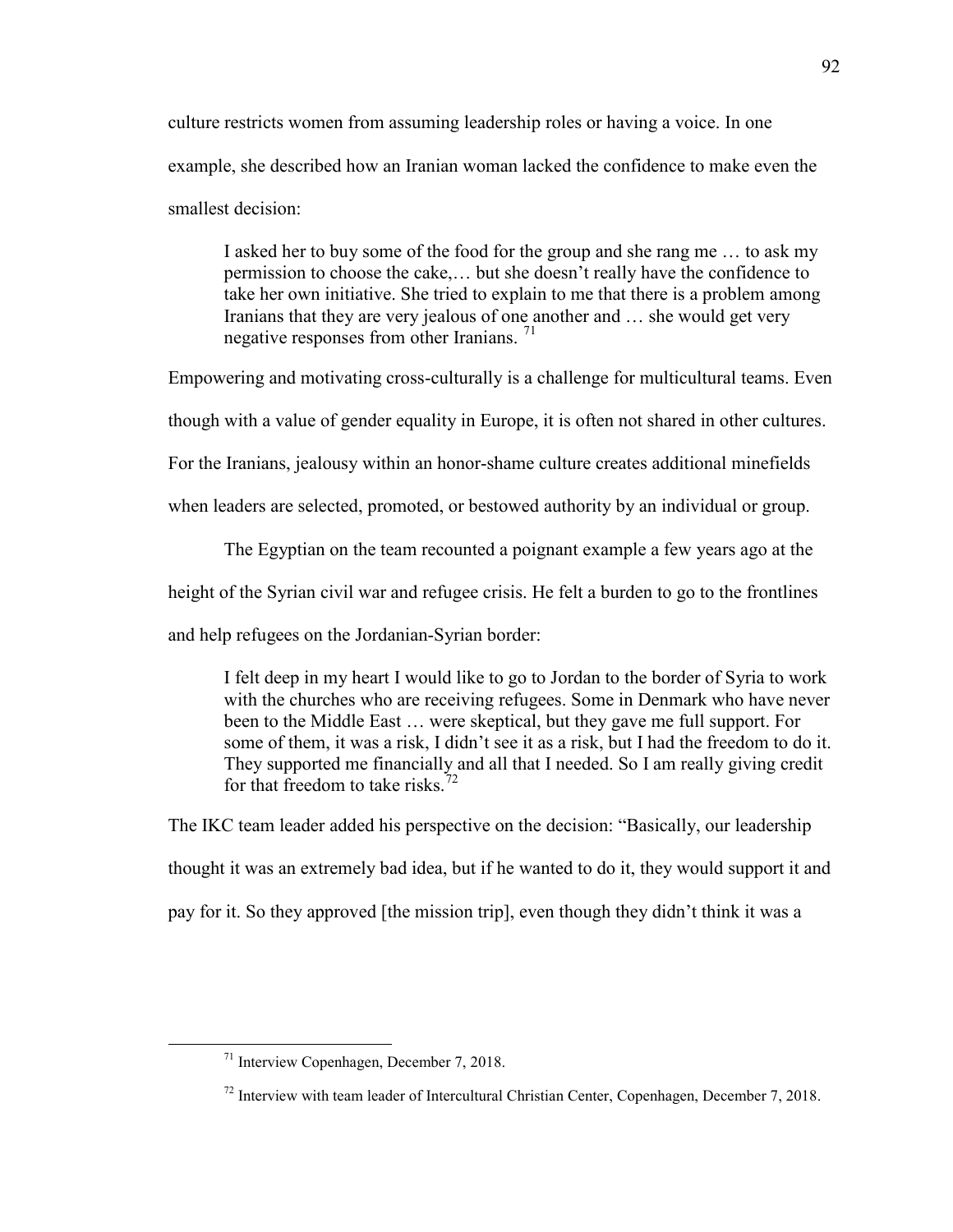good idea."[73](#page-94-0) The affirmation and support he received from others gave the leader confidence to initiate and take risks.

Multicultural leadership teams must be willing and courageous enough to support even what some might consider bad ideas for the sake of others. This principle of mutual trust emerged from the interview with the YWAM Hungary team in Budapest. During the DTS, students are given opportunities to lead outreaches or take initiative in ministry in order to develop their leadership. Beyond the DTS, those serving long-term or joining a YWAM base are given opportunities very early on to explore, experiment, and exercise their spiritual gifts. The mission has a mentoring mind-set of coming alongside emerging leaders and encouraging them to take risks.

During the interview, the one word repeated by several members of the team was "releasing" leadership. The leader from India gave the definition as "releasing others to pursue the vision God has given to each person." Victor, the Macedonian leader, explained the process of developing emerging leaders:

We first value them and believe in them. We believe that God has already gifted them with talents that God wants to use. We take time to use these in ministry and watch them blossom in ministry, and then we release them. There is always someone to champion for you.<sup>7</sup>

Maya, the Bulgarian trainer for the DTS program, defined releasing as "giving them an opportunity to do some something that influences people around them by using their gifts and talents. If we want someone to step into leadership it will take a bit of faith to trust

<span id="page-94-0"></span> <sup>73</sup> Interview Copenhagen, December 7, 2018.

<span id="page-94-1"></span> $74$  Interview with team leader of YWAM Hungary Team Budapest, October 18, 2018.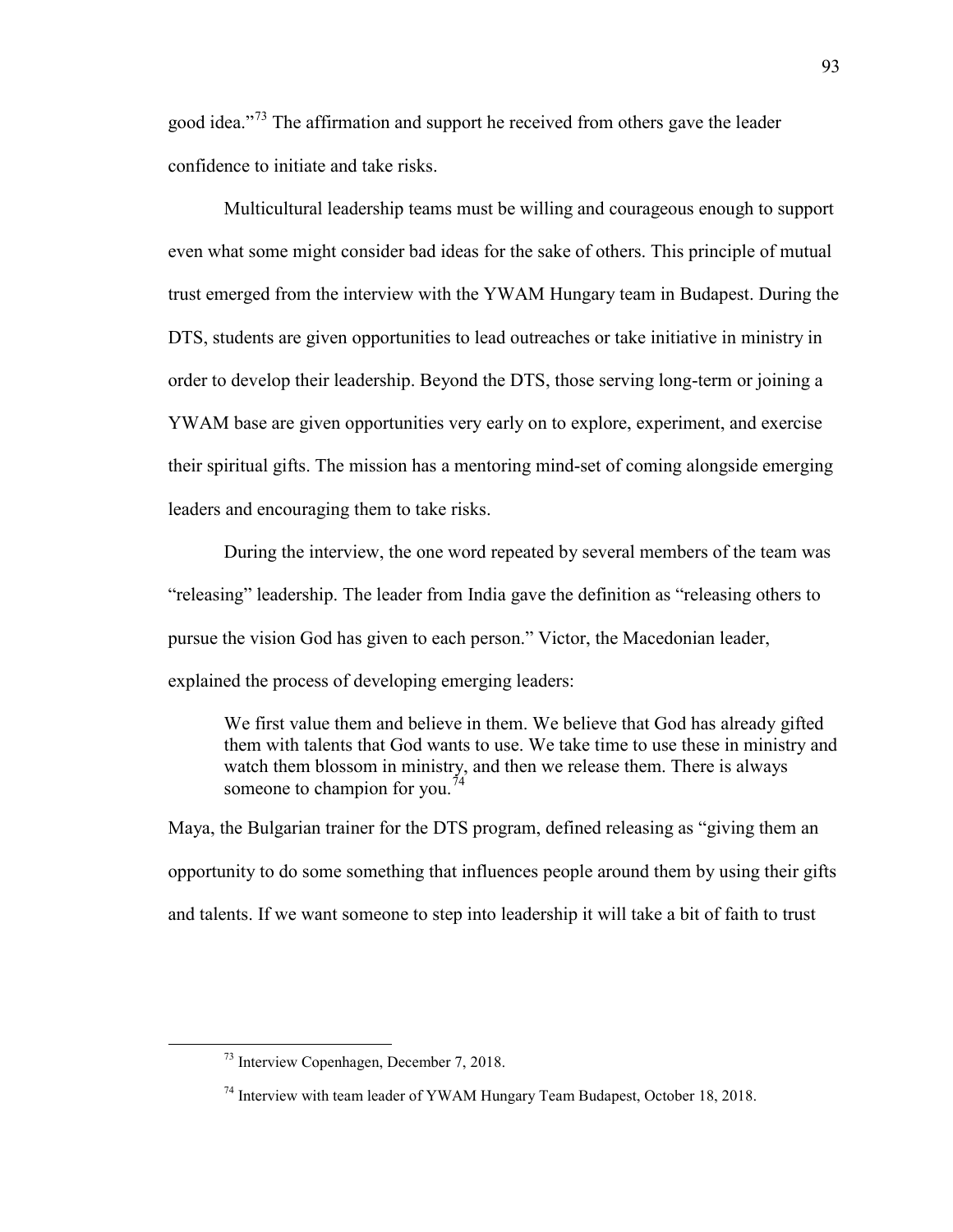them."[75](#page-95-0) The word *release* is found in YWAM's formal vision and values under two of their core values:

YWAM is called to be visionary, continually receiving, nurturing and releasing fresh vision from God. We support the pioneering of new ministries and methods, always willing to be radical in order to be relevant to every generation, people group, and sphere of society.

We believe God has gifted and called young people to spearhead vision and ministry. We are committed to value them, trust them, train them, support them, make space for them and release them. They are not only the Church of the future; they are the Church of today. We commit to follow where they lead, in the will of God<sup> $76$ </sup>

Many of the personal stories and illustrations given by the team in Hungary would confirm that these values are backed up in real behavior. Two of the members invited to the group interview were brand new arrivals to the team, both young girls in their early twenties from Brazil and Germany. Even though they had only been in Budapest for one week and three months, they were already part of the weekly team leader meeting.

Many sending mission agencies and ministries have no core value of releasing leaders but wait until a new or emerging leader has been tested and tried before taking the risk of releasing them. Regarding decision-making and responsibility, traditionally, the leaders with the most tenure or tenacity over time tend to have the most influence, formal or informal, in the team direction and decision-making. Newer members and especially young people are considered too inexperienced or untested to be trusted with leadership until they have spent a longer period of time on the field and have had the opportunity to work under the supervision of experienced leadership. The commitment to trust, support, and release is something unique to YWAM.

<span id="page-95-0"></span> <sup>75</sup> Interview Budapest, October 18, 2018.

<span id="page-95-1"></span><sup>&</sup>lt;sup>76</sup> Youth with a Mission, "Purpose."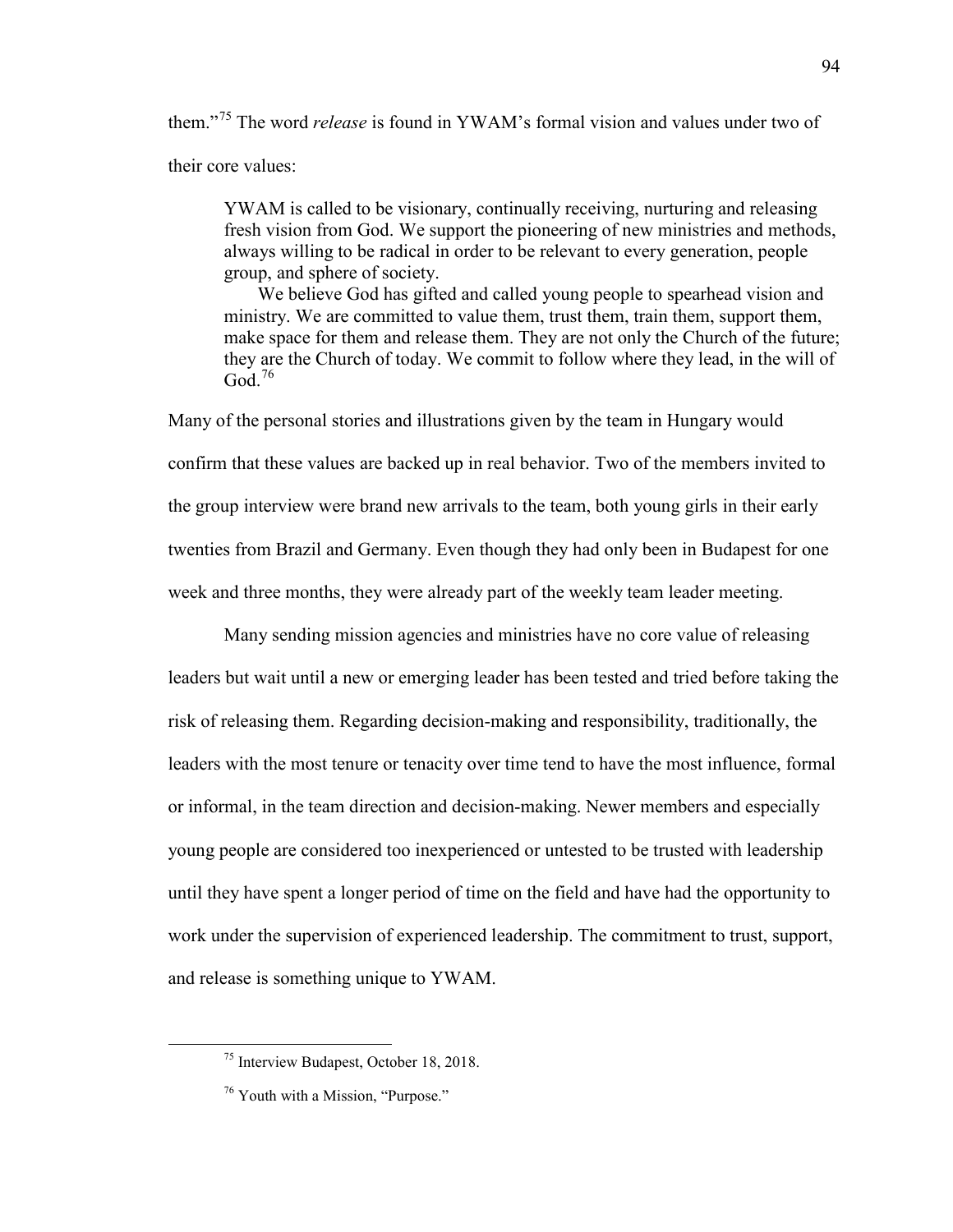One underlying element that encourages the practice of releasing leaders is a spiritual practice of listening to the Holy Spirit for confirmation. One of the factors that emerged from the interview was the importance for the direction and empowerment of leadership from a vital dependency and trust in God. The Trinitarian leadership example that Jesus modeled was a life of dependent communion for every action, direction, and choice of his disciples. Exploring the spiritual dimension of multicultural ministry teams would be an important follow-up study for this research.

This issue of faith and leadership came up in the interview with the intercultural church-planting team in the Netherlands as they responded to the issue of dealing with future orientation and risk. Each culture has a different comfort level regarding the unknown that comes out often in developing long-term strategies or facing financial or other unforeseen contingencies.

The Dutch team leaders explained that the future of their part-time staff was dependent on raising outside funding and the budget only guarantee salaries for one year. Johannes explained his rationale: "We gave everybody a contract for a year because we are not sure we have funding for the next 10 years, so we trust the Lord, but we play it safe."<sup>[77](#page-96-0)</sup> The African leader responded in Dutch, and Johannes translated for him: "He thinks that's unbelief."

The same quality that enables a team to trust a new leader or a young person is needed for managing risk. The challenge on a multicultural team is that each person and culture defines *safe* differently. The researcher followed up the question by asking, "How

<span id="page-96-0"></span> <sup>77</sup> Interview Rotterdam, December 5, 2018.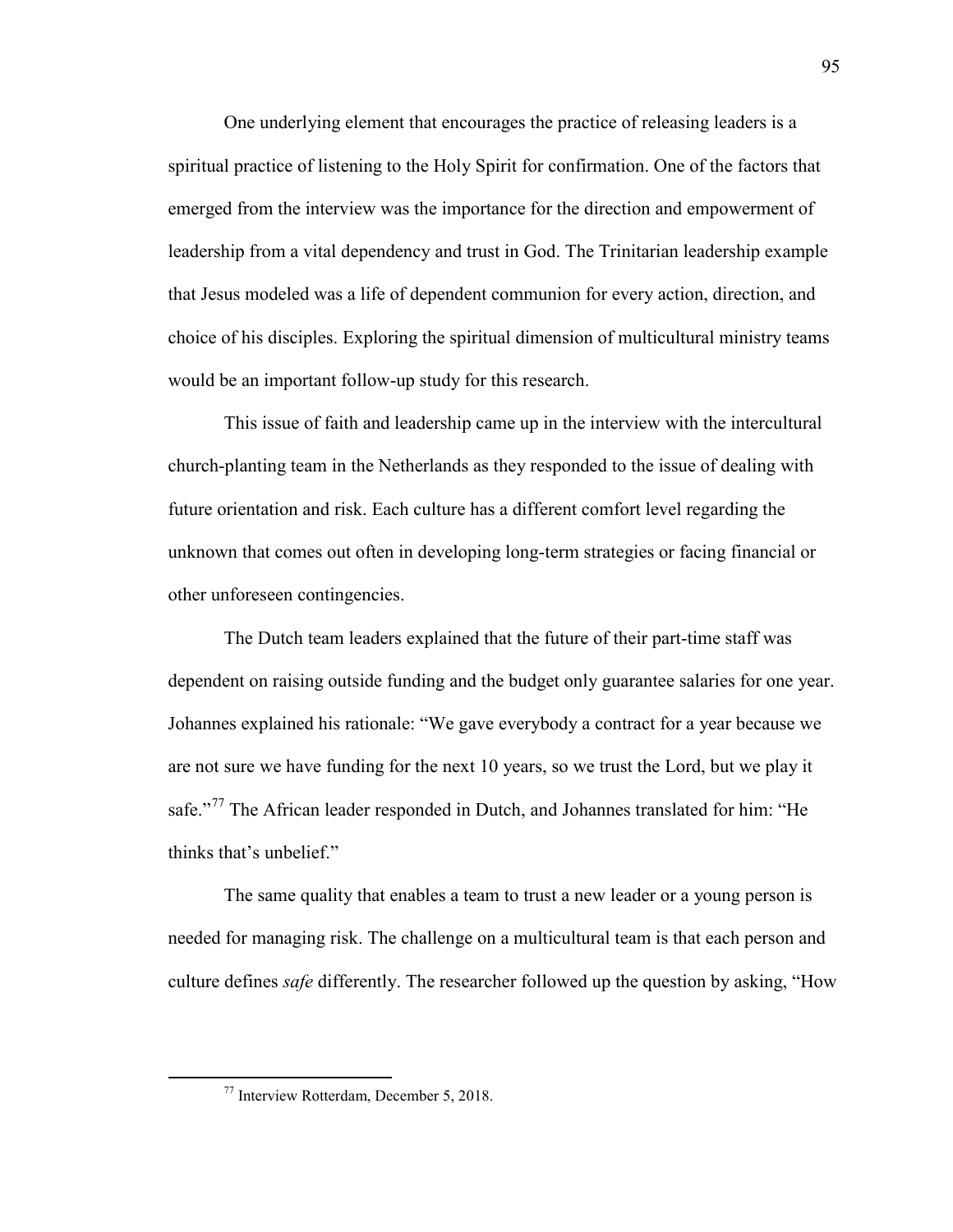do you balance playing it safe and trusting God?" The African leader who had expressed a variant understanding of risk expressed further,

The good thing about a multicultural team, there is a balance. When people are going to be too safe, then there will be others who say, "No, we have to have faith here and we have to trust in the Lord." We become sharp in some areas where we are lacking. There is a balance because you can play it too safe or you can have a lot of faith but there are a lot of risks that you cannot avoid in your organization. So we need someone who has a lot of faith and some who have safety.<sup>[78](#page-97-0)</sup>

The principle for a multicultural ministry team is living in the tension by striving for a balance between faith and risk and the ability to discuss the differences without spiritualizing one's cultural or even theological position or looking down on someone's comfort level as lacking faith. Leaders who prefer extensive planning might look down on those who risk as reckless, while those who resist change or risk may be considered faithless. As team members share a wide perspective regarding future orientation, a multicultural team must wrestle with varying levels of uncertainty that go beyond personal or cultural comfort zones. Trinitarian leadership allows the Father, Son, and Spirit to lead God's people and trust him together do greater things than could have been achieved alone.

<span id="page-97-0"></span> <sup>78</sup> Interview Rotterdam, December 5, 2018.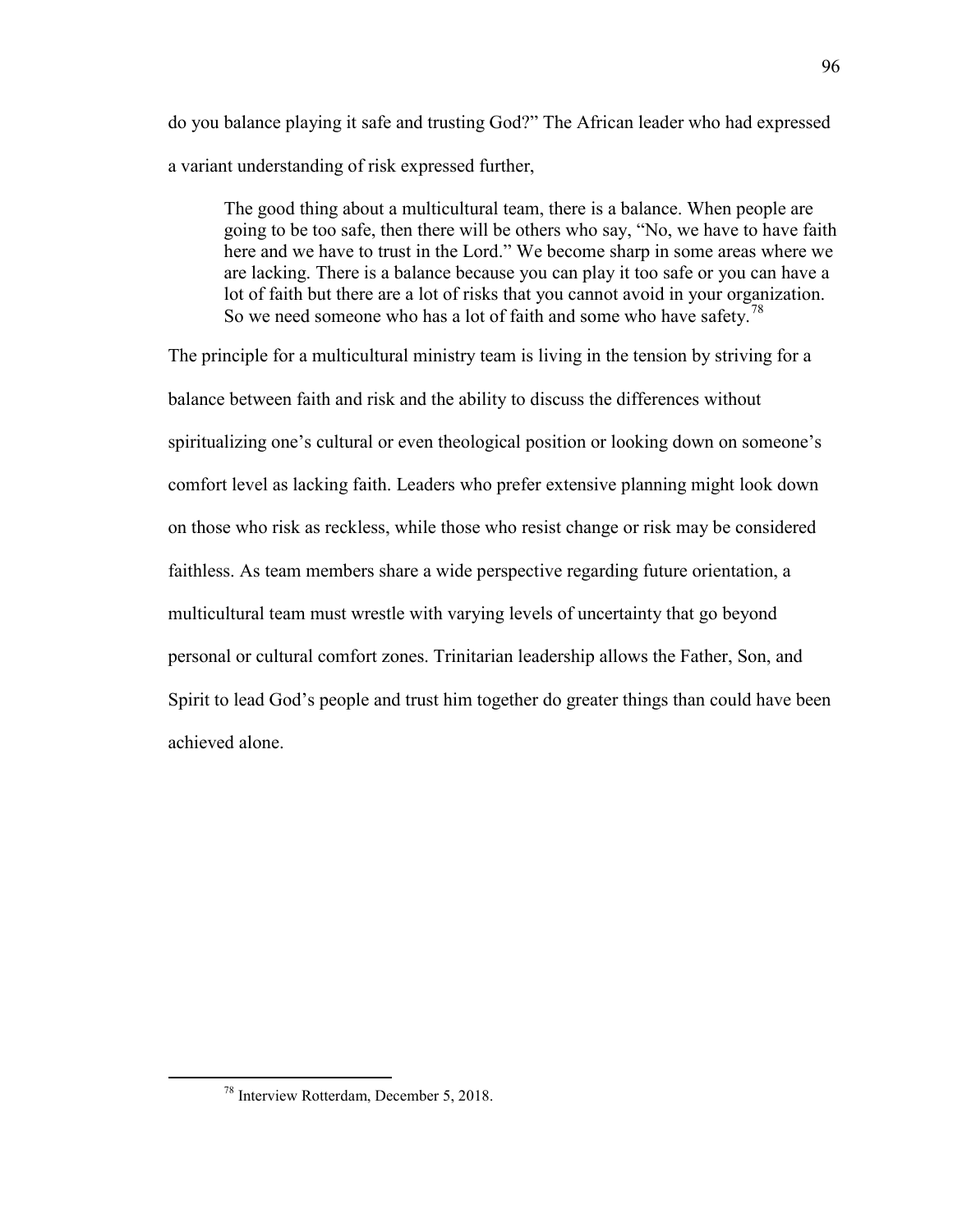## CHAPTER 6

## EVALUATION OF THE PRESENT STATE OF LEADERSHIP DEVELOPMENT

### **Conclusions**

Many mission organizations continue to focus on developing leaders for monocultural settings even though this reality represents a shrinking minority of ministry contexts. Understanding cross-cultural dynamics is a nonnegotiable area for leaders working in organizations and churches today. Intercultural competence is vital in order for organizations and churches to survive in multicultural environments. Developing healthy multicultural teams in a world struggling with conflict, racial prejudice, gender violence, and socioeconomic injustice is a much-needed distinction for churches to demonstrate to a fractured world.

While the worlds of business, sociology, and anthropology have much to contribute regarding the kaleidoscope of cultures and the clashes that occur when these groups interact or try to work together, these disciplines cannot really answer how cultural and personal transformation is produced. Assessment tools, consulting, cultural intelligence seminars, diversity training, and role playing are helpful exercises and tools, but they do not create the deep-seated change that needs to take place for two or more cultural groups to work together harmoniously and productively while maintaining a sense of their own identity, voice, and contribution.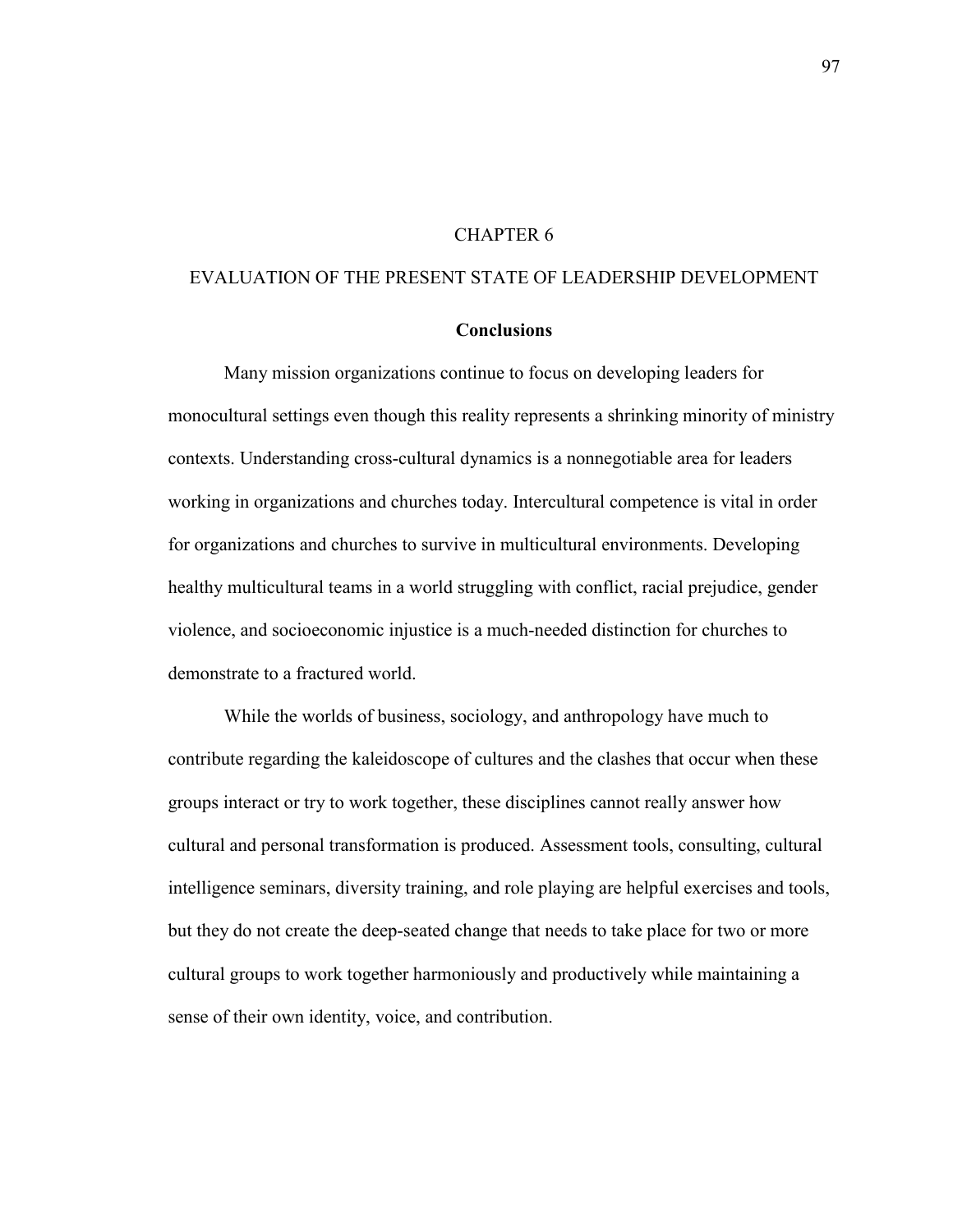Too often multiculturalism has been pushed upon others with an idealistic desire or agenda of creating diversity. The failed campaign for a creating a common European identity by the EU is a warning that peoples and nations will not jettison their cultural identity no matter what the financial reward is for joining a common market. The current rise of populism and nationalism in many countries is a reaction, in part, to this fear over a loss of identity. The addition of a million more foreigners in one year only stoked the flames that were burning in many regions of the continent. At the end of the day, Italians, Hungarians, Dutch, Germans, and Brits all want to protect their national identity and interests. The same could be said for the immigrants, asylum seekers, and refugees who do not leave those living in this modern world of migration much hope for shalom.

This study began with the starting point of theology, not because the doctoral program at Bethel Seminary required a spiritual and theological foundation for theory and practice but because the researcher believes deep personal and cultural change is only possible with an understanding of the nature of God and humanity. Without this solid foundation, the motivation to adopt servant leadership, respect human dignity, or relinquish rights for the sake of the common good will fall flat because they have no substance. Selecting a potential leader primarily because of diversity is not the answer because multiculturalism is not the ultimate goal. The character and heart of the leader is more important than the color of the skin, so the spiritual dimension of leadership cannot be overlooked because that is the basis from which something new can be created.

Furthermore, the development of Trinitarian leadership was the model chosen for those within the faith community because the majority of Christian leadership material reflects many of the individualistic, cultural notions of leadership rather than considering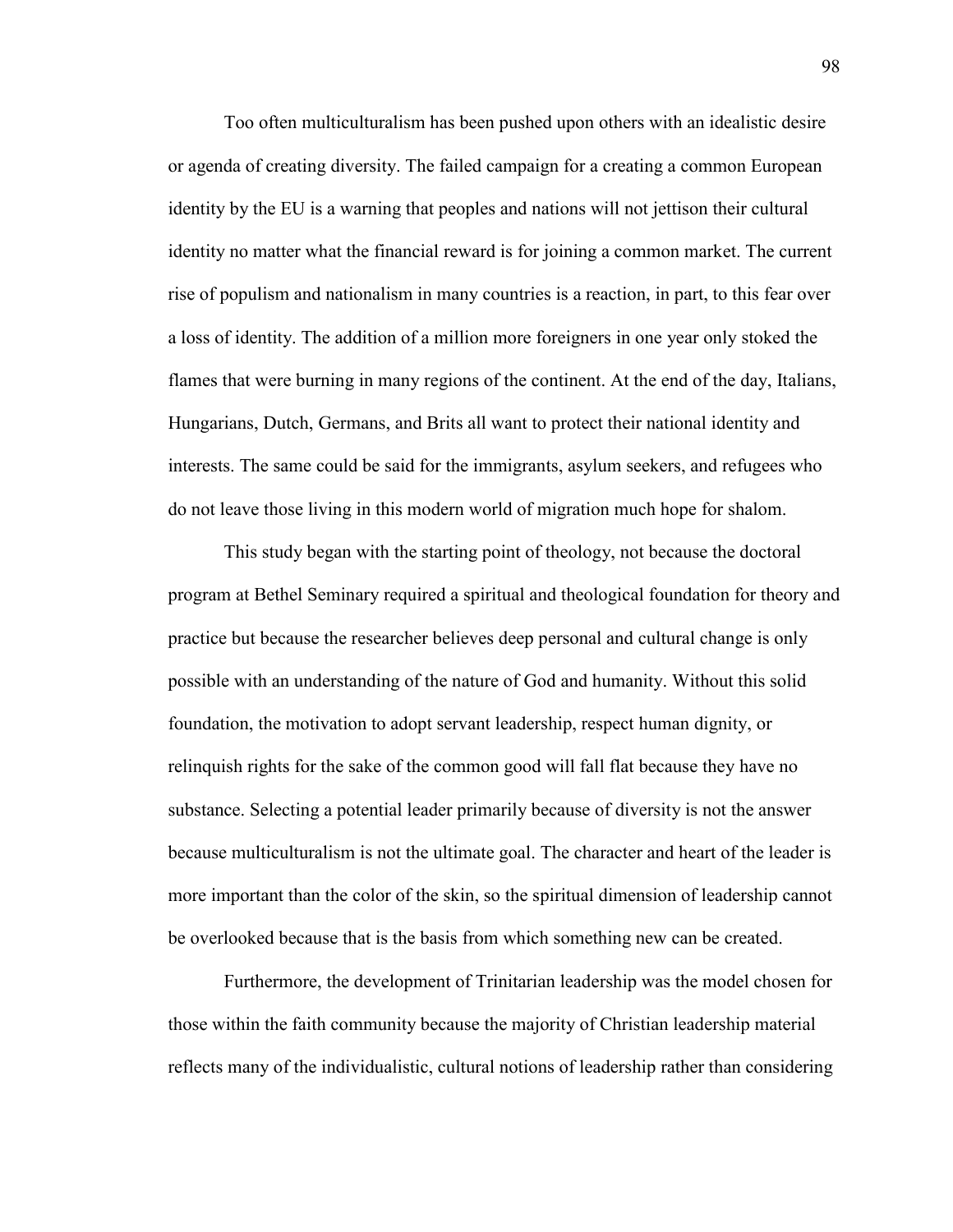the communal, shared leadership and mutuality that the Father, Son, and Holy Spirit revealed and fleshed out in the real world. Leading like the Trinity is good news for a multicultural world because relational unity does not eliminate distinctions. The picture of community within the Trinity offers a place of belonging and oneness that is inviting. The shared leadership and mutuality of the Trinity is others-centered and outwardfocused rather than being self-centered and self-protecting. Finally, the indwelling power of the Trinitarian God within believers offers the transformative power to break individuals out of their ethnocentric ways of thinking. The Holy Spirit gives the courage for his people to cross boundaries of culture and create a kingdom culture that exhibits reconciliation, humility, and shalom in a broken world.

Sadly, a majority of the churches do not reflect these kingdom values and identity but instead have defaulted to their ethnic or national identity and are afraid or unwilling to embrace those from different socioeconomic or cultural backgrounds. Mark deYmaz, founder of the Mosaix Global Network, has been one of the champions in the United States for multiethnic church planting and leadership. In their research in the book *Divided by Faith*, sociologists Michael Emerson and Christian Smith found that 86.3 percent of all churches in the United States are currently segregated with more than 80 percent of their membership representing a single race or ethnic group.<sup>79</sup> Since 2001, the percentage of churches having at least 20 percent diversity has risen from 7.5 percent to 14.4 percent among Protestant evangelical churches, but attitudes have not changed. Another recent survey found that two-thirds of American churchgoers (67 percent) say their churches have done enough to become racially diverse. Less than half of the

<span id="page-100-0"></span> <sup>79</sup> Mark DeYmaz, *Building A Healthy Multi-Ethnic Church* (San Francisco, CA: Jossey-Bass, 2013).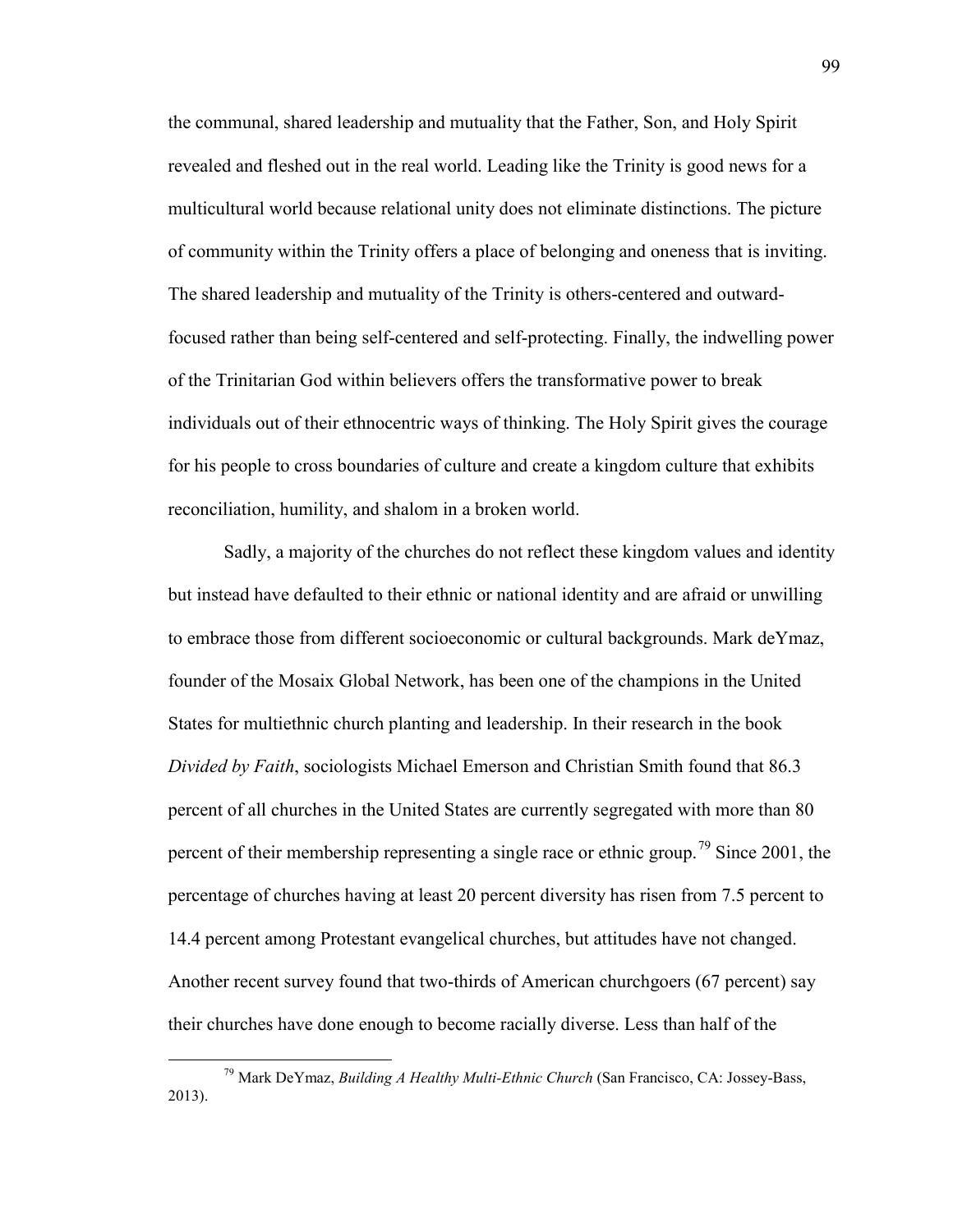respondents think their churches should become more diverse. Those are among the findings of a study of church segregation by Nashville-based LifeWay Research. Researchers surveyed 994 churchgoers who attend worship at least at holidays or more often about race and the church. They also surveyed 1,000 Americans as well as 1,000 Protestant senior pastors.<sup>[80](#page-101-0)</sup>

While these estimates are reflecting demographic realities in the United States, the same phenomenon is true in Europe. The skeptical world wonders if anything is distinctive about Christian community. Meanwhile, newly arriving Europeans are longing to see, experience, and be invited into true Christian community. There are churches, charities, and parachurch ministries serving in the continent of Europe who are going against the mainstream culture and public discourse to engage and embrace strangers at their doorstep. Some missions, such as YWAM, have a 60-year tradition of intentionally building and sending the nations together in multicultural teams and have demonstrated a solid track record of creating a shared culture that connects and compels them to continue to grow and reach the places where the gospel has yet to be taken.

Other ministries, such as Indre Mission, with a longer 150-year history, have been involved with intercultural ministry since the early 1980s, serving as a bridge to Danish churches to train them to integrate and change their largely homogeneous congregations to reflect the diversity of peoples in Denmark. The Intercultural Christian Centers are providing platforms to serve those who have been forcibly or voluntarily displaced, but more needs to be done for Danish churches to become multicultural. Hans Henrik Lund

<span id="page-101-0"></span> <sup>80</sup> Bob Smietana, "Sunday Morning Segregation: Most Worshipers Feel Their Church Has Enough Diversity," *Christianity Today*, 2015, accessed December 2, 2018

https://www.christianitytoday.com/news/2015/january/sunday-morning-segregation-most-worshiperschurch-diversity.html.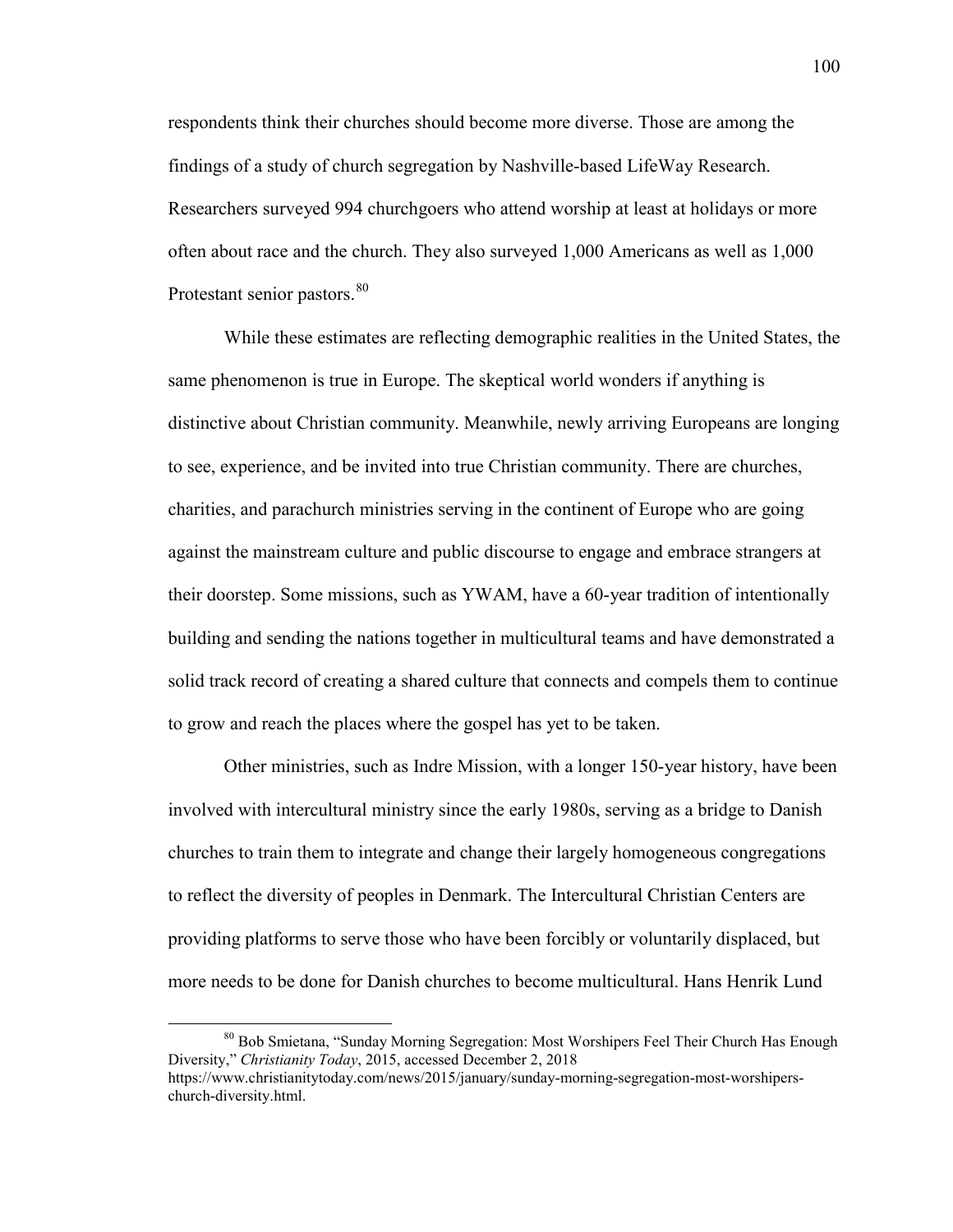believes that migrant believers are the hope for Christianity in Europe. In many counties in Europe, aging congregations and dying churches are the majority, while the church is growing fastest in the Global South, the region of the world from which immigrants and refugees originate. Hans estimates that 60 percent of all church attenders in Copenhagen are migrants. In Denmark, demographic studies have identified 283 migrant churches. These multiethnic churches are young and dynamic and changing the wider society. For the last five years, the Prayer for the Nations three-day event in the capital of Copenhagen has mobilized thousands of members from churches, migrant and ethnic, to pray for the nation. The Danish minister of culture was shocked to see so many Christians of other cultures praying for Danes and waving the national flag. He publicly announced, "Please come and fill our empty churches, come and revive our faith."<sup>[81](#page-102-0)</sup>

The 20-year-old Dutch network Intercultural Church Plants is gaining momentum to expand across Europe. The existence of thirty multicultural churches creates a level of credibility for a new model of church. As their vision expands, the researcher hopes that this dissertation and the discoveries made along the way will contribute to the development of more multicultural ministries characterized by self-emptying humility, relational unity, mutual deference, and missional focus. These qualities must be modeled in real life not learned from a book or conference, and they are not reproducible with an easy how-to guide to create a dynamic and diverse community. Every leader must to do his or her own work in the context of others through the power of the Holy Spirit. Within the European examples illustrated in the study is a new way of relating, leading, and loving that is desperately needed in the church today.

<span id="page-102-0"></span> <sup>81</sup> Hans Henrik Lund, quoting Councilor of Culture Pia Allerslev, Copenhagen, June 2015.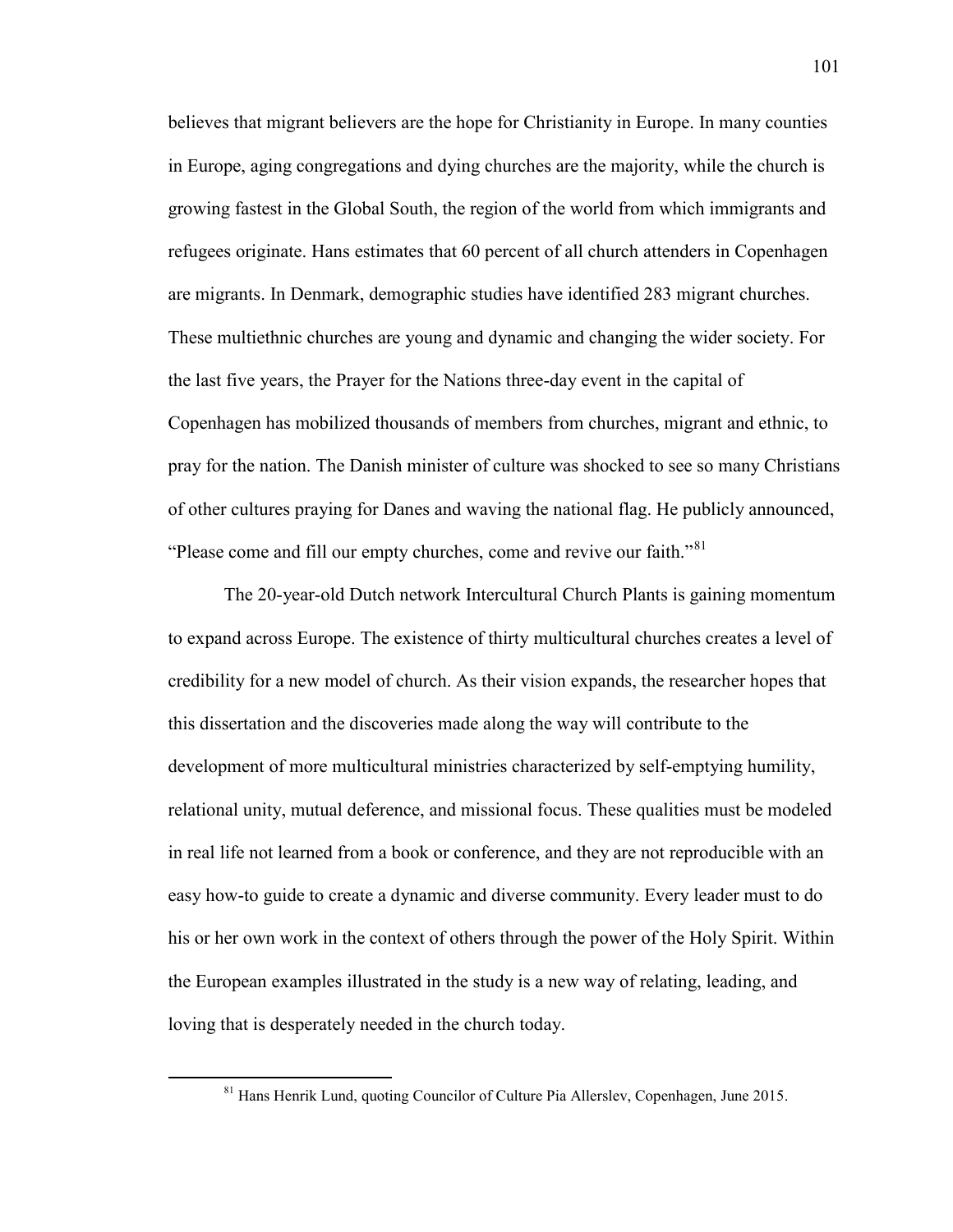### **Recommendations**

The timing of the research on multicultural leadership training is a convergence not only of missiological and global trends needing to be addressed. In addition, several ministry leaders in Europe, mission sending organizations, and Christian educational institutions are asking the same questions and seeking a common vision. The task of equipping and training leaders in the new Europe demands an approach involving more than just one leader, agency, or institution. Many are convinced that business-as-usual training methods and models will not be sufficient in this new environment.

As Senegalese pastor and mentor Moussa Diouf explained several years ago, "When God wants to do something, he doesn't give His vision to one person, He sends it down like rain upon many. As leaders, the thing we need to do is to look for where the ground is wet, because that is when He will reveal and confirm His vision."<sup>82</sup> Following the research and interactions with several leaders in Europe, the ground is wet and organizations are ready to do something new that only God could orchestrate.

The backdrop and platform for multicultural leadership training is taking shape as several agencies from around the globe are converging on developing a core curriculum and training teams. They are also developing a process for equipping local churches, cross-cultural workers, and migrant leaders who are not the mission field but who become the mission force that will reach those who have been forcibly displaced living in Europe. The perspective is viewing refugee believers and migrant Christians as part of God's redemptive plan for reaching the unreached and reviving the church in Europe. The trainees will be candidates from around the globe serving in migrant ministries who are part of the HowWillTheyHear Campaign. The intended audience is also the European

<span id="page-103-0"></span> $82$  Moussa Diouf, conversation with the researcher, December 16, 2013, Senegal.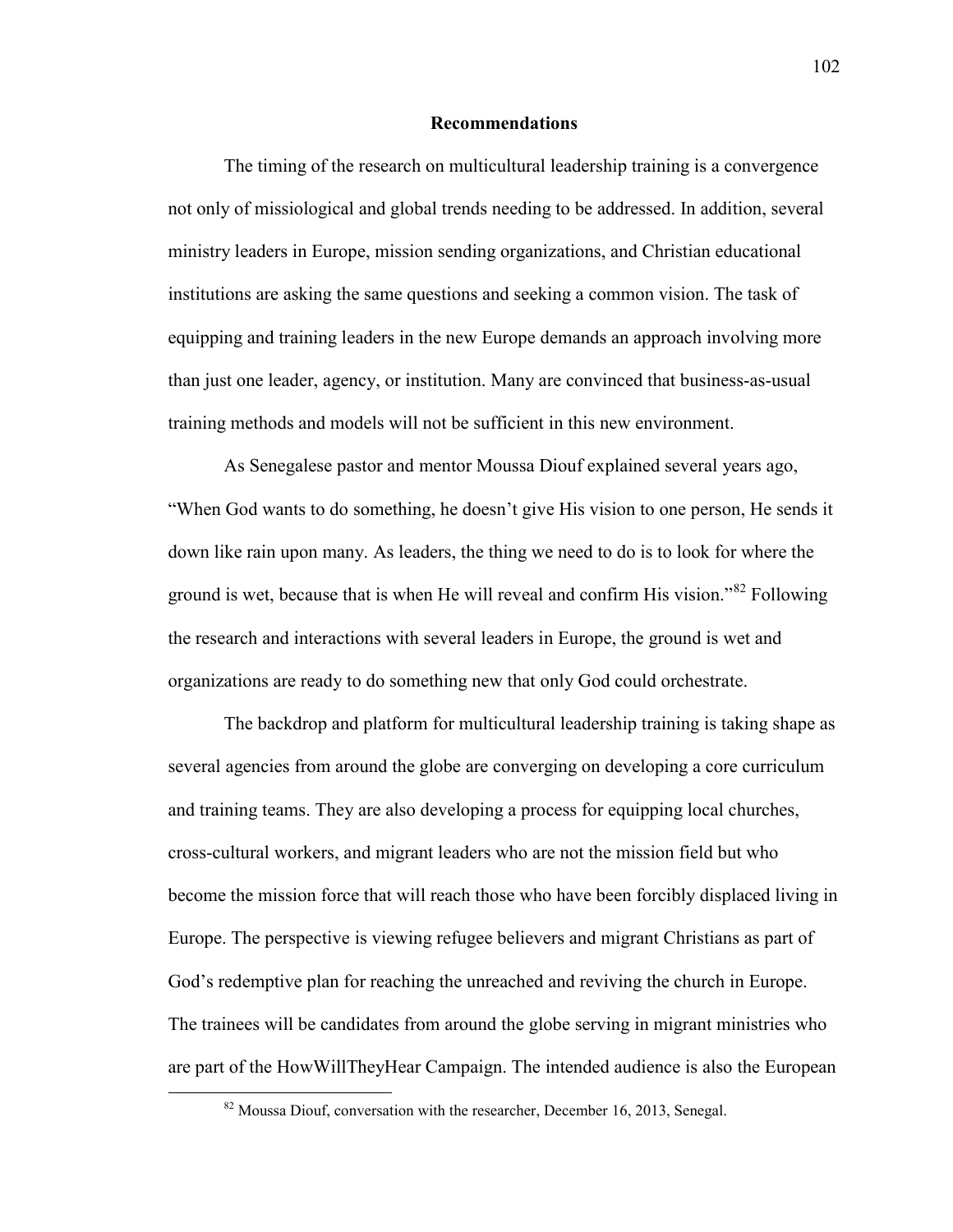local pastor and grassroots leaders who may be working cross-culturally in their own cities but have never been formally trained. The third group includes migrant leaders who are now serving among migrant and marginalized peoples in Europe, such as Iranians, Afghans, Arabs, Africans, and South Asians who have much to contribute in a multicultural learning environment. The training would combine people from these three groups into multicultural learning communities to contextualize their training wherever they are currently serving.

A formal training initiative is in the process of being launched in several European cities beginning in 2020. Currently Frankfurt and London are the initial cities for launching urban migrant ministry training centers that serve a number of sending agencies and local churches. Over 100 migrant ministries in Europe could come to learn within the context of refugee camps, community centers for asylum seekers, safe homes for trafficked women, holistic development programs within ethnic immigrant communities, and multicultural church plants.

The challenge of discipling leaders and developing churches among Muslim background peoples living in very multicultural urban environments demands focused and specialized training. The proposal is part of a larger missional training process for on-field training for migrant ministries involving six core components: discipleship for Muslim background believers, integral mission and holistic ministry (e.g., trauma care, job skill training, education, and anti-human trafficking), missional and urban church growth, language learning (primary and secondary), multicultural leadership training, and spiritual formation of the leader.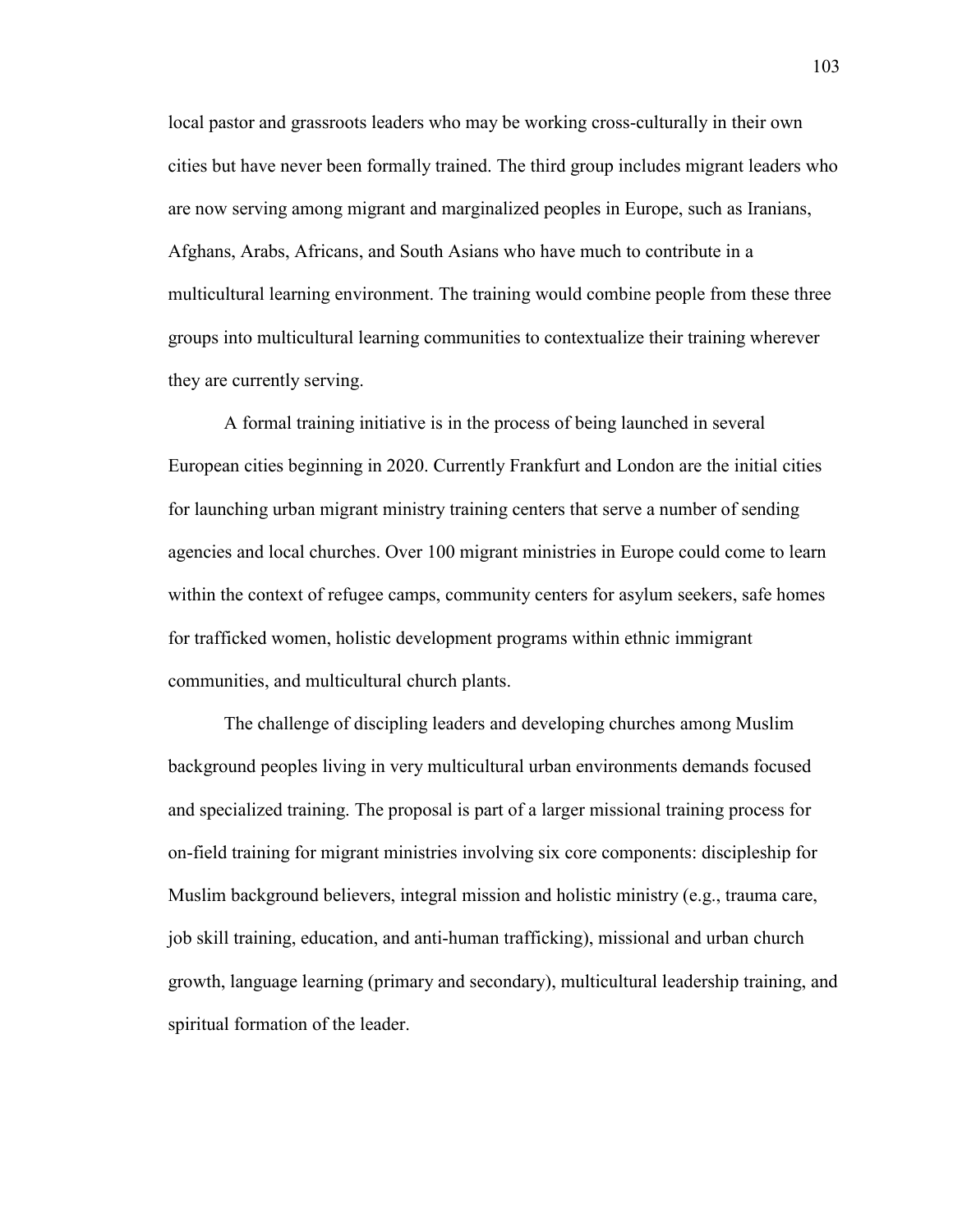For example, in Frankfurt, Greater Europe Mission is working with Mosaik Network to plant new faith communities and train monocultural German churches to become multicultural. Persian and Arab ministry trainers are already serving in several cities, but establishing Urban Migrant Ministry Centers is part of a long-term strategy. When new workers join the HowWillTheyHear campaign, a facility and core team has been established for training cross-culturally and planting innovative churches that integrate diaspora people and initiate multiethnic ministry models. Recruiting German and other leaders, including missionary and migrant, would be the ideal mix of cultures for the training center to serve the city, local churches, and sending missions.

In London, the groundwork is being laid for multi-agency, multiethnic and multiskilled teams working in partnership with United Kingdom and migrant churches. One of the partners in the Middle East, CV Global, is sending between 200 and 300 workers to Europe for one- to three-month stints to minister to migrant peoples and refugees in Arabic. The Global South is sending a wave of diaspora missionaries in Europe. Through SIM Middle East, as well as European-based missions, the three-year mobilization goal is to raise, equip, and send 100 new long-term missionaries serving in migrant ministries in Europe.

#### *Elements of Multicultural Leadership Training*

### **Multicultural Training Team**

The training team will be diverse and representative of the major cultural clusters of the diaspora peoples. Experienced trainers will include Arab, Persian, African, and Asian leaders alongside Europeans and North and Latin Americans to embody the multicultural principles being taught to others. Formal partnerships are already signed to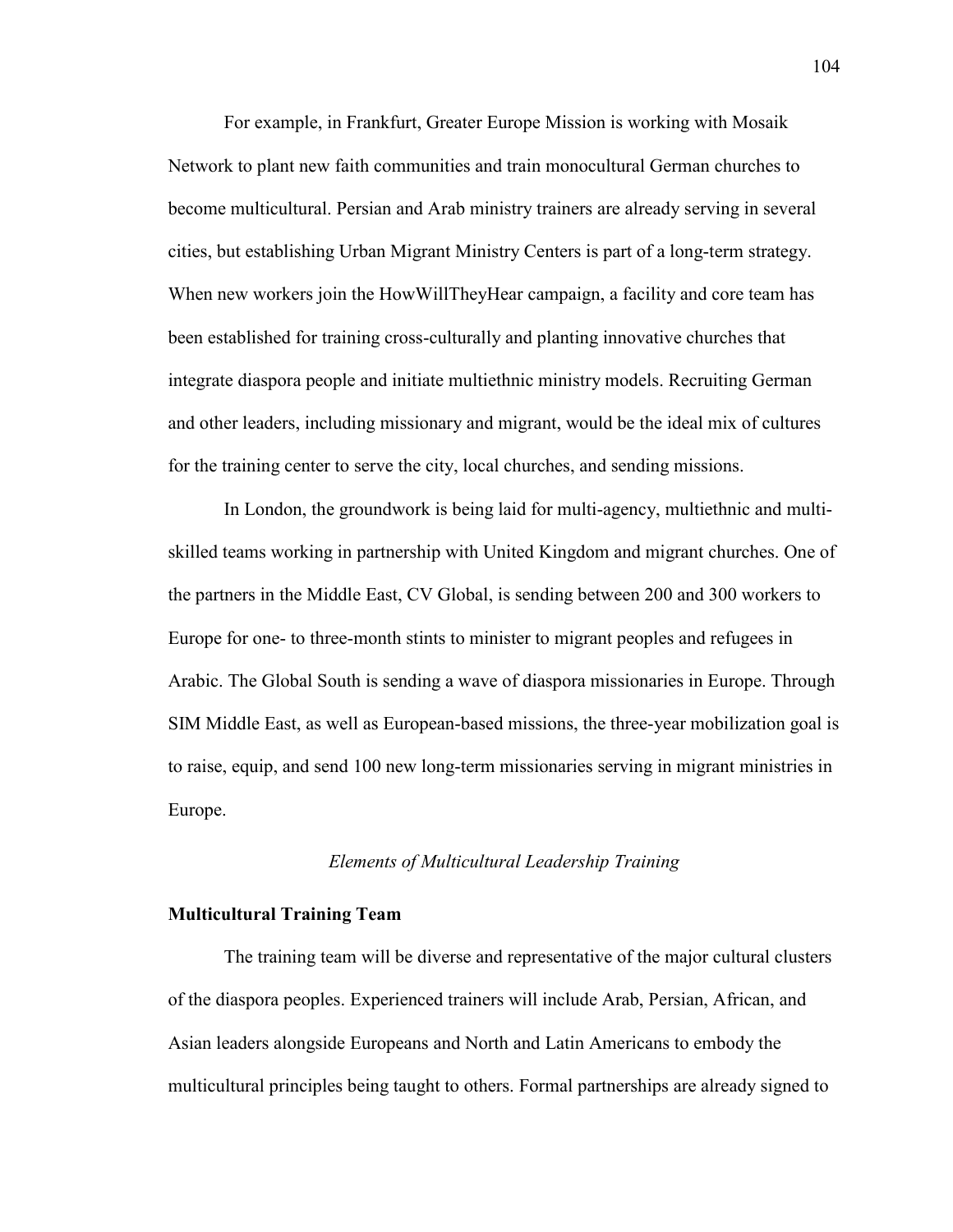designate a team of qualified trainers who can provide the diverse perspective needed for those entering complex ministry environments.

### **Multilingual Training**

Training intensives will be offered in a variety of languages (e.g., German, English, Spanish, Dutch) so that native-born and foreign-born leaders can be equipped simultaneously. For those students whose language proficiency is not strong, supplemental courses, discussion groups, and assignments will be provided in Farsi and Arabic to ensure comprehension and contextualization. Parallel classes could be organized by language for the newly arrived refugees or new migrant believers, but combining groups into the main European language is ideal for long-term integration.

### **Multi-Modular Training**

Many of the trainees are working full-time or serving in ministry bi-vocationally, the training duration will be modular to enable local leaders and those migrant leaders who may be prevented from extensive travel within Europe to receive training in how to lead alongside others from a variety of cultural backgrounds. A majority of the potential trainees are dispersed throughout various cities in Europe, each of the trainings will begin with an extended weekend intensive in order to build a sense of community and understanding prior to learning together.

## **Multi-Site Training**

Many of the European volunteers and ethnic pastors are bi-vocational and limited in time, budget, and travel, trainings will be organized at local venues, schools, or churches close to major public transportation hubs. Evening classes and weekend intensives will be the main time for training, but weeklong courses will be offered three

105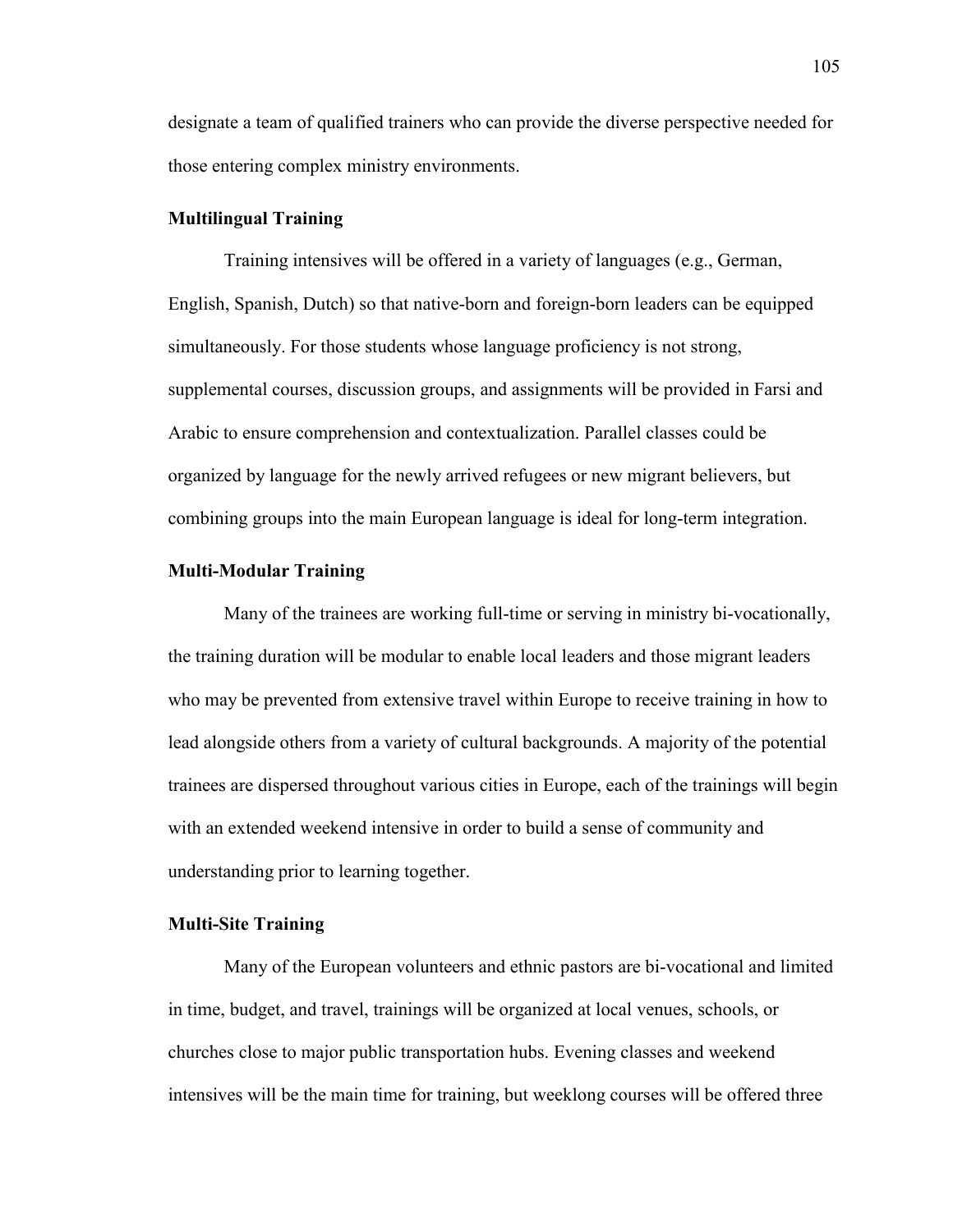or four times a year (fall, winter, spring, summer). The fall and spring will be mainly for forming new learning communities. The winter and summer will be focused more on ministry practicums and assignments in various ministries—church plants, community centers, literacy campaigns, and family camps.

#### **Multi-Mentor Training**

The training will strive to build a learning community of cohort groups that are formed to reflect and respond to others over a one- to two-year process. An assigned mentor or mentors will follow up with each cohort and provide coaching, encouragement, and support in their place of ministry. Larger regional workshops and weeklong summer intensives will be planned to delve more deeply into topics, but this multicultural training initiative will not be a series of seminars or a conference. It will rather be an incubator or learning laboratory for building relationships that will continue beyond the classroom. One of the greatest challenges for this training is developing continuity and community for a dispersed and diverse group. The main strategy will be to develop cohorts that commit to meeting together for one to two years. Continuity and community is a key element for multicultural learning to take place.

### **Multi-Pathway Training**

For the training to equip three major target groups—European leaders, migrant leaders, and missionaries, a variety of levels and pathways will be offered for entering into the program. Some may only be able participate on a limited basis while others may be interested in more formal academic training. Providing options from accredited colleges and schools may result in more students, possible income source, and focused commitment, but specific partnerships with academic institutions in Germany, the United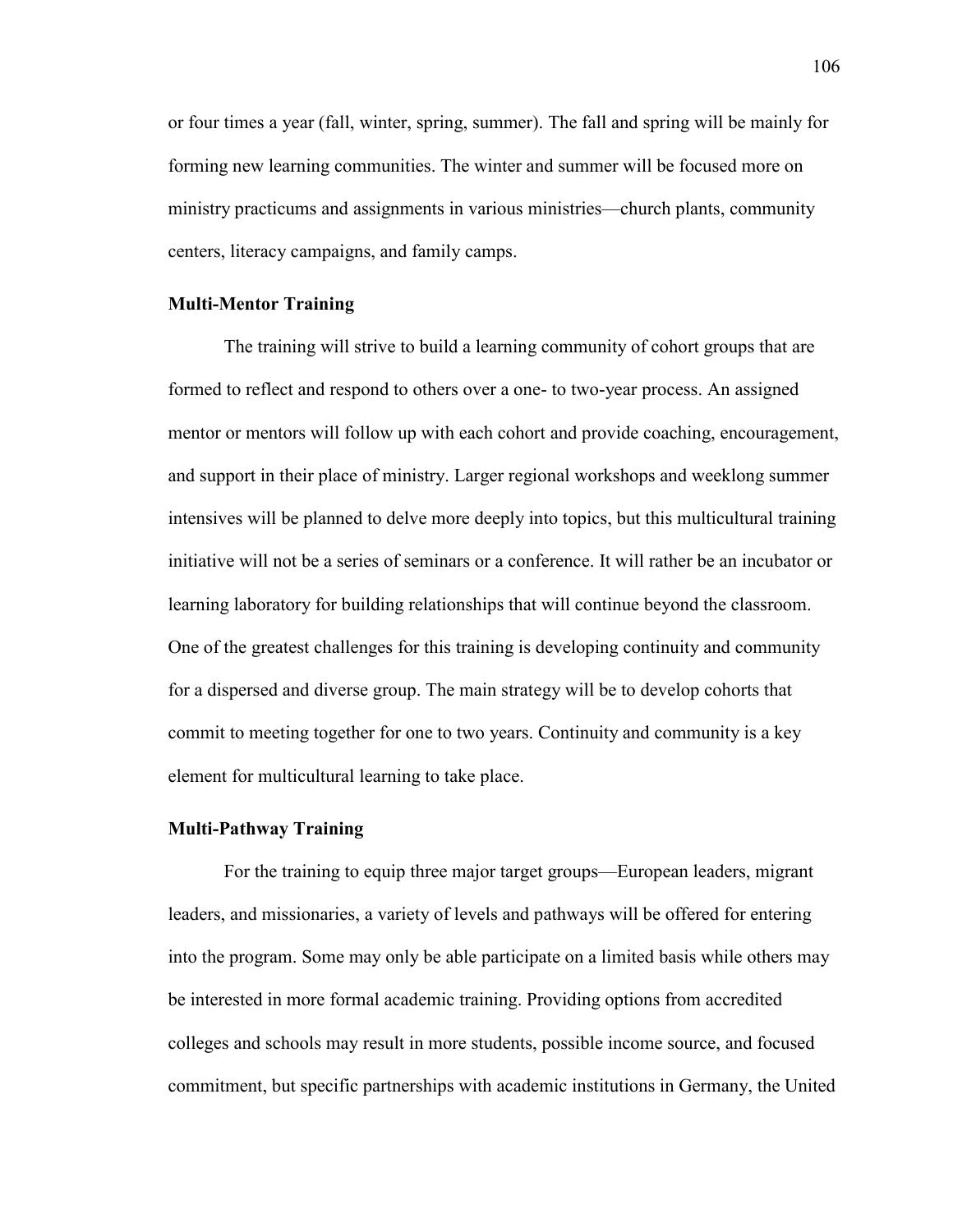Kingdom, and the United States need to be developed. Keeping the costs low will be an important factor for allowing migrant leaders to participate. Missionaries raising support could also raise funding for on-field training or professional development. European pastors and lay leaders may be willing to pay for some level of training. A business model would need to be developed because offering training in multiple sites in Europe will demand some income stream, grant, or foundation underwriting for the training.

## *Prototypical Training Group*

The ideal multicultural training group would be people from three or more cultural backgrounds learning and serving together over one to two years. If one-third of the participants could be from European backgrounds, another third would be migrant leaders (e.g., African, Iranian, Middle Eastern), and the final third would be mission leaders from around the world. This multicultural mixture would be a key ingredient for the learning experience to be effective.

### *Proposed Training Process*

Spread over two years, the training will provide a foundation of theological, intercultural, sociological, and practical training for effective multicultural ministry.

## **Stage 1: Building Identity and Community**

Understanding self and others involves a solid foundation of spiritual formation for constructing a biblical sense of identity that transcends cultural boundaries. Theological perspectives of Trinitarian leadership will be introduced. The training will help each individual understand his or her own cultural leadership profile. Cultural intelligence assessment tests, readings, and personal reflections will help them examine deeply their own culturally endorsed implicit leadership assumptions, stereotypes, and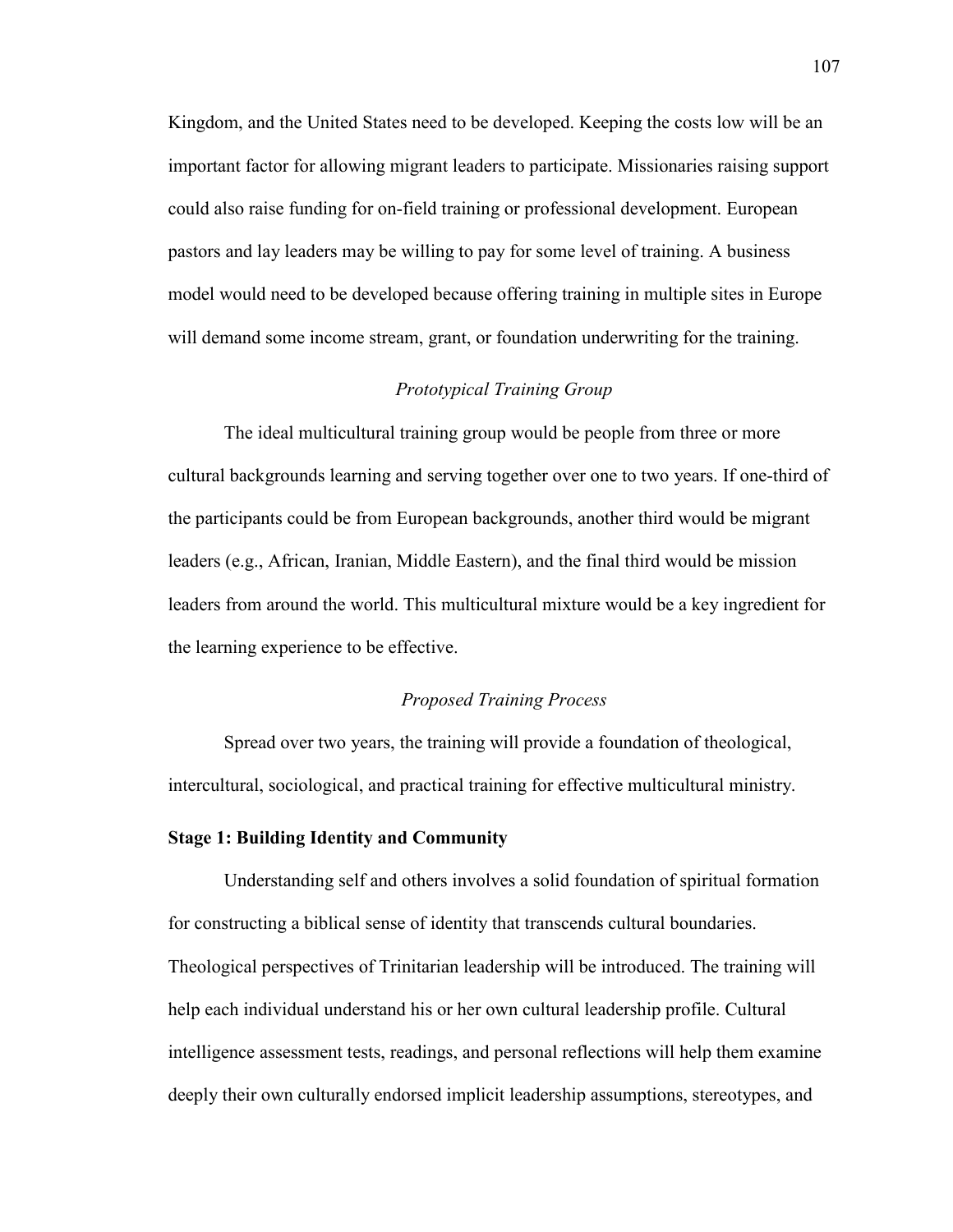beliefs underlying what makes a good leader. For the Iranian, Syrian, African, European and North American, self-assessment is an important step for addressing some of the potential pitfalls and blind spots when working alongside people from different cultures.

#### **Stage 2: Building Unity, Vision, and Common Culture**

The second element in the training will be to understand the cultural leadership of some of the others who are in their cohort or ministry context. Assigned readings, guided group discussions, and listening and interactive activities will enable teams to learn about the various cultural dimensions of leadership. For example, understanding the dimensions of culture can reveal similarities and differences across cultures and give leaders an understanding of how to adjust their leadership styles accordingly. Delving into spectrum regarding individualism, collectivism, power distance, or uncertainty avoidance will illustrate the vast differences among others on their multicultural team and context of ministry. The goal of this phase of the study is to expose and expand leaders' understanding of others and to develop the skill of seeing with a multicultural perspective and adapting to individuals and groups from other cultures.

#### **Stage 3: Building Team Dynamics and Resolving Cross-Cultural Conflicts**

The third phase of the training will be more experiential and hands-on learning. The groups will be challenged to accomplish certain objectives and projects together. Designing, disagreeing, and deciding together will be an opportunity to see how cultural norms and expectations play into a multicultural team environment. Visiting a refugee care center, anti-trafficking safe house, after-school program, or multicultural church plant together will provide learning processes involving action and reflection.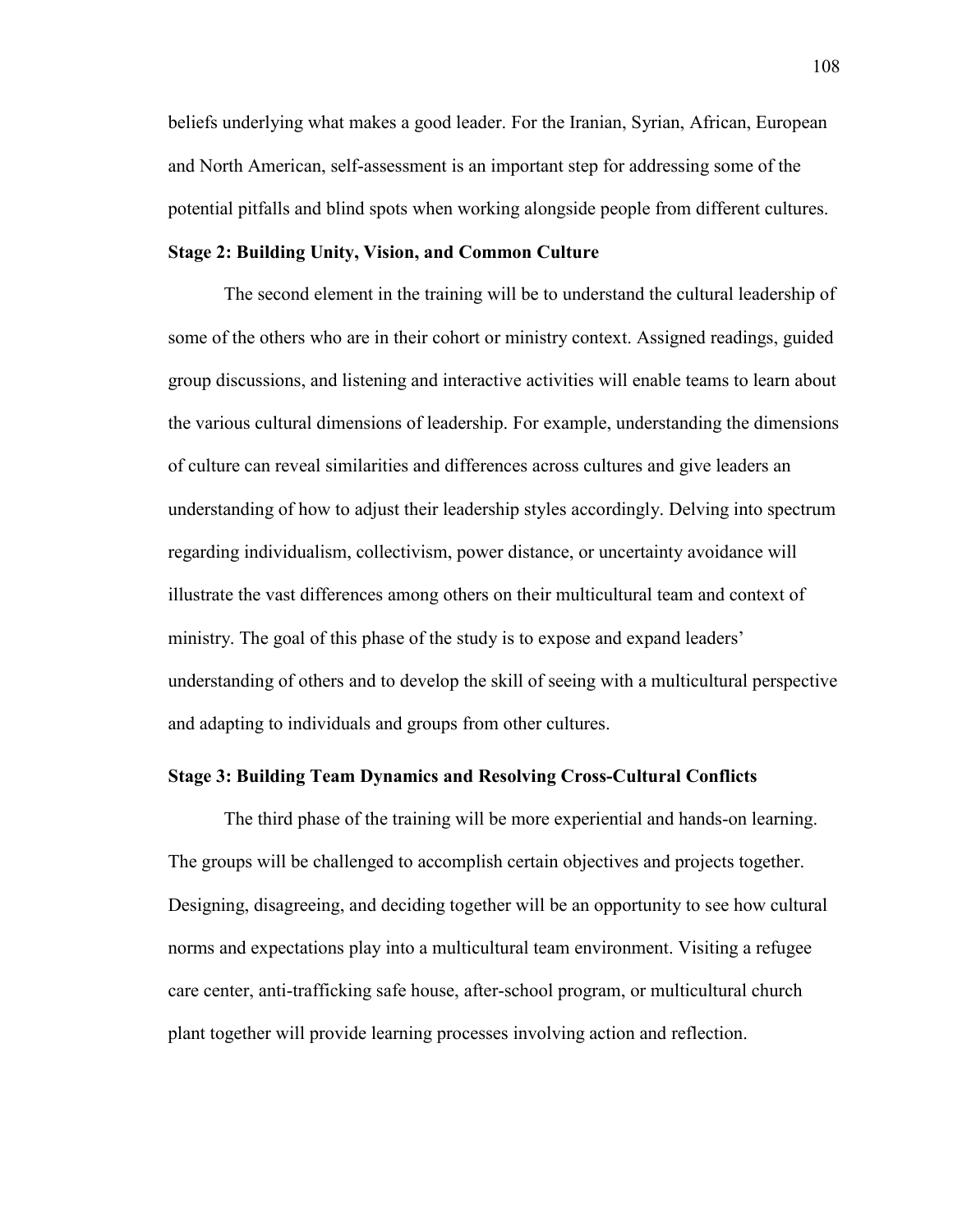### **Stage 4: Missional Engagement**

The final phase of the training would be focused on integration and evaluation of the personal, cultural, theological, and practical ministry learning and discovery process. The cohorts and ministry teams that have been together for a year will have the chance to give feedback and measure their personal and group growth in becoming more effective in a multicultural environment. At this point, the second-year goals and objectives would be determined by each cohort and mentor to continue the learning and development process for the upcoming cycle.

#### *Multicultural Training Resource Toolbox*

In order to provide resources for multicultural ministries, developing an online library of theological, sociological, and intercultural reflection will be an important aspect for strengthening learning before, during, and after the trainings. A platform of digital, audio, and video resources could feature a variety of experience and expertise from different cultures, reflecting on crucial issues regarding intercultural leadership and team dynamics. Offering both online and onsite instruction, ongoing connection with peers and mentors will provide the contextual coaching for those already in ministry and for those newly entering the complex world of multicultural ministry.

### **Strengths and Weaknesses of the Study**

The study of multicultural leadership within the context of migration in Europe was limited in several ways by language as the researcher is fluent in French and English and a majority of the ministries undergoing massive migration are in Germany, Netherlands, and Scandinavia as well as Spain, Italy, and Greece. The interviews were done in English with teams where proficiency and comprehensive levels of certain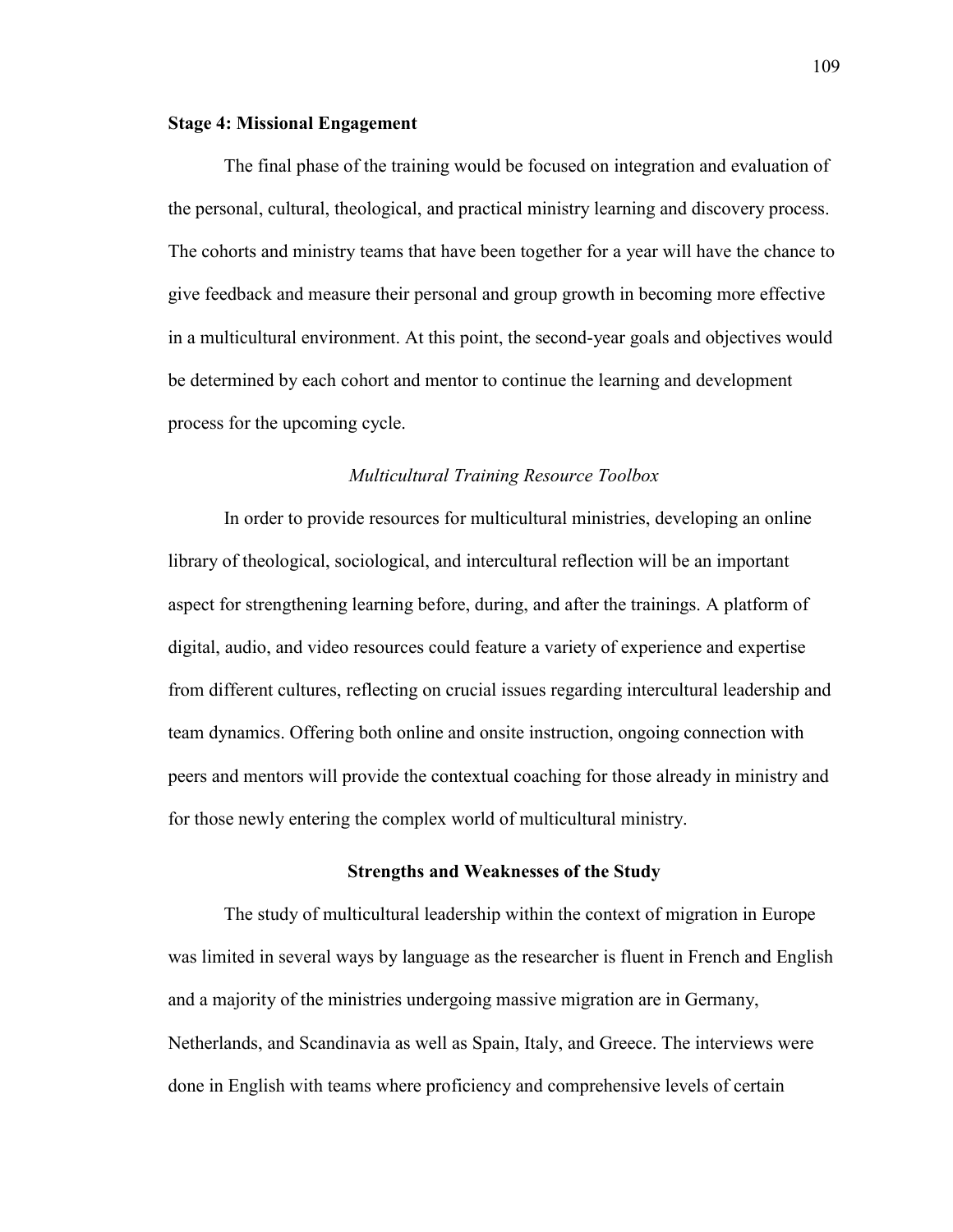members was limited, so the study could have been strengthened if it were offered in Dutch or other heart languages especially as the terminology of leadership and other definitions demanded some translation and potential misunderstanding. In most cases, the interviewer or other team members filled in the gaps, or responses given in other languages were simultaneously translated. More work would have been necessary if these interviews were given in Spanish, Italian, or Greek ministry contexts.

Another weakness of the study is that the teams or organizations were led by Europeans and Western leaders. The study may have benefited by profiling multicultural ministries led by African, Asian, or Arabic leaders to evaluate how the team dynamics worked. The purpose of the study was to research European-based ministries, so a decision was made to limit the target group to those teams predominantly led by European rather than migrant and ethnic leaders. Finding examples of multicultural ministries among Persian, Nigerian, Korean, or Chinese churches is difficult as many tend to be very monocultural, but finding African or Asian churches that are culturally mixed may have resulted in different conclusions.

Finally, the study could have been strengthened with more migrant leaders in the data. Finding ministries in Europe where Syrian, Afghan, or refugees have been given authority to join ministry teams is not impossible, but they are more rare at this stage of the recent migration of 2015 to the present. The researcher was familiar with several monocultural ministries training Iranians, Afghans, Kurds, and even Somalis in languagespecific trainings. Finding them in mixed multicultural teams was more challenging. The study comprised of a fairly diverse group of leaders representing nine of the ten cultural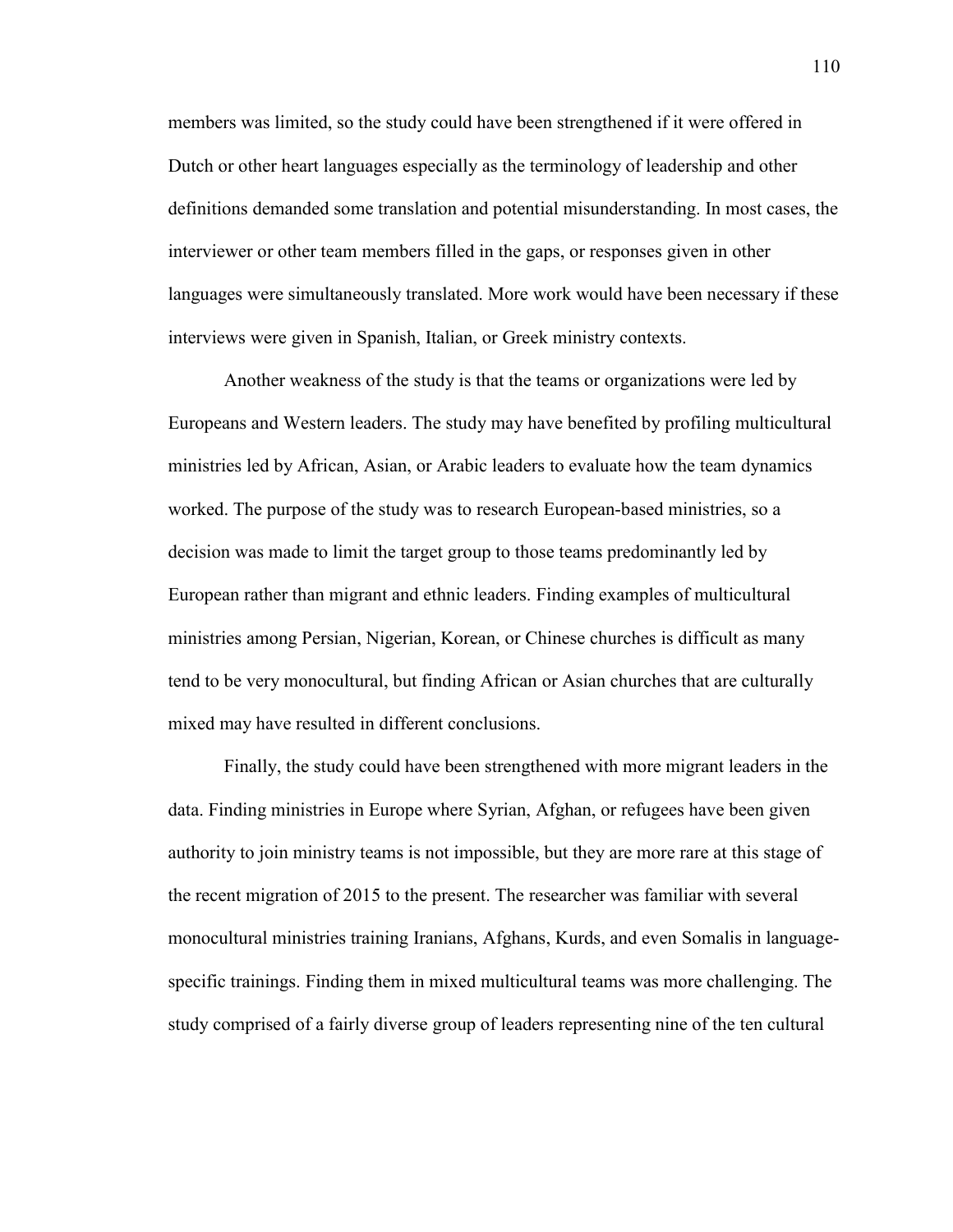clusters in the world, but having more voices and perspectives from the marginalized migrant groups in Europe represented in the sample would have been preferred.

In terms of strengths, the study provided a diverse group of multicultural ministries with extensive experience and demonstrated success in leading a diverse leadership team. The study illuminated core principles behind their interaction and shared culture even though there were varying levels of awareness, intentionality, and training to develop these qualities. The interview process highlighted some of these principles for piloting an innovative program in multicultural leadership training as it was grounded in field-tested ministries with a good track record, credibility, and longevity.

Another strength of the study is that each of the ministries is actively engaging refugee and migrant peoples in their communities and region, so many of the questions and challenges facing raising emerging leaders was a shared concern. For this reason, the findings of this research study were of interest to the present realities and future direction of their own ministry vision and objectives. The researcher found that many of those interviewed were eager to provide input and authentic reflection in order to serve other ministries. Furthermore, many other stakeholders within the mission and European evangelical community are seeking solutions to the massive influx of new believers from diverse backgrounds and the myriad of unprecedented cultural mixtures in ministry. The study is a contribution to a very pertinent discussion regarding the nature of the church and its response to multicultural realities.

The final strength of the study is that it is solidly grounded in theological reflection. Trinitarian leadership is the key to multicultural ministries because it centers on identity and community. Furthermore, the concept includes a missional sending as a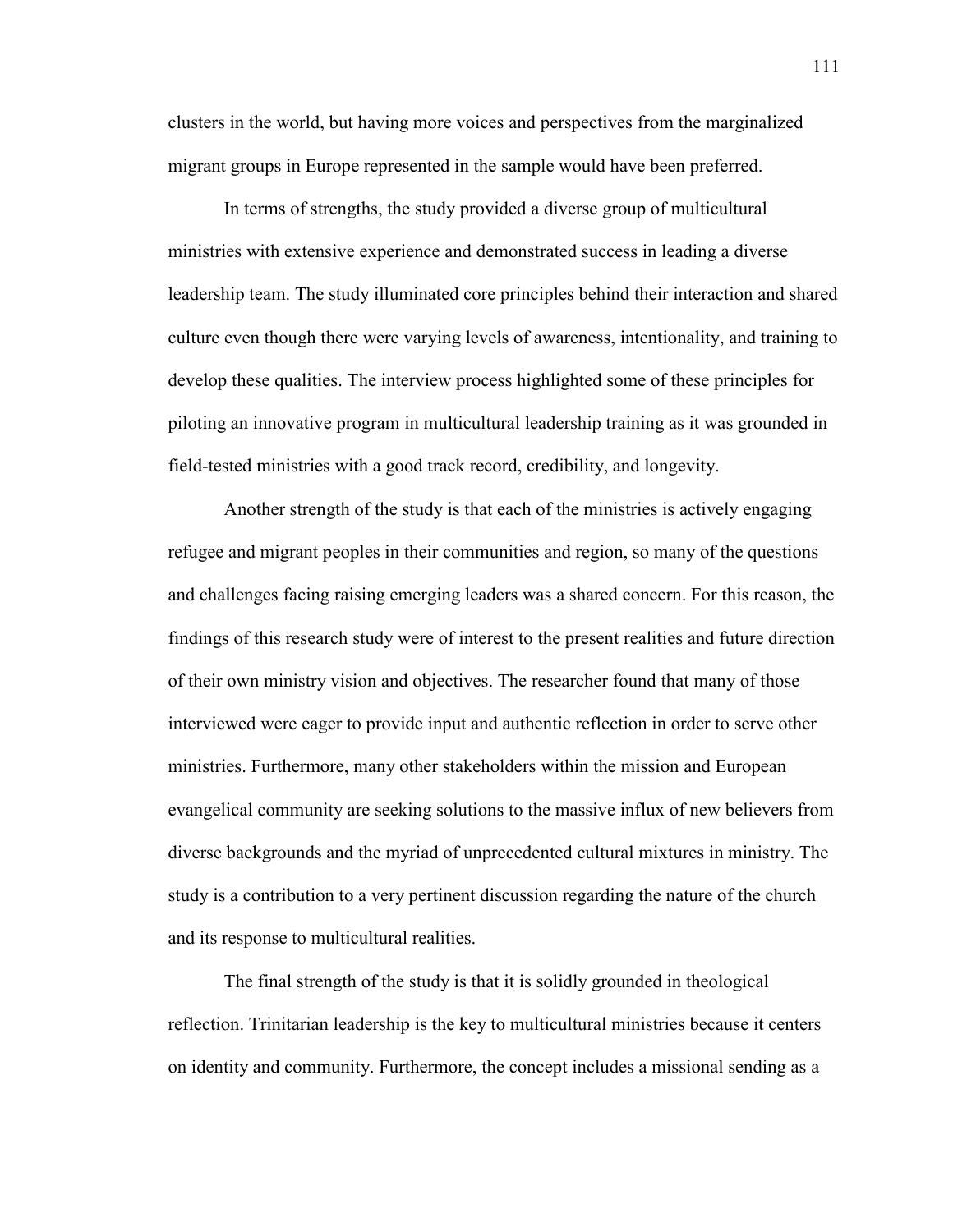natural by-product, whereas other leadership models tend to focus internally on the leaders or the organization. Building from a God-centered foundation offers a picture of relational unity that does not eliminate distinctions, offers a sense of belonging, focuses on others, and releases, sends, and sacrifices. This study highlights the practical implications of a Trinitarian model of leadership for multicultural ministry. The desire and hope of the researcher is that the findings and eventual implementation of the results in training others in Europe will enable God's people to cross boundaries of culture and create a kingdom culture that exhibits reconciliation, humility, and shalom in a broken world.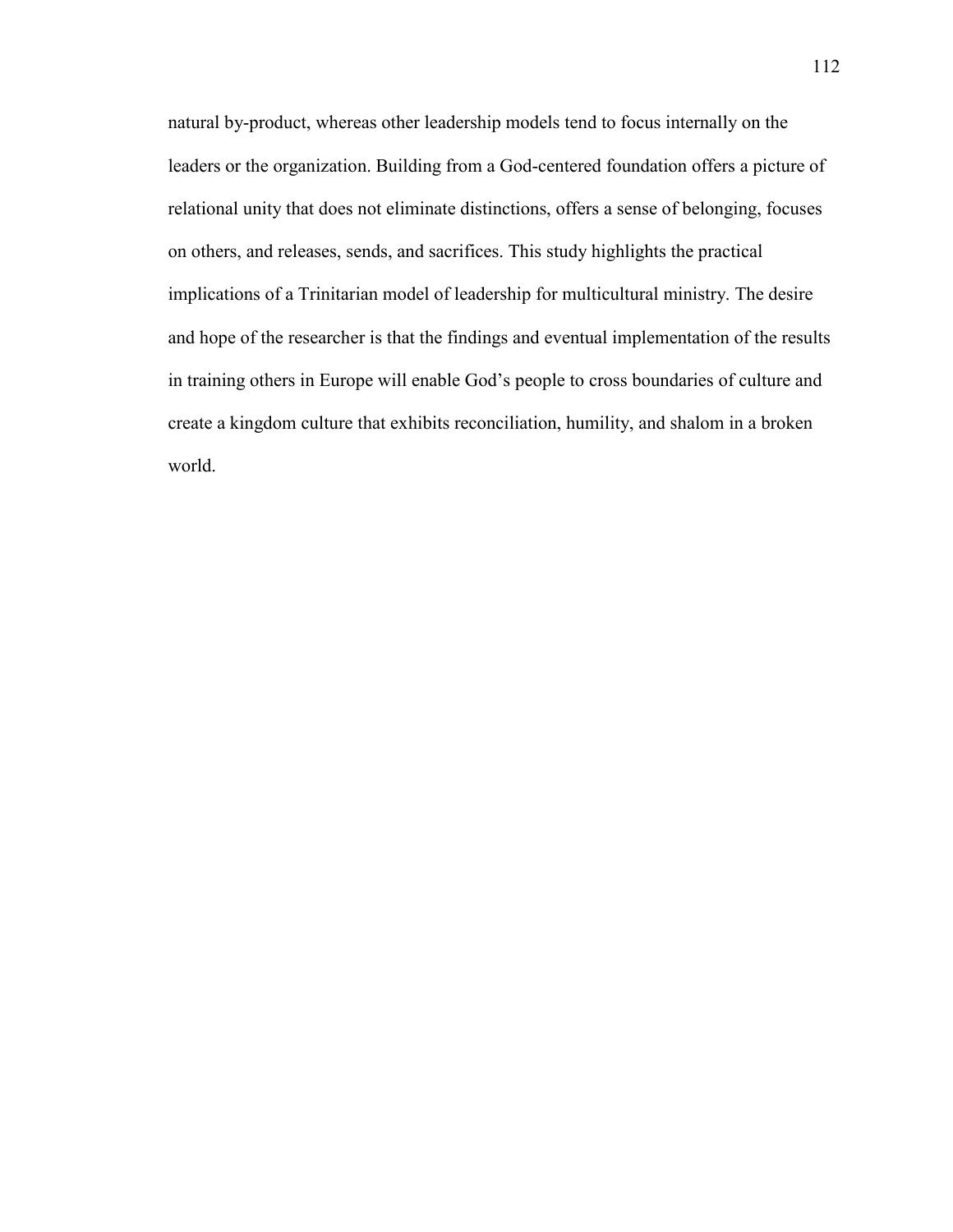### CHAPTER 7

### PERSONAL REFLECTION

#### **Personal Insights**

The researcher is very thankful for the opportunity to discover some promising models of multicultural ministry following his transition to Europe four years ago. Catching glimpses of worshipping communities gathering with different tongues, tribes, and nations together in chaotic unity, listening to God's Word, singing hymns and spiritual songs with different melodies from diverse hearts, witnessing colorful baptisms of lives changed, and celebrating with a feast from the nations have given hope to many serving in a continent that has become increasingly secular and resistant to the gospel.

Living through the midst of the refugee crisis has been a huge learning curve in trying to understand diaspora peoples and the impact that migration is having upon leadership in society. In the beginning of the research, the focus was primarily on servant leadership and how to recontextualize that model cross-culturally. While leading like Jesus is still a valid and important picture of perfect humanity, the researcher did not come to the investigation with a solution already determined and try to find organizations that would confirm his preconceived conclusion.

Instead, the researcher employed a grounded theory approach and adopted a listening and learning posture that made the site visits and in-depth interviews the most exhilarating part of the discovery. When ministry leaders saw a willingness to observe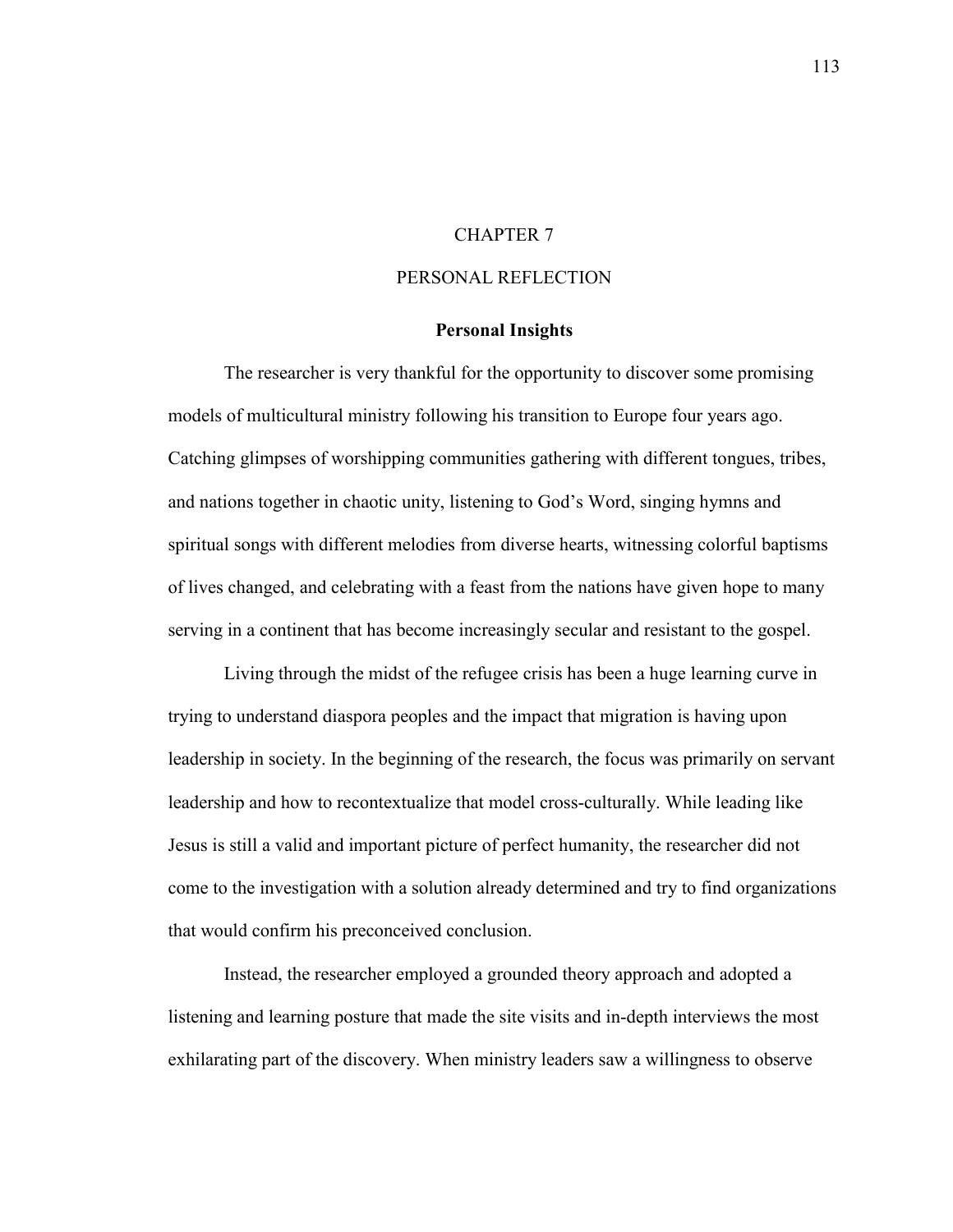without taking on the trainer, consultant, or expert role, the leadership teams were disarmed knowing that the researcher did not have a hidden agenda and no pre-made program was waiting to be unleashed, adopted, or promoted. On the contrary, they all expressed an interest in seeing how their contribution would be helpful to others.

While the questions in the standardized questionnaire did use a definition of servant leadership and the dimensions of leadership of the GLOBE study, the responses were commonly, "Of course, we believe that leaders must first be servants." The more interesting and helpful responses were how these individuals and groups interacted, which highlighted many of the spiritual principles in the theological study.

Although more time could have been spent observing team training or comparing curriculums from the various ministries, the researcher found that listening to the actual experiences of leaders in groups provided enough material for the study.

In reflection, the researcher would have wanted to be better prepared for this multicultural ministry. In each cross-cultural ministry assignment, learning has often happened in the midst of full immersion and personal engagement. Prior cross-cultural ministry experience in West Africa taught many important lessons that have been valuable in ministry among the migrant and marginalized here in Europe. In God's providence, the global and contextual leadership program and the Bethel cohort that studied in India and Malaysia kindled afresh a hunger for learning, listening, and leading to places and directions never gone before.

Having developed a Trinitarian model of leadership will provide a key framework to the eventual training initiatives that are being planned in several cities in Europe. Designing assessment tools and group exercises to help others understand their own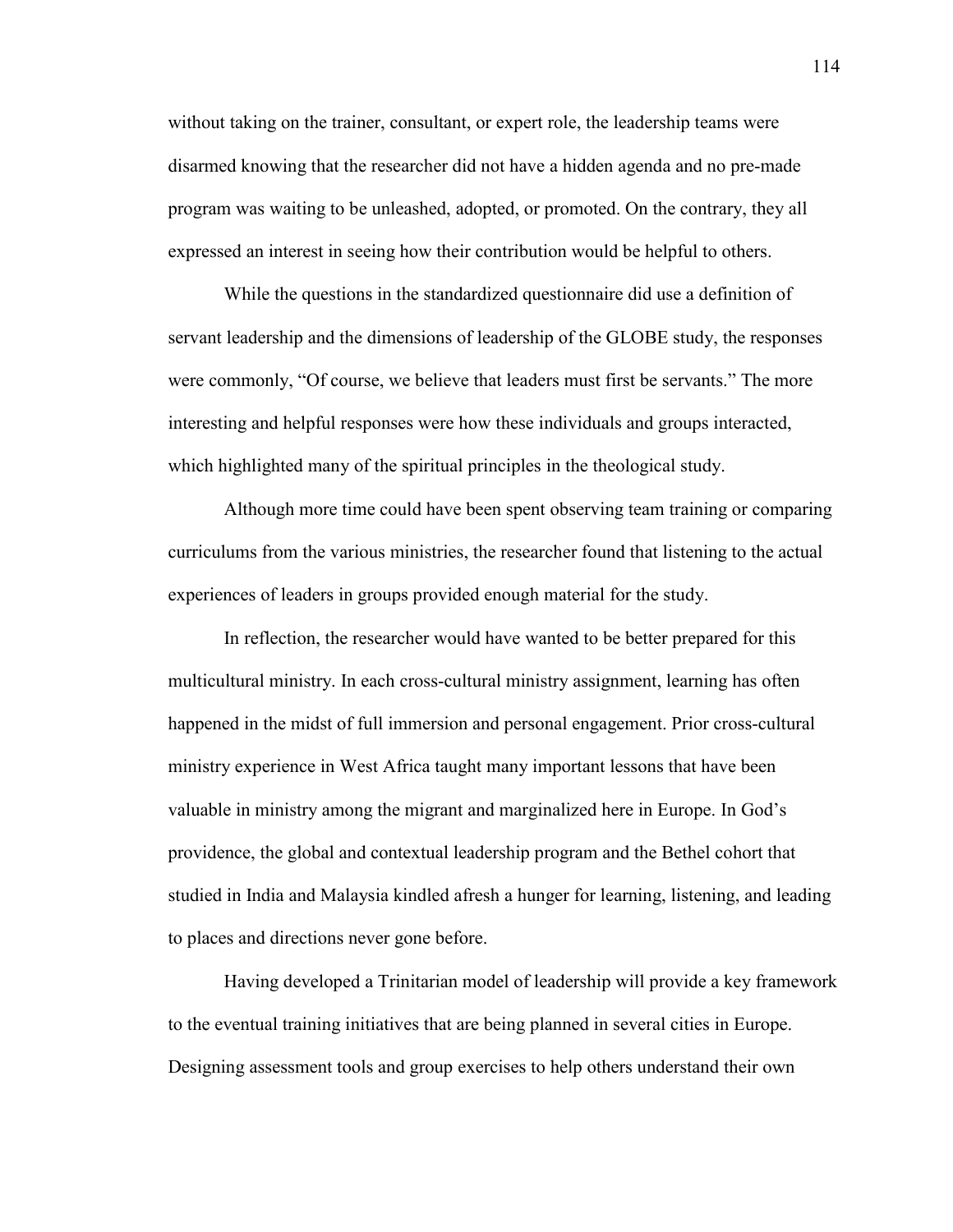cultural leadership and be able to understand culturally endorsed implicit leadership styles. In the study, different methods and durations of training were offered including the mentoring model of IKC, the six-month live-learn model of YWAM, and the twoyear modular cohort model of ICP. Multicultural leadership training takes time and cannot be adequately learned in a seminar but only through extended time and in relationship with others. Decisions regarding the specifics of the multicultural leader training will be determined with other stakeholders and cross-cultural training ministries sharing a similar vision.

The researcher believes that offering this training will add value to the pre-field training for United World Mission, 12 sending agencies of the HowWillTheyHear campaign, and the 150 ministry partners across Europe. It will be a God-sized challenge for this next season of ministry only possible through Jesus Christ, to the glory of God the Father, in the power of the Holy Spirit, for the sake of the world.

#### **Suggestions for Further Research**

While the research was focused on Europeans making efforts to become multicultural, further work is needed to inquire about ethnic and migrant churches and teams going through a similar process of shifting from mono to multicultural forms of ministry. Claudia Währisch-Oblau divides migrant churches into four categories:

- 1. Denominational diaspora churches that create a spiritual and sociocultural home for a particular diaspora group,
- 2. Ethnic churches that focus on the non-Christian members of their own diaspora,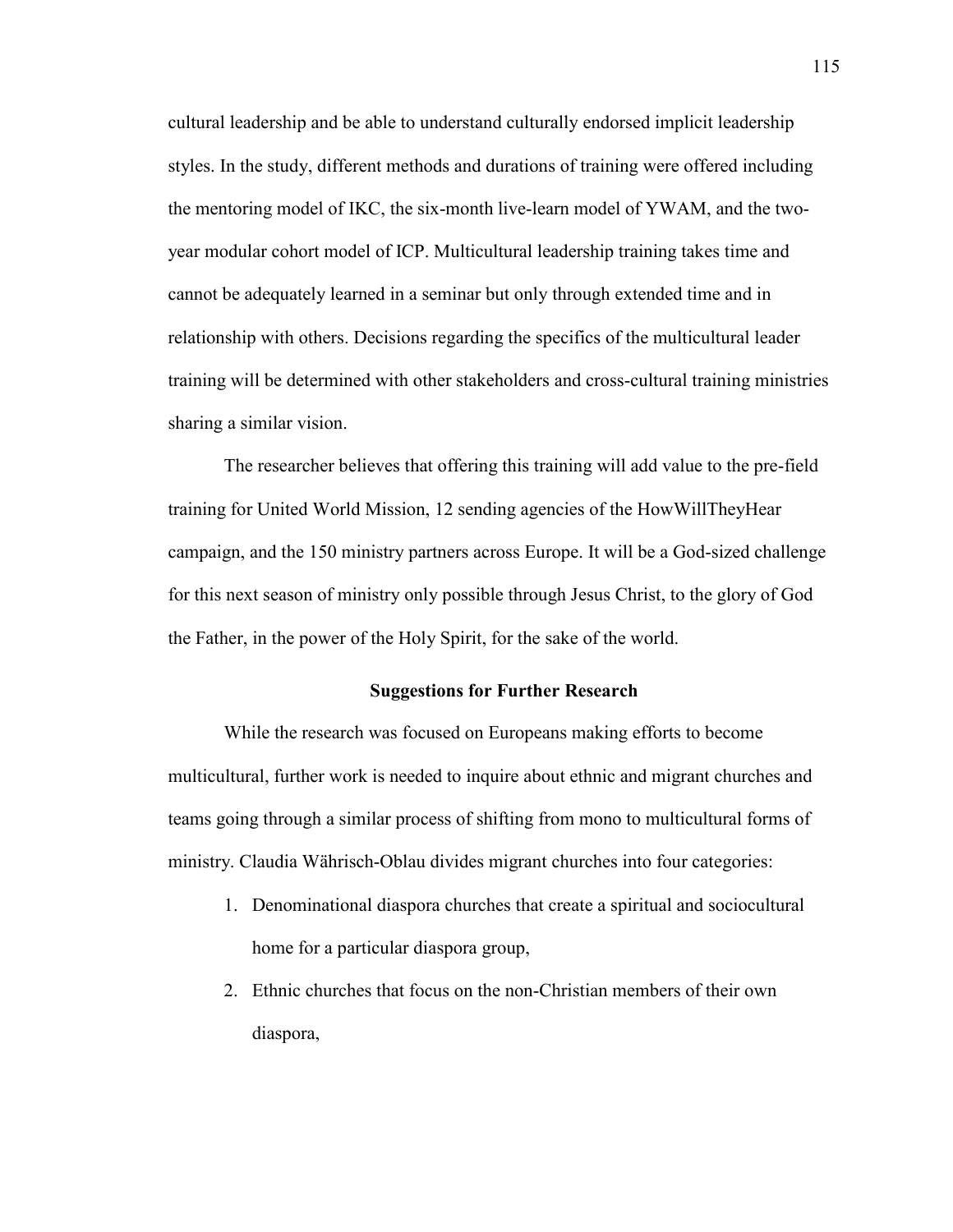- 3. Reverse missionary churches that are international communities, mainly African-independent churches, with strong links to the overseas mother churches, and
- 4. Independent, nondenominational churches from Africa that do not have close links to churches in their countries of origin but are independent communities.<sup>83</sup>

The first two types of churches are usually not interested in reaching beyond their own cultural group because their raison d'être is maintaining cultural or linguistic purity. The impetus to change usually happens only as the second and third generations within their immigrant community begin to integrate, intermarry, or disassociate from their parents cultural identity for a more third-culture or hybrid identity.

The other two kinds of ethnic churches from Africa, while not desiring to remain monocultural, have often failed to contextualize the forms of their ministry to fit into the European context. While they want to reach British and Europeans in their community, they have committed the same error than many well-meaning missionaries brought to Africa, namely imported worship styles, theologies, and values without doing the hard work of allowing national leaders to develop their own style and theology or releasing what they know and understand to forge a new and uncharted direction.

Further studies could be done to investigate how these variant kinds of diaspora churches are responding to the migration of new peoples to Europe. The move towards new models of ministry that reach, disciple, and develop leaders from a multitude of

<span id="page-117-0"></span> <sup>83</sup> Claudia Währisch-Oblau, "Migration Churches in Germany: Considerations for the Structured Description of a Complex Phenomenon," *Journal of Mission* 31, nos. 1-2 (2019): 20-24.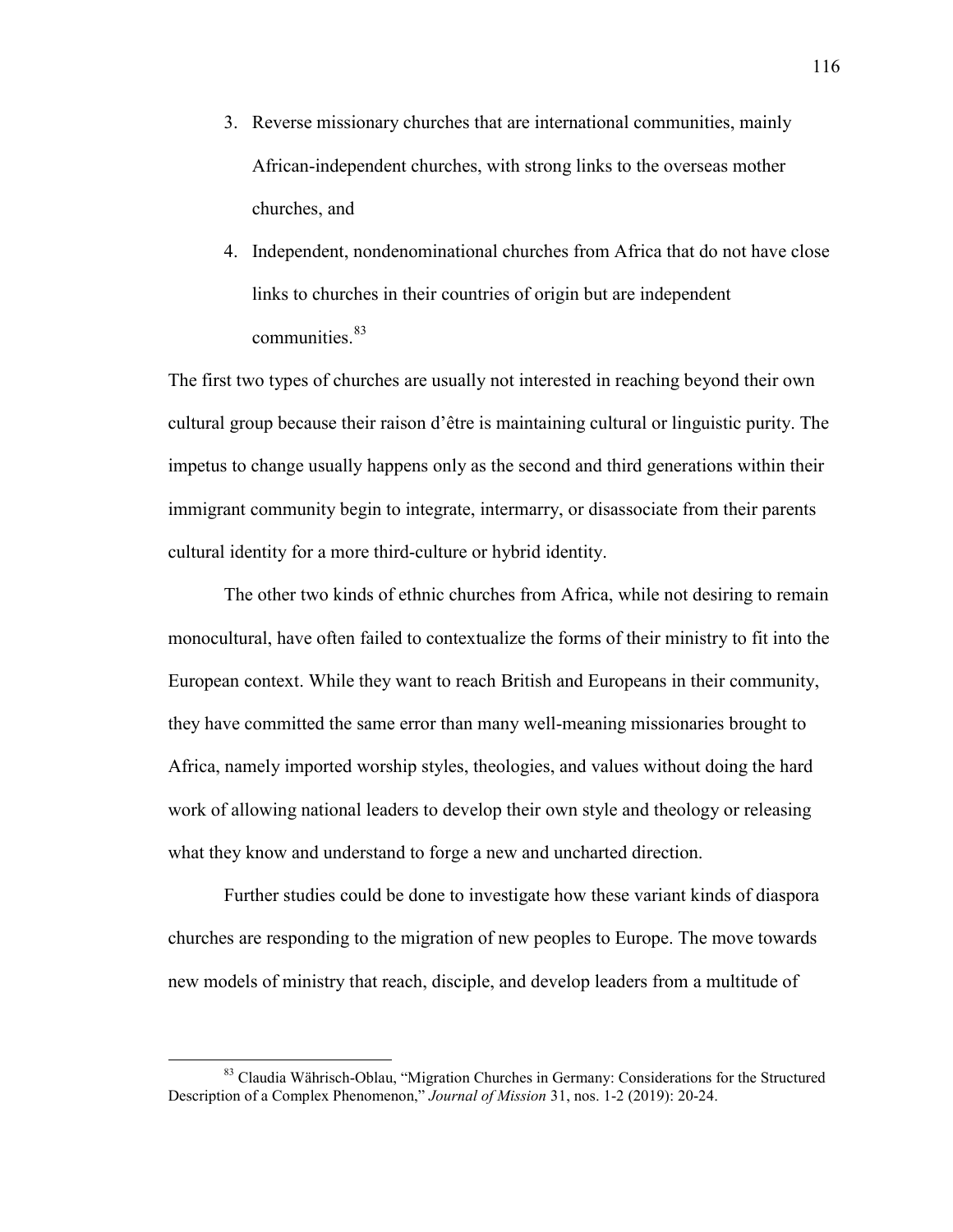backgrounds demands native-born and foreign-born communities to share an equal load of coming together for the sake of the gospel and the generations to come.

Another area of study of multicultural leadership should be designed specifically for understanding honor-shame cultures.  $84$  A majority of the forcibly displaced peoples in the world are coming from developing counties in central Asia (e.g., Afghanistan, Pakistan) and sub-Saharan Africa (e.g., Congo, Nigeria), North Africa Maghreb (e.g., Morocco, Libya, and Tunisia), and other Muslim countries in the Middle East (e.g., Syria, Iraq, and Iran), but not many studies on leadership from these regions exist in the current literature. The GLOBE study surveyed workers in only one Muslim country, Kuwait, to represent the Middle East cluster.<sup>[85](#page-118-1)</sup> A majority of honor-shame studies were focused primarily on Japan, Korea, or Mainland China perhaps because of business or economic motivations. This limited amount of cultural studies of diaspora peoples will be a deficiency for future research without further follow-up and in-depth investigation.

<span id="page-118-1"></span><span id="page-118-0"></span> <sup>84</sup> Valeschka Martins Guerra, Roger Giner-Sorolla, and Milica Vasiljevic, "The Importance of Honor Concerns across Eight Countries," *Group Processes & Intergroup Relations* 16, no. 3 (2012): 299.

<sup>85</sup> House, *Culture*, 187.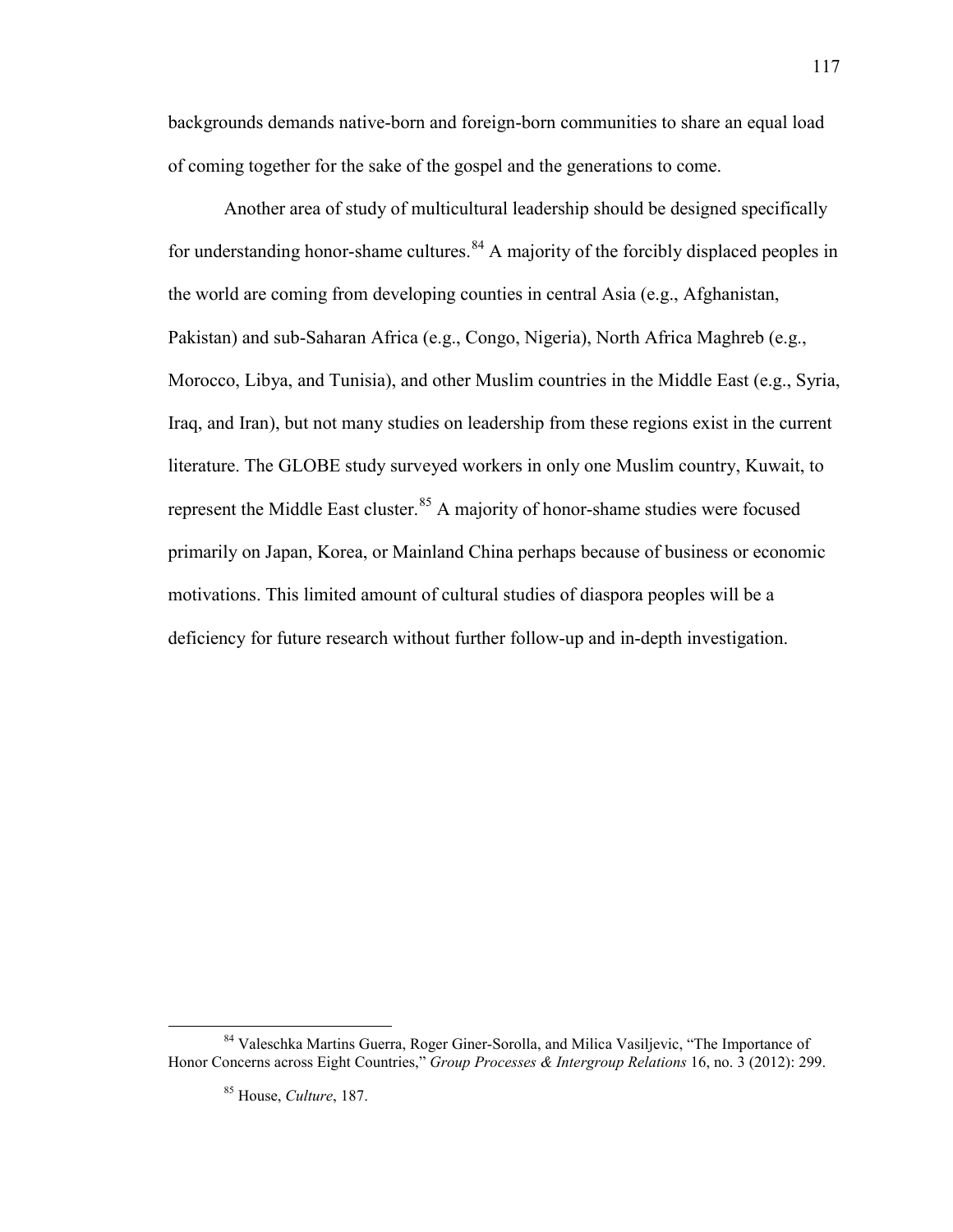# APPENDIX

# STANDARDIZED INTERVIEW QUESTIONS FOR CASE STUDIES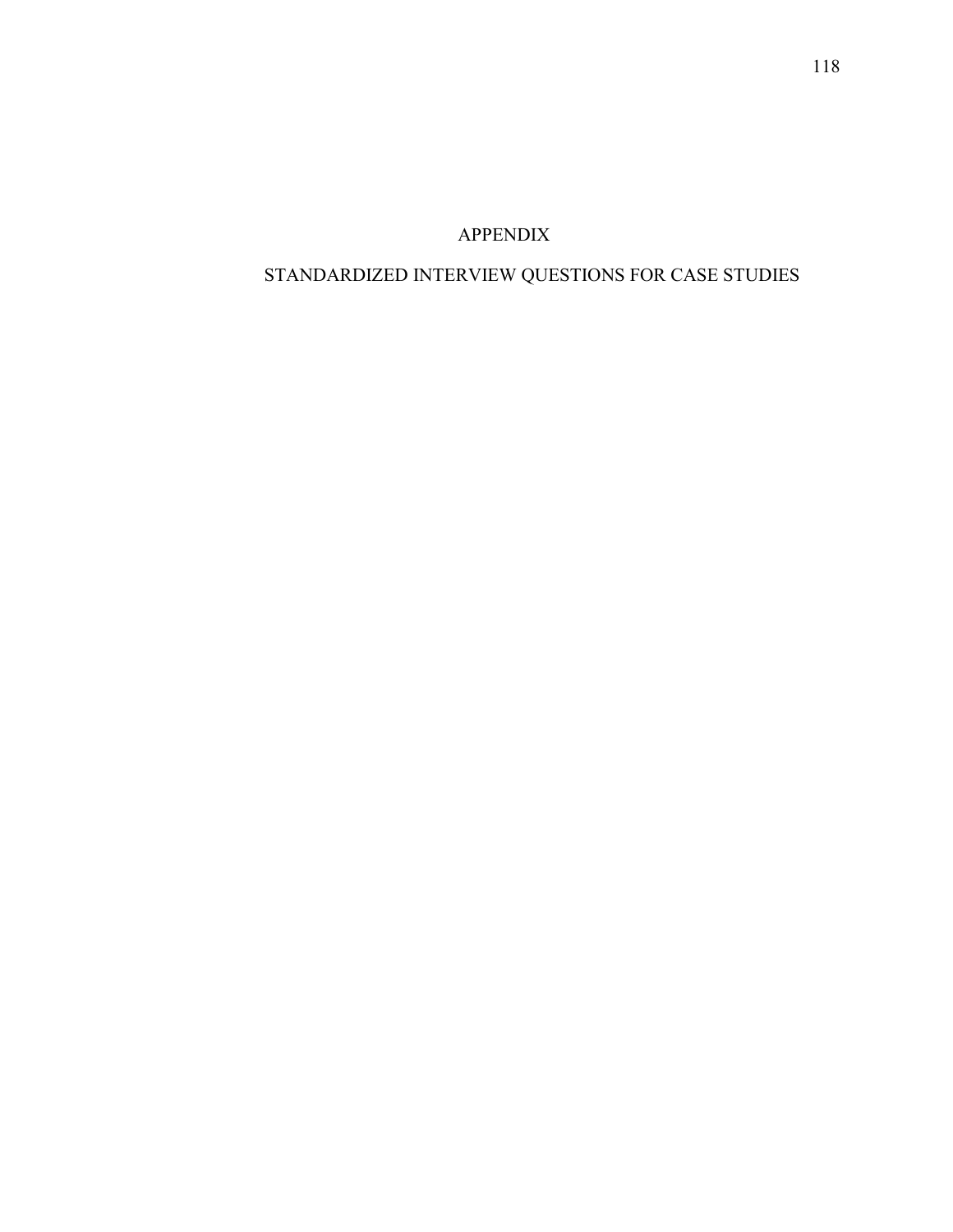# APPENDIX

## STANDARDIZED INTERVIEW QUESTIONS FOR CASE STUDIES

- 1. What different cultures are represented on your team?
- 2. What would you say is the dominant culture of the leadership team?
- 3. What are some benefits to working with other leaders from different cultures?
- 4. What have been some challenges caused by different styles of leadership?
- 5. Do you agree that, "In order to be a leader, one must first be a servant?"
- 6. Servant leadership is defined as leadership that promotes the valuing and development of people, the building of community, the practice of authenticity, the providing of leadership for the good of those led and the sharing of power and status for the common good of each individual, the total organization and those served by the organization.<sup>[86](#page-120-0)</sup>
- 7. How does servant leadership compare to your own understanding of leadership?
- 8. What are the ways people are motivated and rewarded on your team?
- 9. How are you being developed as a leader?
- 10. How are new leaders selected and what is the process for developing others?
- 11. What are some practical ways that your leadership team builds community?
- 12. How much overlap or separation should exist between personal life and work life? Has this issue ever created any misunderstandings on the team?
- 13. Should work relationships on the team be professional or based on friendship?
- 14. How much vulnerability is expressed between leaders on your team? Do you think there should be more or less vulnerability with one another?
- 15. How approachable are the leaders if you are having a problem?
- 16. How is decision-making and authority shared in the group?
- 17. How are differences of opinion among leaders normally expressed?
- 18. How does your team normally resolve conflict? Can you give an example?
- 19. If someone failed to complete a task or responsibility, how is this dealt with?
- 20. Do you feel like you have the freedom to take risks?
- 21. How does your team prepare for the future and respond spontaneously to unforeseen situations?
- 22. Have you ever received any formal training regarding servant leadership in a multicultural team?
- 23. What advice or warnings would you give others who are serving on a multicultural ministry team about leadership effectiveness? How would you define a healthy and effective multicultural team?

<span id="page-120-0"></span> <sup>86</sup> Laub, "Assessing the Servant Organization, 81.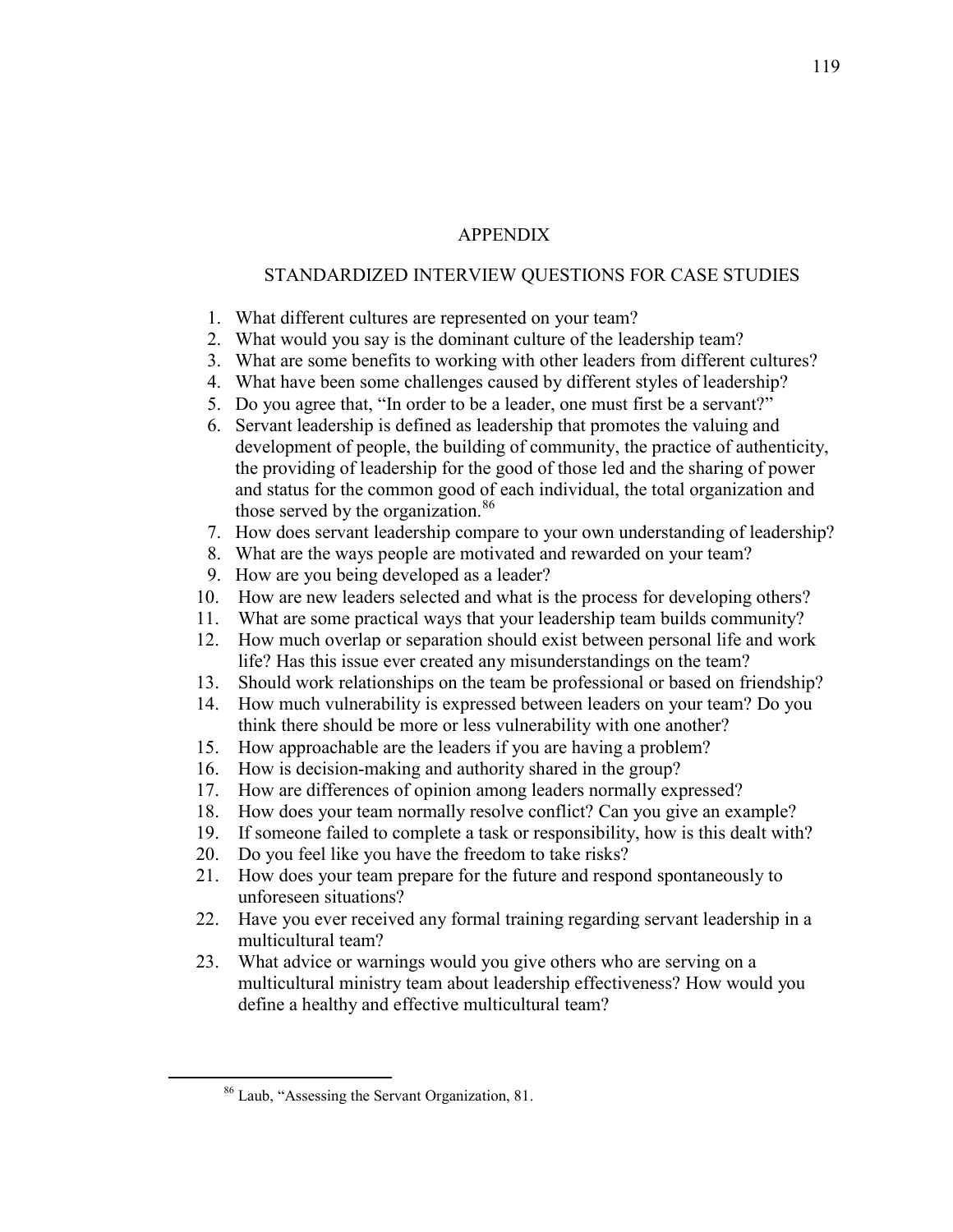#### BIBLIOGRAPHY

- Avolio, Bruce J., Fred O. Walumbwa, and Todd J. Weber. "Leadership: Current Theories, Research, and Future Directions." *Annual Review of Psychology* 60, no. 1 (2009): 421-49.
- Bass, Bernard M., and Ronald E Riggio. *Transformational Leadership*. 2nd ed. Mahwah, NJ: Lawrence Erlbaum Associates, 2006.
- Beeley, Christopher. "Theology and Pastoral Leadership." *Academia.Edu*, 2018: 11-30.
- DeYmaz, Mark. *Building a Healthy Multi-Ethnic Church*. San Francisco, CA: Jossey-Bass, 2013.
- Dodds, Adam. "The Mission of the Spirit and the Mission of the Church: Towards a Trinitarian Missiology." *Evangelical Review of Theology* 35, no. 2 (2011): 209- 26.

\_\_\_\_\_\_\_\_. "Newbigin's Trinitarian Missiology: The Doctrine of the Trinity as Good News for Western Culture." *International Review of Mission* 99, no. 1 (2010): 69- 85.

- Edwards, Gareth, and Sharon Turnbull. "A Cultural Approach to Evaluating Leadership Development." *Advances in Developing Human Resources* 15, no. 1 (2012): 46- 60.
- Engelsviken, Tormod. "Mission Dei: The Understanding and Misunderstanding of a Theological Concept in European Churches and Missiology." *International Review of Mission* 92, no. 367 (2003): 481-97.
- Forster, Dion. "Missionaries from Everywhere to Everywhere." Lausanne Movement. Last modified 2010. Accessed December 15, 2018. https://www.lausanne.org/about/blog/missionaries-from-everywhere-toeverywhere.
- Frank, Thomas Edward. "Leadership and Administration: An Emerging Field in Practical Theology." *International Journal of Practical Theology* 10, no. 1 (2006): 113- 136.
- Gelfand, Michele J., Miriam Erez, and Zeynep Aycan. "Cross-Cultural Organizational Behavior." *Annual Review of Psychology* 58, no. 1 (2007): 479-514.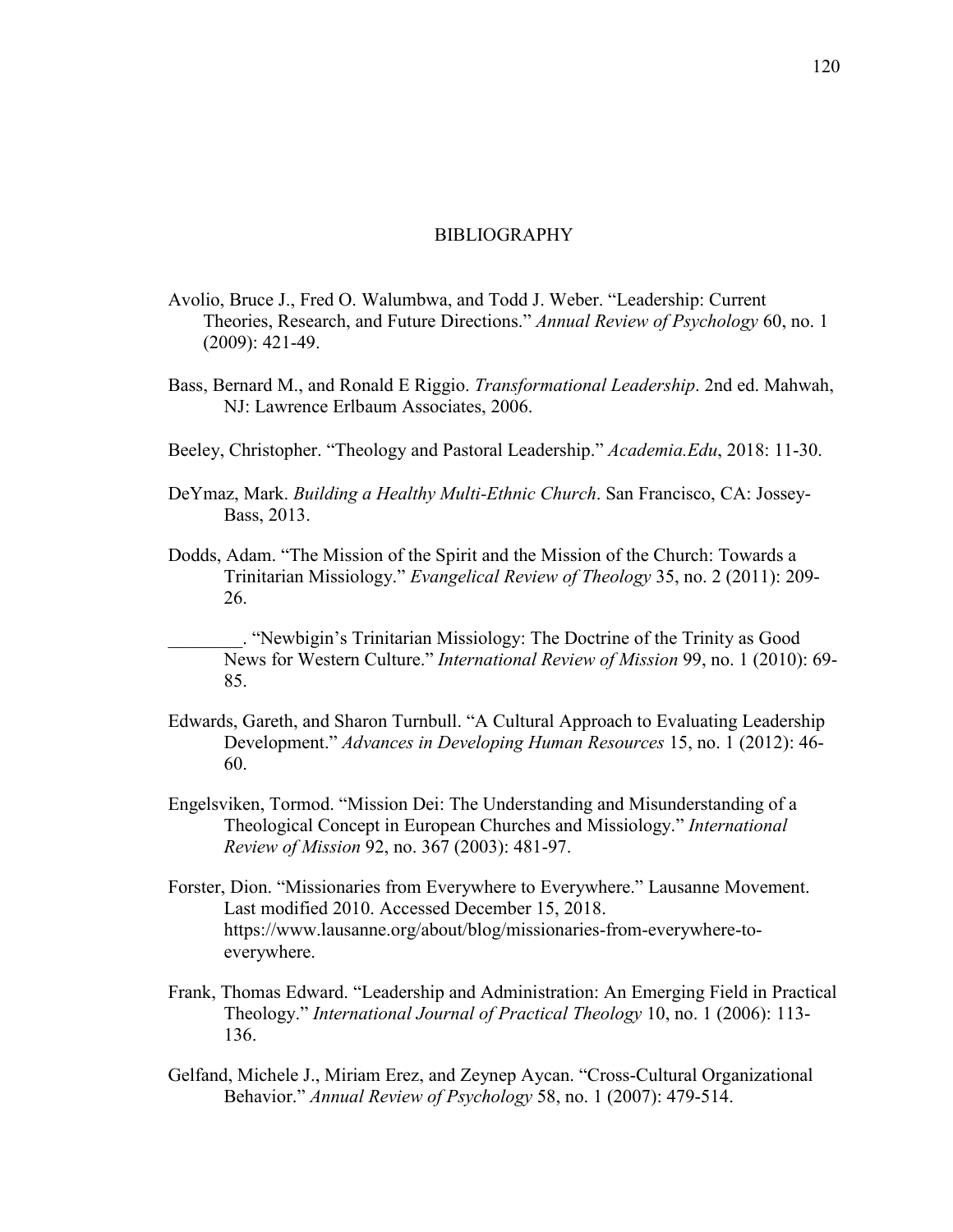- Guerra, Valeschka Martins, Roger Giner-Sorolla, and Milica Vasiljevic. "The Importance of Honor Concerns across Eight Countries." *Group Processes & Intergroup Relations* 16, no. 3 (2012): 298-318.
- Hibbert, Evelyn, and Richard Hibbert. *Leading Multicultural Teams*. Pasadena, CA: William Carey Library, 2014. Kindle.
- Hofstede, Geert H. *Culture's Consequences: Comparing Values, Behaviors, Institutions, and Organizations across Nations*, 2nd ed. (Thousand Oaks, CA: Sage Publications, 2001.
- Hoppe, Michael H. "Cross-Cultural Issues in the Development of Leaders." In *The Center for Creative Leadership Handbook of Leadership Development*, 2<sup>nd</sup> ed., edited by Cynthia D. McCauley and Ellen van Velsor, 331-360. San Francisco: Jossey-Bass, 2004.
- House, Robert J., ed. *Culture, Leadership, and Organizations: The Globe Study of 62 Societies*. Thousand Oaks, CA: Sage Publications, 2004.
- Hutchison, John C. "Servanthood: Jesus' Countercultural Call to Christian Leaders." *Bibliotheca Sacra* 166, no. 661 (January-March 2009): 53-69.
- International Organization for Migration. "Migration Issues in Hungary. Accessed March 15, 2017. http://www.iom.hu/migration-issues-hungary.
- Indre Mission. "Our History." Accessed December 8, 2018. http://indremission.dk/organisation/hvem-er-vi/in-english/.
- Irving, Justin A. "Cross-Cultural Perspectives on Servant Leadership." In *Servant Leadership: Developments in Theory and Research*, edited by Dirk van Dierendonck and Kathleen Patterson, 118-29. Basingstoke, England: Palgrave Macmillan, 2010.
- Laub, Jim. "Assessing the Servant Organization: A Recommended Typology for Servant Leadership Studies." PhD diss., Regent University, 1999.
- Lingenfelter, Sherwood G. 2008*. Leading Cross-Culturally: Covenant Relationships for Effective Christian Leadership*. Grand Rapids, MI: Baker Academic.
- Moodian, Michael A. *Contemporary Leadership and Intercultural Competence: Exploring the Cross-Cultural Dynamics within Organizations.* Thousand Oaks, CA: Sage, 2011.
- Murphree, Jon Tal. *The Trinity and Human Personality*. Nappanee, IN: Evangel Publishing House, 2001.
- Parolini, Jeanine L. "Investigating the Distinctions between Transformational and Servant Leadership." PhD diss., Regent University, 2007.